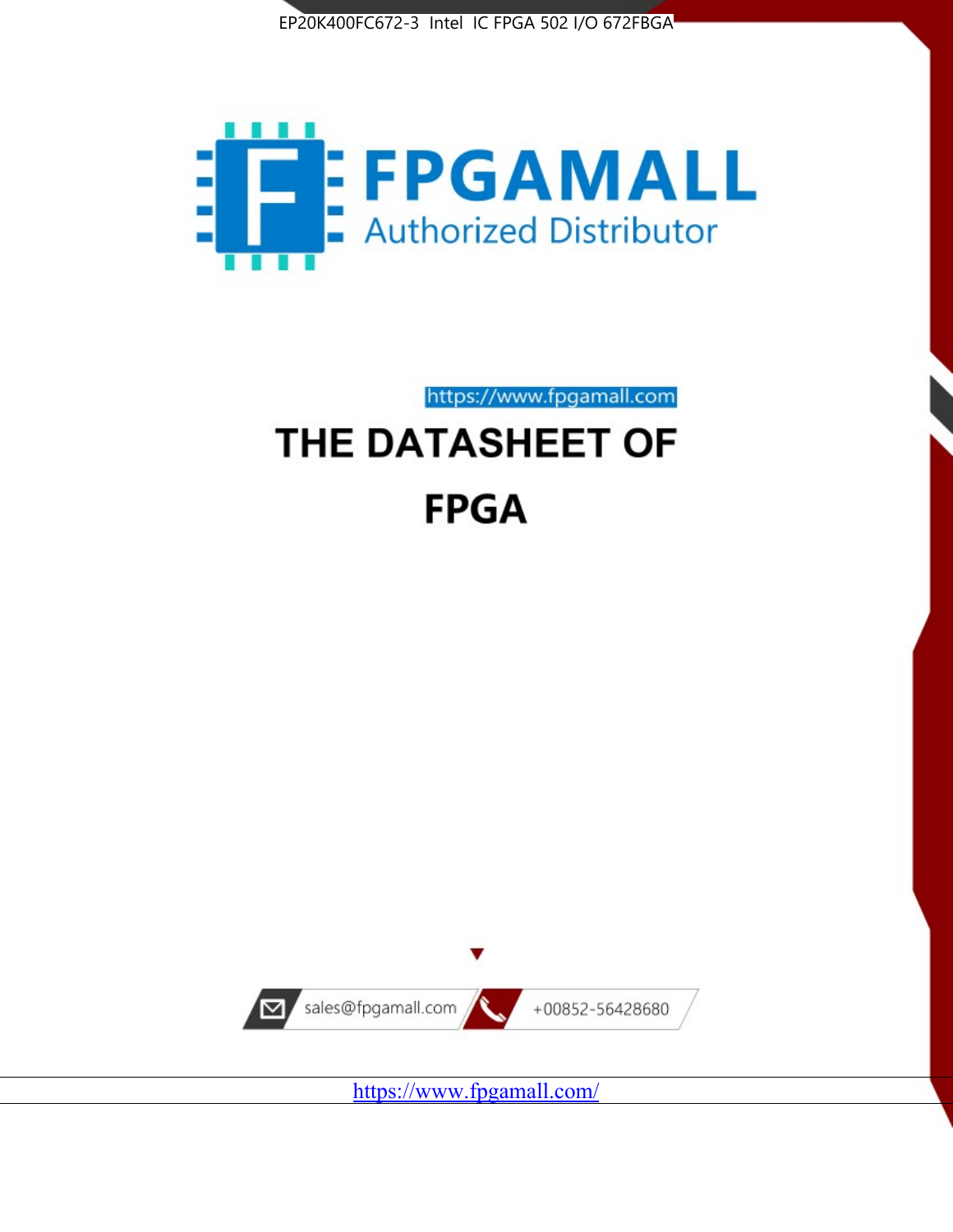#### EP20K400FC672-3 Intel IC FPGA 502 I/O 672FBGA



## **APEX 20K**

**Programmable Logic Device Family**

#### **March 2004, ver. 5.1 Data Sheet**

**Features ■** Industry's first programmable logic device (PLD) incorporating system-on-a-programmable-chip (SOPC) integration

- MultiCore™ architecture integrating look-up table (LUT) logic, product-term logic, and embedded memory
- LUT logic used for register-intensive functions
- Embedded system block (ESB) used to implement memory functions, including first-in first-out (FIFO) buffers, dual-port RAM, and content-addressable memory (CAM)
- ESB implementation of product-term logic used for combinatorial-intensive functions
- High density
	- 30,000 to 1.5 million typical gates (see Tables 1 and 2)
	- Up to 51,840 logic elements (LEs)
	- Up to 442,368 RAM bits that can be used without reducing available logic
	- Up to 3,456 product-term-based macrocells

|                             | Table 1. APEX 20K Device Features<br>Note $(1)$ |                 |                 |                  |                  |                 |                  |  |  |  |
|-----------------------------|-------------------------------------------------|-----------------|-----------------|------------------|------------------|-----------------|------------------|--|--|--|
| <b>Feature</b>              | <b>EP20K30E</b>                                 | <b>EP20K60E</b> | <b>EP20K100</b> | <b>EP20K100E</b> | <b>EP20K160E</b> | <b>EP20K200</b> | <b>EP20K200E</b> |  |  |  |
| Maximum<br>system<br>gates  | 113,000                                         | 162,000         | 263.000         | 263,000          | 404.000          | 526,000         | 526,000          |  |  |  |
| Typical<br>gates            | 30,000                                          | 60,000          | 100,000         | 100,000          | 160,000          | 200,000         | 200,000          |  |  |  |
| <b>LEs</b>                  | 1,200                                           | 2,560           | 4,160           | 4,160            | 6.400            | 8,320           | 8,320            |  |  |  |
| <b>ESBs</b>                 | 12                                              | 16              | 26              | 26               | 40               | 52              | 52               |  |  |  |
| Maximum<br><b>RAM</b> bits  | 24,576                                          | 32,768          | 53,248          | 53,248           | 81,920           | 106,496         | 106,496          |  |  |  |
| Maximum<br>macrocells       | 192                                             | 256             | 416             | 416              | 640              | 832             | 832              |  |  |  |
| Maximum<br>user I/O<br>pins | 128                                             | 196             | 252             | 246              | 316              | 382             | 376              |  |  |  |

#### **Altera Corporation 1**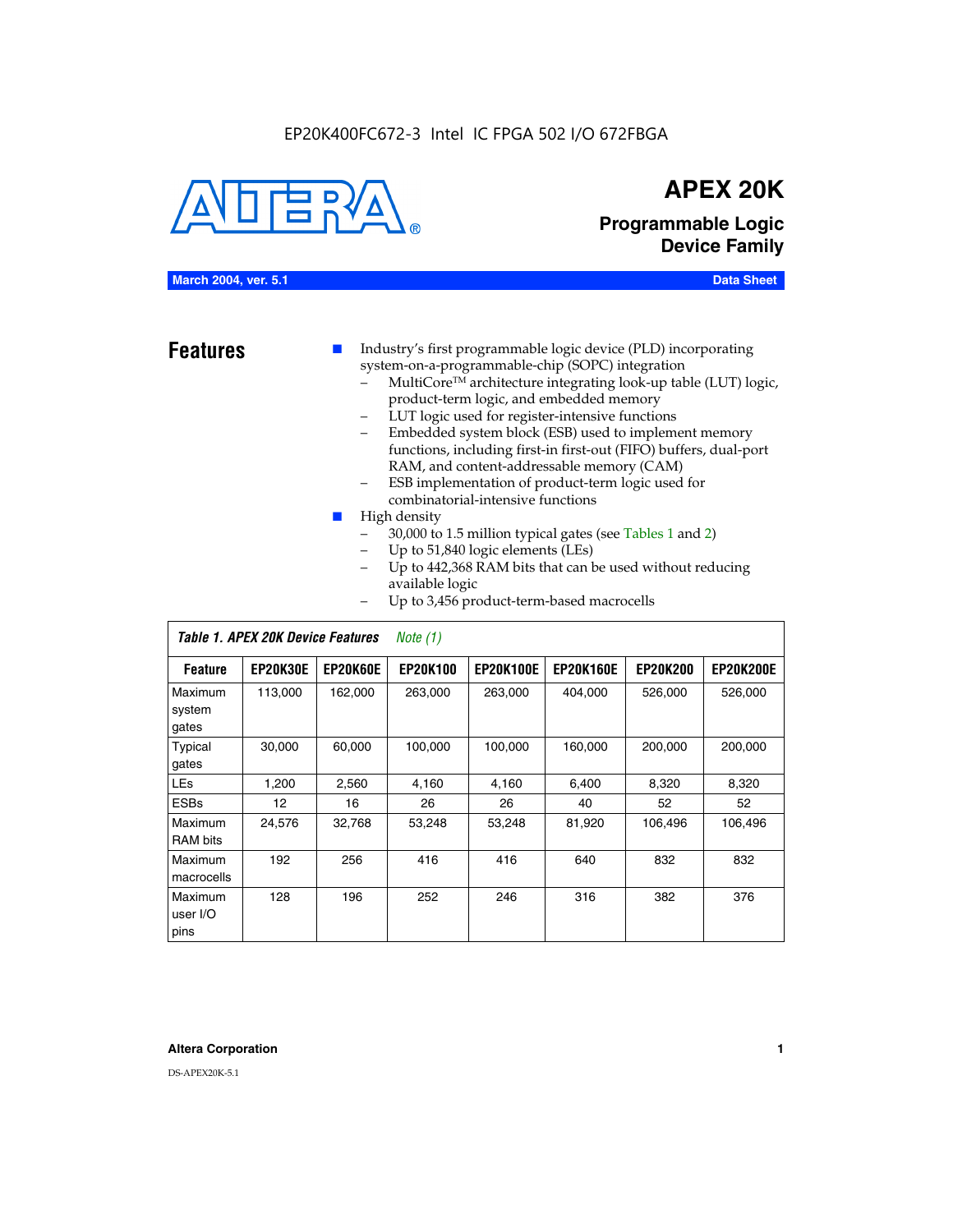| Table 2. Additional APEX 20K Device Features |                  |                 | <i>Note</i> $(1)$ |                  |                   |                   |
|----------------------------------------------|------------------|-----------------|-------------------|------------------|-------------------|-------------------|
| <b>Feature</b>                               | <b>EP20K300E</b> | <b>EP20K400</b> | <b>EP20K400E</b>  | <b>EP20K600E</b> | <b>EP20K1000E</b> | <b>EP20K1500E</b> |
| Maximum system<br>gates                      | 728,000          | 1,052,000       | 1,052,000         | 1,537,000        | 1,772,000         | 2,392,000         |
| <b>Typical gates</b>                         | 300,000          | 400,000         | 400,000           | 600,000          | 1,000,000         | 1,500,000         |
| <b>LEs</b>                                   | 11,520           | 16.640          | 16,640            | 24,320           | 38,400            | 51,840            |
| <b>ESBs</b>                                  | 72               | 104             | 104               | 152              | 160               | 216               |
| Maximum<br><b>RAM bits</b>                   | 147,456          | 212,992         | 212.992           | 311,296          | 327,680           | 442.368           |
| Maximum<br>macrocells                        | 1,152            | 1,664           | 1,664             | 2.432            | 2,560             | 3,456             |
| Maximum user I/O<br>pins                     | 408              | 502             | 488               | 588              | 708               | 808               |

#### *Note to Tables 1 and 2:*

*Table 3. APEX 20K Supply Voltages*

(1) The embedded IEEE Std. 1149.1 Joint Test Action Group (JTAG) boundary-scan circuitry contributes up to 57,000 additional gates.

**Additional Features**

 $\mathbf{I}$ 

- Designed for low-power operation
	- $1.8-V$  and 2.5-V supply voltage (see Table 3)
	- $-$  MultiVolt<sup>TM</sup> I/O interface support to interface with 1.8-V, 2.5-V, 3.3-V, and 5.0-V devices (see Table 3)
	- ESB offering programmable power-saving mode

| Tadie 3. Apex zuk Supply voltages                                               |                                                       |                                                                                                                                                                                 |  |  |  |  |  |  |
|---------------------------------------------------------------------------------|-------------------------------------------------------|---------------------------------------------------------------------------------------------------------------------------------------------------------------------------------|--|--|--|--|--|--|
| <b>Feature</b>                                                                  | <b>Device</b>                                         |                                                                                                                                                                                 |  |  |  |  |  |  |
|                                                                                 | <b>EP20K100</b><br><b>EP20K200</b><br><b>EP20K400</b> | EP20K30E<br>EP20K60E<br><b>EP20K100E</b><br><b>EP20K160E</b><br><b>EP20K200E</b><br><b>EP20K300E</b><br><b>EP20K400E</b><br>EP20K600E<br><b>EP20K1000E</b><br><b>EP20K1500E</b> |  |  |  |  |  |  |
| Internal supply voltage (V <sub>CCINT</sub> )                                   | 2.5V                                                  | 1.8V                                                                                                                                                                            |  |  |  |  |  |  |
| MultiVolt I/O interface voltage levels (V <sub>CCIO</sub> ) 2.5 V, 3.3 V, 5.0 V |                                                       | 1.8 V, 2.5 V, 3.3 V, 5.0 V (1)                                                                                                                                                  |  |  |  |  |  |  |

#### *Note to Table 3:*

(1) APEX 20KE devices can be 5.0-V tolerant by using an external resistor.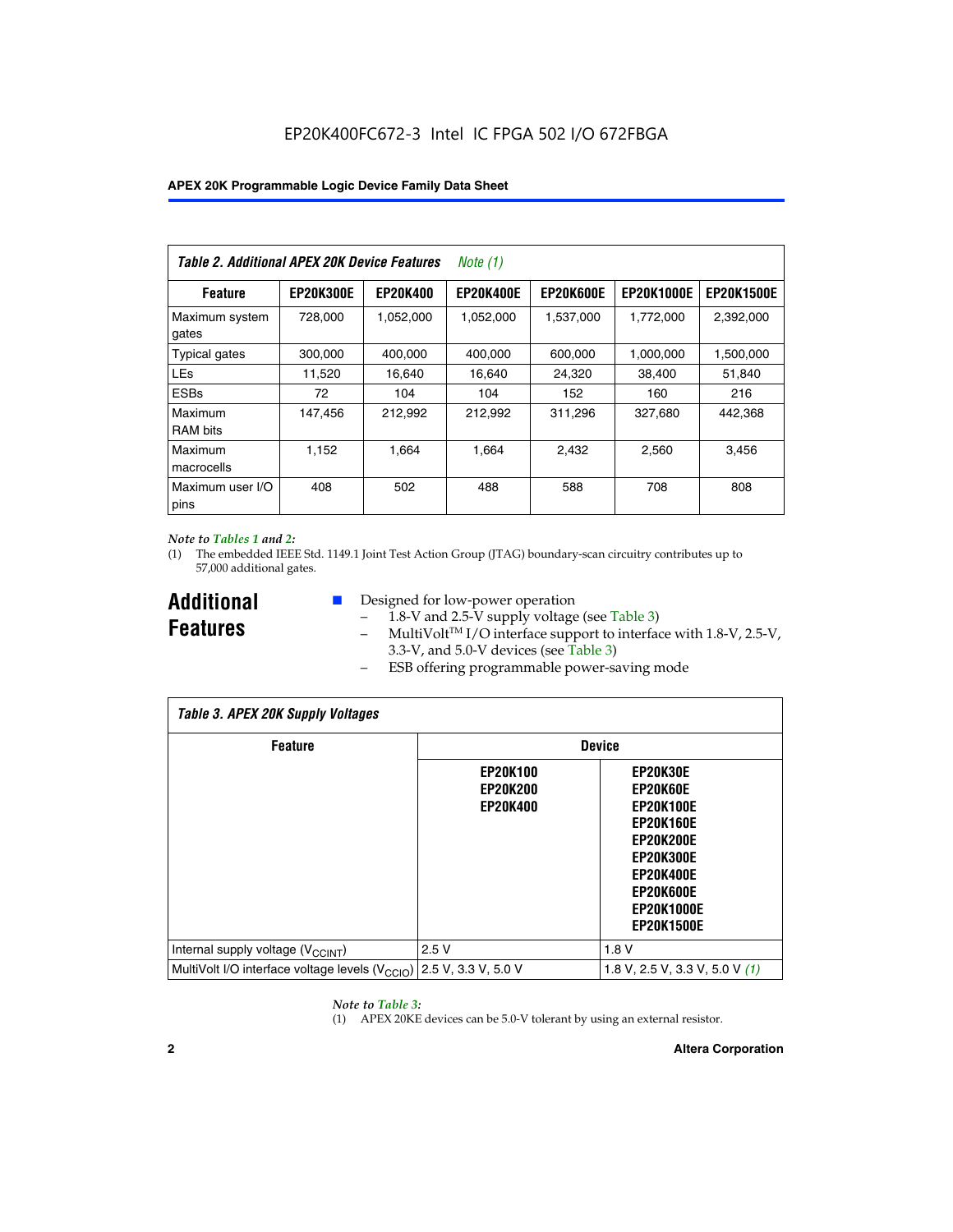### EP20K400FC672-3 Intel IC FPGA 502 I/O 672FBGA

#### **APEX 20K Programmable Logic Device Family Data Sheet**

- Flexible clock management circuitry with up to four phase-locked loops (PLLs)
	- Built-in low-skew clock tree
	- Up to eight global clock signals
	- $ClockLock^{\circledR}$  feature reducing clock delay and skew
	- $ClockBoost^{\circledR}$  feature providing clock multiplication and division
	- ClockShiftTM programmable clock phase and delay shifting
- Powerful I/O features
	- Compliant with peripheral component interconnect Special Interest Group (PCI SIG) *PCI Local Bus Specification, Revision 2.2* for 3.3-V operation at 33 or 66 MHz and 32 or 64 bits
	- Support for high-speed external memories, including DDR SDRAM and ZBT SRAM (ZBT is a trademark of Integrated Device Technology, Inc.)
	- Bidirectional I/O performance  $(t_{CO} + t_{SU})$  up to 250 MHz
	- LVDS performance up to 840 Mbits per channel
	- Direct connection from I/O pins to local interconnect providing fast  $t_{CO}$  and  $t_{SU}$  times for complex logic
	- MultiVolt I/O interface support to interface with 1.8-V, 2.5-V, 3.3-V, and 5.0-V devices (see Table 3)
	- Programmable clamp to  $V_{\text{C}CD}$
	- Individual tri-state output enable control for each pin
	- Programmable output slew-rate control to reduce switching noise
	- Support for advanced I/O standards, including low-voltage differential signaling (LVDS), LVPECL, PCI-X, AGP, CTT, stubseries terminated logic (SSTL-3 and SSTL-2), Gunning transceiver logic plus (GTL+), and high-speed terminated logic (HSTL Class I)
	- Pull-up on I/O pins before and during configuration
- Advanced interconnect structure
	- Four-level hierarchical FastTrack® Interconnect structure providing fast, predictable interconnect delays
	- Dedicated carry chain that implements arithmetic functions such as fast adders, counters, and comparators (automatically used by software tools and megafunctions)
	- Dedicated cascade chain that implements high-speed, high-fan-in logic functions (automatically used by software tools and megafunctions)
	- Interleaved local interconnect allows one LE to drive 29 other LEs through the fast local interconnect
- Advanced packaging options
	- Available in a variety of packages with 144 to 1,020 pins (see Tables 4 through 7)
	- FineLine BGA® packages maximize board space efficiency
- Advanced software support
	- Software design support and automatic place-and-route provided by the Altera® Quartus® II development system for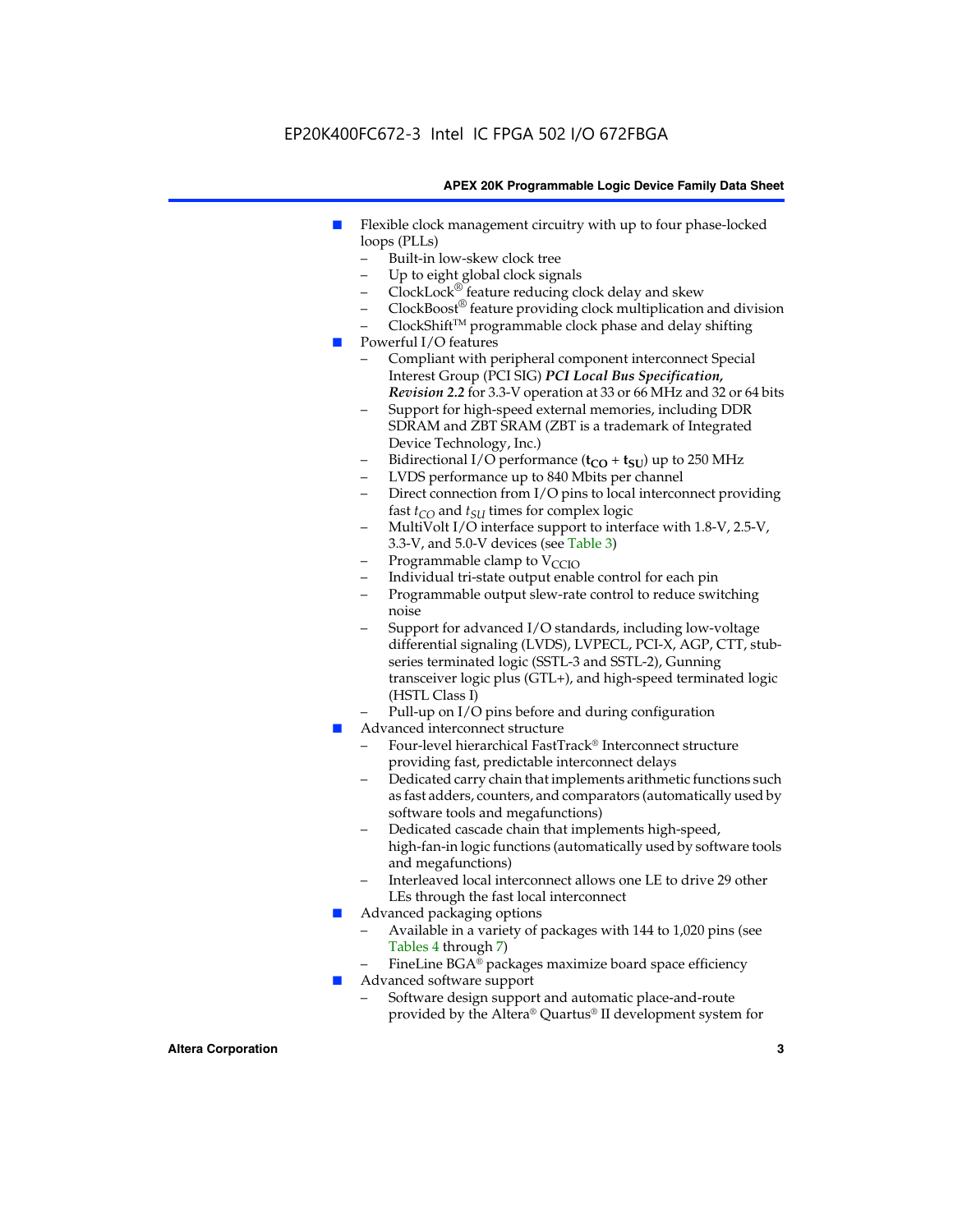Windows-based PCs, Sun SPARCstations, and HP 9000 Series 700/800 workstations

- Altera MegaCore® functions and Altera Megafunction Partners Program (AMPP<sup>SM</sup>) megafunctions
- NativeLink™ integration with popular synthesis, simulation, and timing analysis tools
- Quartus II SignalTap® embedded logic analyzer simplifies in-system design evaluation by giving access to internal nodes during device operation
- Supports popular revision-control software packages including PVCS, Revision Control System (RCS), and Source Code Control System (SCCS )

#### *Table 4. APEX 20K QFP, BGA & PGA Package Options & I/O Count Notes (1), (2)*

| <b>Device</b>   | 144-Pin<br><b>TQFP</b> | 208-Pin<br><b>PQFP</b><br><b>ROFP</b> | 240-Pin<br><b>PQFP</b><br><b>ROFP</b> |     | 356-Pin BGA   652-Pin BGA | 655-Pin PGA |
|-----------------|------------------------|---------------------------------------|---------------------------------------|-----|---------------------------|-------------|
| EP20K30E        | 92                     | 125                                   |                                       |     |                           |             |
| <b>EP20K60E</b> | 92                     | 148                                   | 151                                   | 196 |                           |             |
| EP20K100        | 101                    | 159                                   | 189                                   | 252 |                           |             |
| EP20K100E       | 92                     | 151                                   | 183                                   | 246 |                           |             |
| EP20K160E       | 88                     | 143                                   | 175                                   | 271 |                           |             |
| EP20K200        |                        | 144                                   | 174                                   | 277 |                           |             |
| EP20K200E       |                        | 136                                   | 168                                   | 271 | 376                       |             |
| EP20K300E       |                        |                                       | 152                                   |     | 408                       |             |
| EP20K400        |                        |                                       |                                       |     | 502                       | 502         |
| EP20K400E       |                        |                                       |                                       |     | 488                       |             |
| EP20K600E       |                        |                                       |                                       |     | 488                       |             |
| EP20K1000E      |                        |                                       |                                       |     | 488                       |             |
| EP20K1500E      |                        |                                       |                                       |     | 488                       |             |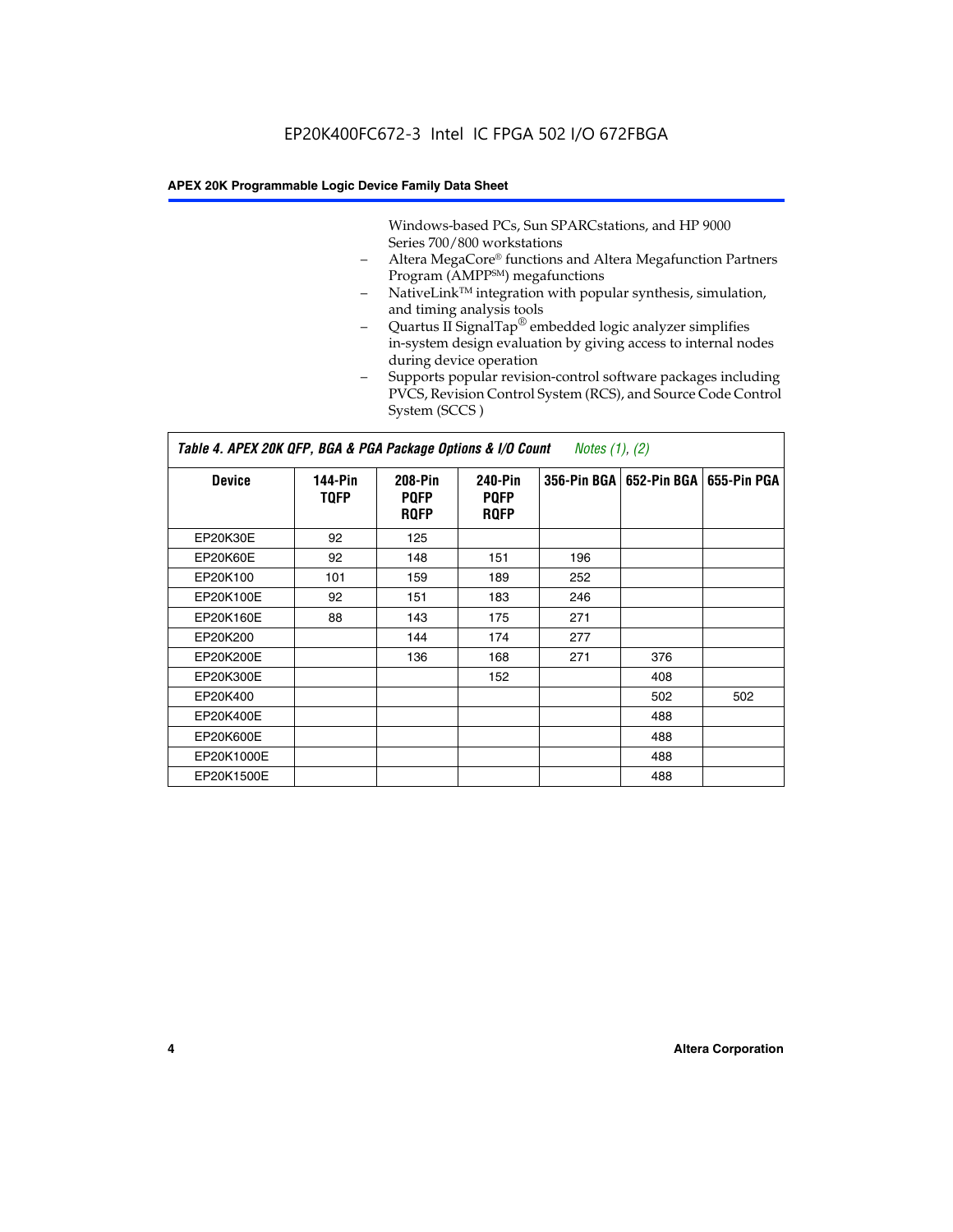| Table 5. APEX 20K FineLine BGA Package Options & I/O Count<br>Notes $(1)$ , $(2)$ |                |                |                |           |           |  |  |  |
|-----------------------------------------------------------------------------------|----------------|----------------|----------------|-----------|-----------|--|--|--|
| <b>Device</b>                                                                     | <b>144 Pin</b> | <b>324 Pin</b> | <b>484 Pin</b> | 672 Pin   | 1,020 Pin |  |  |  |
| EP20K30E                                                                          | 93             | 128            |                |           |           |  |  |  |
| <b>EP20K60E</b>                                                                   | 93             | 196            |                |           |           |  |  |  |
| EP20K100                                                                          |                | 252            |                |           |           |  |  |  |
| EP20K100E                                                                         | 93             | 246            |                |           |           |  |  |  |
| EP20K160E                                                                         |                |                | 316            |           |           |  |  |  |
| EP20K200                                                                          |                |                | 382            |           |           |  |  |  |
| EP20K200E                                                                         |                |                | 376            | 376       |           |  |  |  |
| EP20K300E                                                                         |                |                |                | 408       |           |  |  |  |
| EP20K400                                                                          |                |                |                | 502 $(3)$ |           |  |  |  |
| EP20K400E                                                                         |                |                |                | 488 $(3)$ |           |  |  |  |
| EP20K600E                                                                         |                |                |                | 508 $(3)$ | 588       |  |  |  |
| EP20K1000E                                                                        |                |                |                | 508 $(3)$ | 708       |  |  |  |
| EP20K1500E                                                                        |                |                |                |           | 808       |  |  |  |

#### *Notes to Tables 4 and 5:*

(1) I/O counts include dedicated input and clock pins.

(2) APEX 20K device package types include thin quad flat pack (TQFP), plastic quad flat pack (PQFP), power quad flat pack (RQFP), 1.27-mm pitch ball-grid array (BGA), 1.00-mm pitch FineLine BGA, and pin-grid array (PGA) packages.

(3) This device uses a thermally enhanced package, which is taller than the regular package. Consult the *Altera Device Package Information Data Sheet* for detailed package size information.

| Table 6. APEX 20K QFP, BGA & PGA Package Sizes                                                            |                |                    |                    |                |                |                    |  |  |  |  |
|-----------------------------------------------------------------------------------------------------------|----------------|--------------------|--------------------|----------------|----------------|--------------------|--|--|--|--|
| 208-Pin QFP<br>240-Pin OFP<br>652-Pin BGA<br>356-Pin BGA<br>655-Pin PGA<br>144-Pin TQFP<br><b>Feature</b> |                |                    |                    |                |                |                    |  |  |  |  |
| Pitch (mm)                                                                                                | 0.50           | 0.50               | 0.50               | 1.27           | 1.27           |                    |  |  |  |  |
| Area $\text{(mm}^2)$                                                                                      | 484            | 924                | 1.218              | 1.225          | 2.025          | 3,906              |  |  |  |  |
| Length $\times$ Width<br>$(mm \times mm)$                                                                 | $22 \times 22$ | $30.4 \times 30.4$ | $34.9 \times 34.9$ | $35 \times 35$ | $45 \times 45$ | $62.5 \times 62.5$ |  |  |  |  |

| Table 7. APEX 20K FineLine BGA Package Sizes                                                 |                |                |                |                |                |  |  |  |
|----------------------------------------------------------------------------------------------|----------------|----------------|----------------|----------------|----------------|--|--|--|
| <b>324 Pin</b><br><b>144 Pin</b><br>672 Pin<br><b>1,020 Pin</b><br><b>Feature</b><br>484 Pin |                |                |                |                |                |  |  |  |
| Pitch (mm)                                                                                   | 1.00           | 1.00           | 1.00           | 1.00           | 1.00           |  |  |  |
| Area ( $mm2$ )                                                                               | 169            | 361            | 529            | 729            | 1,089          |  |  |  |
| Length $\times$ Width (mm $\times$ mm)                                                       | $13 \times 13$ | $19 \times 19$ | $23 \times 23$ | $27 \times 27$ | $33 \times 33$ |  |  |  |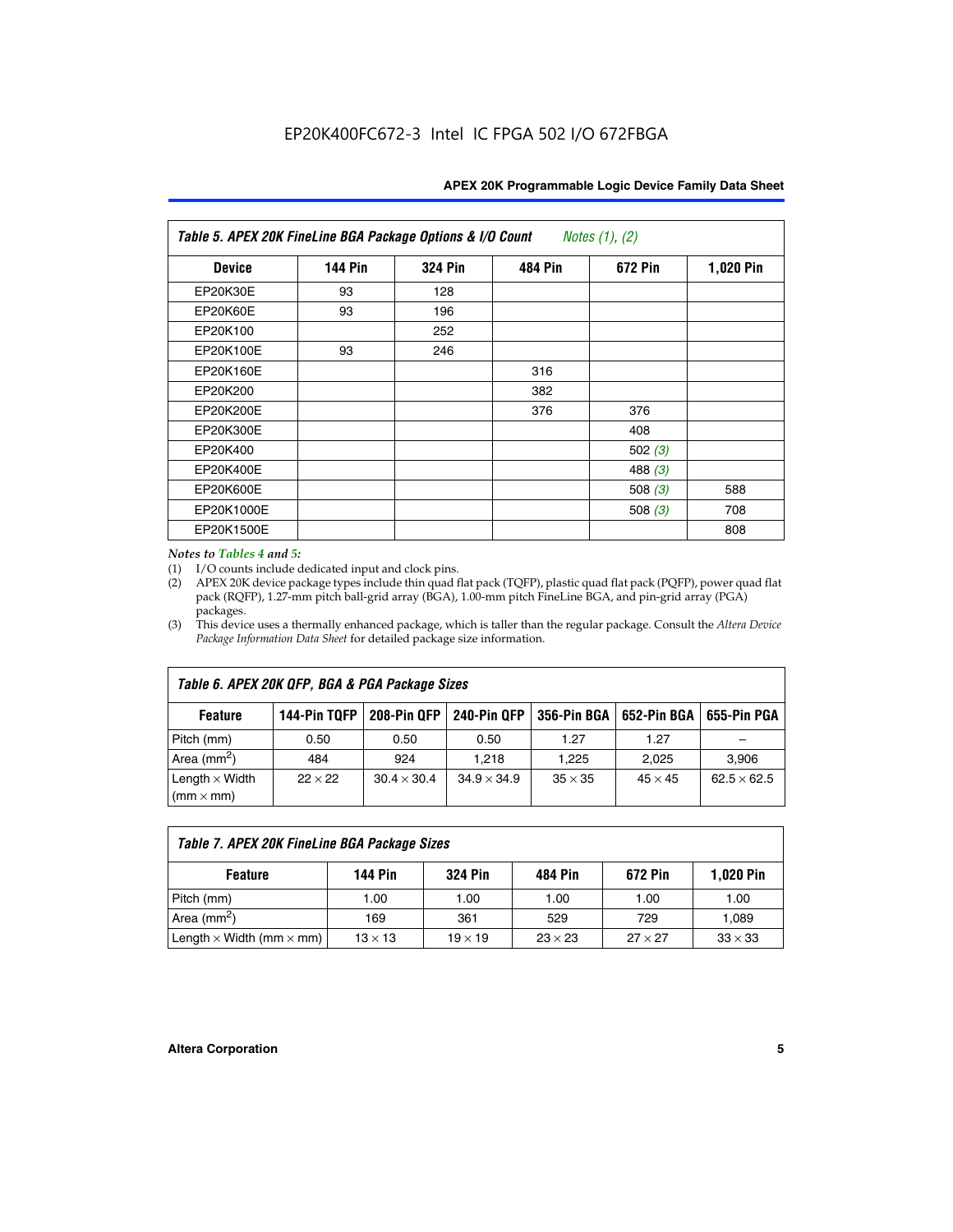### **General Description**

APEXTM 20K devices are the first PLDs designed with the MultiCore architecture, which combines the strengths of LUT-based and productterm-based devices with an enhanced memory structure. LUT-based logic provides optimized performance and efficiency for data-path, registerintensive, mathematical, or digital signal processing (DSP) designs. Product-term-based logic is optimized for complex combinatorial paths, such as complex state machines. LUT- and product-term-based logic combined with memory functions and a wide variety of MegaCore and AMPP functions make the APEX 20K device architecture uniquely suited for system-on-a-programmable-chip designs. Applications historically requiring a combination of LUT-, product-term-, and memory-based devices can now be integrated into one APEX 20K device.

APEX 20KE devices are a superset of APEX 20K devices and include additional features such as advanced I/O standard support, CAM, additional global clocks, and enhanced ClockLock clock circuitry. In addition, APEX 20KE devices extend the APEX 20K family to 1.5 million gates. APEX 20KE devices are denoted with an "E" suffix in the device name (e.g., the EP20K1000E device is an APEX 20KE device). Table 8 compares the features included in APEX 20K and APEX 20KE devices.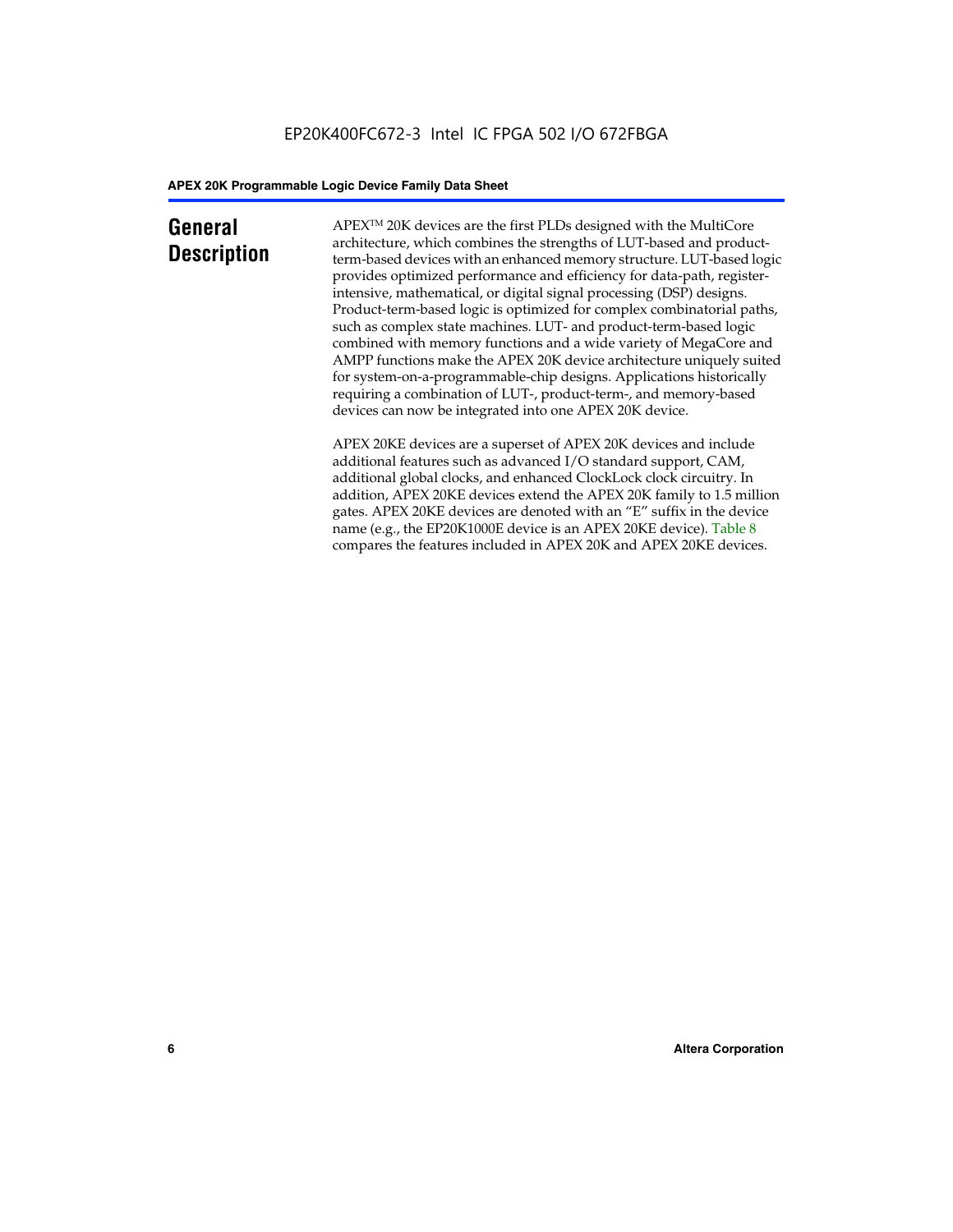| Table 8. Comparison of APEX 20K & APEX 20KE Features |                                                                                                                                                                     |                                                                                                                                                                                                                                                                                                                                                                                                                                                                                       |  |  |  |  |  |  |
|------------------------------------------------------|---------------------------------------------------------------------------------------------------------------------------------------------------------------------|---------------------------------------------------------------------------------------------------------------------------------------------------------------------------------------------------------------------------------------------------------------------------------------------------------------------------------------------------------------------------------------------------------------------------------------------------------------------------------------|--|--|--|--|--|--|
| <b>Feature</b>                                       | <b>APEX 20K Devices</b>                                                                                                                                             | <b>APEX 20KE Devices</b>                                                                                                                                                                                                                                                                                                                                                                                                                                                              |  |  |  |  |  |  |
| MultiCore system integration                         | Full support                                                                                                                                                        | Full support                                                                                                                                                                                                                                                                                                                                                                                                                                                                          |  |  |  |  |  |  |
| SignalTap logic analysis                             | Full support                                                                                                                                                        | Full support                                                                                                                                                                                                                                                                                                                                                                                                                                                                          |  |  |  |  |  |  |
| 32/64-Bit, 33-MHz PCI                                | Full compliance in -1, -2 speed<br>grades                                                                                                                           | Full compliance in -1, -2 speed grades                                                                                                                                                                                                                                                                                                                                                                                                                                                |  |  |  |  |  |  |
| 32/64-Bit, 66-MHz PCI                                |                                                                                                                                                                     | Full compliance in -1 speed grade                                                                                                                                                                                                                                                                                                                                                                                                                                                     |  |  |  |  |  |  |
| MultiVolt I/O                                        | 2.5-V or 3.3-V V <sub>CCIO</sub><br>V <sub>CCIO</sub> selected for device<br>Certain devices are 5.0-V tolerant                                                     | 1.8-V, 2.5-V, or 3.3-V V <sub>CCIO</sub><br>V <sub>CCIO</sub> selected block-by-block<br>5.0-V tolerant with use of external resistor                                                                                                                                                                                                                                                                                                                                                 |  |  |  |  |  |  |
| ClockLock support                                    | Clock delay reduction<br>$2\times$ and $4\times$ clock multiplication                                                                                               | Clock delay reduction<br>$m/(n \times v)$ or $m/(n \times k)$ clock multiplication<br>Drive ClockLock output off-chip<br>External clock feedback<br><b>ClockShift</b><br>LVDS support<br>Up to four PLLs<br>ClockShift, clock phase adjustment                                                                                                                                                                                                                                        |  |  |  |  |  |  |
| Dedicated clock and input pins                       | <b>Six</b>                                                                                                                                                          | Eight                                                                                                                                                                                                                                                                                                                                                                                                                                                                                 |  |  |  |  |  |  |
| I/O standard support                                 | 2.5-V, 3.3-V, 5.0-V I/O<br>3.3-V PCI<br>Low-voltage complementary<br>metal-oxide semiconductor<br>(LVCMOS)<br>Low-voltage transistor-to-transistor<br>logic (LVTTL) | 1.8-V, 2.5-V, 3.3-V, 5.0-V I/O<br>2.5-V I/O<br>3.3-V PCI and PCI-X<br>3.3-V Advanced Graphics Port (AGP)<br>Center tap terminated (CTT)<br>$GTL+$<br><b>LVCMOS</b><br>LVTTL<br>True-LVDS and LVPECL data pins<br>(in EP20K300E and larger devices)<br>LVDS and LVPECL signaling (in all BGA<br>and FineLine BGA devices)<br>LVDS and LVPECL data pins up to<br>156 Mbps (in -1 speed grade devices)<br><b>HSTL Class I</b><br>PCI-X<br>SSTL-2 Class I and II<br>SSTL-3 Class I and II |  |  |  |  |  |  |
| Memory support                                       | Dual-port RAM<br><b>FIFO</b><br><b>RAM</b><br><b>ROM</b>                                                                                                            | CAM<br>Dual-port RAM<br><b>FIFO</b><br>RAM<br><b>ROM</b>                                                                                                                                                                                                                                                                                                                                                                                                                              |  |  |  |  |  |  |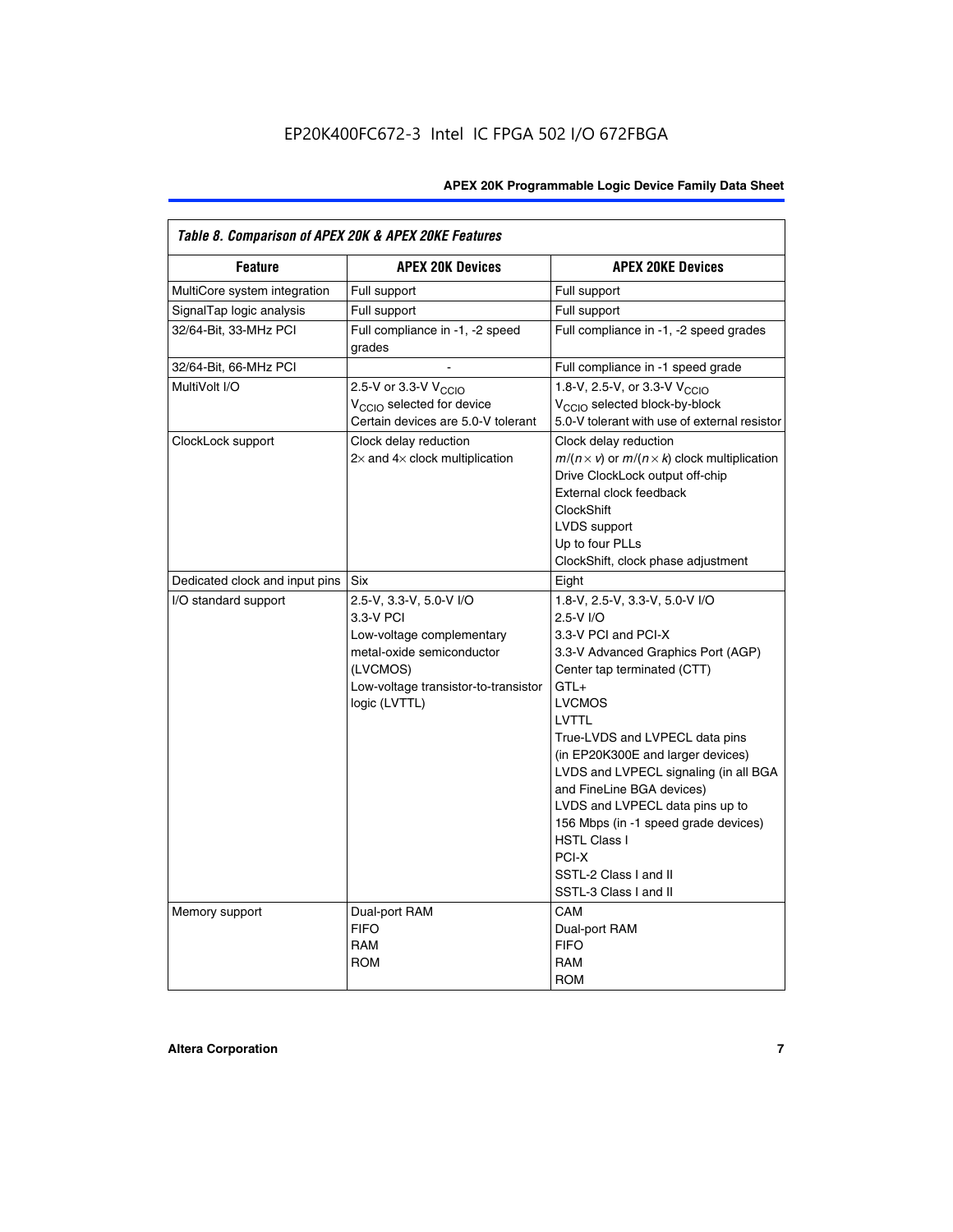All APEX 20K devices are reconfigurable and are 100% tested prior to shipment. As a result, test vectors do not have to be generated for fault coverage purposes. Instead, the designer can focus on simulation and design verification. In addition, the designer does not need to manage inventories of different application-specific integrated circuit (ASIC) designs; APEX 20K devices can be configured on the board for the specific functionality required.

APEX 20K devices are configured at system power-up with data stored in an Altera serial configuration device or provided by a system controller. Altera offers in-system programmability (ISP)-capable EPC1, EPC2, and EPC16 configuration devices, which configure APEX 20K devices via a serial data stream. Moreover, APEX 20K devices contain an optimized interface that permits microprocessors to configure APEX 20K devices serially or in parallel, and synchronously or asynchronously. The interface also enables microprocessors to treat APEX 20K devices as memory and configure the device by writing to a virtual memory location, making reconfiguration easy.

After an APEX 20K device has been configured, it can be reconfigured in-circuit by resetting the device and loading new data. Real-time changes can be made during system operation, enabling innovative reconfigurable computing applications.

APEX 20K devices are supported by the Altera Quartus II development system, a single, integrated package that offers HDL and schematic design entry, compilation and logic synthesis, full simulation and worst-case timing analysis, SignalTap logic analysis, and device configuration. The Quartus II software runs on Windows-based PCs, Sun SPARCstations, and HP 9000 Series 700/800 workstations.

The Quartus II software provides NativeLink interfaces to other industrystandard PC- and UNIX workstation-based EDA tools. For example, designers can invoke the Quartus II software from within third-party design tools. Further, the Quartus II software contains built-in optimized synthesis libraries; synthesis tools can use these libraries to optimize designs for APEX 20K devices. For example, the Synopsys Design Compiler library, supplied with the Quartus II development system, includes DesignWare functions optimized for the APEX 20K architecture.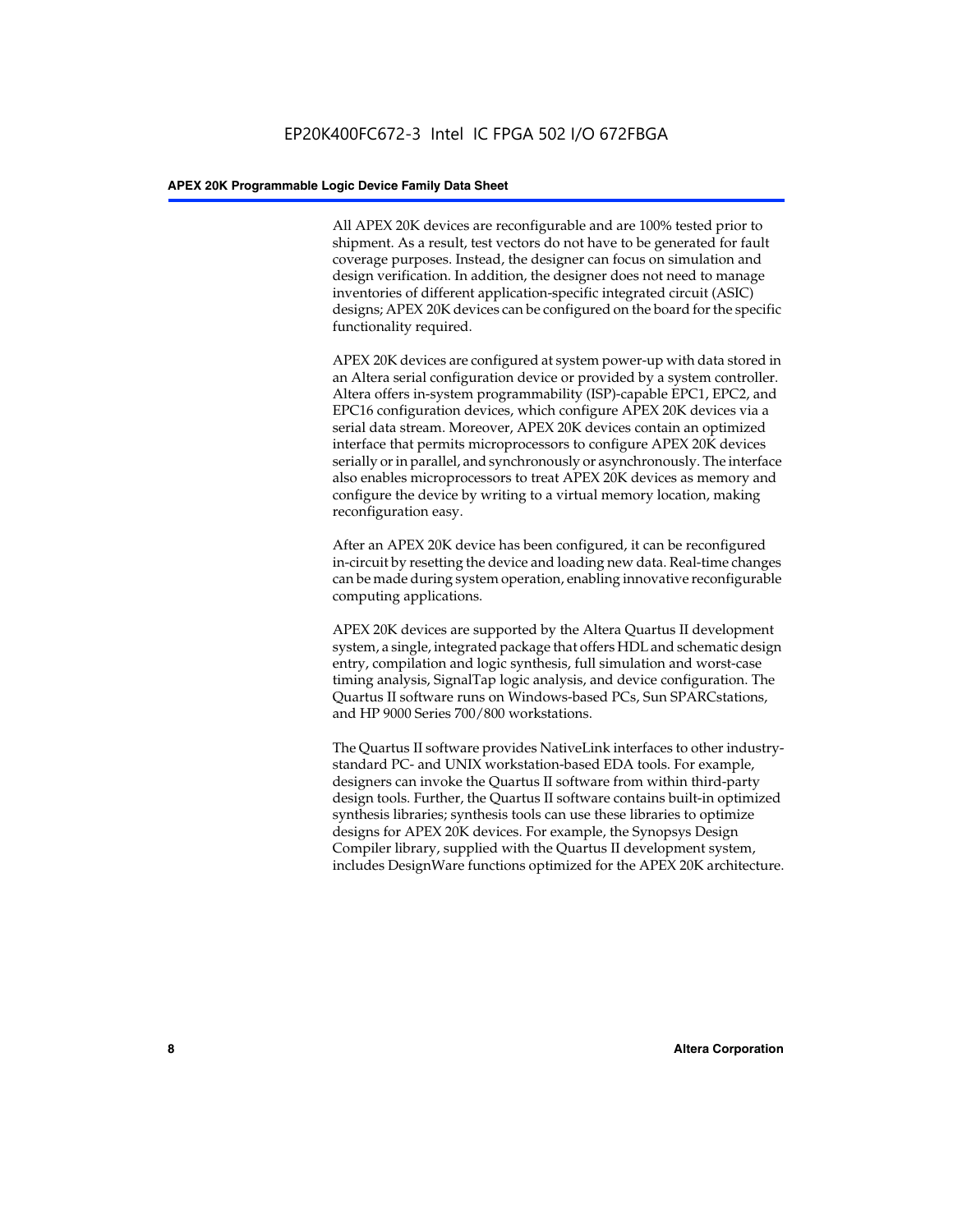| <b>Functional</b><br><b>Description</b> | APEX 20K devices incorporate LUT-based logic, product-term-based<br>logic, and memory into one device. Signal interconnections within<br>APEX 20K devices (as well as to and from device pins) are provided by the<br>FastTrack <sup>®</sup> Interconnect—a series of fast, continuous row and column<br>channels that run the entire length and width of the device.                                                                                                                                                                                                                                                                                                                                                                                              |
|-----------------------------------------|--------------------------------------------------------------------------------------------------------------------------------------------------------------------------------------------------------------------------------------------------------------------------------------------------------------------------------------------------------------------------------------------------------------------------------------------------------------------------------------------------------------------------------------------------------------------------------------------------------------------------------------------------------------------------------------------------------------------------------------------------------------------|
|                                         | Each I/O pin is fed by an I/O element (IOE) located at the end of each row<br>and column of the FastTrack Interconnect. Each IOE contains a<br>bidirectional I/O buffer and a register that can be used as either an input<br>or output register to feed input, output, or bidirectional signals. When<br>used with a dedicated clock pin, these registers provide exceptional<br>performance. IOEs provide a variety of features, such as 3.3-V, 64-bit,<br>66-MHz PCI compliance; JTAG BST support; slew-rate control; and<br>tri-state buffers. APEX 20KE devices offer enhanced I/O support,<br>including support for 1.8-V I/O, 2.5-V I/O, LVCMOS, LVTTL, LVPECL,<br>3.3-V PCI, PCI-X, LVDS, GTL+, SSTL-2, SSTL-3, HSTL, CTT, and 3.3-V<br>AGP I/O standards. |
|                                         | The ESB can implement a variety of memory functions, including CAM,<br>RAM, dual-port RAM, ROM, and FIFO functions. Embedding the<br>memory directly into the die improves performance and reduces die area<br>compared to distributed-RAM implementations. Moreover, the<br>abundance of cascadable ESBs ensures that the APEX 20K device can<br>implement multiple wide memory blocks for high-density designs. The<br>ESB's high speed ensures it can implement small memory blocks without<br>any speed penalty. The abundance of ESBs ensures that designers can<br>create as many different-sized memory blocks as the system requires.                                                                                                                      |



Figure 1 shows an overview of the APEX 20K device.

#### *Figure 1. APEX 20K Device Block Diagram*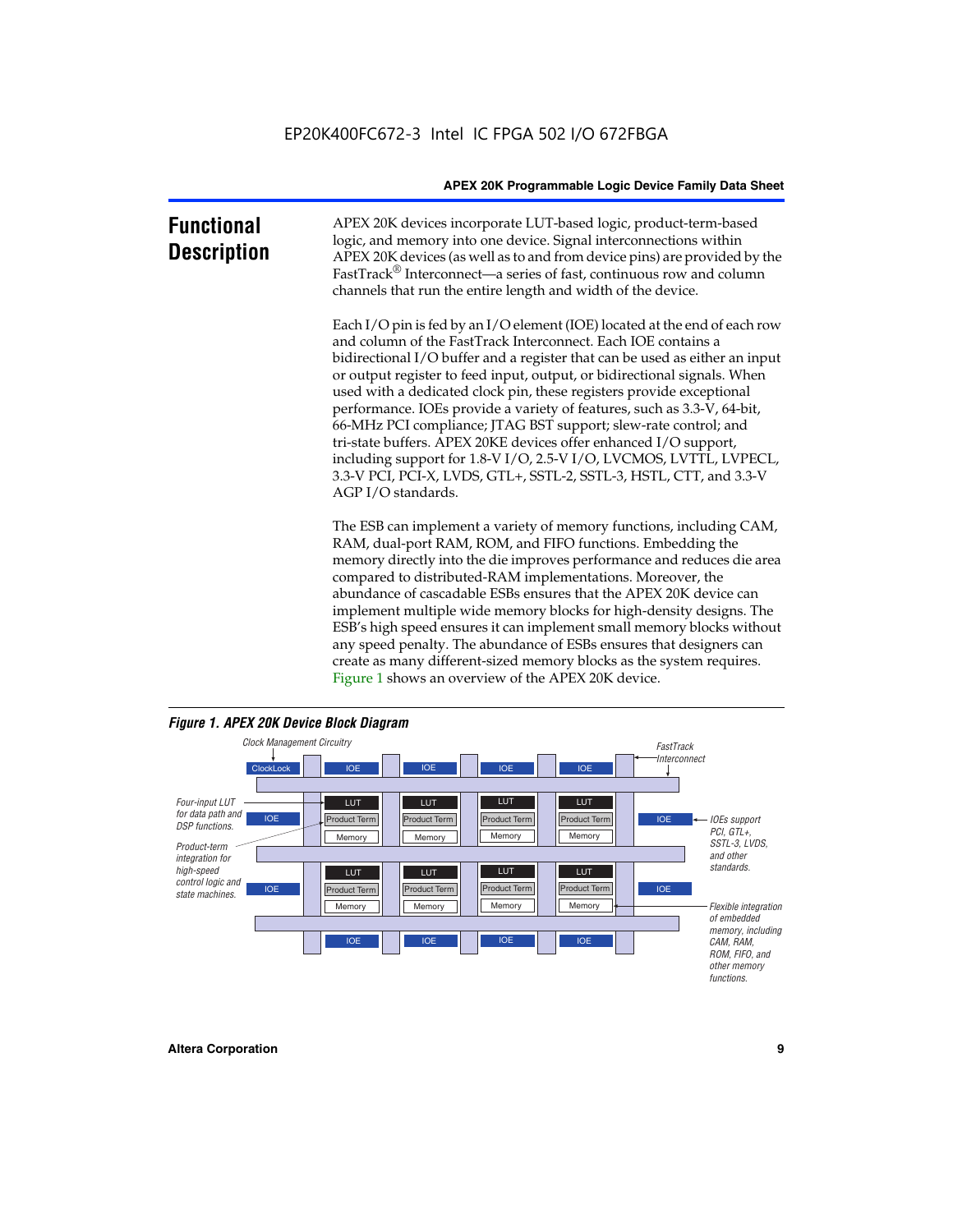APEX 20K devices provide two dedicated clock pins and four dedicated input pins that drive register control inputs. These signals ensure efficient distribution of high-speed, low-skew control signals. These signals use dedicated routing channels to provide short delays and low skews. Four of the dedicated inputs drive four global signals. These four global signals can also be driven by internal logic, providing an ideal solution for a clock divider or internally generated asynchronous clear signals with high fan-out. The dedicated clock pins featured on the APEX 20K devices can also feed logic. The devices also feature ClockLock and ClockBoost clock management circuitry. APEX 20KE devices provide two additional dedicated clock pins, for a total of four dedicated clock pins.

#### **MegaLAB Structure**

APEX 20K devices are constructed from a series of MegaLAB<sup>™</sup> structures. Each MegaLAB structure contains a group of logic array blocks (LABs), one ESB, and a MegaLAB interconnect, which routes signals within the MegaLAB structure. The EP20K30E device has 10 LABs, EP20K60E through EP20K600E devices have 16 LABs, and the EP20K1000E and EP20K1500E devices have 24 LABs. Signals are routed between MegaLAB structures and I/O pins via the FastTrack Interconnect. In addition, edge LABs can be driven by I/O pins through the local interconnect. Figure 2 shows the MegaLAB structure.



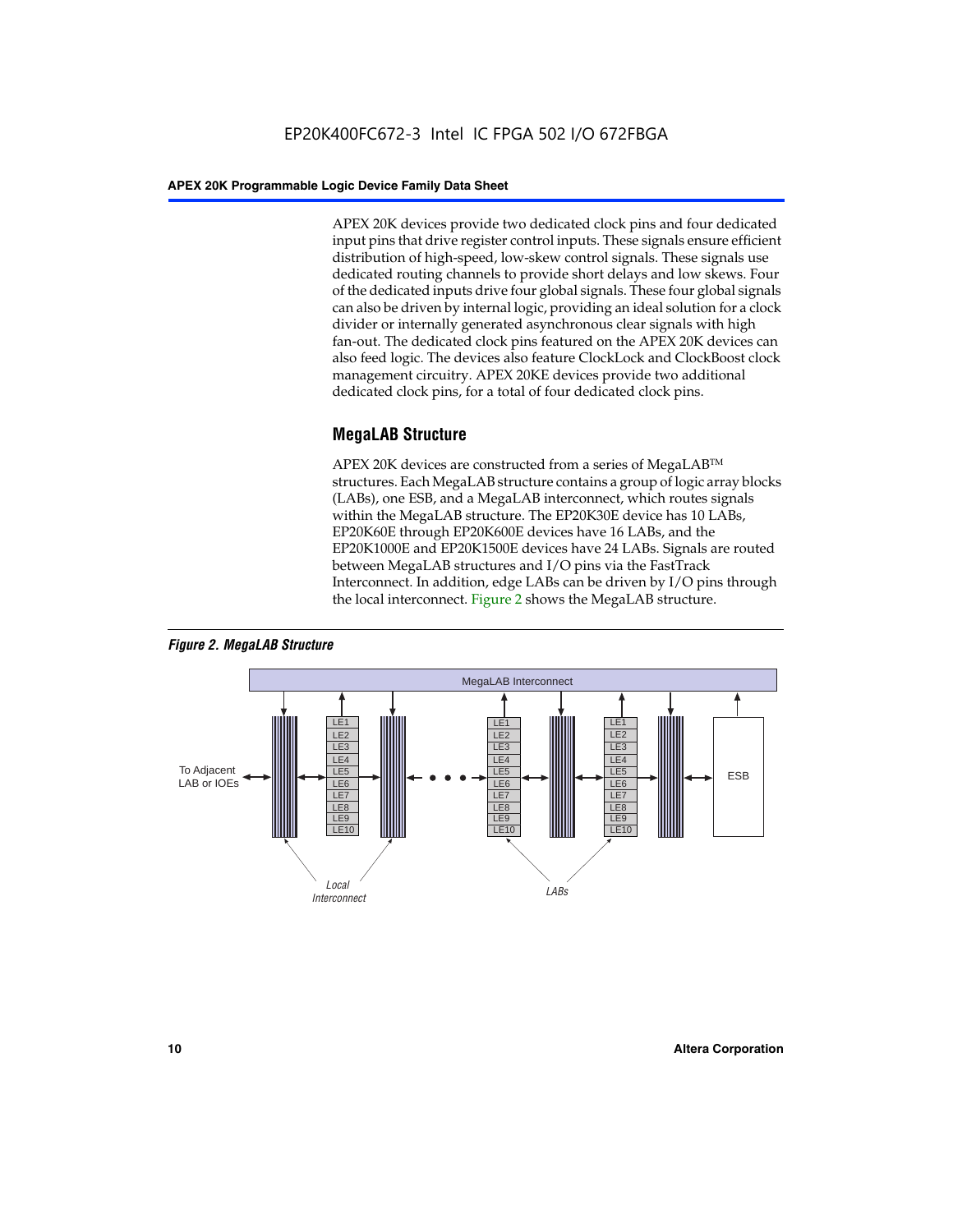#### **Logic Array Block**

Each LAB consists of 10 LEs, the LEs' associated carry and cascade chains, LAB control signals, and the local interconnect. The local interconnect transfers signals between LEs in the same or adjacent LABs, IOEs, or ESBs. The Quartus II Compiler places associated logic within an LAB or adjacent LABs, allowing the use of a fast local interconnect for high performance. Figure 3 shows the APEX 20K LAB.

APEX 20K devices use an interleaved LAB structure. This structure allows each LE to drive two local interconnect areas. This feature minimizes use of the MegaLAB and FastTrack interconnect, providing higher performance and flexibility. Each LE can drive 29 other LEs through the fast local interconnect.

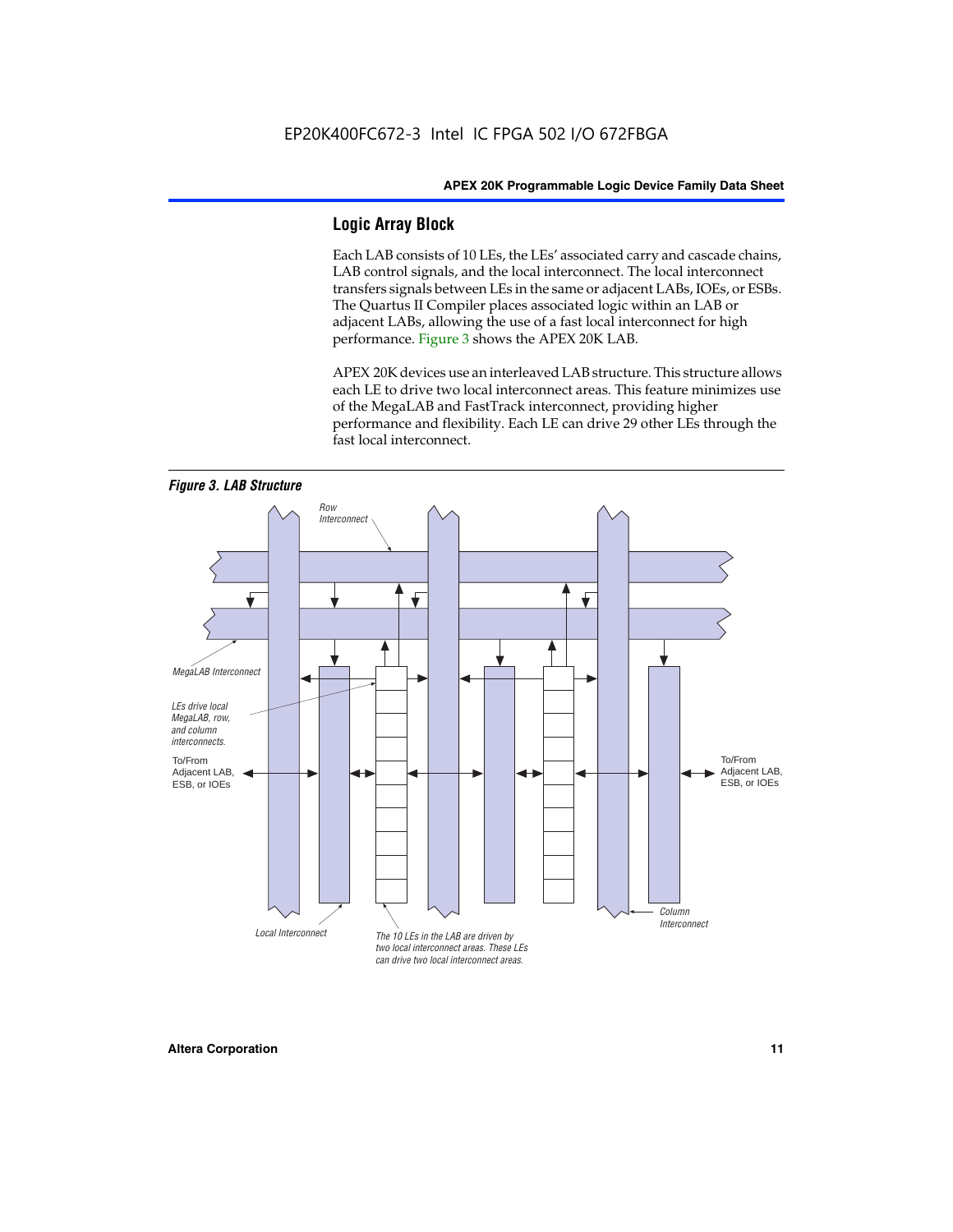Each LAB contains dedicated logic for driving control signals to its LEs and ESBs. The control signals include clock, clock enable, asynchronous clear, asynchronous preset, asynchronous load, synchronous clear, and synchronous load signals. A maximum of six control signals can be used at a time. Although synchronous load and clear signals are generally used when implementing counters, they can also be used with other functions.

Each LAB can use two clocks and two clock enable signals. Each LAB's clock and clock enable signals are linked (e.g., any LE in a particular LAB using CLK1 will also use CLKENA1). LEs with the same clock but different clock enable signals either use both clock signals in one LAB or are placed into separate LABs.

If both the rising and falling edges of a clock are used in a LAB, both LABwide clock signals are used.

The LAB-wide control signals can be generated from the LAB local interconnect, global signals, and dedicated clock pins. The inherent low skew of the FastTrack Interconnect enables it to be used for clock distribution. Figure 4 shows the LAB control signal generation circuit.



#### *Figure 4. LAB Control Signal Generation*

#### *Notes to Figure 4:*

- (1) APEX 20KE devices have four dedicated clocks.
- (2) The LABCLR1 and LABCLR2 signals also control asynchronous load and asynchronous preset for LEs within the LAB.
- (3) The SYNCCLR signal can be generated by the local interconnect or global signals.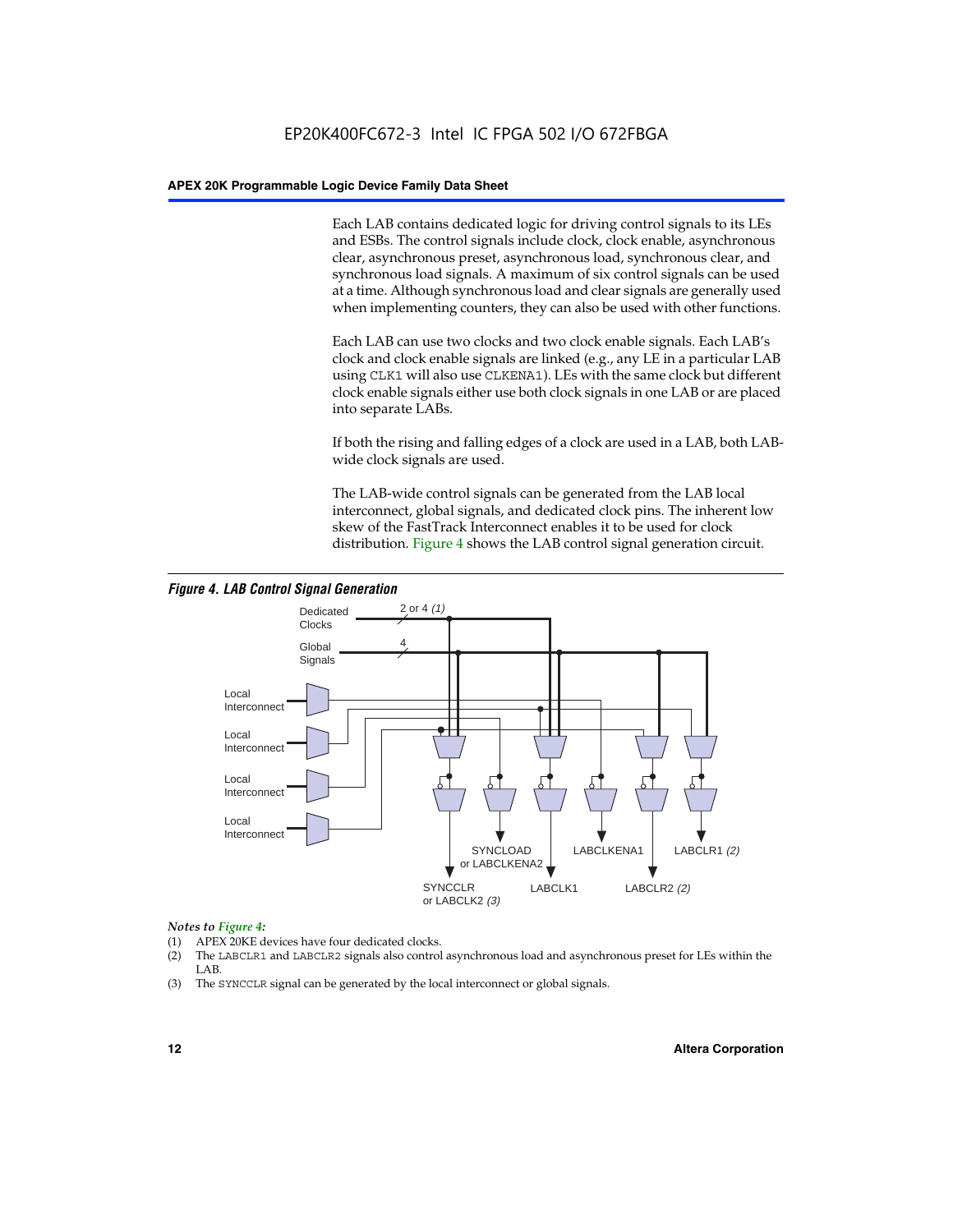#### **Logic Element**

The LE, the smallest unit of logic in the APEX 20K architecture, is compact and provides efficient logic usage. Each LE contains a four-input LUT, which is a function generator that can quickly implement any function of four variables. In addition, each LE contains a programmable register and carry and cascade chains. Each LE drives the local interconnect, MegaLAB interconnect, and FastTrack Interconnect routing structures. See Figure 5.



Each LE's programmable register can be configured for D, T, JK, or SR operation. The register's clock and clear control signals can be driven by global signals, general-purpose I/O pins, or any internal logic. For combinatorial functions, the register is bypassed and the output of the LUT drives the outputs of the LE.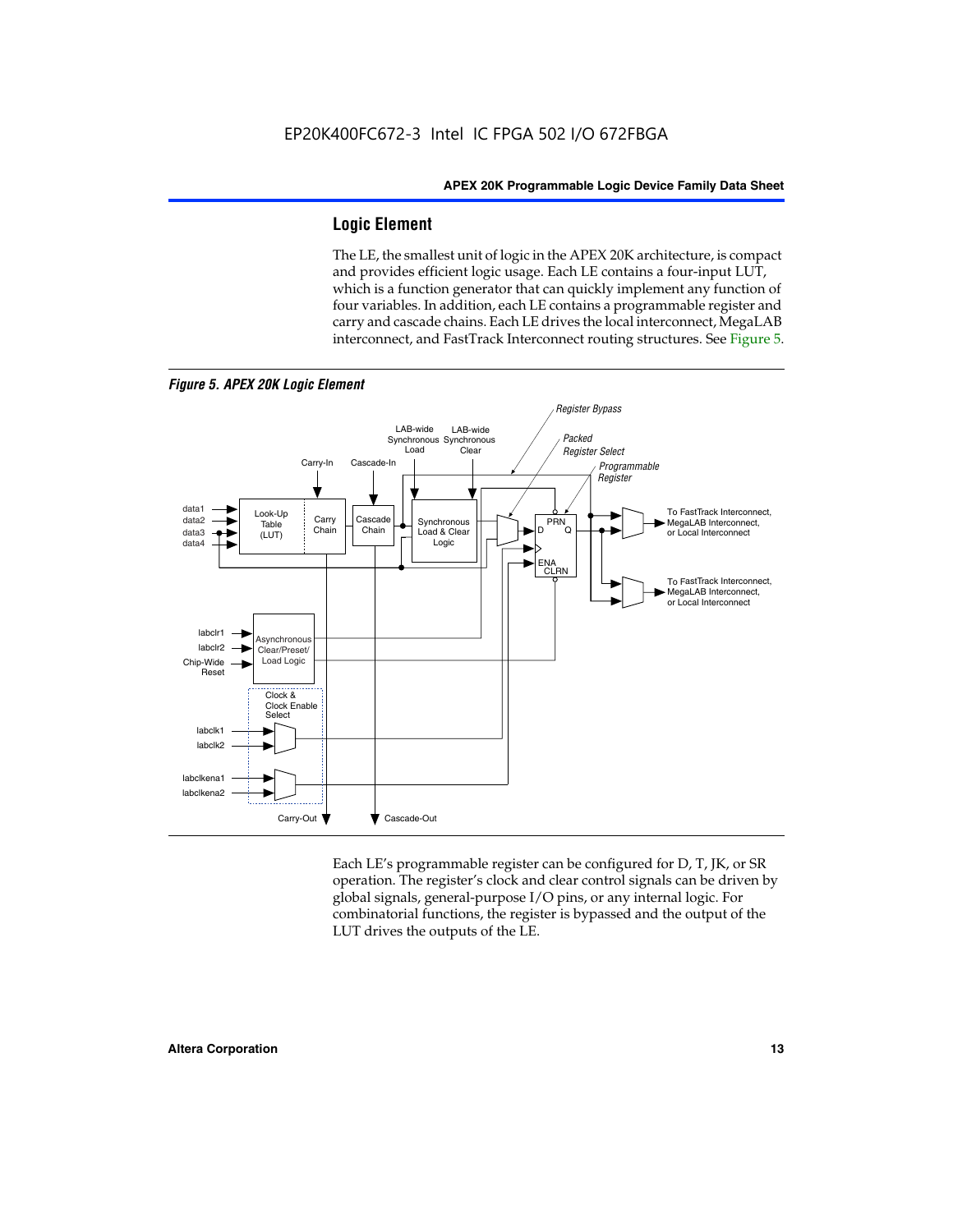Each LE has two outputs that drive the local, MegaLAB, or FastTrack Interconnect routing structure. Each output can be driven independently by the LUT's or register's output. For example, the LUT can drive one output while the register drives the other output. This feature, called register packing, improves device utilization because the register and the LUT can be used for unrelated functions. The LE can also drive out registered and unregistered versions of the LUT output.

The APEX 20K architecture provides two types of dedicated high-speed data paths that connect adjacent LEs without using local interconnect paths: carry chains and cascade chains. A carry chain supports high-speed arithmetic functions such as counters and adders, while a cascade chain implements wide-input functions such as equality comparators with minimum delay. Carry and cascade chains connect LEs 1 through 10 in an LAB and all LABs in the same MegaLAB structure.

#### *Carry Chain*

The carry chain provides a very fast carry-forward function between LEs. The carry-in signal from a lower-order bit drives forward into the higherorder bit via the carry chain, and feeds into both the LUT and the next portion of the carry chain. This feature allows the APEX 20K architecture to implement high-speed counters, adders, and comparators of arbitrary width. Carry chain logic can be created automatically by the Quartus II software Compiler during design processing, or manually by the designer during design entry. Parameterized functions such as library of parameterized modules (LPM) and DesignWare functions automatically take advantage of carry chains for the appropriate functions.

The Quartus II software Compiler creates carry chains longer than ten LEs by linking LABs together automatically. For enhanced fitting, a long carry chain skips alternate LABs in a MegaLAB<sup>™</sup> structure. A carry chain longer than one LAB skips either from an even-numbered LAB to the next evennumbered LAB, or from an odd-numbered LAB to the next oddnumbered LAB. For example, the last LE of the first LAB in the upper-left MegaLAB structure carries to the first LE of the third LAB in the MegaLAB structure.

Figure 6 shows how an *n*-bit full adder can be implemented in *n* + 1 LEs with the carry chain. One portion of the LUT generates the sum of two bits using the input signals and the carry-in signal; the sum is routed to the output of the LE. The register can be bypassed for simple adders or used for accumulator functions. Another portion of the LUT and the carry chain logic generates the carry-out signal, which is routed directly to the carryin signal of the next-higher-order bit. The final carry-out signal is routed to an LE, where it is driven onto the local, MegaLAB, or FastTrack Interconnect routing structures.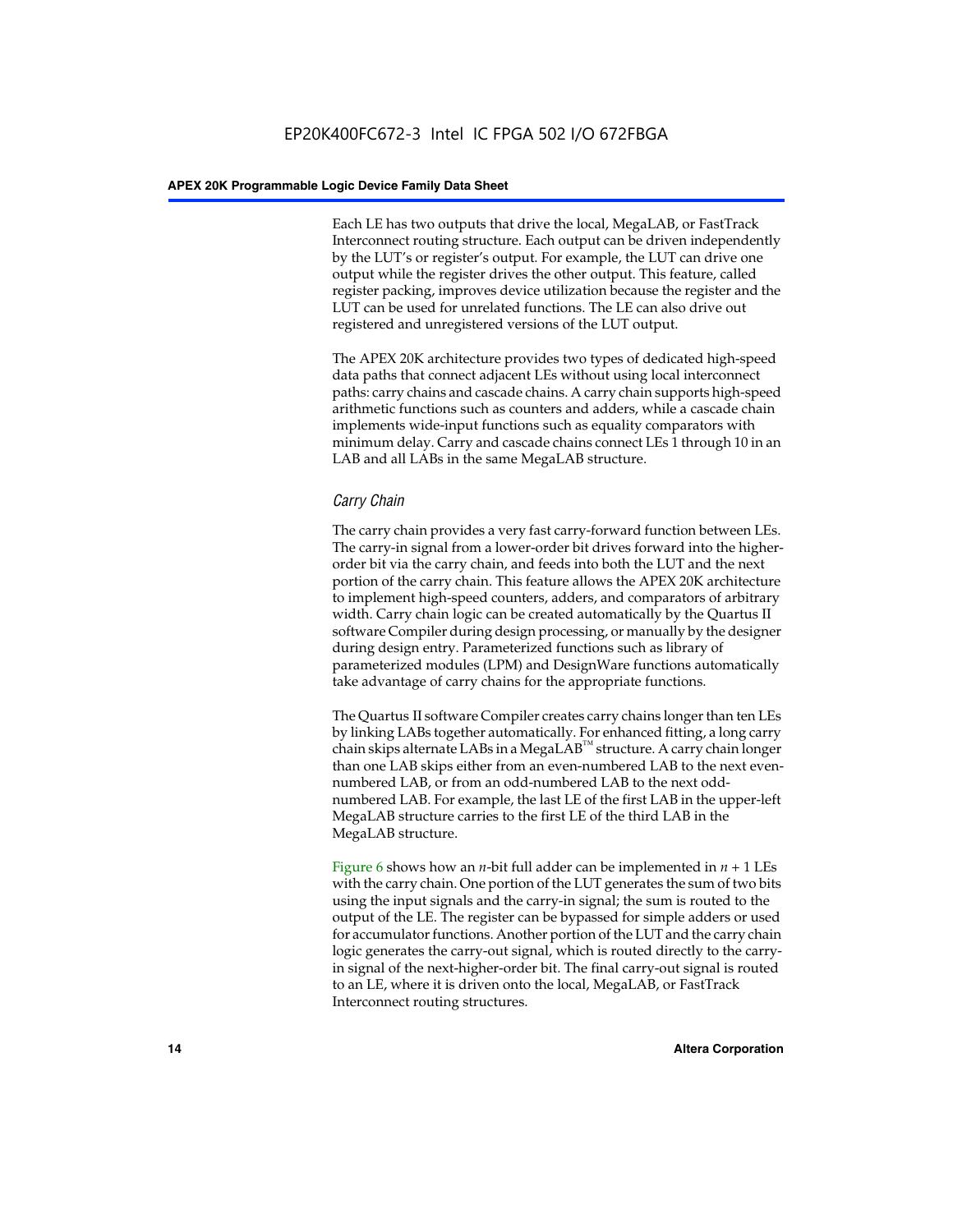

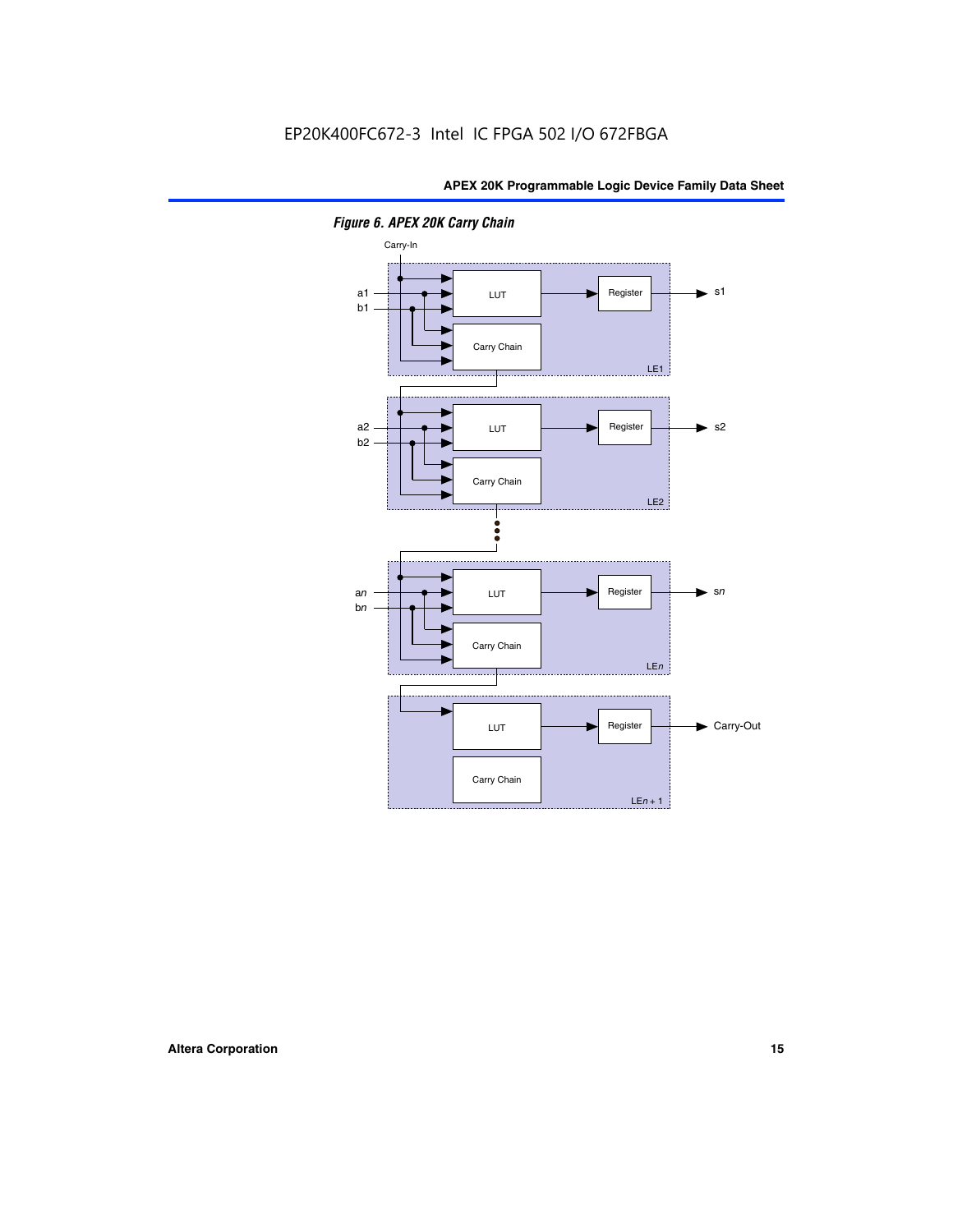#### *Cascade Chain*

With the cascade chain, the APEX 20K architecture can implement functions with a very wide fan-in. Adjacent LUTs can compute portions of a function in parallel; the cascade chain serially connects the intermediate values. The cascade chain can use a logical AND or logical OR (via De Morgan's inversion) to connect the outputs of adjacent LEs. Each additional LE provides four more inputs to the effective width of a function, with a short cascade delay. Cascade chain logic can be created automatically by the Quartus II software Compiler during design processing, or manually by the designer during design entry.

Cascade chains longer than ten LEs are implemented automatically by linking LABs together. For enhanced fitting, a long cascade chain skips alternate LABs in a MegaLAB structure. A cascade chain longer than one LAB skips either from an even-numbered LAB to the next even-numbered LAB, or from an odd-numbered LAB to the next odd-numbered LAB. For example, the last LE of the first LAB in the upper-left MegaLAB structure carries to the first LE of the third LAB in the MegaLAB structure. Figure 7 shows how the cascade function can connect adjacent LEs to form functions with a wide fan-in.



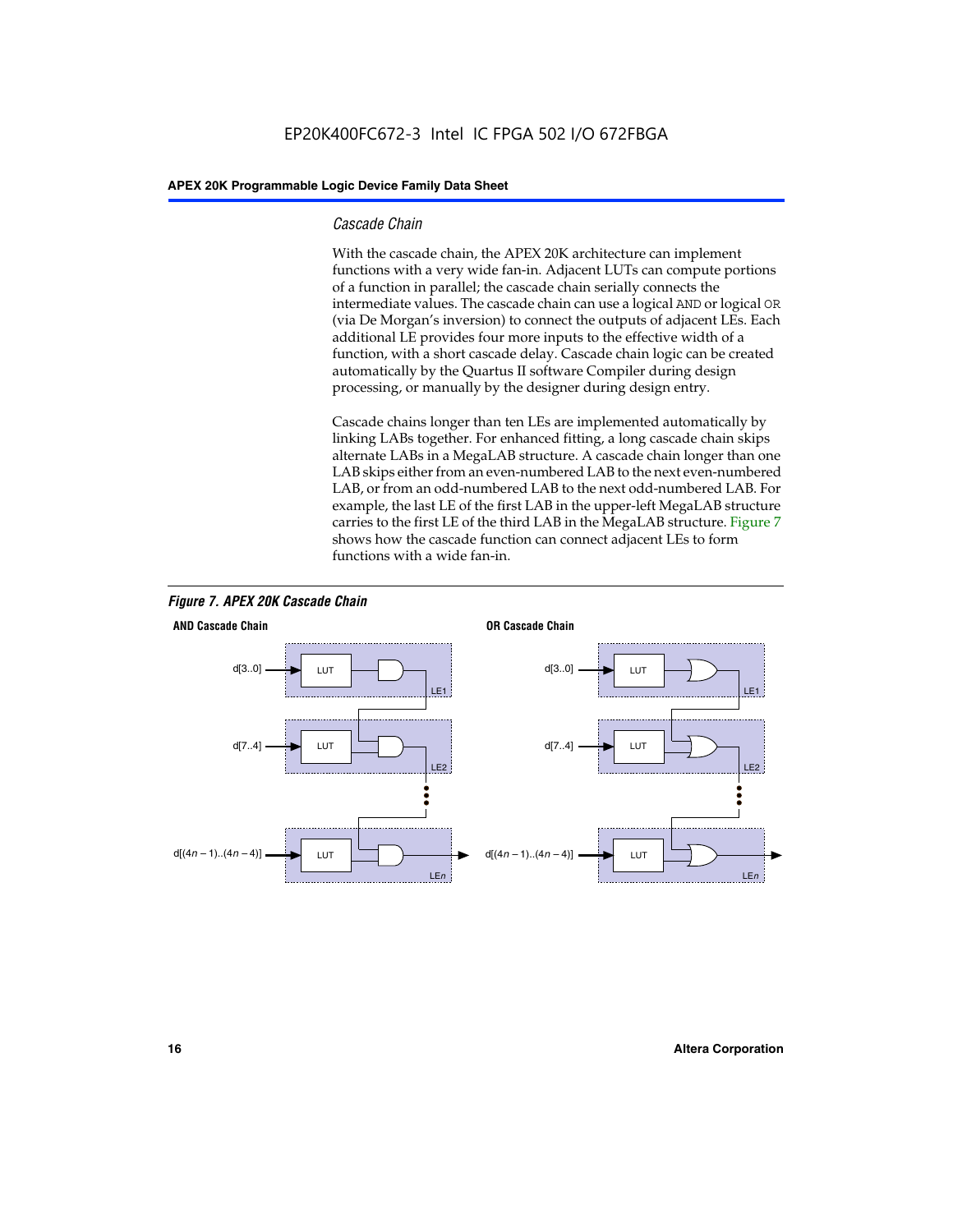#### *LE Operating Modes*

The APEX 20K LE can operate in one of the following three modes:

- Normal mode
- Arithmetic mode
- Counter mode

Each mode uses LE resources differently. In each mode, seven available inputs to the LE—the four data inputs from the LAB local interconnect, the feedback from the programmable register, and the carry-in and cascade-in from the previous LE—are directed to different destinations to implement the desired logic function. LAB-wide signals provide clock, asynchronous clear, asynchronous preset, asynchronous load, synchronous clear, synchronous load, and clock enable control for the register. These LAB-wide signals are available in all LE modes.

The Quartus II software, in conjunction with parameterized functions such as LPM and DesignWare functions, automatically chooses the appropriate mode for common functions such as counters, adders, and multipliers. If required, the designer can also create special-purpose functions that specify which LE operating mode to use for optimal performance. Figure 8 shows the LE operating modes.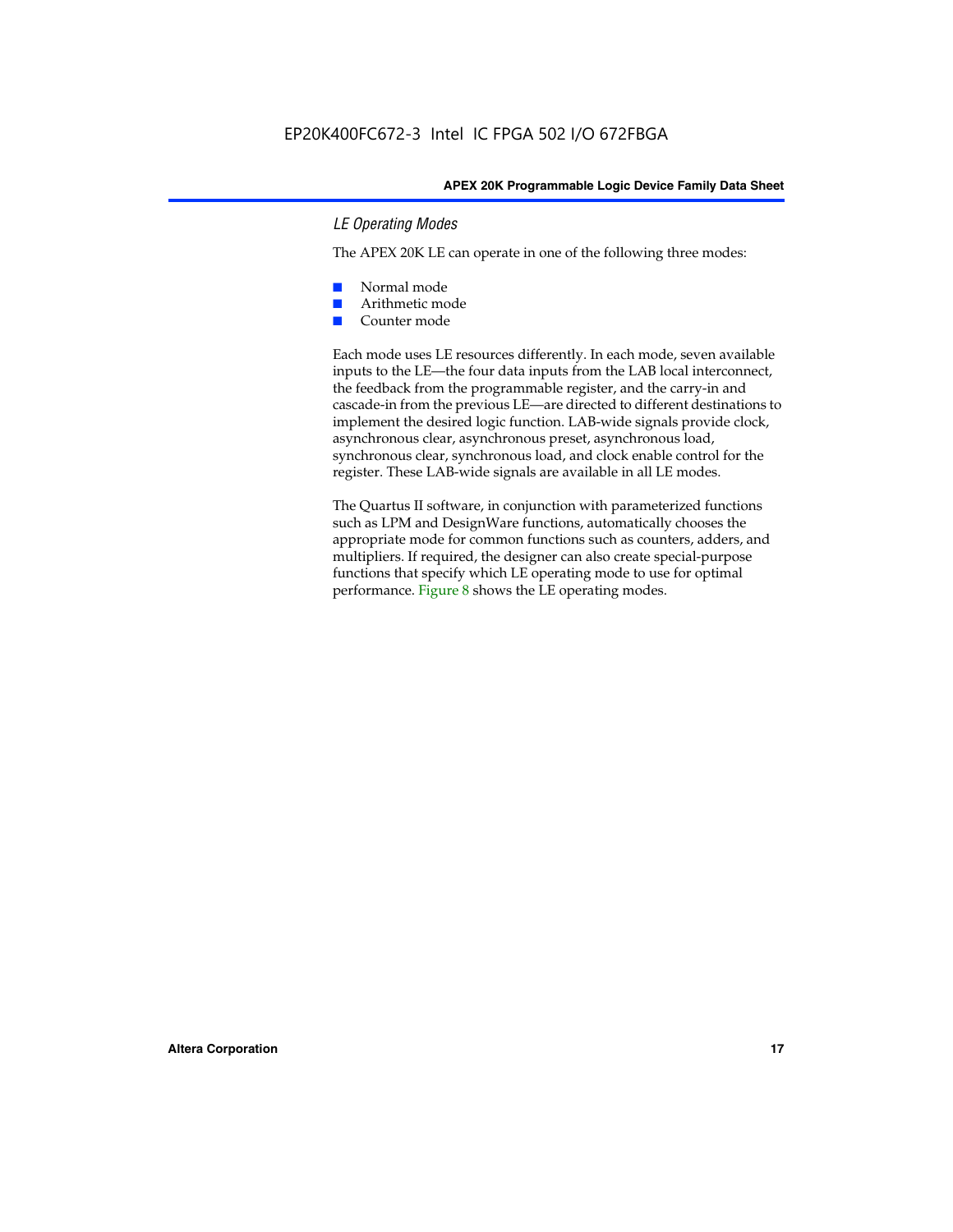#### *Figure 8. APEX 20K LE Operating Modes*



#### *Notes to Figure 8:*

- (1) LEs in normal mode support register packing.
- (2) There are two LAB-wide clock enables per LAB.
- (3) When using the carry-in in normal mode, the packed register feature is unavailable.
- (4) A register feedback multiplexer is available on LE1 of each LAB.
- (5) The DATA1 and DATA2 input signals can supply counter enable, up or down control, or register feedback signals for LEs other than the second LE in an LAB.
- (6) The LAB-wide synchronous clear and LAB wide synchronous load affect all registers in an LAB.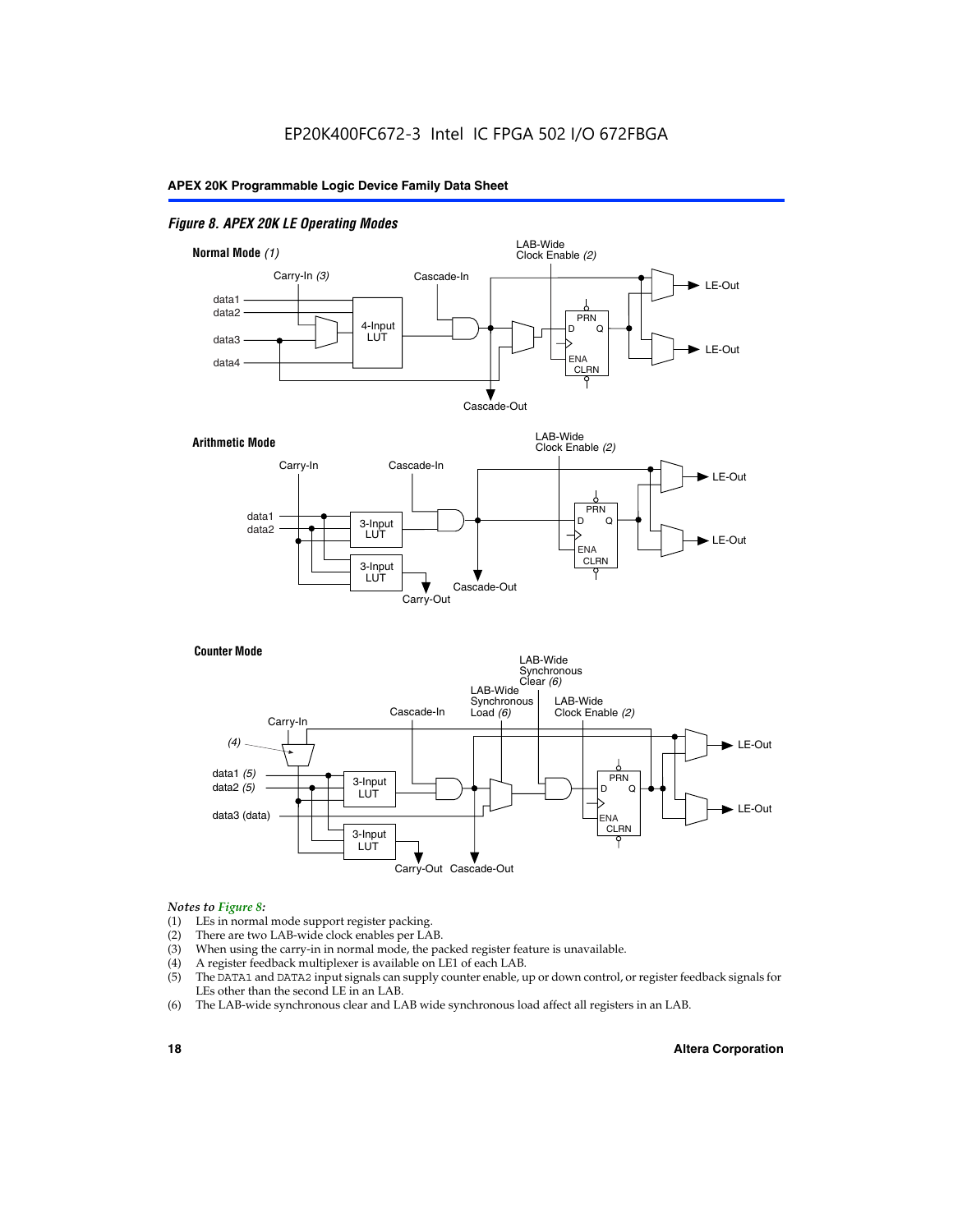#### **Normal Mode**

The normal mode is suitable for general logic applications, combinatorial functions, or wide decoding functions that can take advantage of a cascade chain. In normal mode, four data inputs from the LAB local interconnect and the carry-in are inputs to a four-input LUT. The Quartus II software Compiler automatically selects the carry-in or the DATA3 signal as one of the inputs to the LUT. The LUT output can be combined with the cascade-in signal to form a cascade chain through the cascade-out signal. LEs in normal mode support packed registers.

#### **Arithmetic Mode**

The arithmetic mode is ideal for implementing adders, accumulators, and comparators. An LE in arithmetic mode uses two 3-input LUTs. One LUT computes a three-input function; the other generates a carry output. As shown in Figure 8, the first LUT uses the carry-in signal and two data inputs from the LAB local interconnect to generate a combinatorial or registered output. For example, when implementing an adder, this output is the sum of three signals: DATA1, DATA2, and carry-in. The second LUT uses the same three signals to generate a carry-out signal, thereby creating a carry chain. The arithmetic mode also supports simultaneous use of the cascade chain. LEs in arithmetic mode can drive out registered and unregistered versions of the LUT output.

The Quartus II software implements parameterized functions that use the arithmetic mode automatically where appropriate; the designer does not need to specify how the carry chain will be used.

#### **Counter Mode**

The counter mode offers clock enable, counter enable, synchronous up/down control, synchronous clear, and synchronous load options. The counter enable and synchronous up/down control signals are generated from the data inputs of the LAB local interconnect. The synchronous clear and synchronous load options are LAB-wide signals that affect all registers in the LAB. Consequently, if any of the LEs in an LAB use the counter mode, other LEs in that LAB must be used as part of the same counter or be used for a combinatorial function. The Quartus II software automatically places any registers that are not used by the counter into other LABs.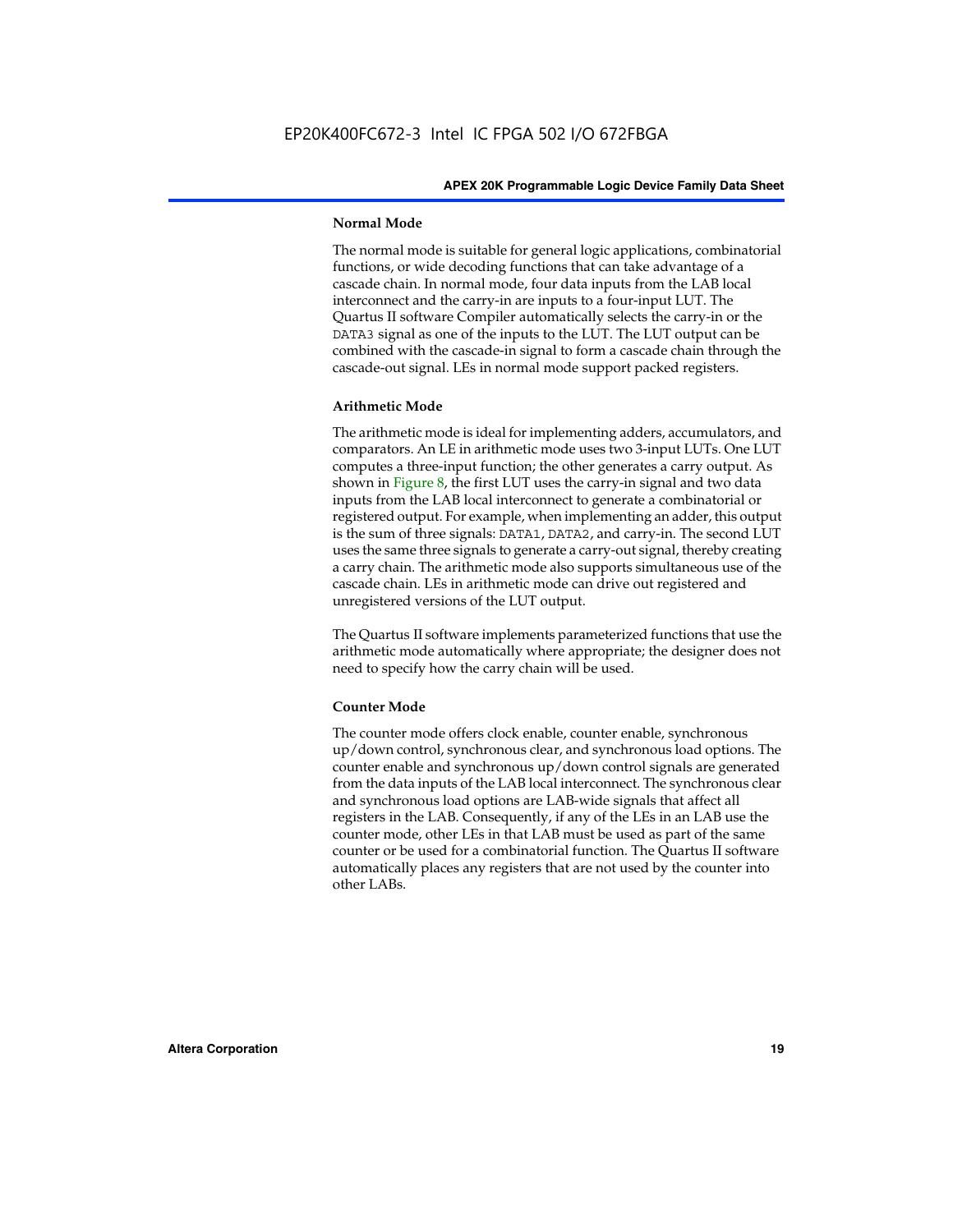The counter mode uses two three-input LUTs: one generates the counter data, and the other generates the fast carry bit. A 2-to-1 multiplexer provides synchronous loading, and another AND gate provides synchronous clearing. If the cascade function is used by an LE in counter mode, the synchronous clear or load overrides any signal carried on the cascade chain. The synchronous clear overrides the synchronous load. LEs in arithmetic mode can drive out registered and unregistered versions of the LUT output.

#### *Clear & Preset Logic Control*

Logic for the register's clear and preset signals is controlled by LAB-wide signals. The LE directly supports an asynchronous clear function. The Quartus II software Compiler can use a NOT-gate push-back technique to emulate an asynchronous preset. Moreover, the Quartus II software Compiler can use a programmable NOT-gate push-back technique to emulate simultaneous preset and clear or asynchronous load. However, this technique uses three additional LEs per register. All emulation is performed automatically when the design is compiled. Registers that emulate simultaneous preset and load will enter an unknown state upon power-up or when the chip-wide reset is asserted.

In addition to the two clear and preset modes, APEX 20K devices provide a chip-wide reset pin (DEV\_CLRn) that resets all registers in the device. Use of this pin is controlled through an option in the Quartus II software that is set before compilation. The chip-wide reset overrides all other control signals. Registers using an asynchronous preset are preset when the chip-wide reset is asserted; this effect results from the inversion technique used to implement the asynchronous preset.

#### **FastTrack Interconnect**

In the APEX 20K architecture, connections between LEs, ESBs, and I/O pins are provided by the FastTrack Interconnect. The FastTrack Interconnect is a series of continuous horizontal and vertical routing channels that traverse the device. This global routing structure provides predictable performance, even in complex designs. In contrast, the segmented routing in FPGAs requires switch matrices to connect a variable number of routing paths, increasing the delays between logic resources and reducing performance.

The FastTrack Interconnect consists of row and column interconnect channels that span the entire device. The row interconnect routes signals throughout a row of MegaLAB structures; the column interconnect routes signals throughout a column of MegaLAB structures. When using the row and column interconnect, an LE, IOE, or ESB can drive any other LE, IOE, or ESB in a device. See Figure 9.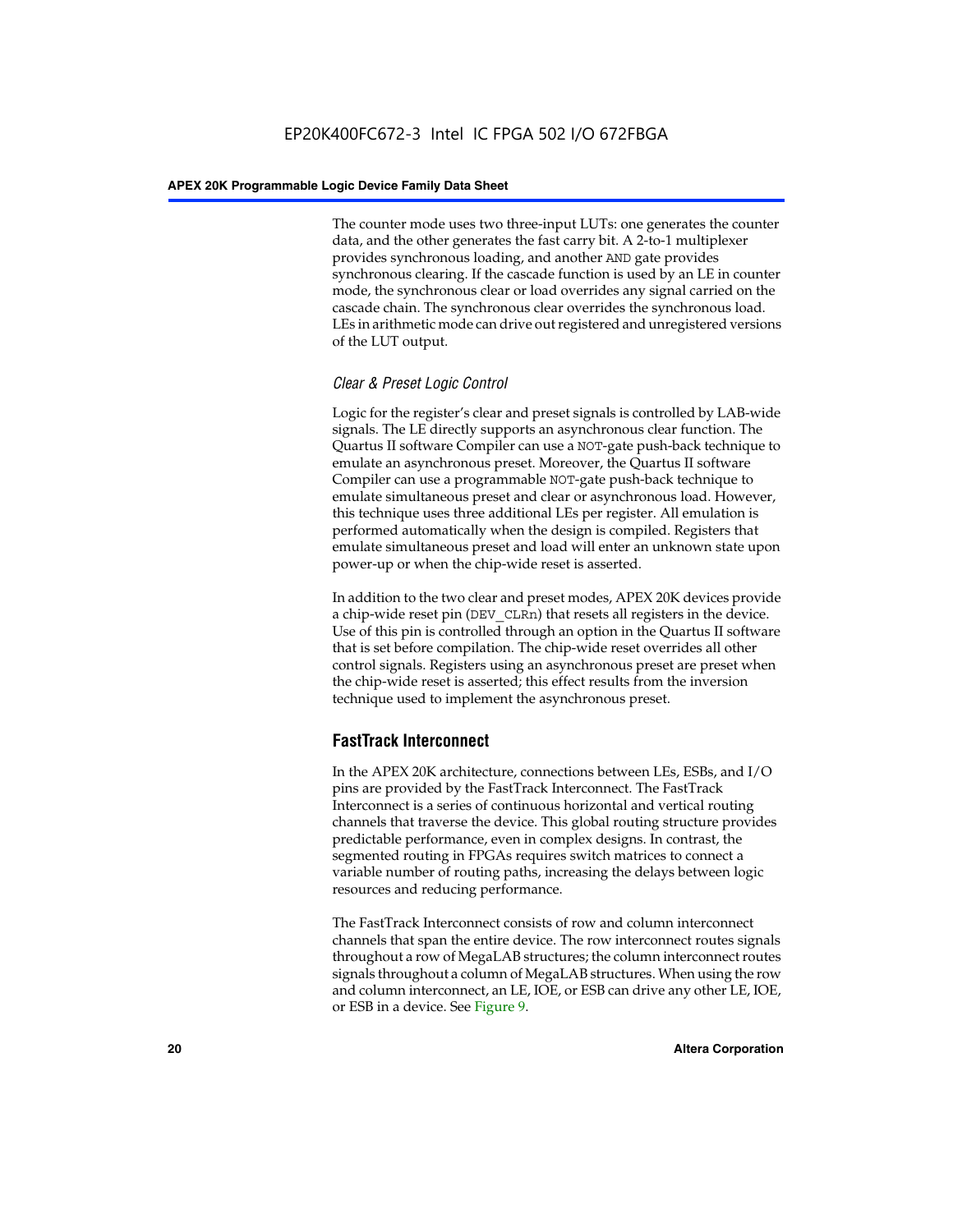

#### *Figure 9. APEX 20K Interconnect Structure*

A row line can be driven directly by LEs, IOEs, or ESBs in that row. Further, a column line can drive a row line, allowing an LE, IOE, or ESB to drive elements in a different row via the column and row interconnect. The row interconnect drives the MegaLAB interconnect to drive LEs, IOEs, or ESBs in a particular MegaLAB structure.

A column line can be directly driven by LEs, IOEs, or ESBs in that column. A column line on a device's left or right edge can also be driven by row IOEs. The column line is used to route signals from one row to another. A column line can drive a row line; it can also drive the MegaLAB interconnect directly, allowing faster connections between rows.

Figure 10 shows how the FastTrack Interconnect uses the local interconnect to drive LEs within MegaLAB structures.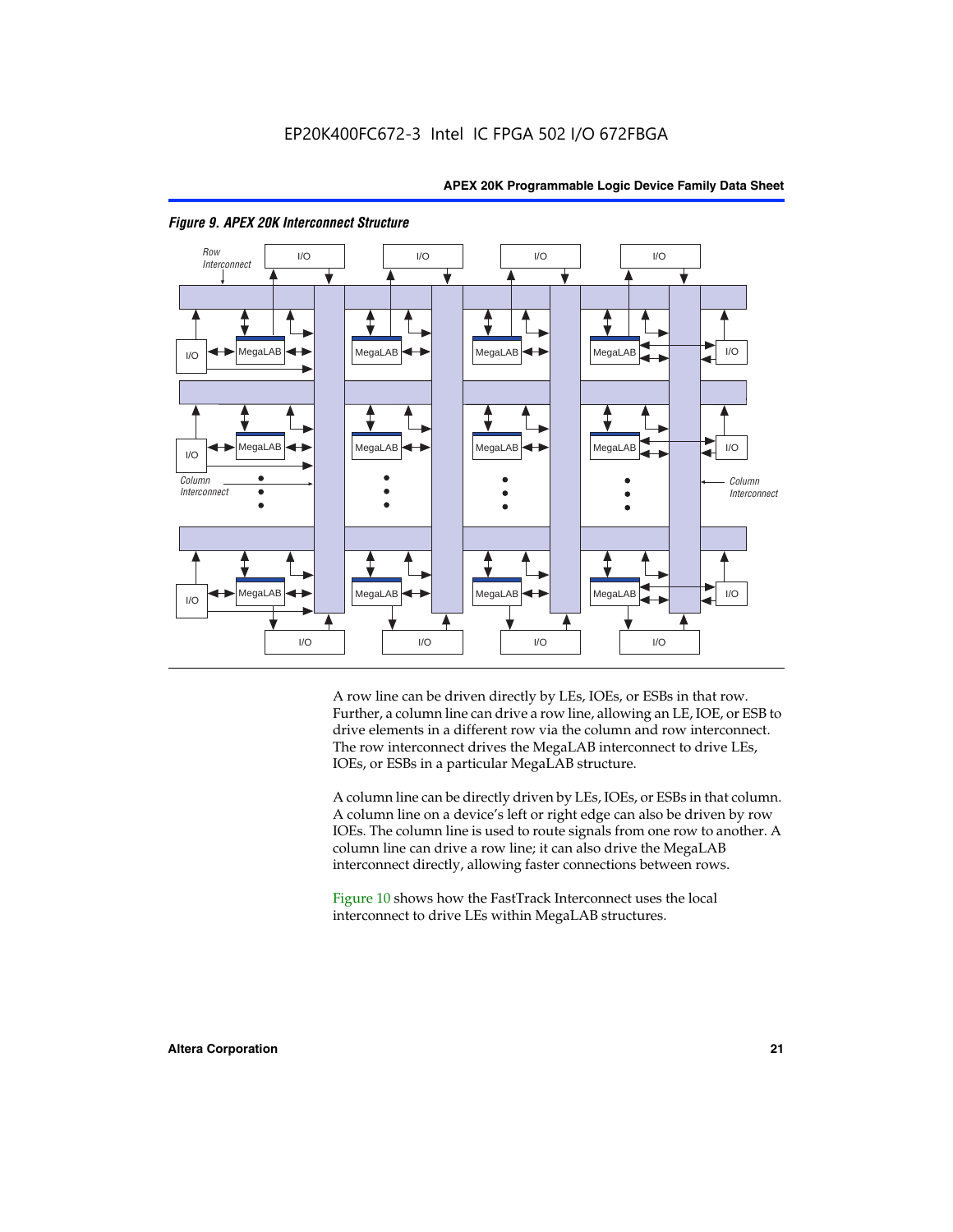

*Figure 10. FastTrack Connection to Local Interconnect*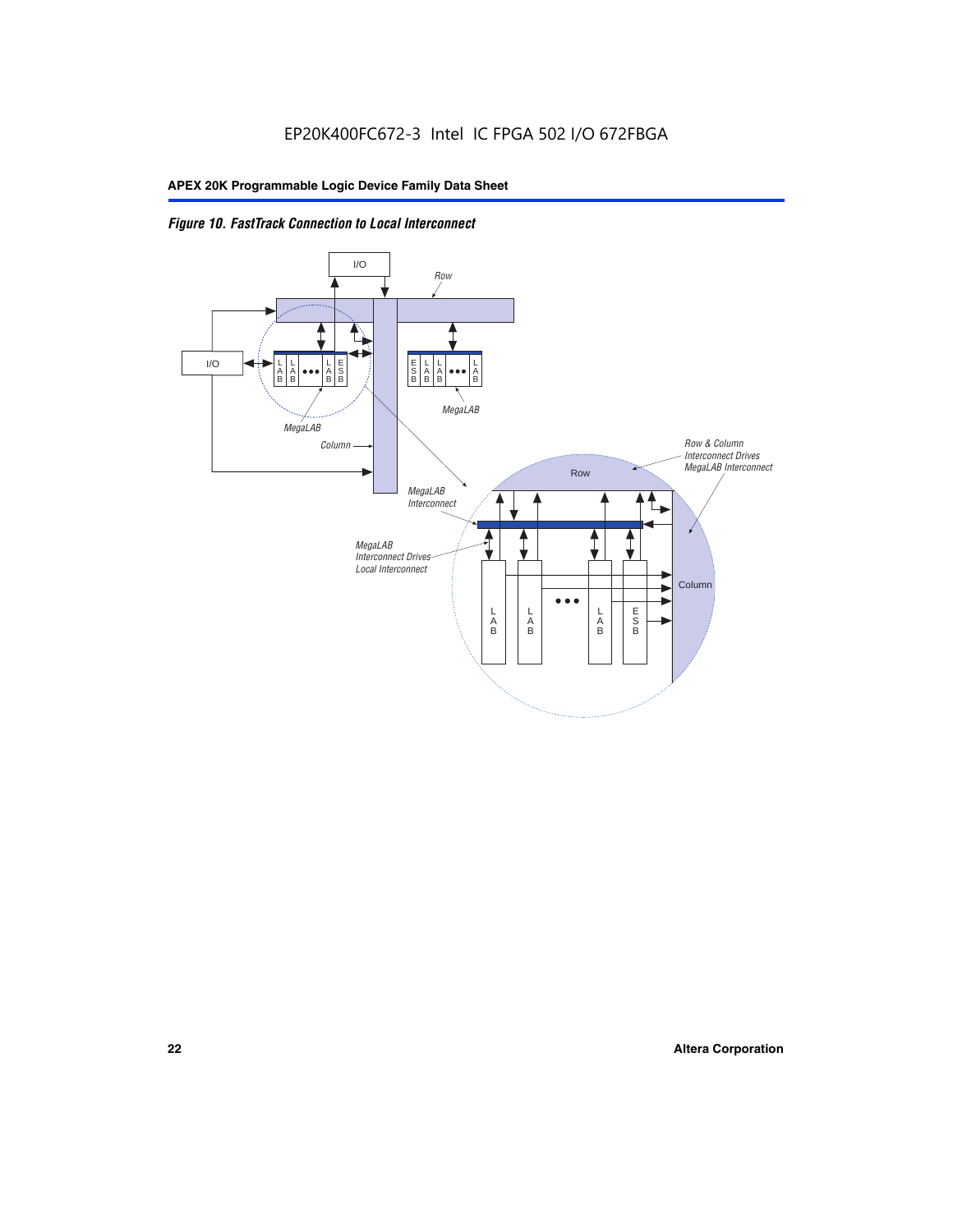Figure 11 shows the intersection of a row and column interconnect, and how these forms of interconnects and LEs drive each other.



*Figure 11. Driving the FastTrack Interconnect*

APEX 20KE devices include an enhanced interconnect structure for faster routing of input signals with high fan-out. Column I/O pins can drive the FastRow<sup>™</sup> interconnect, which routes signals directly into the local interconnect without having to drive through the MegaLAB interconnect. FastRow lines traverse two MegaLAB structures. Also, these pins can drive the local interconnect directly for fast setup times. On EP20K300E and larger devices, the FastRow interconnect drives the two MegaLABs in the top left corner, the two MegaLABs in the top right corner, the two MegaLABS in the bottom left corner, and the two MegaLABs in the bottom right corner. On EP20K200E and smaller devices, FastRow interconnect drives the two MegaLABs on the top and the two MegaLABs on the bottom of the device. On all devices, the FastRow interconnect drives all local interconnect in the appropriate MegaLABs except the local interconnect on the side of the MegaLAB opposite the ESB. Pins using the FastRow interconnect achieve a faster set-up time, as the signal does not need to use a MegaLAB interconnect line to reach the destination LE. Figure 12 shows the FastRow interconnect.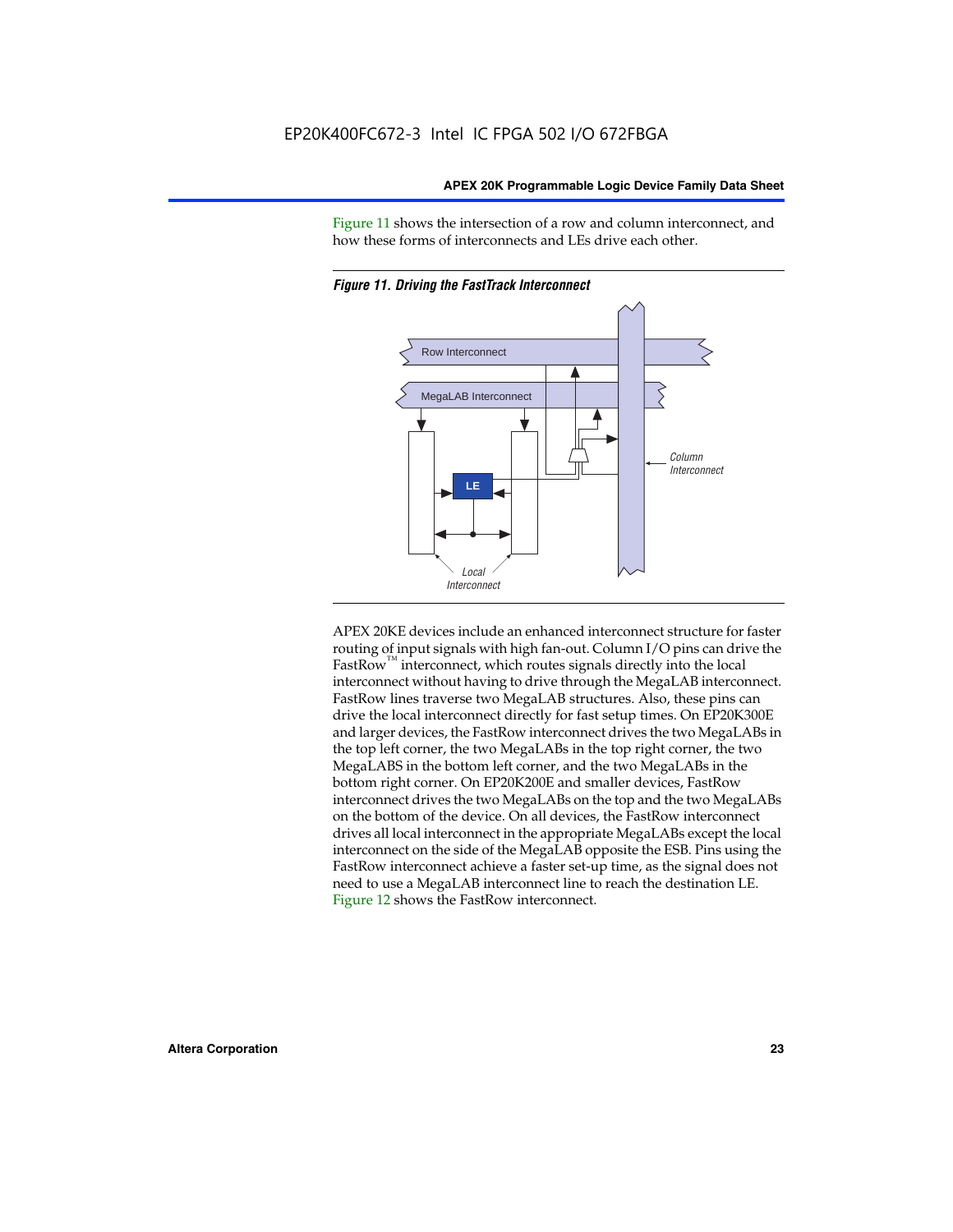

Table 9 summarizes how various elements of the APEX 20K architecture drive each other.

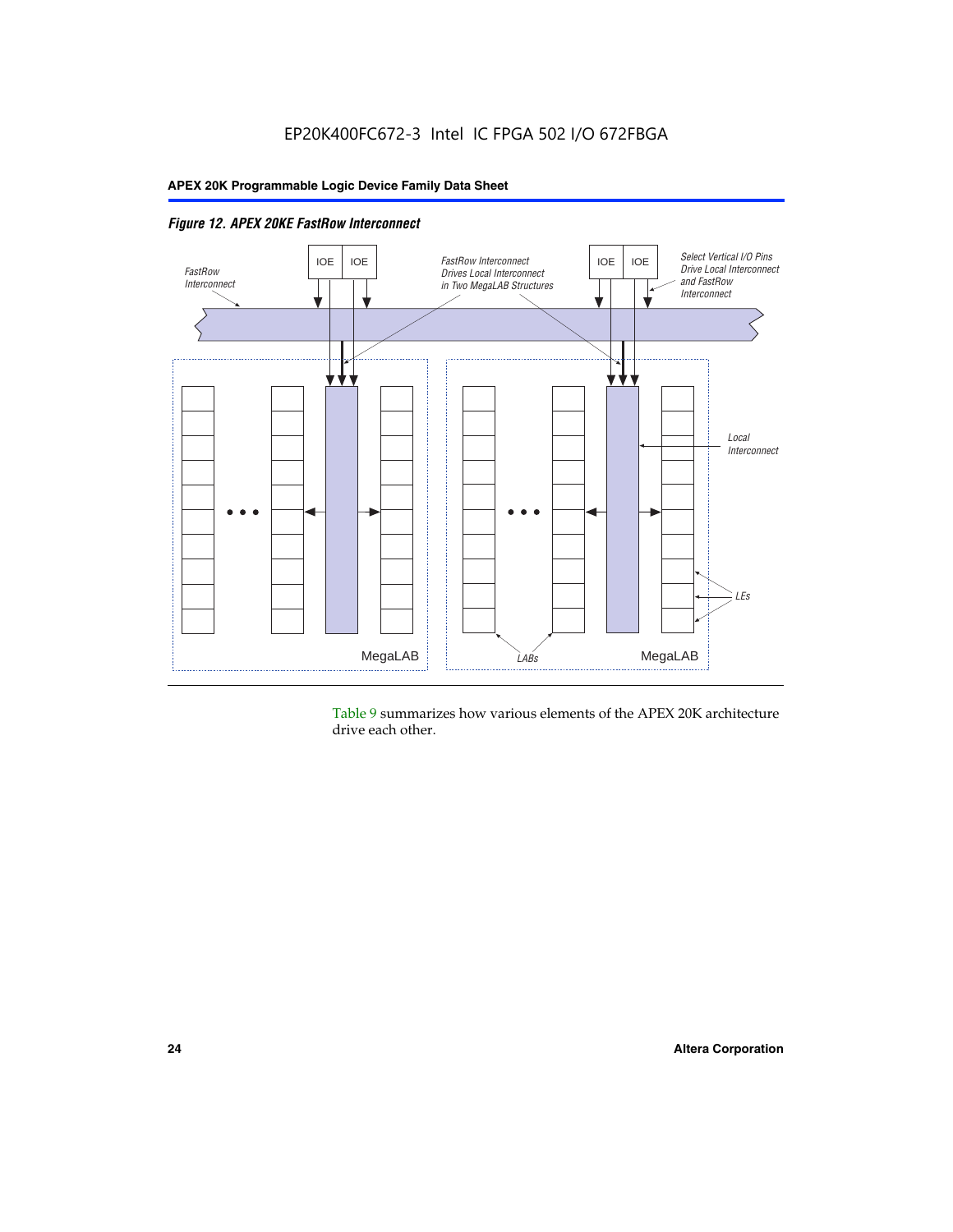| <b>Table 9. APEX 20K Routing Scheme</b> |                    |                      |              |              |                              |                                |                                                |                                            |                                       |
|-----------------------------------------|--------------------|----------------------|--------------|--------------|------------------------------|--------------------------------|------------------------------------------------|--------------------------------------------|---------------------------------------|
| <b>Source</b>                           | <b>Destination</b> |                      |              |              |                              |                                |                                                |                                            |                                       |
|                                         | Row<br>$1/0$ Pin   | Column<br>$I/O P$ in | LE           | <b>ESB</b>   | Local<br><b>Interconnect</b> | <b>MegaLAB</b><br>Interconnect | Row<br><b>FastTrack</b><br><b>Interconnect</b> | Column<br><b>FastTrack</b><br>Interconnect | <b>FastRow</b><br><b>Interconnect</b> |
| Row I/O Pin                             |                    |                      |              |              | $\checkmark$                 | $\checkmark$                   | $\checkmark$                                   | $\checkmark$                               |                                       |
| Column I/O<br>Pin                       |                    |                      |              |              |                              |                                |                                                | $\checkmark$                               | $\checkmark$<br>(1)                   |
| LE                                      |                    |                      |              |              | $\checkmark$                 | $\checkmark$                   | $\checkmark$                                   | $\checkmark$                               |                                       |
| <b>ESB</b>                              |                    |                      |              |              | $\checkmark$                 | $\checkmark$                   | $\checkmark$                                   | $\checkmark$                               |                                       |
| Local<br>Interconnect                   | $\checkmark$       | $\checkmark$         | $\checkmark$ | $\checkmark$ |                              |                                |                                                |                                            |                                       |
| MegaLAB<br>Interconnect                 |                    |                      |              |              | $\checkmark$                 |                                |                                                |                                            |                                       |
| Row<br>FastTrack<br>Interconnect        |                    |                      |              |              |                              | $\checkmark$                   |                                                | $\checkmark$                               |                                       |
| Column<br>FastTrack<br>Interconnect     |                    |                      |              |              |                              | $\checkmark$                   | $\checkmark$                                   |                                            |                                       |
| FastRow<br>Interconnect                 |                    |                      |              |              | $\checkmark$<br>(1)          |                                |                                                |                                            |                                       |

#### *Note to Table 9:*

(1) This connection is supported in APEX 20KE devices only.

#### **Product-Term Logic**

The product-term portion of the MultiCore architecture is implemented with the ESB. The ESB can be configured to act as a block of macrocells on an ESB-by-ESB basis. Each ESB is fed by 32 inputs from the adjacent local interconnect; therefore, it can be driven by the MegaLAB interconnect or the adjacent LAB. Also, nine ESB macrocells feed back into the ESB through the local interconnect for higher performance. Dedicated clock pins, global signals, and additional inputs from the local interconnect drive the ESB control signals.

In product-term mode, each ESB contains 16 macrocells. Each macrocell consists of two product terms and a programmable register. Figure 13 shows the ESB in product-term mode.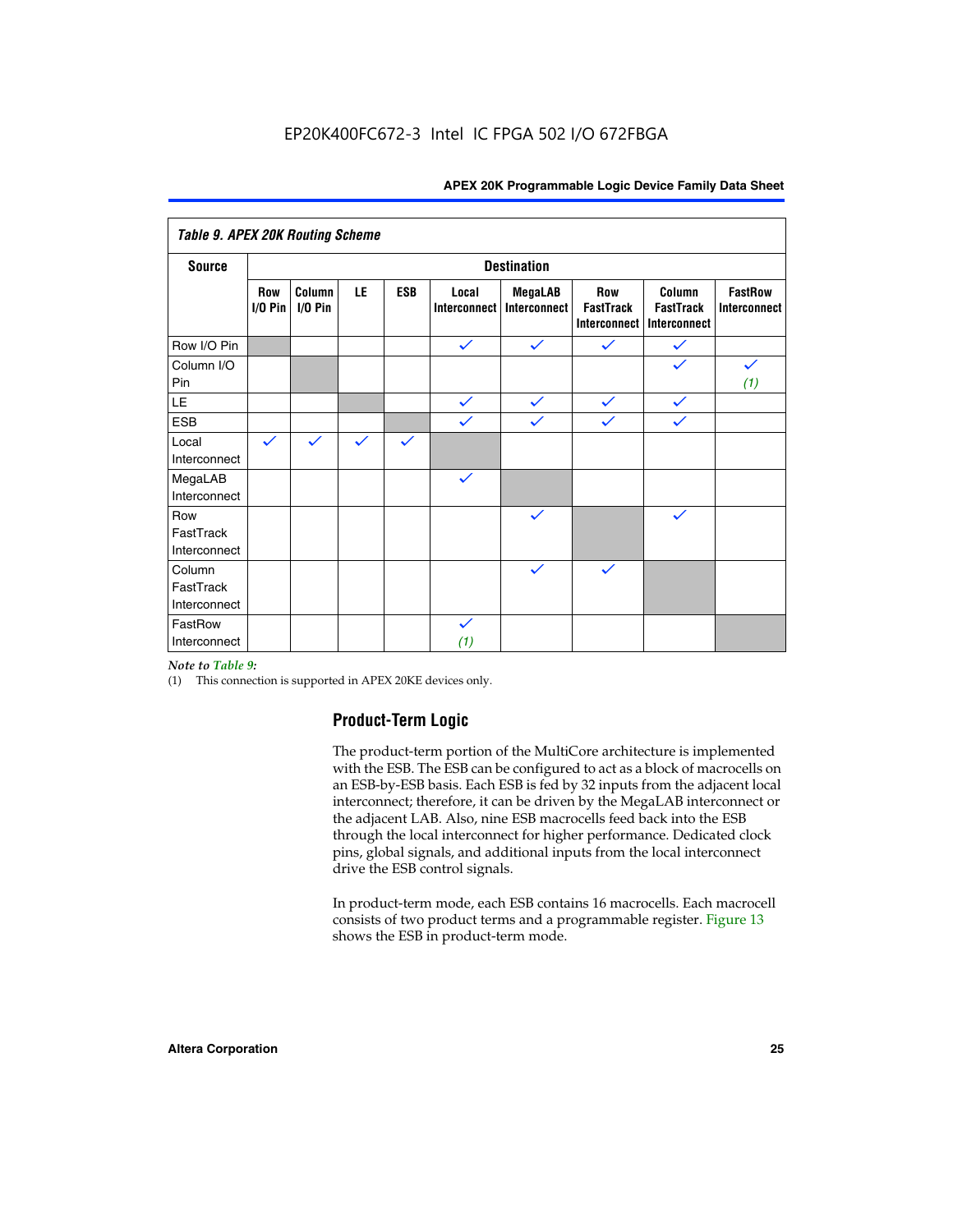#### *Figure 13. Product-Term Logic in ESB*



(1) APEX 20KE devices have four dedicated clocks.

#### *Macrocells*

APEX 20K macrocells can be configured individually for either sequential or combinatorial logic operation. The macrocell consists of three functional blocks: the logic array, the product-term select matrix, and the programmable register.

Combinatorial logic is implemented in the product terms. The productterm select matrix allocates these product terms for use as either primary logic inputs (to the OR and XOR gates) to implement combinatorial functions, or as parallel expanders to be used to increase the logic available to another macrocell. One product term can be inverted; the Quartus II software uses this feature to perform DeMorgan's inversion for more efficient implementation of wide OR functions. The Quartus II software Compiler can use a NOT-gate push-back technique to emulate an asynchronous preset. Figure 14 shows the APEX 20K macrocell.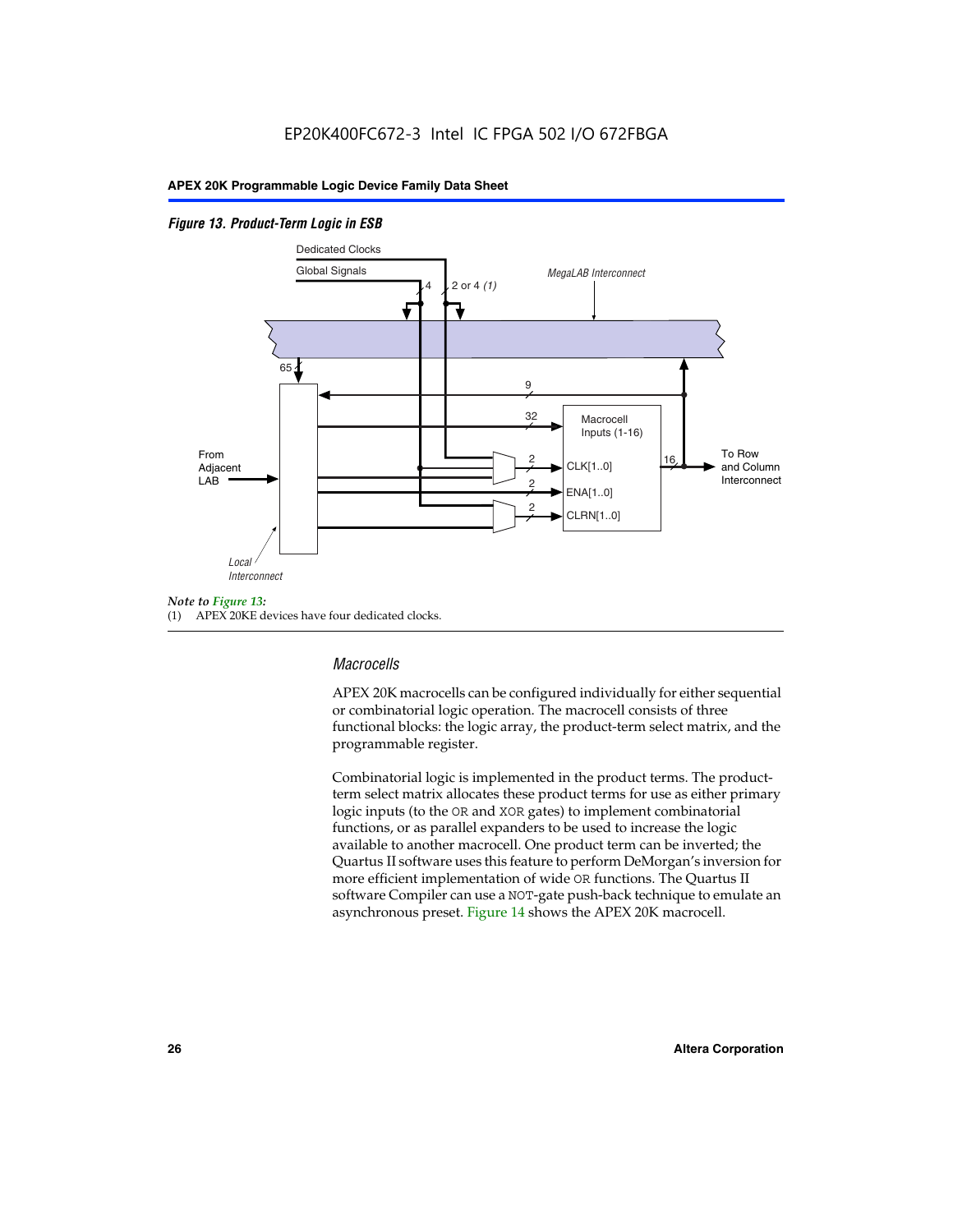

#### *Figure 14. APEX 20K Macrocell*

For registered functions, each macrocell register can be programmed individually to implement D, T, JK, or SR operation with programmable clock control. The register can be bypassed for combinatorial operation. During design entry, the designer specifies the desired register type; the Quartus II software then selects the most efficient register operation for each registered function to optimize resource utilization. The Quartus II software or other synthesis tools can also select the most efficient register operation automatically when synthesizing HDL designs.

Each programmable register can be clocked by one of two ESB-wide clocks. The ESB-wide clocks can be generated from device dedicated clock pins, global signals, or local interconnect. Each clock also has an associated clock enable, generated from the local interconnect. The clock and clock enable signals are related for a particular ESB; any macrocell using a clock also uses the associated clock enable.

If both the rising and falling edges of a clock are used in an ESB, both ESB-wide clock signals are used.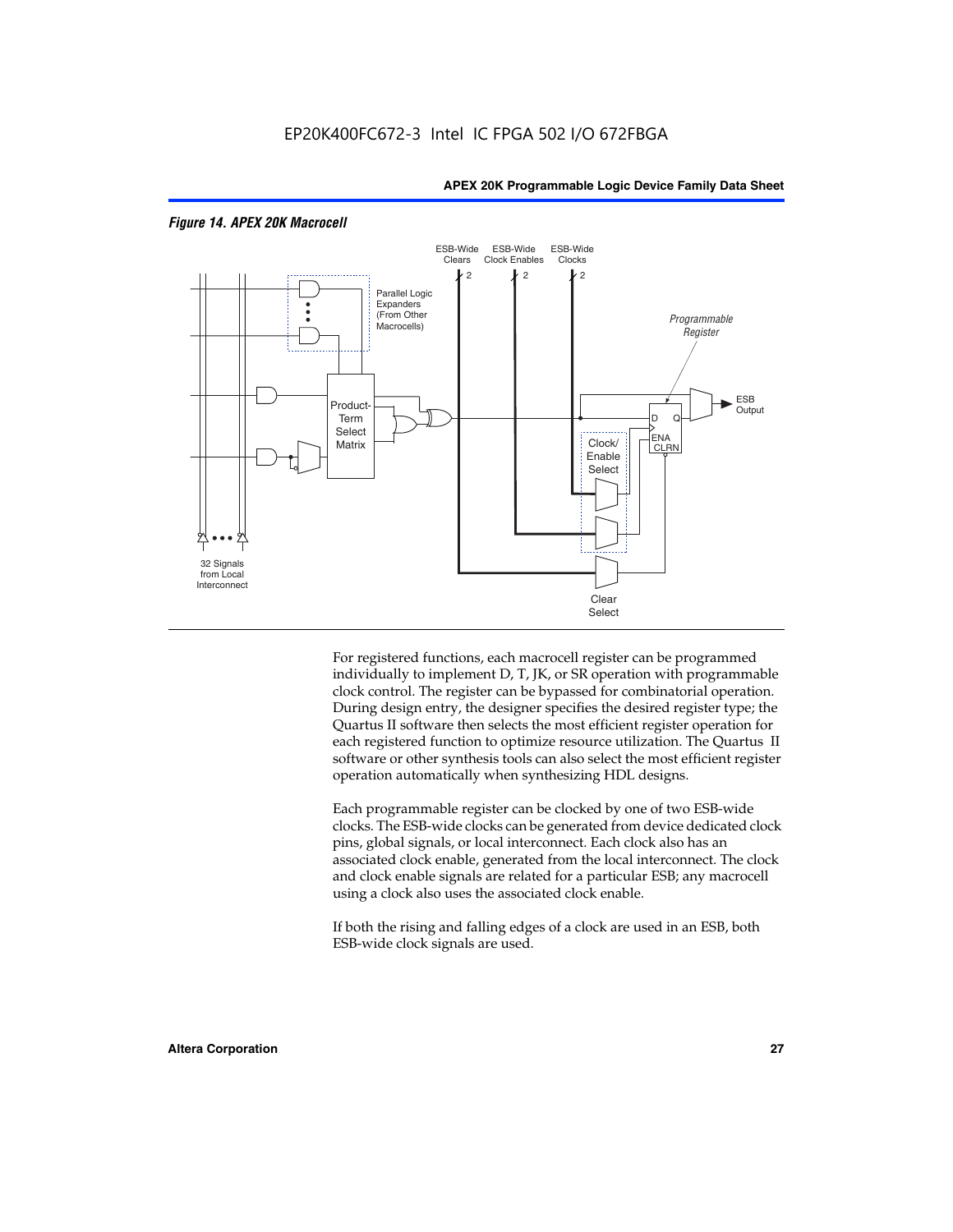The programmable register also supports an asynchronous clear function. Within the ESB, two asynchronous clears are generated from global signals and the local interconnect. Each macrocell can either choose between the two asynchronous clear signals or choose to not be cleared. Either of the two clear signals can be inverted within the ESB. Figure 15 shows the ESB control logic when implementing product-terms.





(1) APEX 20KE devices have four dedicated clocks.

#### *Parallel Expanders*

Parallel expanders are unused product terms that can be allocated to a neighboring macrocell to implement fast, complex logic functions. Parallel expanders allow up to 32 product terms to feed the macrocell OR logic directly, with two product terms provided by the macrocell and 30 parallel expanders provided by the neighboring macrocells in the ESB.

The Quartus II software Compiler can allocate up to 15 sets of up to two parallel expanders per set to the macrocells automatically. Each set of two parallel expanders incurs a small, incremental timing delay. Figure 16 shows the APEX 20K parallel expanders.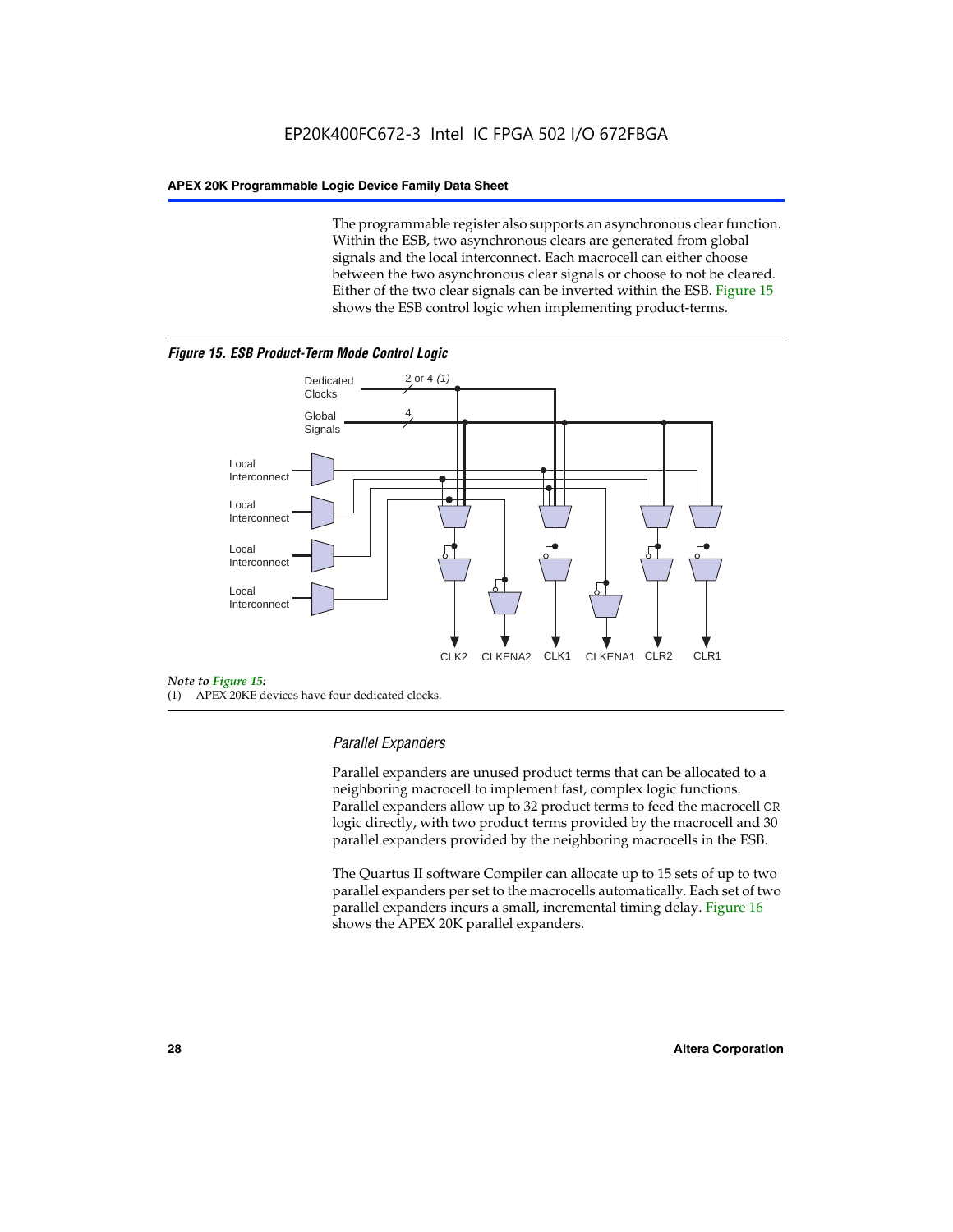



## **Embedded System Block**

The ESB can implement various types of memory blocks, including dual-port RAM, ROM, FIFO, and CAM blocks. The ESB includes input and output registers; the input registers synchronize writes, and the output registers can pipeline designs to improve system performance. The ESB offers a dual-port mode, which supports simultaneous reads and writes at two different clock frequencies. Figure 17 shows the ESB block diagram.



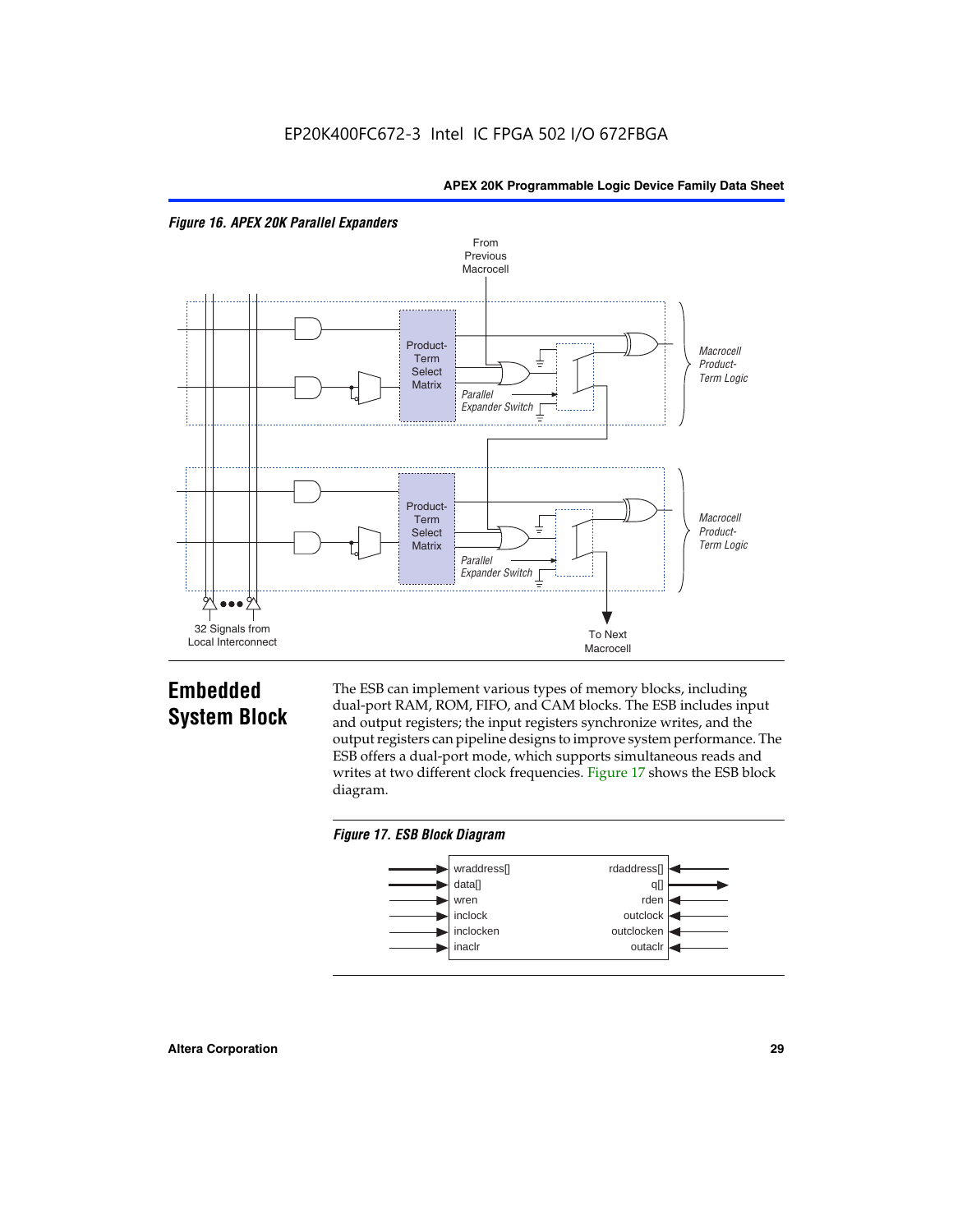ESBs can implement synchronous RAM, which is easier to use than asynchronous RAM. A circuit using asynchronous RAM must generate the RAM write enable (WE) signal, while ensuring that its data and address signals meet setup and hold time specifications relative to the WE signal. In contrast, the ESB's synchronous RAM generates its own WE signal and is self-timed with respect to the global clock. Circuits using the ESB's selftimed RAM must only meet the setup and hold time specifications of the global clock.

ESB inputs are driven by the adjacent local interconnect, which in turn can be driven by the MegaLAB or FastTrack Interconnect. Because the ESB can be driven by the local interconnect, an adjacent LE can drive it directly for fast memory access. ESB outputs drive the MegaLAB and FastTrack Interconnect. In addition, ten ESB outputs, nine of which are unique output lines, drive the local interconnect for fast connection to adjacent LEs or for fast feedback product-term logic.

When implementing memory, each ESB can be configured in any of the following sizes:  $128 \times 16$ ,  $256 \times 8$ ,  $512 \times 4$ ,  $1,024 \times 2$ , or  $2,048 \times 1$ . By combining multiple ESBs, the Quartus II software implements larger memory blocks automatically. For example, two  $128 \times 16$  RAM blocks can be combined to form a  $128 \times 32$  RAM block, and two  $512 \times 4$  RAM blocks can be combined to form a  $512 \times 8$  RAM block. Memory performance does not degrade for memory blocks up to 2,048 words deep. Each ESB can implement a 2,048-word-deep memory; the ESBs are used in parallel, eliminating the need for any external control logic and its associated delays.

To create a high-speed memory block that is more than 2,048 words deep, ESBs drive tri-state lines. Each tri-state line connects all ESBs in a column of MegaLAB structures, and drives the MegaLAB interconnect and row and column FastTrack Interconnect throughout the column. Each ESB incorporates a programmable decoder to activate the tri-state driver appropriately. For instance, to implement 8,192-word-deep memory, four ESBs are used. Eleven address lines drive the ESB memory, and two more drive the tri-state decoder. Depending on which 2,048-word memory page is selected, the appropriate ESB driver is turned on, driving the output to the tri-state line. The Quartus II software automatically combines ESBs with tri-state lines to form deeper memory blocks. The internal tri-state control logic is designed to avoid internal contention and floating lines. See Figure 18.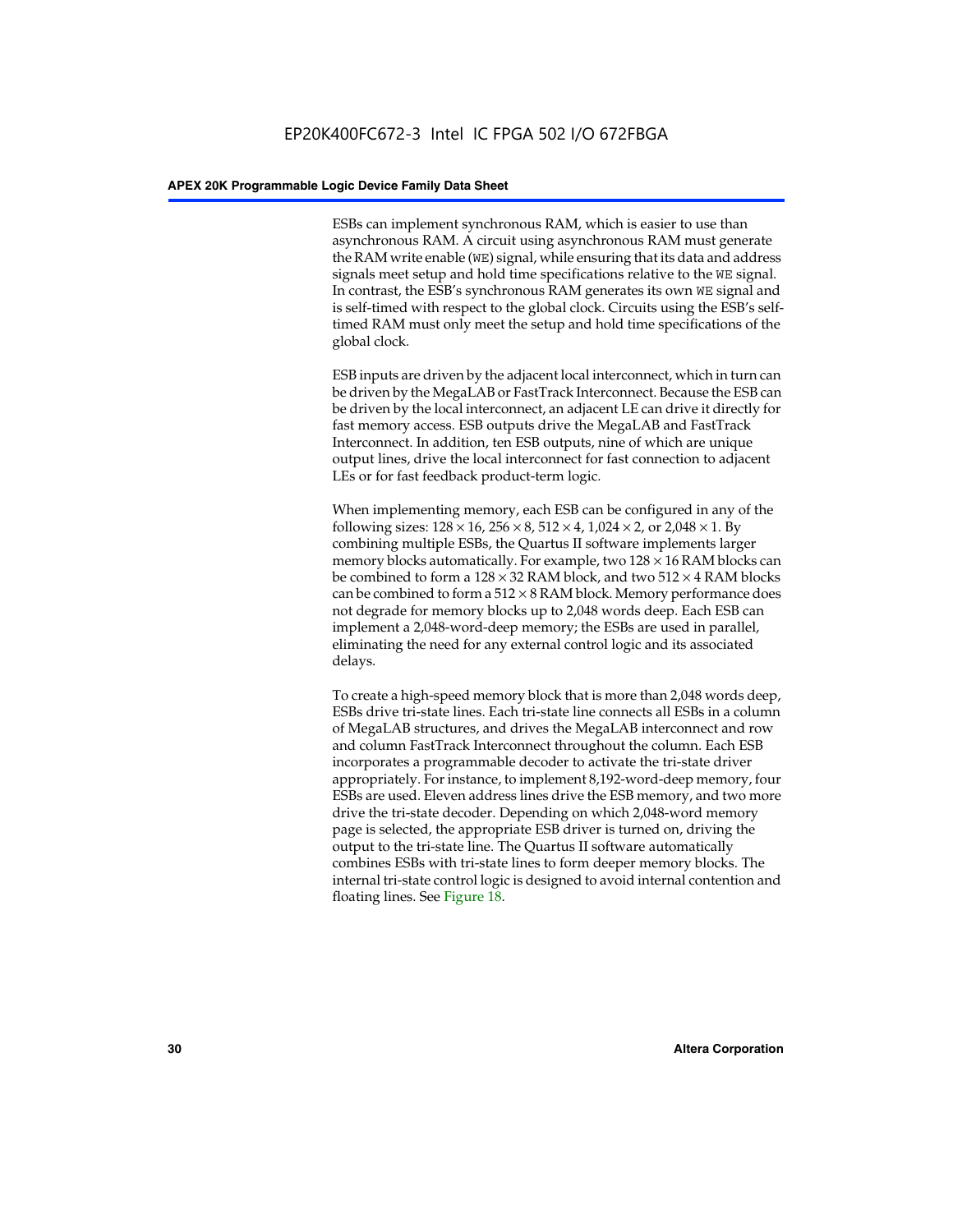

*Figure 18. Deep Memory Block Implemented with Multiple ESBs*

The ESB implements two forms of dual-port memory: read/write clock mode and input/output clock mode. The ESB can also be used for bidirectional, dual-port memory applications in which two ports read or write simultaneously. To implement this type of dual-port memory, two or four ESBs are used to support two simultaneous reads or writes. This functionality is shown in Figure 19.

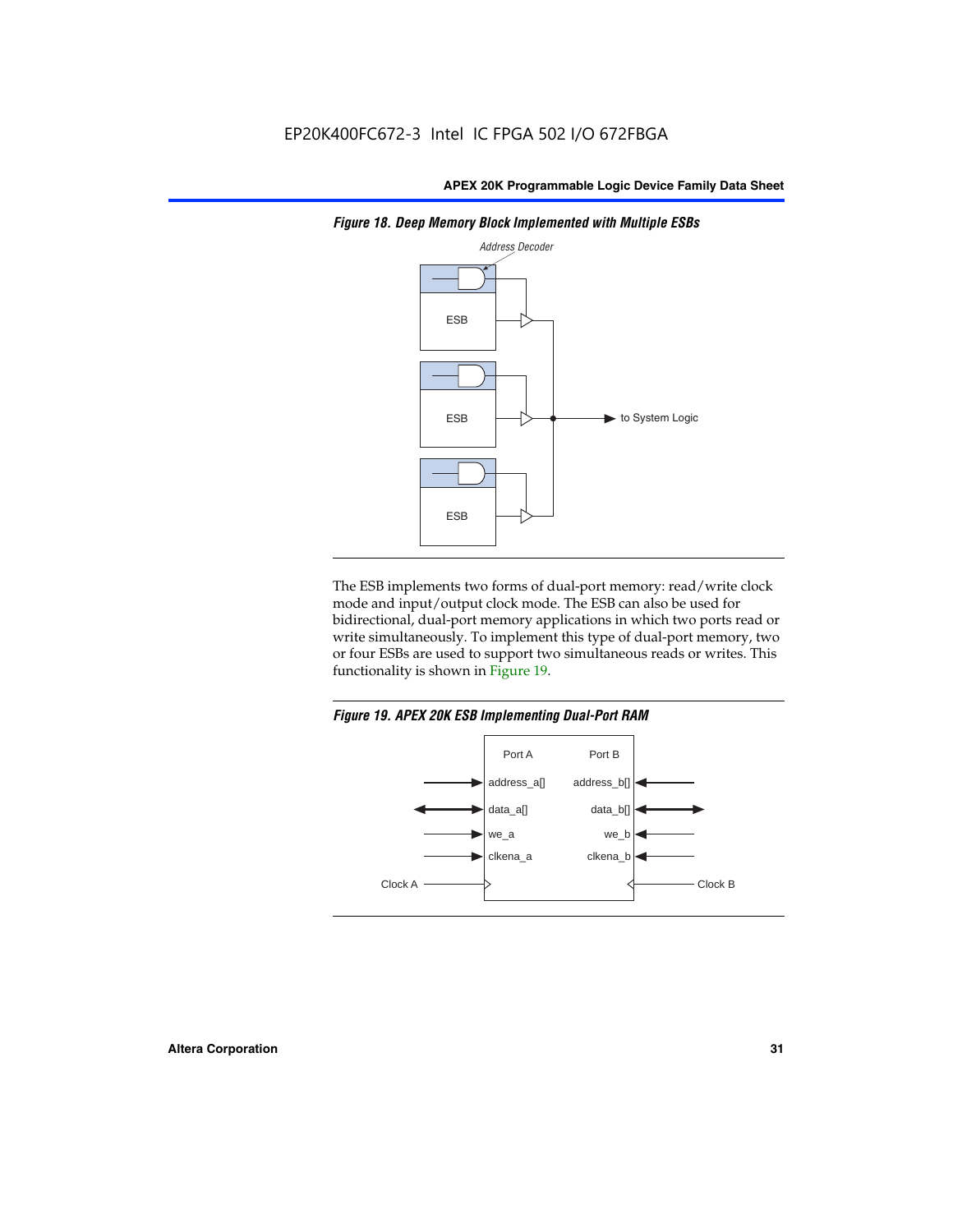#### **Read/Write Clock Mode**

The read/write clock mode contains two clocks. One clock controls all registers associated with writing: data input, WE, and write address. The other clock controls all registers associated with reading: read enable (RE), read address, and data output. The ESB also supports clock enable and asynchronous clear signals; these signals also control the read and write registers independently. Read/write clock mode is commonly used for applications where reads and writes occur at different system frequencies. Figure 20 shows the ESB in read/write clock mode.



### *Notes to Figure 20:*

- (1) All registers can be cleared asynchronously by ESB local interconnect signals, global signals, or the chip-wide reset.
- (2) APEX 20KE devices have four dedicated clocks.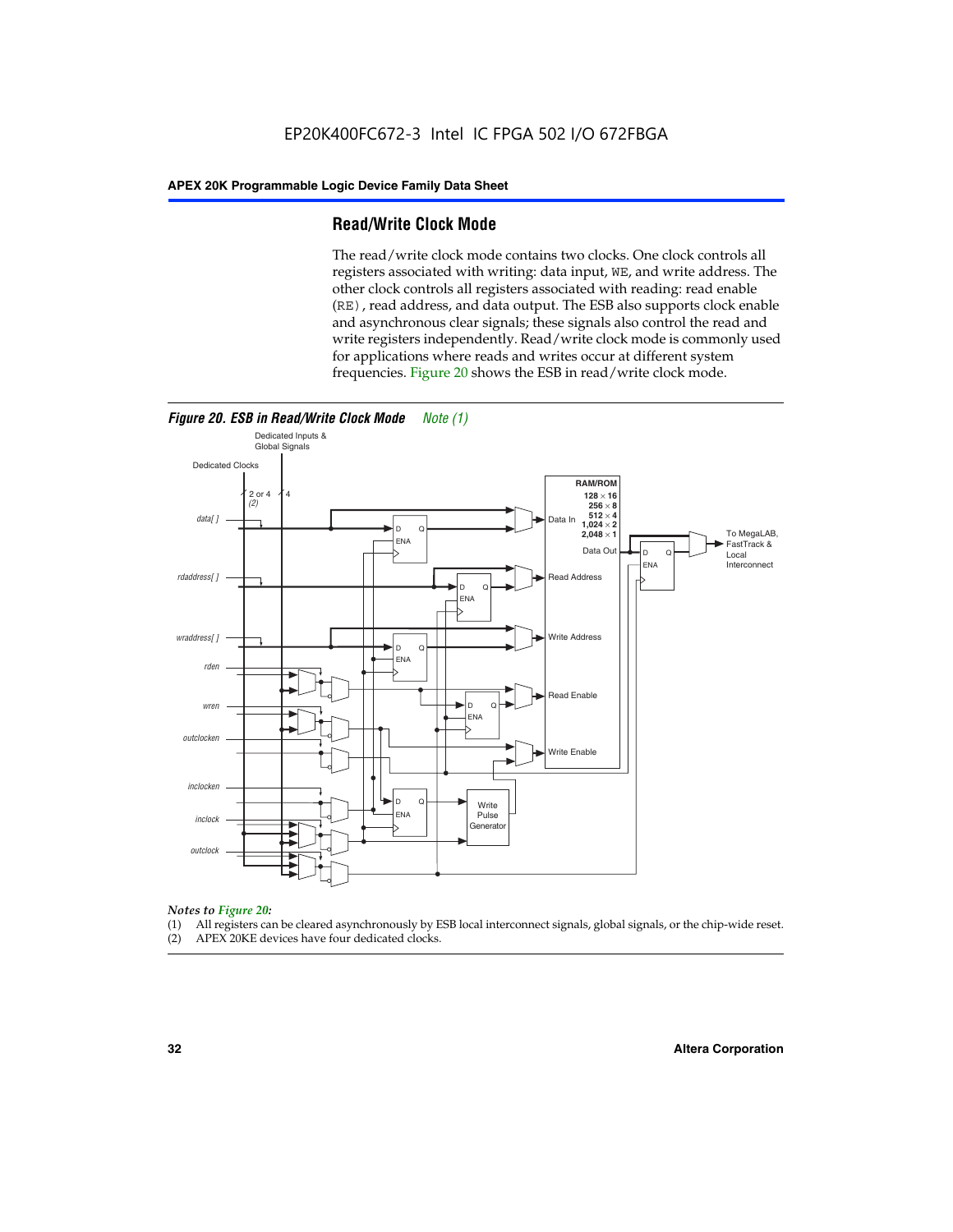#### **Input/Output Clock Mode**

The input/output clock mode contains two clocks. One clock controls all registers for inputs into the ESB: data input, WE, RE, read address, and write address. The other clock controls the ESB data output registers. The ESB also supports clock enable and asynchronous clear signals; these signals also control the reading and writing of registers independently. Input/output clock mode is commonly used for applications where the reads and writes occur at the same system frequency, but require different clock enable signals for the input and output registers. Figure 21 shows the ESB in input/output clock mode.



*Figure 21. ESB in Input/Output Clock Mode Note (1)*

#### *Notes to Figure 21:*

(1) All registers can be cleared asynchronously by ESB local interconnect signals, global signals, or the chip-wide reset.

(2) APEX 20KE devices have four dedicated clocks.

#### **Single-Port Mode**

The APEX 20K ESB also supports a single-port mode, which is used when simultaneous reads and writes are not required. See Figure 22.

#### **Altera Corporation 33**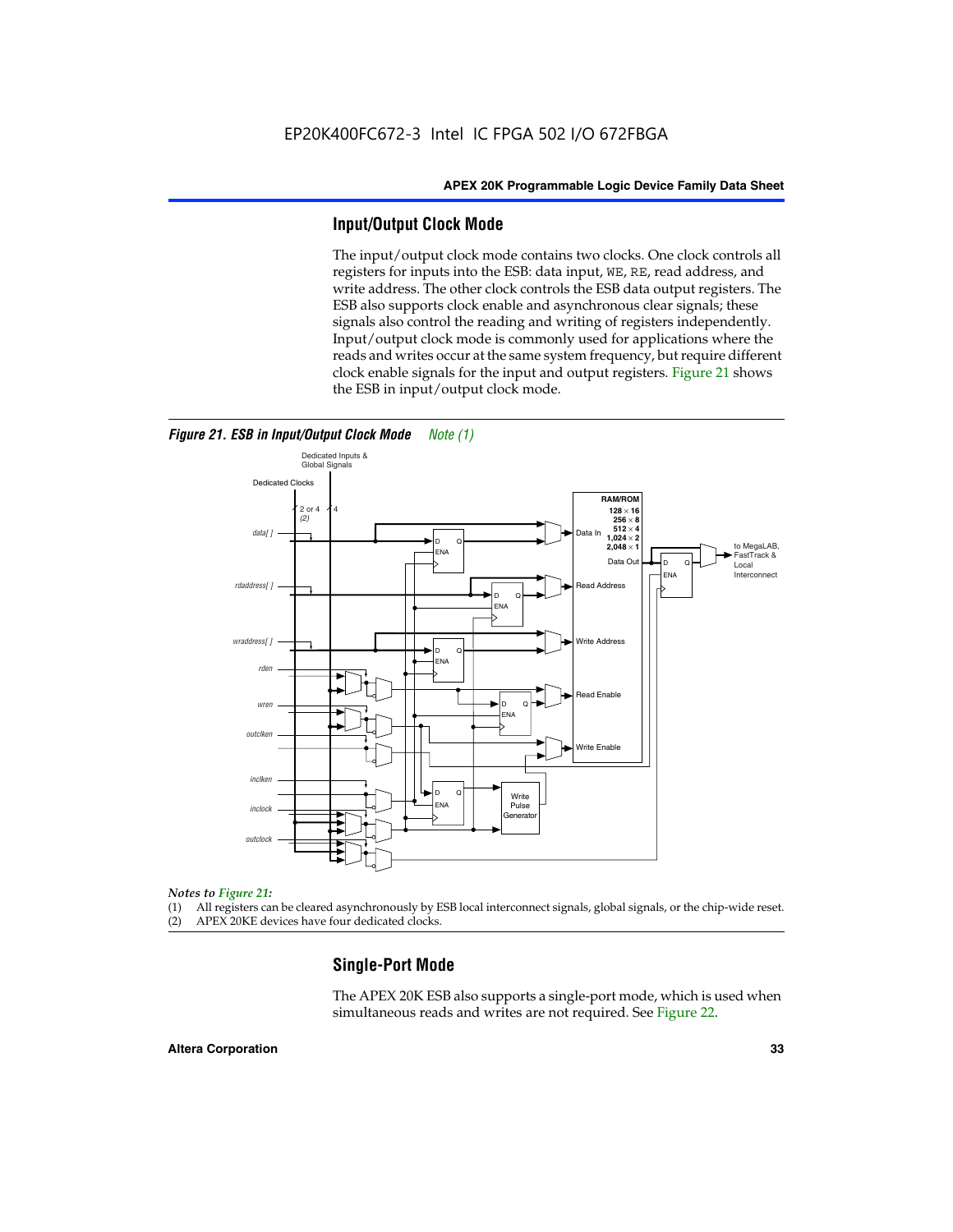#### *Figure 22. ESB in Single-Port Mode Note (1)*



#### *Notes to Figure 22:*

(1) All registers can be asynchronously cleared by ESB local interconnect signals, global signals, or the chip-wide reset.

(2) APEX 20KE devices have four dedicated clocks.

#### **Content-Addressable Memory**

In APEX 20KE devices, the ESB can implement CAM. CAM can be thought of as the inverse of RAM. When read, RAM outputs the data for a given address. Conversely, CAM outputs an address for a given data word. For example, if the data FA12 is stored in address 14, the CAM outputs 14 when FA12 is driven into it.

CAM is used for high-speed search operations. When searching for data within a RAM block, the search is performed serially. Thus, finding a particular data word can take many cycles. CAM searches all addresses in parallel and outputs the address storing a particular word. When a match is found, a match flag is set high. Figure 23 shows the CAM block diagram.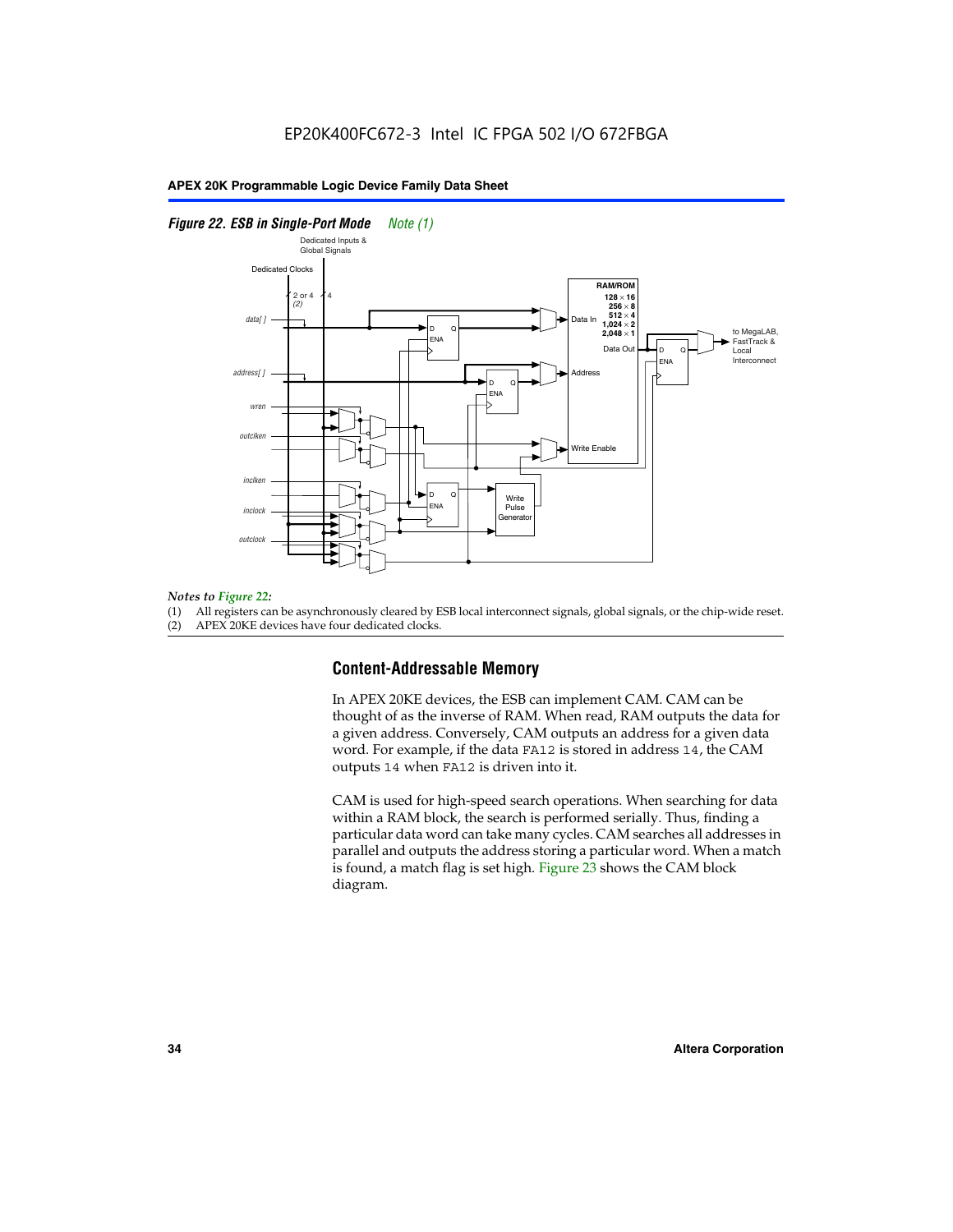

#### *Figure 23. APEX 20KE CAM Block Diagram*

CAM can be used in any application requiring high-speed searches, such as networking, communications, data compression, and cache management.

The APEX 20KE on-chip CAM provides faster system performance than traditional discrete CAM. Integrating CAM and logic into the APEX 20KE device eliminates off-chip and on-chip delays, improving system performance.

When in CAM mode, the ESB implements 32-word, 32-bit CAM. Wider or deeper CAM can be implemented by combining multiple CAMs with some ancillary logic implemented in LEs. The Quartus II software combines ESBs and LEs automatically to create larger CAMs.

CAM supports writing "don't care" bits into words of the memory. The "don't-care" bit can be used as a mask for CAM comparisons; any bit set to "don't-care" has no effect on matches.

The output of the CAM can be encoded or unencoded. When encoded, the ESB outputs an encoded address of the data's location. For instance, if the data is located in address 12, the ESB output is 12. When unencoded, the ESB uses its 16 outputs to show the location of the data over two clock cycles. In this case, if the data is located in address 12, the 12th output line goes high. When using unencoded outputs, two clock cycles are required to read the output because a 16-bit output bus is used to show the status of 32 words.

The encoded output is better suited for designs that ensure duplicate data is not written into the CAM. If duplicate data is written into two locations, the CAM's output will be incorrect. If the CAM may contain duplicate data, the unencoded output is a better solution; CAM with unencoded outputs can distinguish multiple data locations.

CAM can be pre-loaded with data during configuration, or it can be written during system operation. In most cases, two clock cycles are required to write each word into CAM. When "don't-care" bits are used, a third clock cycle is required.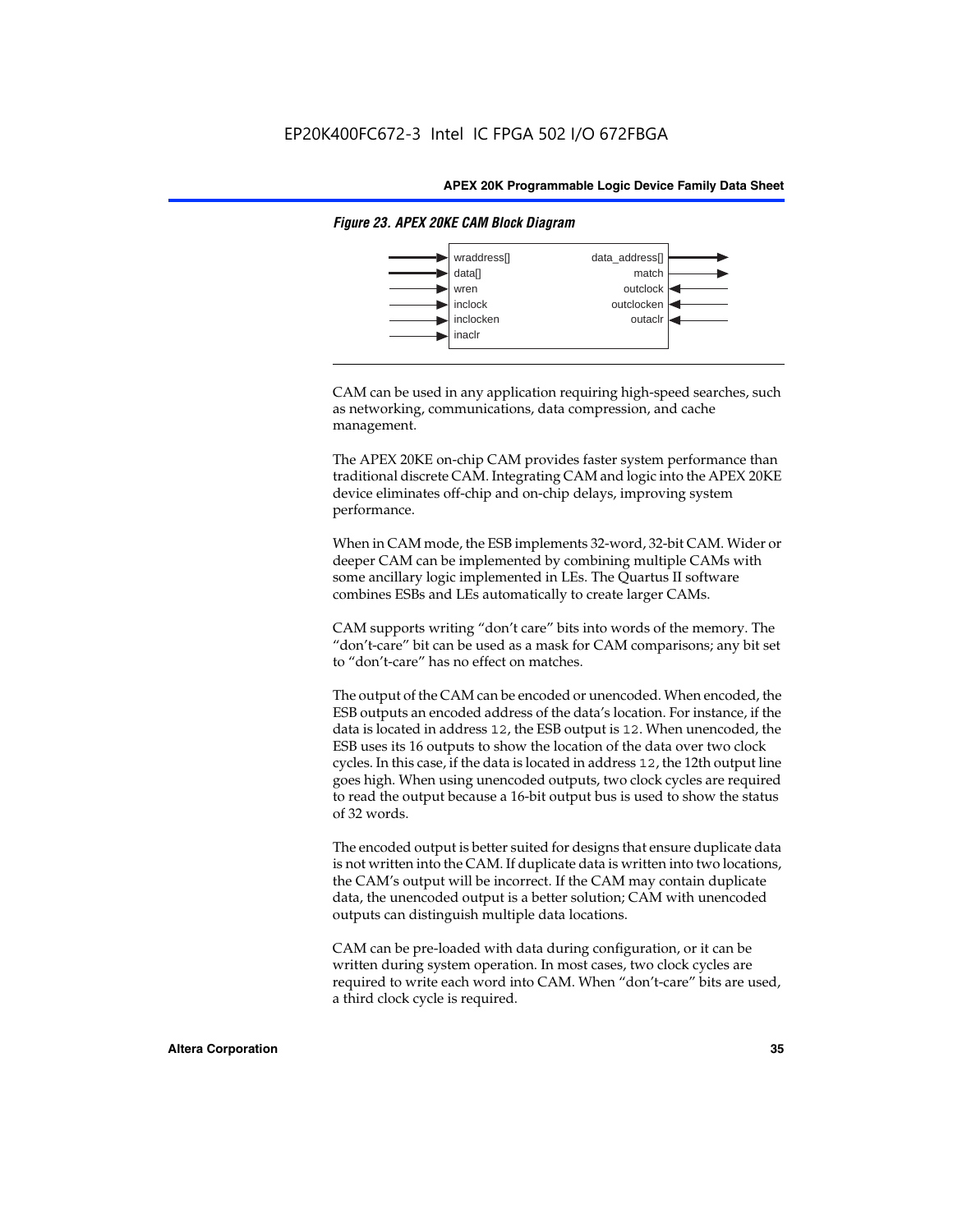

For more information on APEX 20KE devices and CAM, see *Application Note 119 (Implementing High-Speed Search Applications with APEX CAM).*

# **Driving Signals to the ESB**

ESBs provide flexible options for driving control signals. Different clocks can be used for the ESB inputs and outputs. Registers can be inserted independently on the data input, data output, read address, write address, WE, and RE signals. The global signals and the local interconnect can drive the WE and RE signals. The global signals, dedicated clock pins, and local interconnect can drive the ESB clock signals. Because the LEs drive the local interconnect, the LEs can control the WE and RE signals and the ESB clock, clock enable, and asynchronous clear signals. Figure 24 shows the ESB control signal generation logic.





#### *Note to Figure 24:*

(1) APEX 20KE devices have four dedicated clocks.

An ESB is fed by the local interconnect, which is driven by adjacent LEs (for high-speed connection to the ESB) or the MegaLAB interconnect. The ESB can drive the local, MegaLAB, or FastTrack Interconnect routing structure to drive LEs and IOEs in the same MegaLAB structure or anywhere in the device.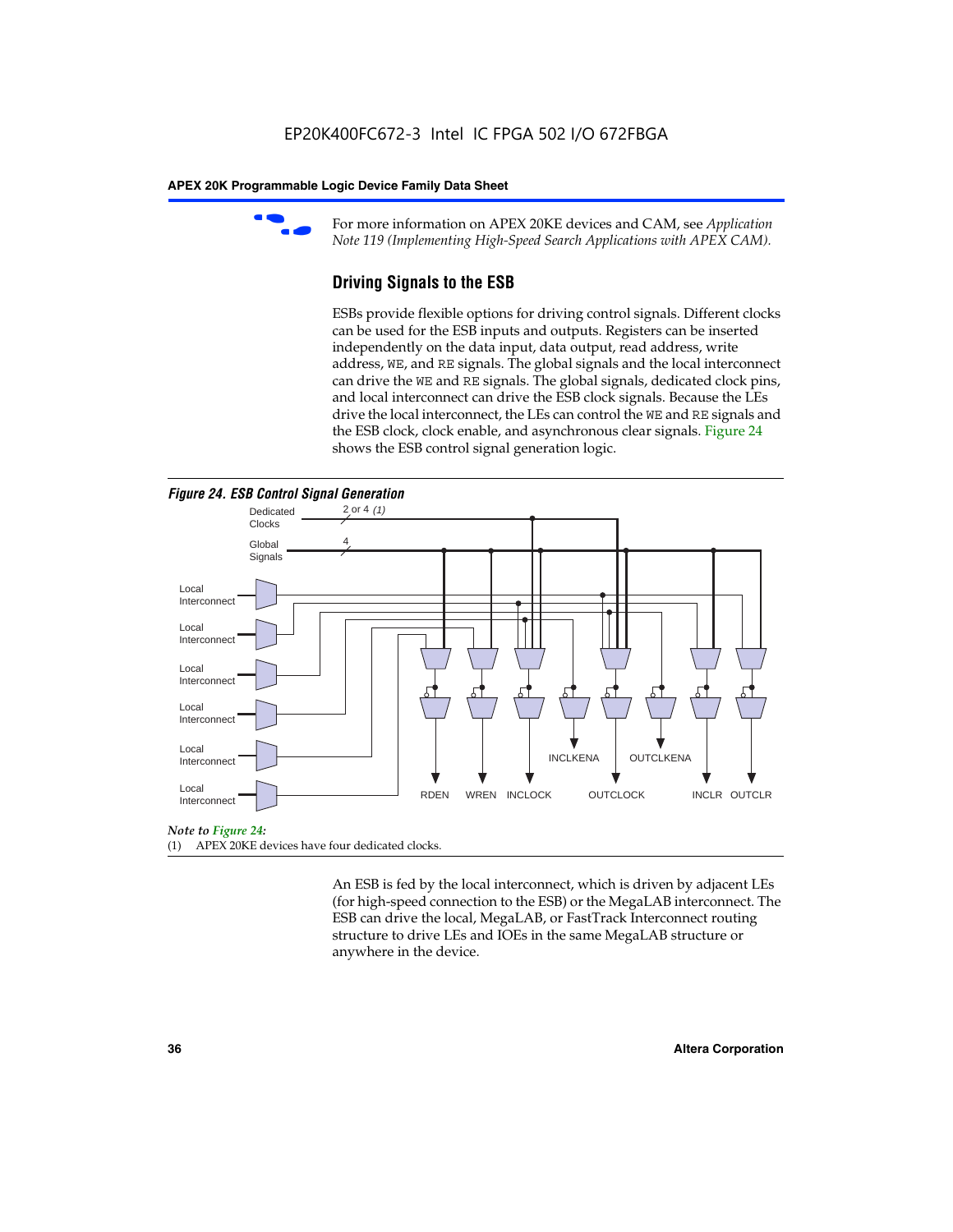# **Implementing Logic in ROM**

In addition to implementing logic with product terms, the ESB can implement logic functions when it is programmed with a read-only pattern during configuration, creating a large LUT. With LUTs, combinatorial functions are implemented by looking up the results, rather than by computing them. This implementation of combinatorial functions can be faster than using algorithms implemented in general logic, a performance advantage that is further enhanced by the fast access times of ESBs. The large capacity of ESBs enables designers to implement complex functions in one logic level without the routing delays associated with linked LEs or distributed RAM blocks. Parameterized functions such as LPM functions can take advantage of the ESB automatically. Further, the Quartus II software can implement portions of a design with ESBs where appropriate.

# **Programmable Speed/Power Control**

APEX 20K ESBs offer a high-speed mode that supports very fast operation on an ESB-by-ESB basis. When high speed is not required, this feature can be turned off to reduce the ESB's power dissipation by up to 50%. ESBs that run at low power incur a nominal timing delay adder. This Turbo  $Bit^{TM}$  option is available for ESBs that implement product-term logic or memory functions. An ESB that is not used will be powered down so that it does not consume DC current.

Designers can program each ESB in the APEX 20K device for either high-speed or low-power operation. As a result, speed-critical paths in the design can run at high speed, while the remaining paths operate at reduced power.

**I/O Structure** The APEX 20K IOE contains a bidirectional I/O buffer and a register that can be used either as an input register for external data requiring fast setup times, or as an output register for data requiring fast clock-to-output performance. IOEs can be used as input, output, or bidirectional pins. For fast bidirectional I/O timing, LE registers using local routing can improve setup times and OE timing. The Quartus II software Compiler uses the programmable inversion option to invert signals from the row and column interconnect automatically where appropriate. Because the APEX 20K IOE offers one output enable per pin, the Quartus II software Compiler can emulate open-drain operation efficiently.

> The APEX 20K IOE includes programmable delays that can be activated to ensure zero hold times, minimum clock-to-output times, input IOE register-to-core register transfers, or core-to-output IOE register transfers. A path in which a pin directly drives a register may require the delay to ensure zero hold time, whereas a path in which a pin drives a register through combinatorial logic may not require the delay.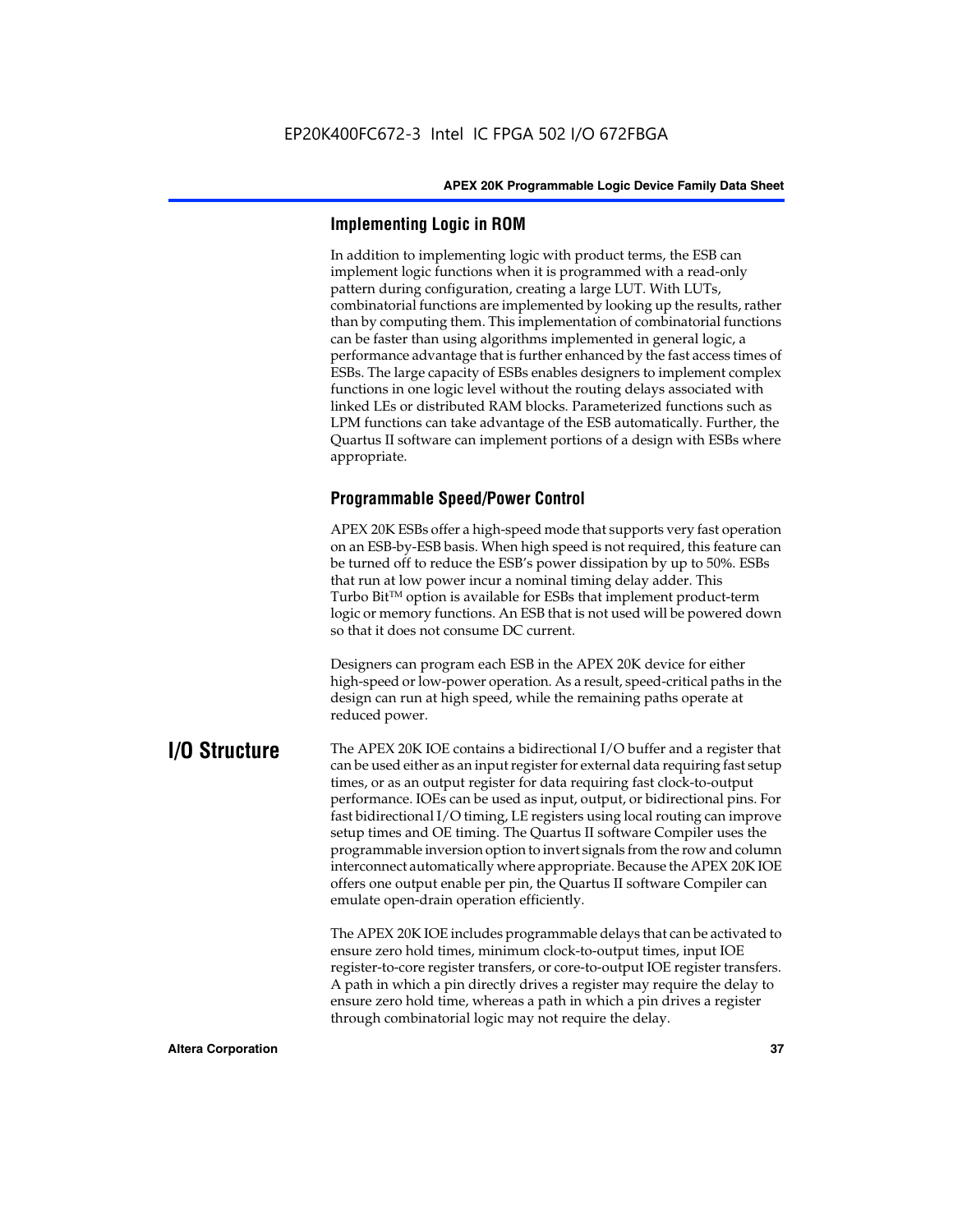Table 10 describes the APEX 20K programmable delays and their logic options in the Quartus II software.

| Table 10. APEX 20K Programmable Delay Chains |                                         |  |  |
|----------------------------------------------|-----------------------------------------|--|--|
| <b>Programmable Delays</b>                   | <b>Quartus II Logic Option</b>          |  |  |
| Input pin to core delay                      | Decrease input delay to internal cells  |  |  |
| Input pin to input register delay            | Decrease input delay to input register  |  |  |
| Core to output register delay                | Decrease input delay to output register |  |  |
| Output register $t_{\rm CO}$ delay           | Increase delay to output pin            |  |  |

The Quartus II software compiler can program these delays automatically to minimize setup time while providing a zero hold time. Figure 25 shows how fast bidirectional I/Os are implemented in APEX 20K devices.

The register in the APEX 20K IOE can be programmed to power-up high or low after configuration is complete. If it is programmed to power-up low, an asynchronous clear can control the register. If it is programmed to power-up high, the register cannot be asynchronously cleared or preset. This feature is useful for cases where the APEX 20K device controls an active-low input or another device; it prevents inadvertent activation of the input upon power-up.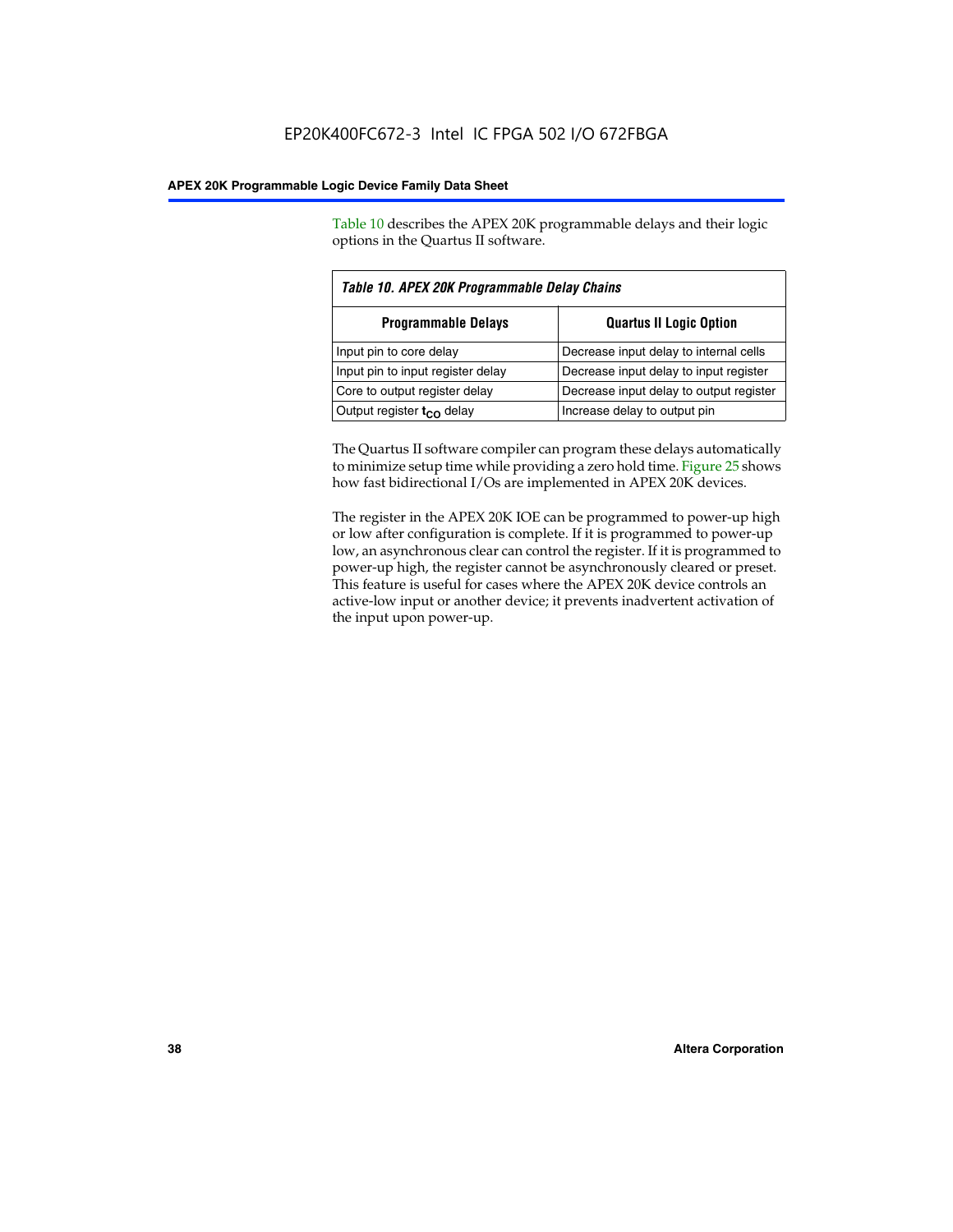

# *Figure 25. APEX 20K Bidirectional I/O Registers Note (1)*



#### **Altera Corporation 39**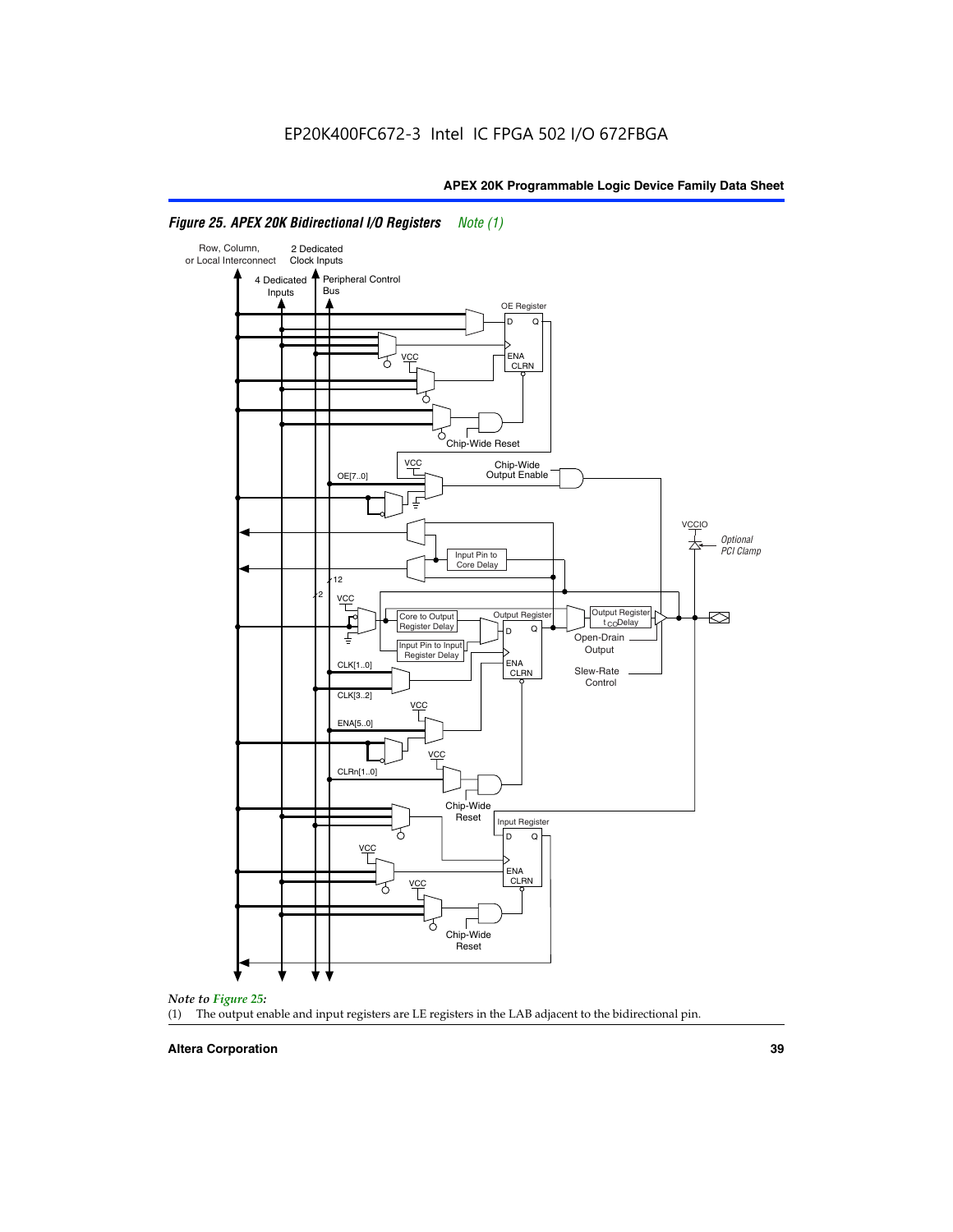APEX 20KE devices include an enhanced IOE, which drives the FastRow interconnect. The FastRow interconnect connects a column I/O pin directly to the LAB local interconnect within two MegaLAB structures. This feature provides fast setup times for pins that drive high fan-outs with complex logic, such as PCI designs. For fast bidirectional I/O timing, LE registers using local routing can improve setup times and OE timing. The APEX 20KE IOE also includes direct support for open-drain operation, giving faster clock-to-output for open-drain signals. Some programmable delays in the APEX 20KE IOE offer multiple levels of delay to fine-tune setup and hold time requirements. The Quartus II software compiler can set these delays automatically to minimize setup time while providing a zero hold time.

Table 11 describes the APEX 20KE programmable delays and their logic options in the Quartus II software.

| Table 11. APEX 20KE Programmable Delay Chains |                                         |  |  |  |
|-----------------------------------------------|-----------------------------------------|--|--|--|
| <b>Programmable Delays</b>                    | <b>Quartus II Logic Option</b>          |  |  |  |
| Input Pin to Core Delay                       | Decrease input delay to internal cells  |  |  |  |
| Input Pin to Input Register Delay             | Decrease input delay to input registers |  |  |  |
| Core to Output Register Delay                 | Decrease input delay to output register |  |  |  |
| Output Register t <sub>CO</sub> Delay         | Increase delay to output pin            |  |  |  |
| <b>Clock Enable Delay</b>                     | Increase clock enable delay             |  |  |  |

The register in the APEX 20KE IOE can be programmed to power-up high or low after configuration is complete. If it is programmed to power-up low, an asynchronous clear can control the register. If it is programmed to power-up high, an asynchronous preset can control the register. Figure 26 shows how fast bidirectional I/O pins are implemented in APEX 20KE devices. This feature is useful for cases where the APEX 20KE device controls an active-low input or another device; it prevents inadvertent activation of the input upon power-up.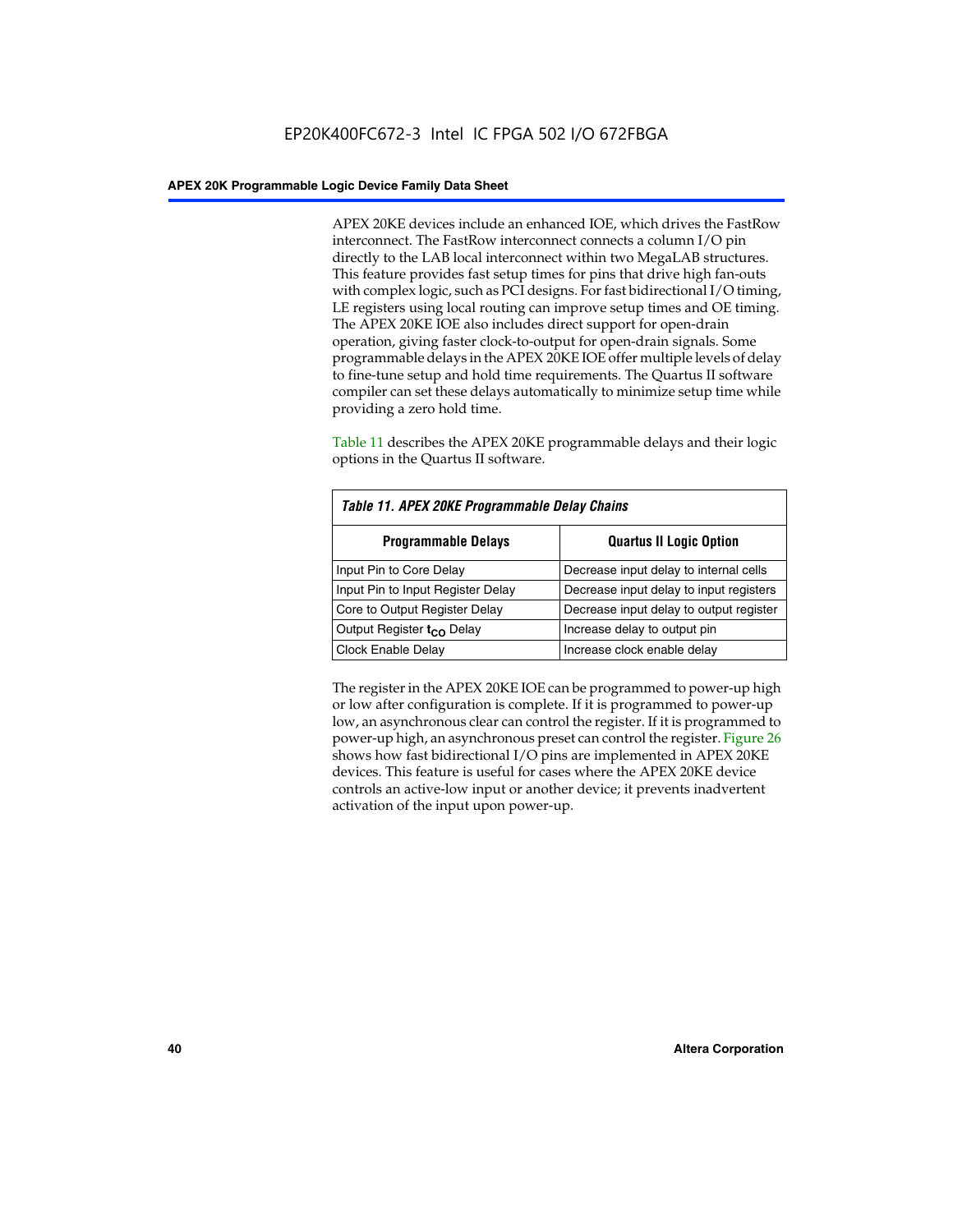#### Row, Column, FastRow, 4 Dedicated or Local Interconnect Clock Inputs Peripheral Control 4 Dedicated **Bus** Inputs OE Register D Q ENA VCC CLRN 7 Chip-Wide Reset YCC Chip-Wide Output Enable OE[7..0] VC Input Pin to **Optional** Core Delay (1) PCI Clamp Input Pin to Core Delay (1) 12 4 **VCC** Output Register **Output Registe**  $\approx$ Core to Output | Output Hegister | Durbut Tropieding | Contput Tropieding | Durbut Tropieding | Output Tropied<br>Register Delay | Durbut Tropieding | Contput Tropieding | Contput Tropieding | O t<sub>CO</sub>Delay  $D$  Q ŧ Open-Drain Input Pin to Input **Output** Register Delay ENA CLK[1..0] CLRN/ Slew-Rate PR<sub>N</sub> Control CLK[3..0] VCC ENA[5..0] Clock Enable Delay (1) VCC CLRn[1..0] Chip-Wide Input Pin to Core Delay (1) Reset Input Register D Q <u>vcc</u> .<br>ENA CLRN **VCC** Chip-Wide Reset

# *Figure 26. APEX 20KE Bidirectional I/O Registers Notes (1), (2)*

#### *Notes to Figure 26:*

- (1) This programmable delay has four settings: off and three levels of delay.<br>(2) The output enable and input registers are LE registers in the LAB adjacer
- The output enable and input registers are LE registers in the LAB adjacent to the bidirectional pin.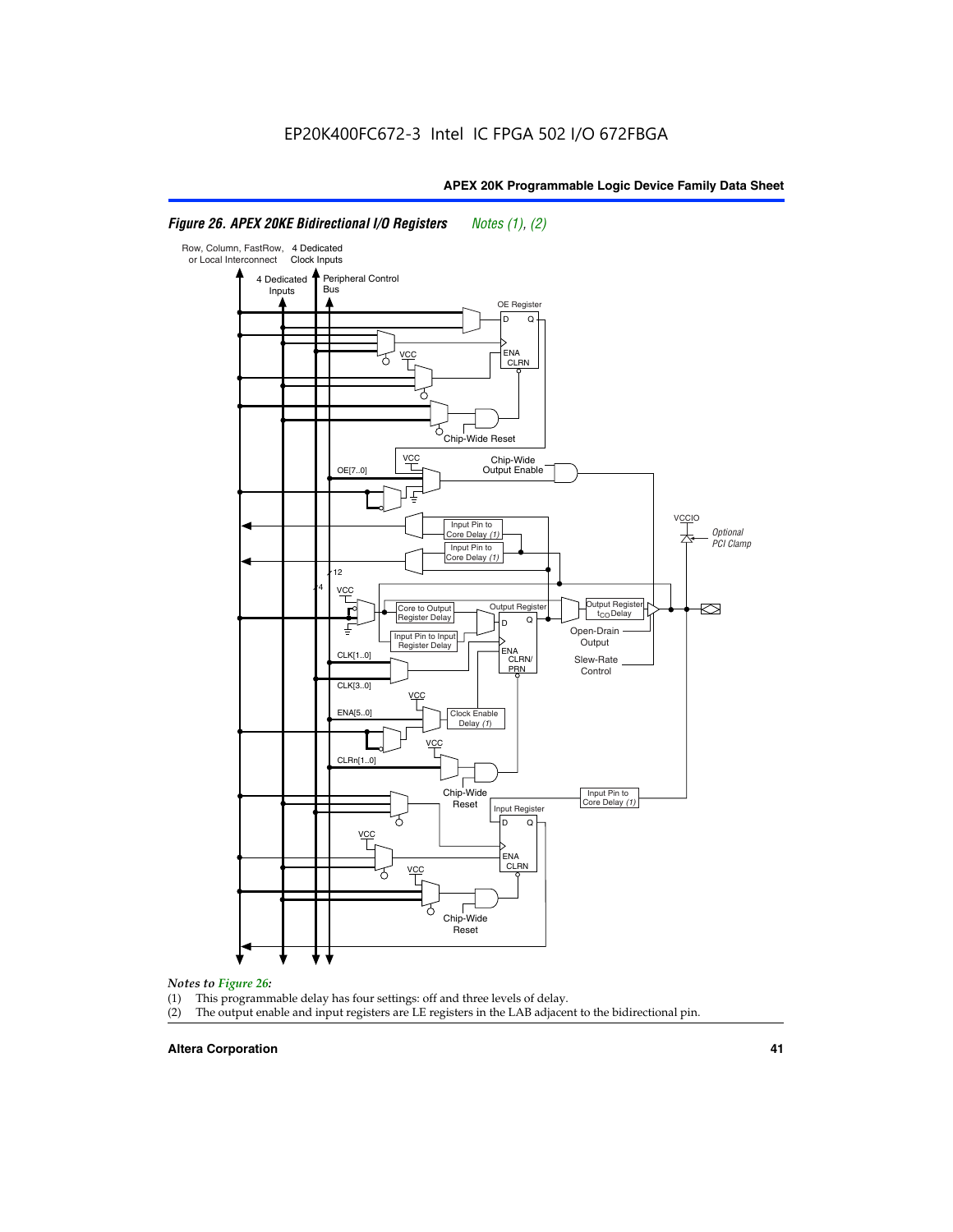Each IOE drives a row, column, MegaLAB, or local interconnect when used as an input or bidirectional pin. A row IOE can drive a local, MegaLAB, row, and column interconnect; a column IOE can drive the column interconnect. Figure 27 shows how a row IOE connects to the interconnect.

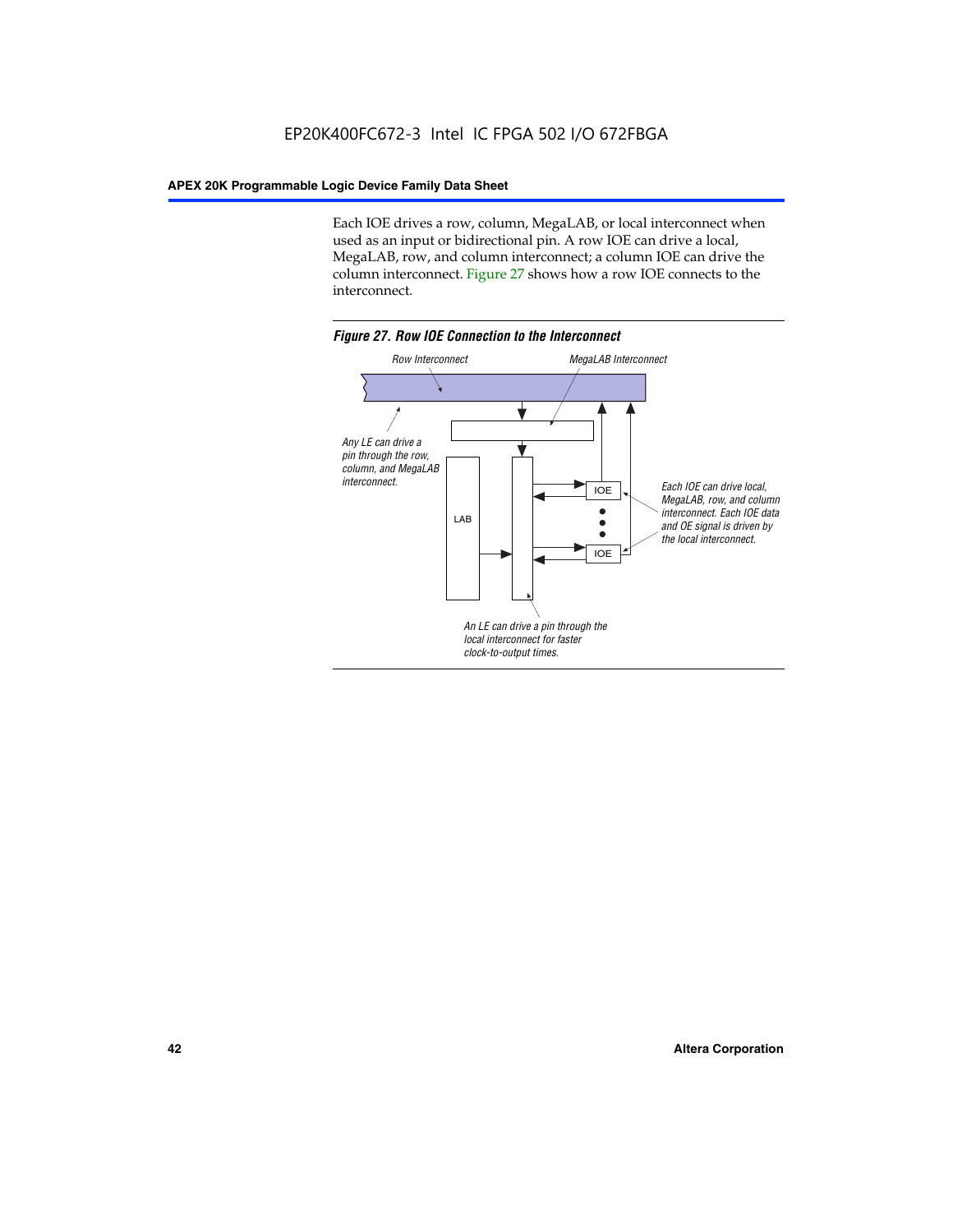Figure 28 shows how a column IOE connects to the interconnect.

# *Figure 28. Column IOE Connection to the Interconnect*



# **Dedicated Fast I/O Pins**

APEX 20KE devices incorporate an enhancement to support bidirectional pins with high internal fanout such as PCI control signals. These pins are called Dedicated Fast I/O pins (FAST1, FAST2, FAST3, and FAST4) and replace dedicated inputs. These pins can be used for fast clock, clear, or high fanout logic signal distribution. They also can drive out. The Dedicated Fast I/O pin data output and tri-state control are driven by local interconnect from the adjacent MegaLAB for high speed.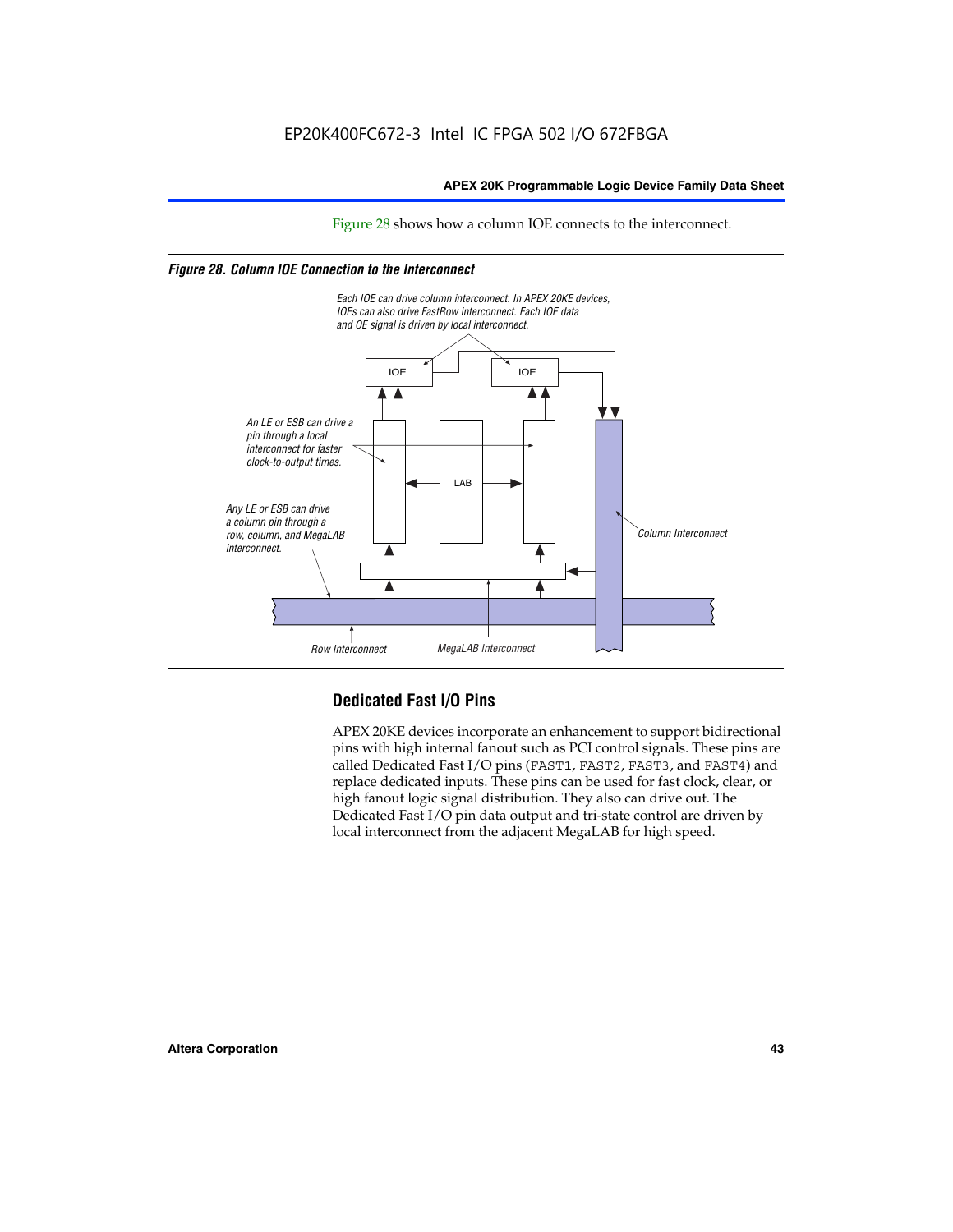# **Advanced I/O Standard Support**

APEX 20KE IOEs support the following I/O standards: LVTTL, LVCMOS, 1.8-V I/O, 2.5-V I/O, 3.3-V PCI, PCI-X, 3.3-V AGP, LVDS, LVPECL, GTL+, CTT, HSTL Class I, SSTL-3 Class I and II, and SSTL-2 Class I and II.



For more information on I/O standards supported by APEX 20KE devices, see *Application Note 117 (Using Selectable I/O Standards in Altera Devices)*.

The APEX 20KE device contains eight I/O banks. In QFP packages, the banks are linked to form four I/O banks. The I/O banks directly support all standards except LVDS and LVPECL. All I/O banks can support LVDS and LVPECL with the addition of external resistors. In addition, one block within a bank contains circuitry to support high-speed True-LVDS and LVPECL inputs, and another block within a particular bank supports high-speed True-LVDS and LVPECL outputs. The LVDS blocks support all of the I/O standards. Each I/O bank has its own VCCIO pins. A single device can support 1.8-V, 2.5-V, and 3.3-V interfaces; each bank can support a different standard independently. Each bank can also use a separate  $V_{\text{REF}}$  level so that each bank can support any of the terminated standards (such as SSTL-3) independently. Within a bank, any one of the terminated standards can be supported. EP20K300E and larger APEX 20KE devices support the LVDS interface for data pins (smaller devices support LVDS clock pins, but not data pins). All EP20K300E and larger devices support the LVDS interface for data pins up to 155 Mbit per channel; EP20K400E devices and larger with an X-suffix on the ordering code add a serializer/deserializer circuit and PLL for higher-speed support.

Each bank can support multiple standards with the same VCCIO for output pins. Each bank can support one voltage-referenced I/O standard, but it can support multiple I/O standards with the same VCCIO voltage level. For example, when VCCIO is 3.3 V, a bank can support LVTTL, LVCMOS, 3.3-V PCI, and SSTL-3 for inputs and outputs.

When the LVDS banks are not used as LVDS I/O banks, they support all of the other I/O standards. Figure 29 shows the arrangement of the APEX 20KE I/O banks.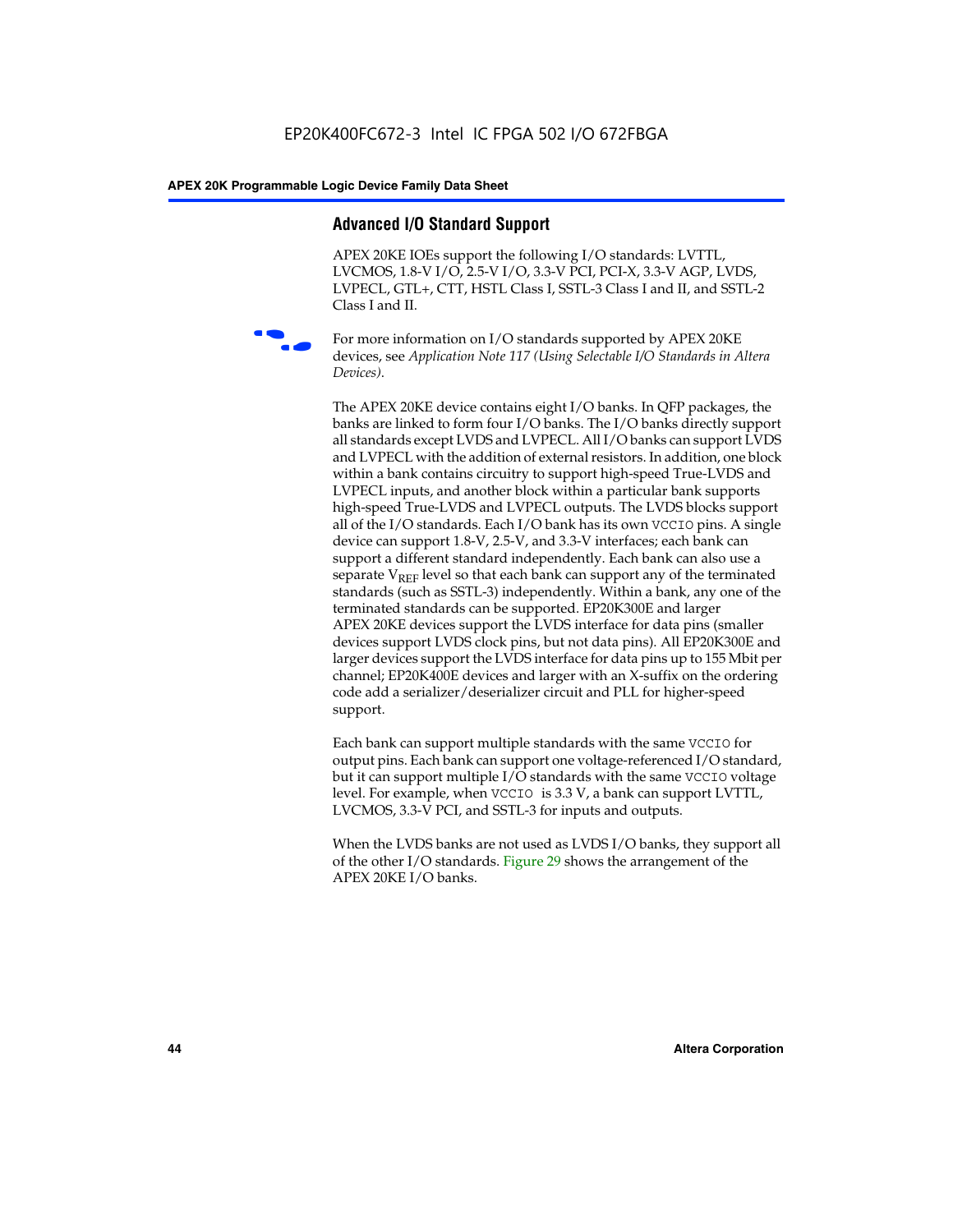

### *Figure 29. APEX 20KE I/O Banks*

#### *Notes to Figure 29:*

- (1) For more information on placing I/O pins in LVDS blocks, refer to the *Guidelines for Using LVDS Blocks* section in *Application Note 120 (Using LVDS in APEX 20KE Devices*).
- (2) If the LVDS input and output blocks are not used for LVDS, they can support all of the I/O standards and can be used as input, output, or bidirectional pins with  $V_{\text{C} \cap \text{O}}$  set to 3.3 V, 2.5 V, or 1.8 V.

# **Power Sequencing & Hot Socketing**

Because APEX 20K and APEX 20KE devices can be used in a mixedvoltage environment, they have been designed specifically to tolerate any possible power-up sequence. Therefore, the  $V_{\text{CCIO}}$  and  $V_{\text{CCINT}}$  power supplies may be powered in any order.

For more information, please refer to the "Power Sequencing Considerations" section in the *Configuring APEX 20KE & APEX 20KC Devices* chapter of the *Configuration Devices Handbook*.

Signals can be driven into APEX 20K devices before and during power-up without damaging the device. In addition, APEX 20K devices do not drive out during power-up. Once operating conditions are reached and the device is configured, APEX 20K and APEX 20KE devices operate as specified by the user.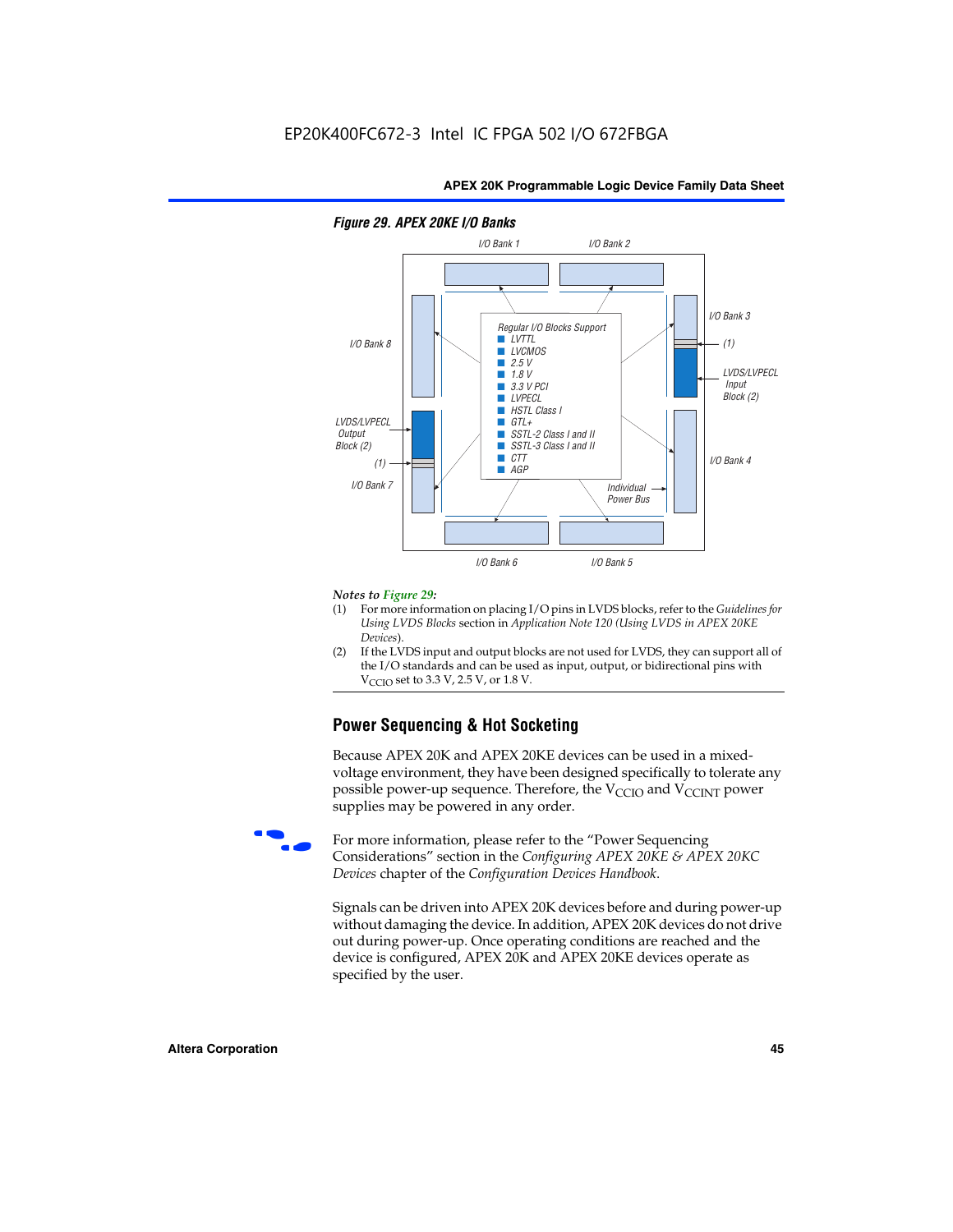Under hot socketing conditions, APEX 20KE devices will not sustain any damage, but the I/O pins will drive out.

# **MultiVolt I/O Interface**

The APEX device architecture supports the MultiVolt I/O interface feature, which allows APEX devices in all packages to interface with systems of different supply voltages. The devices have one set of VCC pins for internal operation and input buffers (VCCINT), and another set for I/O output drivers (VCCIO).

The APEX 20K VCCINT pins must always be connected to a 2.5 V power supply. With a 2.5-V  $V_{\text{CCMT}}$  level, input pins are 2.5-V, 3.3-V, and 5.0-V tolerant. The VCCIO pins can be connected to either a 2.5-V or 3.3-V power supply, depending on the output requirements. When VCCIO pins are connected to a 2.5-V power supply, the output levels are compatible with 2.5-V systems. When the VCCIO pins are connected to a 3.3-V power supply, the output high is 3.3 V and is compatible with 3.3-V or 5.0-V systems.

| Table 12. 5.0-V Tolerant APEX 20K MultiVolt I/O Support |                                                |                  |     |     |     |     |
|---------------------------------------------------------|------------------------------------------------|------------------|-----|-----|-----|-----|
| $V_{\text{CCIO}}(V)$                                    | Input Signals (V)<br><b>Output Signals (V)</b> |                  |     |     |     |     |
|                                                         | 2.5                                            | 3.3              | 5.0 | 2.5 | 3.3 | 5.0 |
| 2.5                                                     |                                                | $\checkmark$ (1) |     |     |     |     |
| 3.3                                                     |                                                |                  |     |     |     |     |

Table 12 summarizes 5.0-V tolerant APEX 20K MultiVolt I/O support.

#### *Notes to Table 12:*

- (1) The PCI clamping diode must be disabled to drive an input with voltages higher than  $V_{CCIO}$ .
- (2) When  $V_{CCIO} = 3.3 V$ , an APEX 20K device can drive a 2.5-V device with 3.3-V tolerant inputs.

Open-drain output pins on 5.0-V tolerant APEX 20K devices (with a pullup resistor to the 5.0-V supply) can drive 5.0-V CMOS input pins that require a  $V_{IH}$  of 3.5 V. When the pin is inactive, the trace will be pulled up to 5.0 V by the resistor. The open-drain pin will only drive low or tri-state; it will never drive high. The rise time is dependent on the value of the pullup resistor and load impedance. The  $I_{OI}$  current specification should be considered when selecting a pull-up resistor.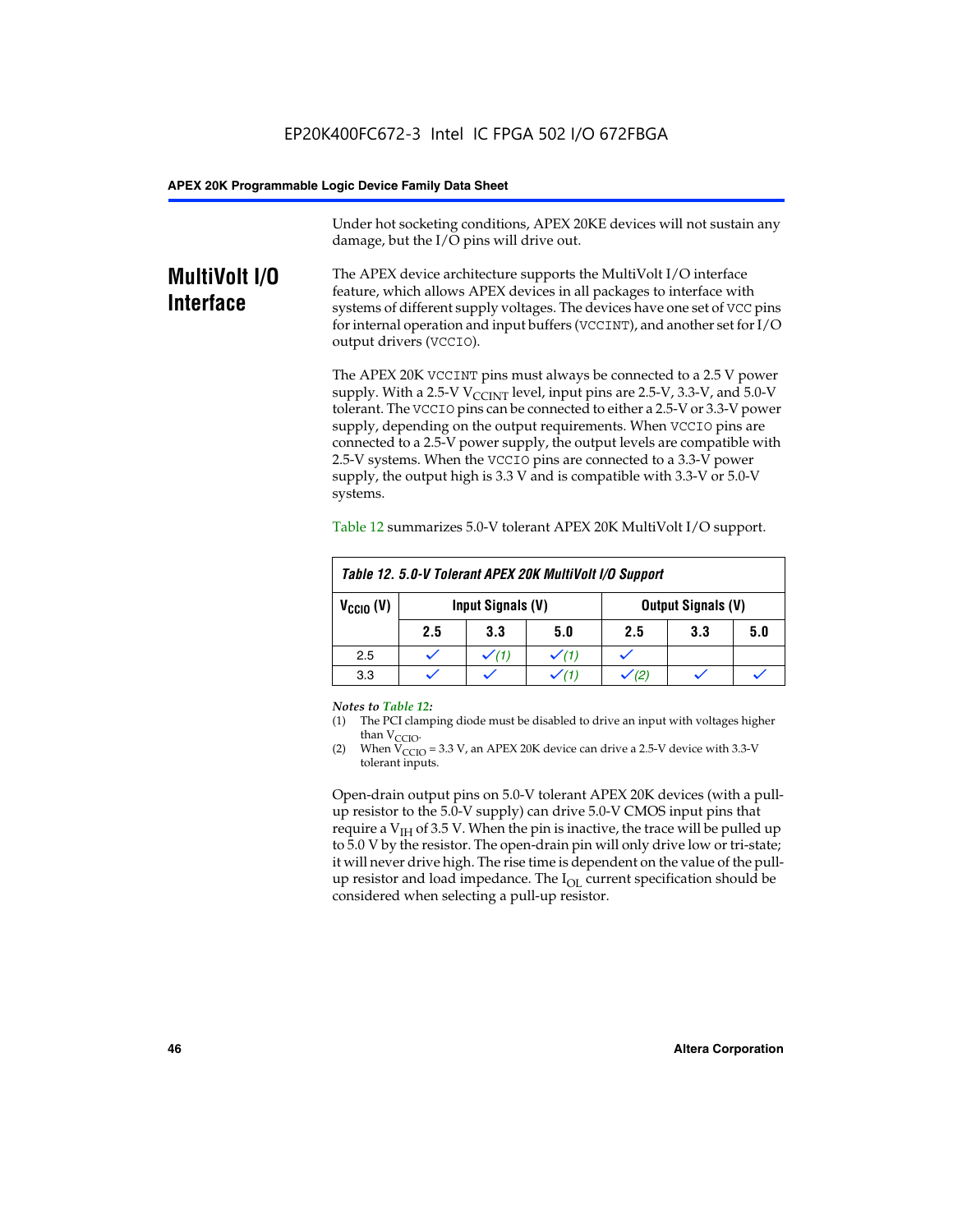APEX 20KE devices also support the MultiVolt I/O interface feature. The APEX 20KE VCCINT pins must always be connected to a 1.8-V power supply. With a 1.8-V  $V_{\text{CCINT}}$  level, input pins are 1.8-V, 2.5-V, and 3.3-V tolerant. The VCCIO pins can be connected to either a 1.8-V, 2.5-V, or 3.3-V power supply, depending on the I/O standard requirements. When the VCCIO pins are connected to a 1.8-V power supply, the output levels are compatible with 1.8-V systems. When VCCIO pins are connected to a 2.5-V power supply, the output levels are compatible with 2.5-V systems. When VCCIO pins are connected to a 3.3-V power supply, the output high is 3.3 V and compatible with 3.3-V or 5.0-V systems. An APEX 20KE device is 5.0-V tolerant with the addition of a resistor.

# Table 13 summarizes APEX 20KE MultiVolt I/O support.

|                                           | Table 13. APEX 20KE MultiVolt I/O Support<br><i>Note</i> $(1)$ |     |     |     |     |     |                           |     |
|-------------------------------------------|----------------------------------------------------------------|-----|-----|-----|-----|-----|---------------------------|-----|
| $V_{\text{CCIO}}(V)$<br>Input Signals (V) |                                                                |     |     |     |     |     | <b>Output Signals (V)</b> |     |
|                                           | 1.8                                                            | 2.5 | 3.3 | 5.0 | 1.8 | 2.5 | 3.3                       | 5.0 |
| 1.8                                       |                                                                |     |     |     |     |     |                           |     |
| 2.5                                       |                                                                |     |     |     |     |     |                           |     |
| 3.3                                       |                                                                |     |     | (2) |     |     | (3)                       |     |

# *Notes to Table 13:*

(1) The PCI clamping diode must be disabled to drive an input with voltages higher than  $V_{CCIO}$ , except for the 5.0-V input case.

(2) An APEX 20KE device can be made 5.0-V tolerant with the addition of an external resistor. You also need a PCI clamp and series resistor.

(3) When  $V_{\text{CCIO}} = 3.3$  V, an APEX 20KE device can drive a 2.5-V device with 3.3-V tolerant inputs.

# **ClockLock & ClockBoost Features**

APEX 20K devices support the ClockLock and ClockBoost clock management features, which are implemented with PLLs. The ClockLock circuitry uses a synchronizing PLL that reduces the clock delay and skew within a device. This reduction minimizes clock-to-output and setup times while maintaining zero hold times. The ClockBoost circuitry, which provides a clock multiplier, allows the designer to enhance device area efficiency by sharing resources within the device. The ClockBoost circuitry allows the designer to distribute a low-speed clock and multiply that clock on-device. APEX 20K devices include a high-speed clock tree; unlike ASICs, the user does not have to design and optimize the clock tree. The ClockLock and ClockBoost features work in conjunction with the APEX 20K device's high-speed clock to provide significant improvements in system performance and band-width. Devices with an X-suffix on the ordering code include the ClockLock circuit.

The ClockLock and ClockBoost features in APEX 20K devices are enabled through the Quartus II software. External devices are not required to use these features.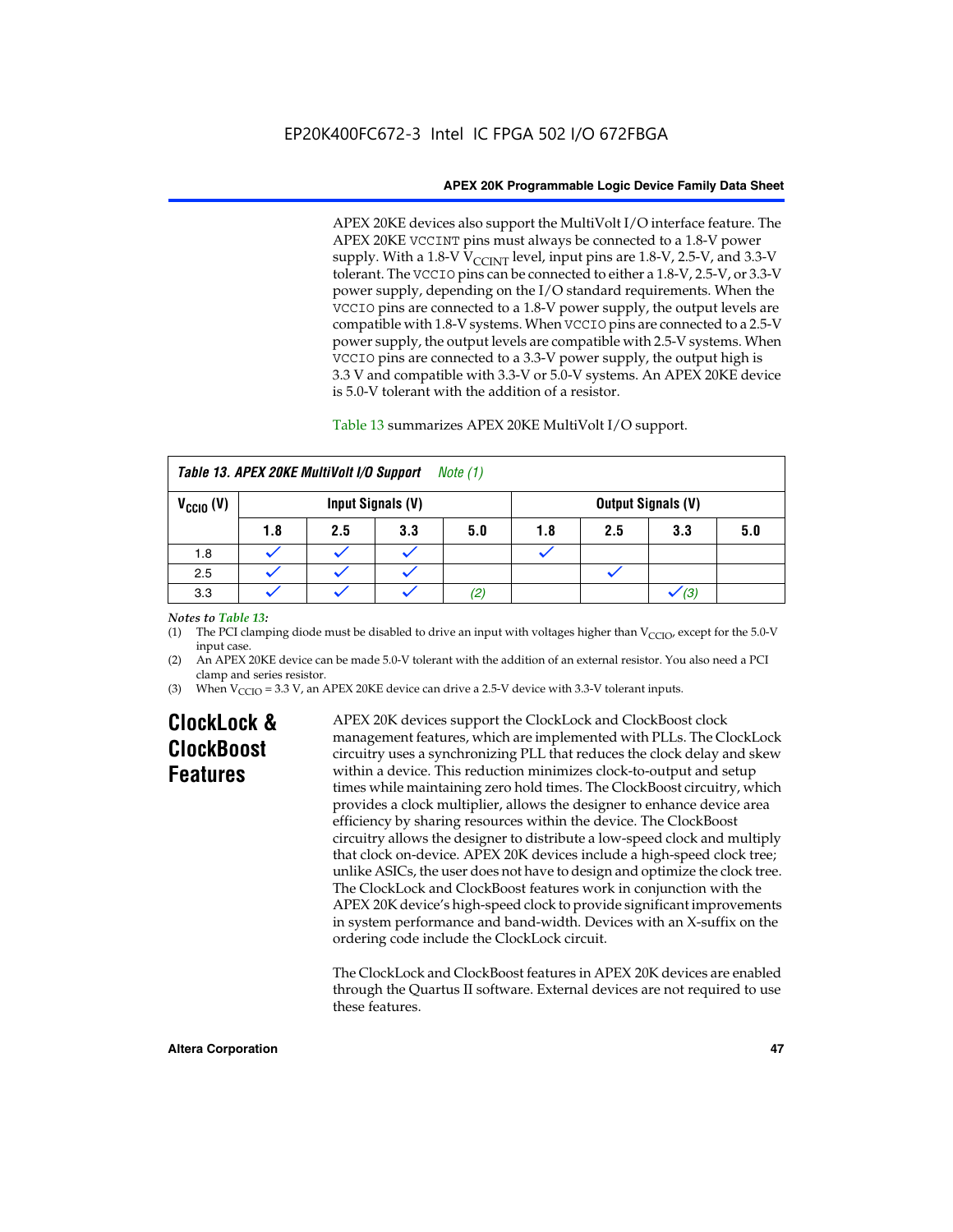For designs that require both a multiplied and non-multiplied clock, the clock trace on the board can be connected to CLK2p. Table 14 shows the combinations supported by the ClockLock and ClockBoost circuitry. The CLK2p pin can feed both the ClockLock and ClockBoost circuitry in the APEX 20K device. However, when both circuits are used, the other clock pin (CLK1p) cannot be used.

| <b>Table 14. Multiplication Factor Combinations</b> |                    |  |
|-----------------------------------------------------|--------------------|--|
| Clock <sub>1</sub>                                  | Clock <sub>2</sub> |  |
| $\times$ 1                                          | ×1                 |  |
| $\times$ 1, $\times$ 2                              | $\times 2$         |  |
| $\times$ 1, $\times$ 2, $\times$ 4                  | ×4                 |  |

# **APEX 20KE ClockLock Feature**

APEX 20KE devices include an enhanced ClockLock feature set. These devices include up to four PLLs, which can be used independently. Two PLLs are designed for either general-purpose use or LVDS use (on devices that support LVDS I/O pins). The remaining two PLLs are designed for general-purpose use. The EP20K200E and smaller devices have two PLLs; the EP20K300E and larger devices have four PLLs.

The following sections describe some of the features offered by the APEX 20KE PLLs.

# *External PLL Feedback*

The ClockLock circuit's output can be driven off-chip to clock other devices in the system; further, the feedback loop of the PLL can be routed off-chip. This feature allows the designer to exercise fine control over the I/O interface between the APEX 20KE device and another high-speed device, such as SDRAM.

# *Clock Multiplication*

The APEX 20KE ClockBoost circuit can multiply or divide clocks by a programmable number. The clock can be multiplied by *m*/(*n* × *k*) or  $m/(n \times v)$ , where *m* and *k* range from 2 to 160, and *n* and *v* range from 1 to 16. Clock multiplication and division can be used for time-domain multiplexing and other functions, which can reduce design LE requirements.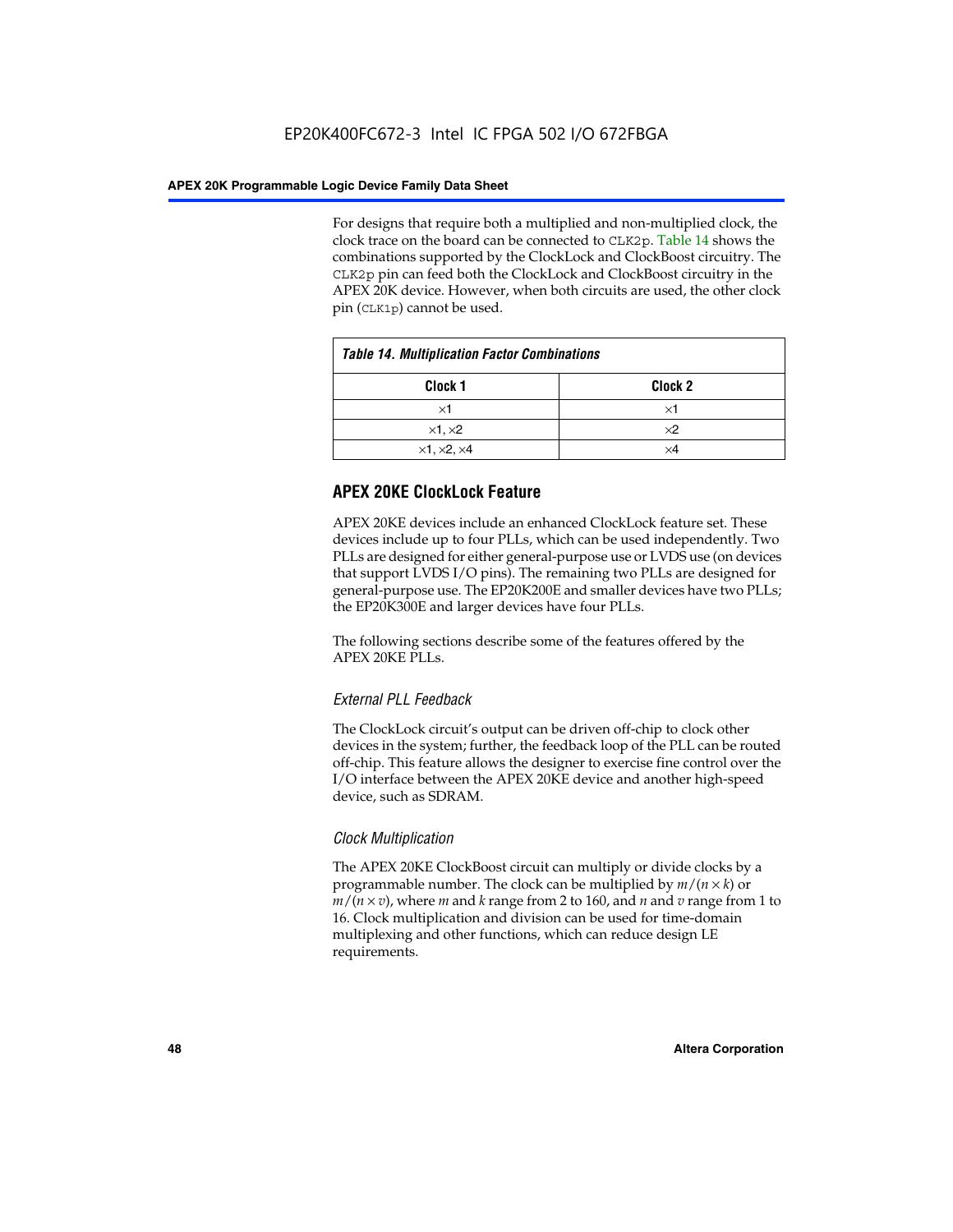# *Clock Phase & Delay Adjustment*

The APEX 20KE ClockShift feature allows the clock phase and delay to be adjusted. The clock phase can be adjusted by 90° steps. The clock delay can be adjusted to increase or decrease the clock delay by an arbitrary amount, up to one clock period.

# *LVDS Support*

Two PLLs are designed to support the LVDS interface. When using LVDS, the I/O clock runs at a slower rate than the data transfer rate. Thus, PLLs are used to multiply the I/O clock internally to capture the LVDS data. For example, an I/O clock may run at 105 MHz to support 840 megabits per second (Mbps) LVDS data transfer. In this example, the PLL multiplies the incoming clock by eight to support the high-speed data transfer. You can use PLLs in EP20K400E and larger devices for high-speed LVDS interfacing.

# *Lock Signals*

The APEX 20KE ClockLock circuitry supports individual LOCK signals. The LOCK signal drives high when the ClockLock circuit has locked onto the input clock. The LOCK signals are optional for each ClockLock circuit; when not used, they are I/O pins.

# **ClockLock & ClockBoost Timing Parameters**

For the ClockLock and ClockBoost circuitry to function properly, the incoming clock must meet certain requirements. If these specifications are not met, the circuitry may not lock onto the incoming clock, which generates an erroneous clock within the device. The clock generated by the ClockLock and ClockBoost circuitry must also meet certain specifications. If the incoming clock meets these requirements during configuration, the APEX 20K ClockLock and ClockBoost circuitry will lock onto the clock during configuration. The circuit will be ready for use immediately after configuration. In APEX 20KE devices, the clock input standard is programmable, so the PLL cannot respond to the clock until the device is configured. The PLL locks onto the input clock as soon as configuration is complete. Figure 30 shows the incoming and generated clock specifications.

 $\mathbb{I} \mathcal{F}$  For more information on ClockLock and ClockBoost circuitry, see *Application Note 115: Using the ClockLock and ClockBoost PLL Features in APEX Devices*.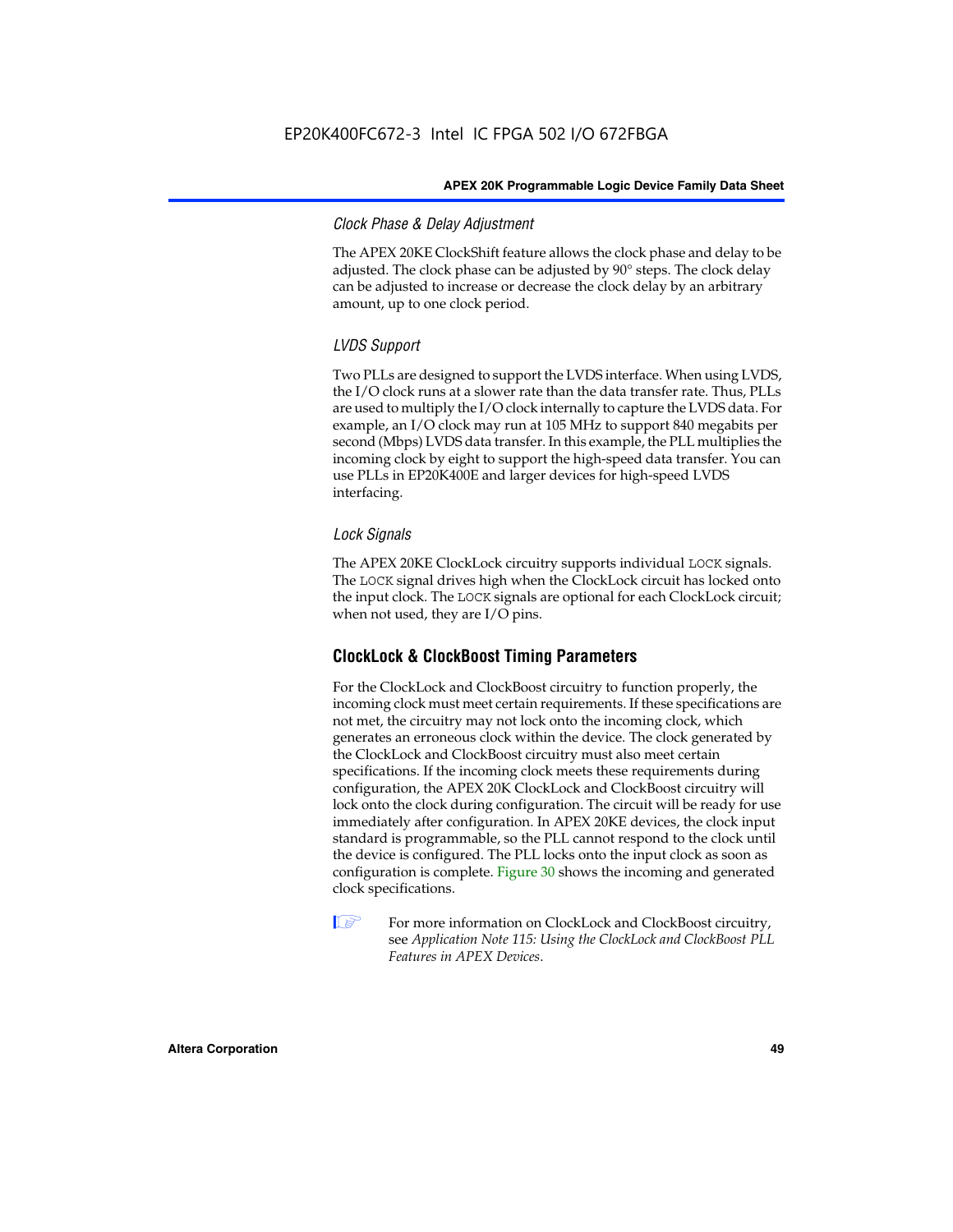

# *Figure 30. Specifications for the Incoming & Generated Clocks Note (1)*

# *Note to Figure 30:*

The tI parameter refers to the nominal input clock period; the tO parameter refers to the nominal output clock period.

Table 15 summarizes the APEX 20K ClockLock and ClockBoost parameters for -1 speed-grade devices.

| <b>Symbol</b>                                                                                                                                       | <b>Parameter</b>                                                           | Min | Max       | <b>Unit</b> |
|-----------------------------------------------------------------------------------------------------------------------------------------------------|----------------------------------------------------------------------------|-----|-----------|-------------|
| $f_{OUT}$                                                                                                                                           | Output frequency                                                           | 25  | 180       | MHz         |
| $f_{CLK1}$ $(1)$                                                                                                                                    | Input clock frequency (ClockBoost clock<br>multiplication factor equals 1) | 25  | 180 $(1)$ | <b>MHz</b>  |
| $f_{CLK2}$                                                                                                                                          | Input clock frequency (ClockBoost clock<br>multiplication factor equals 2) | 16  | 90        | <b>MHz</b>  |
| $f_{CLK4}$                                                                                                                                          | Input clock frequency (ClockBoost clock<br>multiplication factor equals 4) | 10  | 48        | <b>MHz</b>  |
| toutputy                                                                                                                                            | Duty cycle for ClockLock/ClockBoost-generated<br>clock                     | 40  | 60        | %           |
| Input deviation from user specification in the<br><b>f</b> CLKDEV<br>Quartus II software (ClockBoost clock<br>multiplication factor equals 1) $(2)$ |                                                                            |     | 25,000(3) | <b>PPM</b>  |
| $t_{\mathsf{R}}$                                                                                                                                    | Input rise time                                                            |     | 5         | ns          |
| $t_{\mathsf{F}}$                                                                                                                                    | Input fall time                                                            |     | 5         | ns          |
| <sup>t</sup> LOCK                                                                                                                                   | Time required for ClockLock/ClockBoost to<br>acquire lock (4)              |     | 10        | μs          |

 $\mathsf I$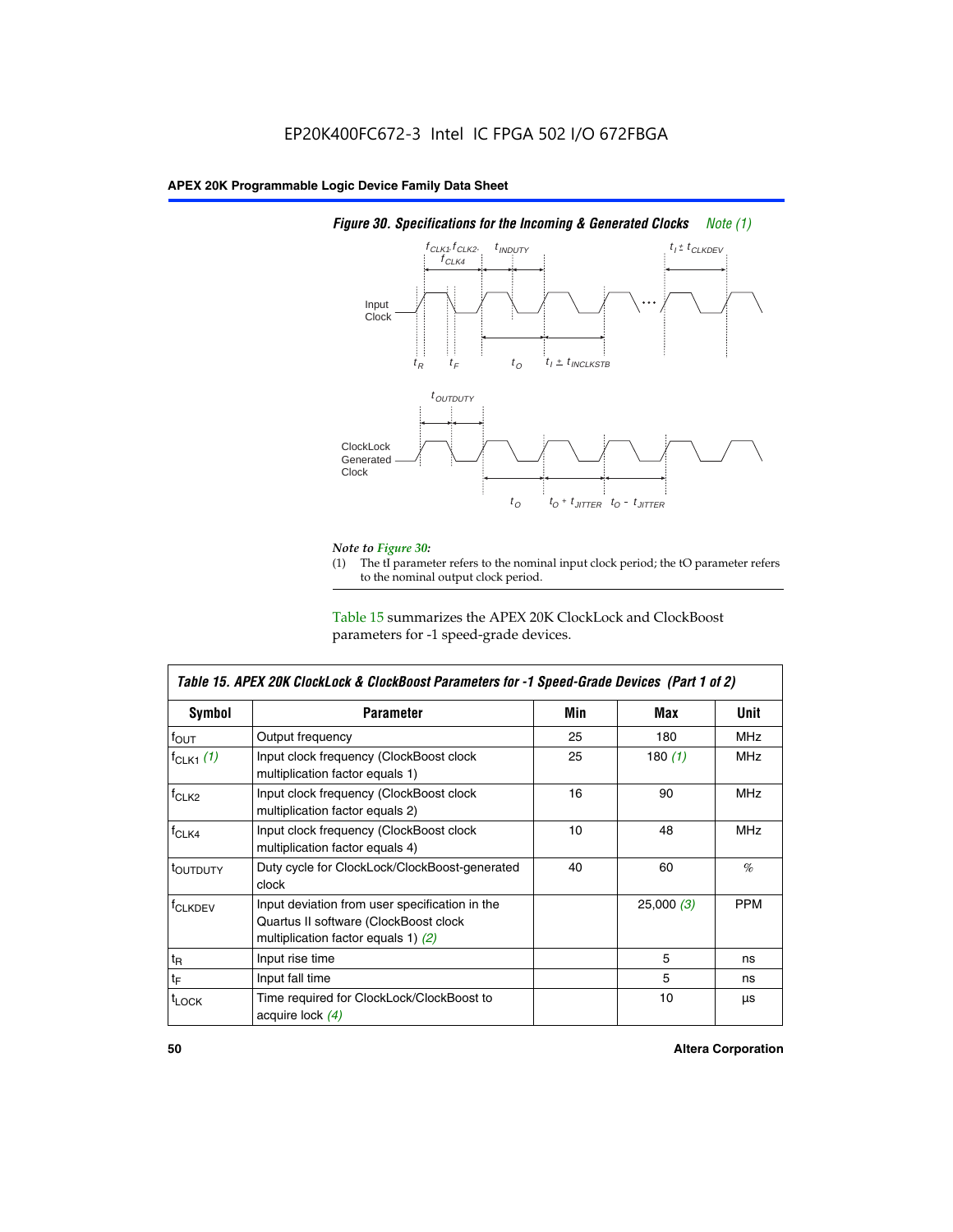| Table 15. APEX 20K ClockLock & ClockBoost Parameters for -1 Speed-Grade Devices (Part 2 of 2) |                                                                     |     |     |      |
|-----------------------------------------------------------------------------------------------|---------------------------------------------------------------------|-----|-----|------|
| <b>Symbol</b>                                                                                 | <b>Parameter</b>                                                    | Min | Max | Unit |
| t <sub>SKEW</sub>                                                                             | Skew delay between related<br>ClockLock/ClockBoost-generated clocks |     | 500 | ps   |
| <b>UITTER</b>                                                                                 | Jitter on ClockLock/ClockBoost-generated clock<br>(5)               |     | 200 | ps   |
| <b>INCLKSTB</b>                                                                               | Input clock stability (measured between adjacent<br>clocks)         |     | 50  | ps   |

*Notes to Table 15:*

- (1) The PLL input frequency range for the EP20K100-1X device for 1x multiplication is 25 MHz to 175 MHz.
- (2) All input clock specifications must be met. The PLL may not lock onto an incoming clock if the clock specifications are not met, creating an erroneous clock within the device.
- (3) During device configuration, the ClockLock and ClockBoost circuitry is configured first. If the incoming clock is supplied during configuration, the ClockLock and ClockBoost circuitry locks during configuration, because the lock time is less than the configuration time.
- (4) The jitter specification is measured under long-term observation.
- (5) If the input clock stability is 100 ps,  $t_{\text{JITTER}}$  is 250 ps.

# Table 16 summarizes the APEX 20K ClockLock and ClockBoost parameters for -2 speed grade devices.

| Symbol                                                                                                                                                    | <b>Parameter</b>                                                           | Min             | Max       | Unit       |
|-----------------------------------------------------------------------------------------------------------------------------------------------------------|----------------------------------------------------------------------------|-----------------|-----------|------------|
| $f_{\text{OUT}}$                                                                                                                                          | Output frequency                                                           | 25              | 170       | <b>MHz</b> |
| <sup>T</sup> CLK1                                                                                                                                         | Input clock frequency (ClockBoost clock multiplication<br>factor equals 1) | 25              | 170       | <b>MHz</b> |
| Input clock frequency (ClockBoost clock multiplication<br>f <sub>CLK2</sub><br>factor equals 2)                                                           |                                                                            | 16              | 80        | <b>MHz</b> |
| $f_{CLK4}$<br>Input clock frequency (ClockBoost clock multiplication<br>factor equals 4)                                                                  |                                                                            | 10 <sup>1</sup> | 34        | <b>MHz</b> |
| <sup>τ</sup> ουτρυτγ                                                                                                                                      | Duty cycle for ClockLock/ClockBoost-generated clock                        | 40              | 60        | $\%$       |
| Input deviation from user specification in the Quartus II<br><sup>†</sup> CLKDEV<br>software (ClockBoost clock multiplication factor equals<br>one) $(1)$ |                                                                            |                 | 25,000(2) | <b>PPM</b> |
| $t_{\mathsf{R}}$                                                                                                                                          | Input rise time                                                            |                 | 5         | ns         |
| $t_F$                                                                                                                                                     | Input fall time                                                            |                 | 5         | ns         |
| $t_{\text{LOCK}}$                                                                                                                                         | Time required for ClockLock/ ClockBoost to acquire<br>lock $(3)$           |                 | 10        | μs         |
| t <sub>SKEW</sub>                                                                                                                                         | Skew delay between related ClockLock/ ClockBoost-<br>generated clock       | 500             | 500       | ps         |
| t <sub>JITTER</sub>                                                                                                                                       | Jitter on ClockLock/ ClockBoost-generated clock (4)                        |                 | 200       | ps         |
| <sup>I</sup> INCLKSTB                                                                                                                                     | Input clock stability (measured between adjacent<br>clocks)                |                 | 50        | ps         |

# *Table 16. APEX 20K ClockLock & ClockBoost Parameters for -2 Speed Grade Devices*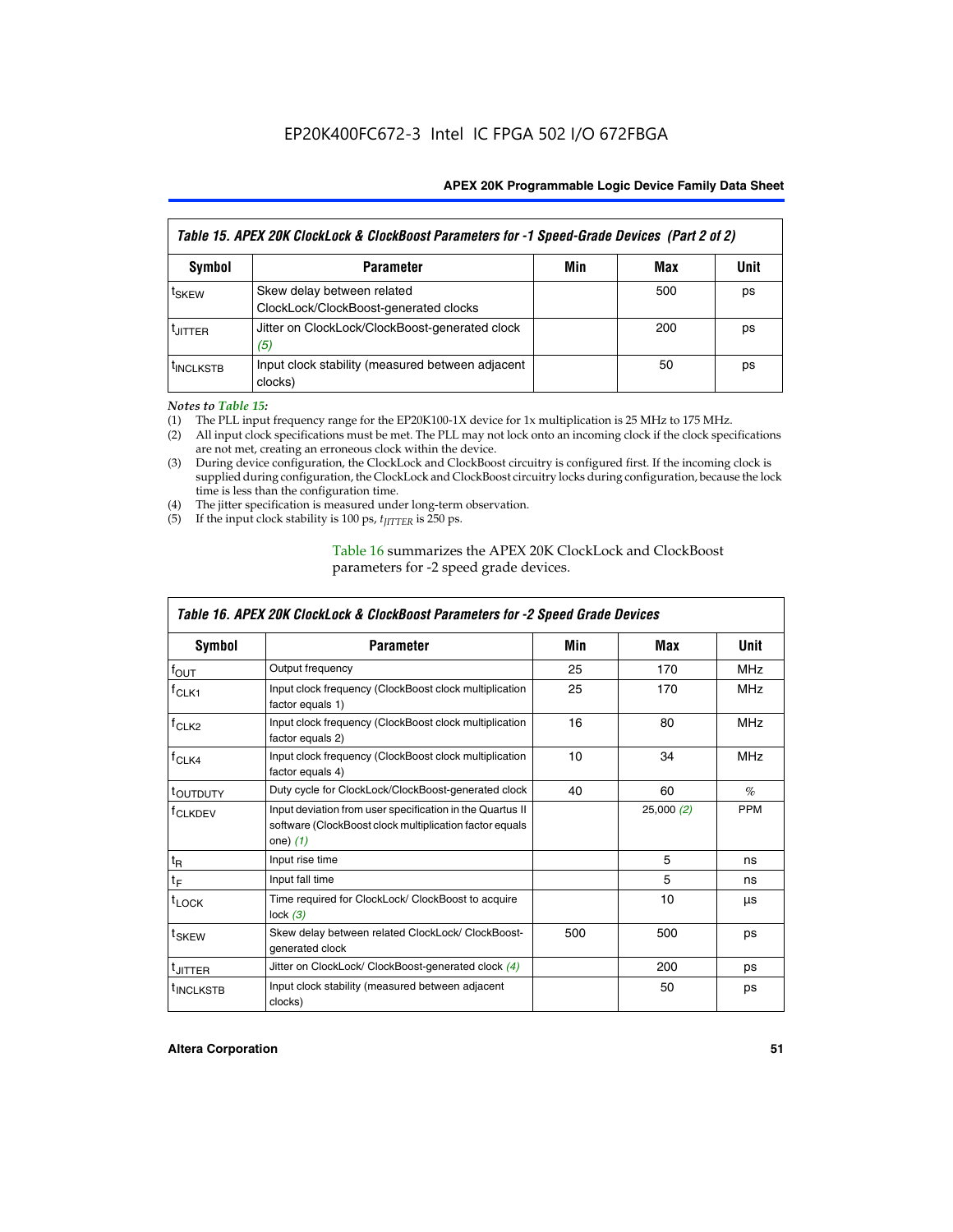#### *Notes to Table 16:*

- (1) To implement the ClockLock and ClockBoost circuitry with the Quartus II software, designers must specify the input frequency. The Quartus II software tunes the PLL in the ClockLock and ClockBoost circuitry to this frequency. The *f<sub>CLKDEV</sub>* parameter specifies how much the incoming clock can differ from the specified frequency during device operation. Simulation does not reflect this parameter.
- (2) Twenty-five thousand parts per million (PPM) equates to 2.5% of input clock period.
- (3) During device configuration, the ClockLock and ClockBoost circuitry is configured before the rest of the device. If the incoming clock is supplied during configuration, the ClockLock and ClockBoost circuitry locks during configuration because the  $t_{LOCK}$  value is less than the time required for configuration.
- (4) The  $t_{\text{ITTTER}}$  specification is measured under long-term observation.

Tables 17 and 18 summarize the ClockLock and ClockBoost parameters for APEX 20KE devices.

|                            | Table 17. APEX 20KE ClockLock & ClockBoost Parameters        |                   | Note (1) |     |                             |                  |
|----------------------------|--------------------------------------------------------------|-------------------|----------|-----|-----------------------------|------------------|
| Symbol                     | <b>Parameter</b>                                             | <b>Conditions</b> | Min      | Typ | Max                         | <b>Unit</b>      |
| $t_{R}$                    | Input rise time                                              |                   |          |     | 5                           | ns               |
| tF                         | Input fall time                                              |                   |          |     | 5                           | ns               |
| <sup>t</sup> INDUTY        | Input duty cycle                                             |                   | 40       |     | 60                          | %                |
| <sup>t</sup> INJITTER      | Input jitter peak-to-peak                                    |                   |          |     | 2% of input<br>period       | peak-to-<br>peak |
| <sup>t</sup> OUTJITTER     | Jitter on ClockLock or ClockBoost-<br>generated clock        |                   |          |     | $0.35%$ of<br>output period | <b>RMS</b>       |
| t <sub>outputy</sub>       | Duty cycle for ClockLock or<br>ClockBoost-generated clock    |                   | 45       |     | 55                          | $\%$             |
| $t_{\text{LOCK}}$ (2), (3) | Time required for ClockLock or<br>ClockBoost to acquire lock |                   |          |     | 40                          | μs               |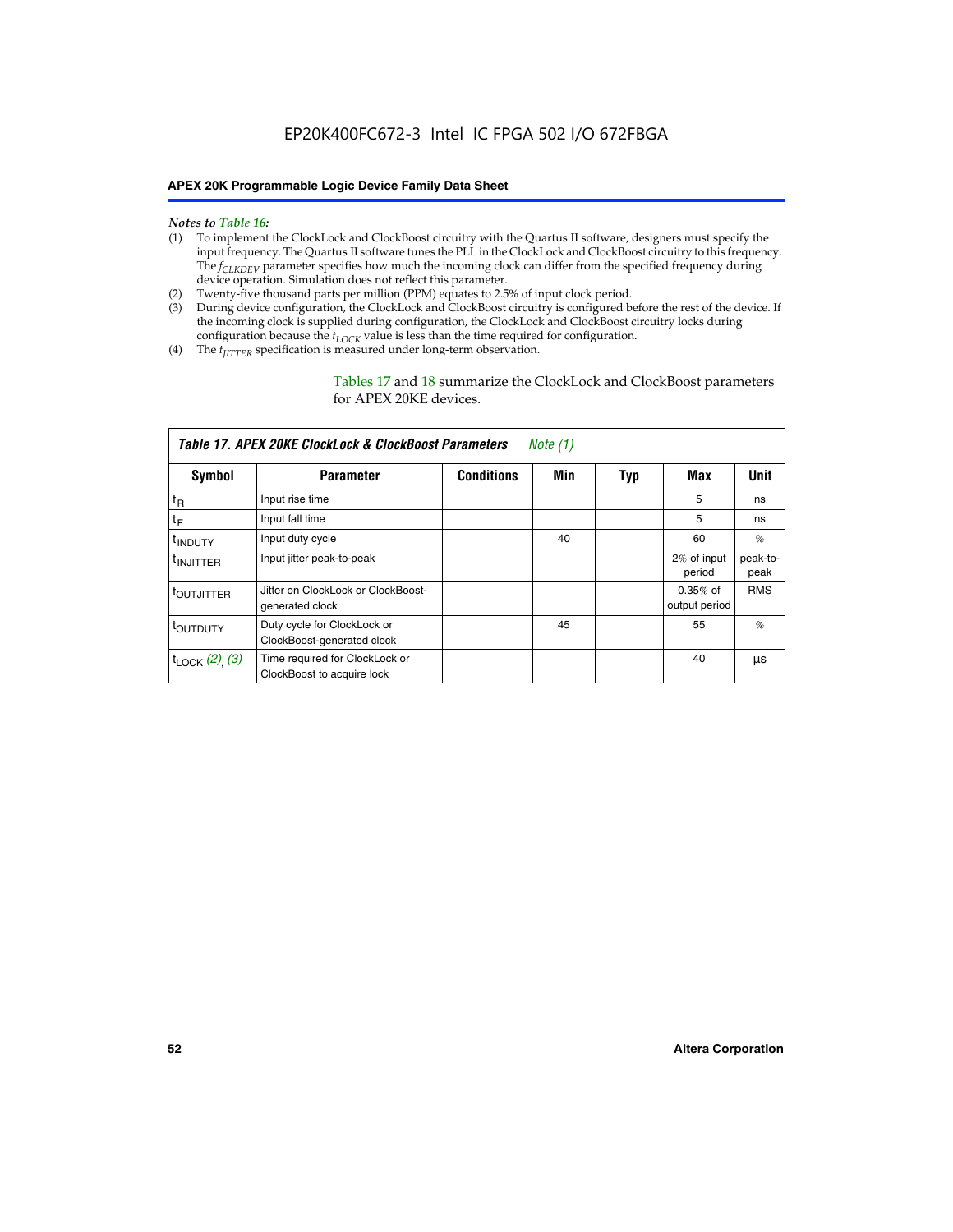| <b>Symbol</b>           | <b>Parameter</b>                                 | I/O Standard      |     | -1X Speed Grade |                 |     | <b>Units</b> |
|-------------------------|--------------------------------------------------|-------------------|-----|-----------------|-----------------|-----|--------------|
|                         |                                                  |                   |     |                 | -2X Speed Grade |     |              |
|                         |                                                  |                   | Min | Max             | Min             | Max |              |
| $f_{VCO}$ $(4)$         | Voltage controlled oscillator<br>operating range |                   | 200 | 500             | 200             | 500 | <b>MHz</b>   |
| f <sub>CLOCK0</sub>     | Clock0 PLL output frequency<br>for internal use  |                   | 1.5 | 335             | 1.5             | 200 | MHz          |
| f <sub>CLOCK1</sub>     | Clock1 PLL output frequency<br>for internal use  |                   | 20  | 335             | 20              | 200 | MHz          |
| f <sub>CLOCK0_EXT</sub> | Output clock frequency for                       | 3.3-V LVTTL       | 1.5 | 245             | 1.5             | 226 | <b>MHz</b>   |
|                         | external clock0 output                           | 2.5-V LVTTL       | 1.5 | 234             | 1.5             | 221 | <b>MHz</b>   |
|                         |                                                  | 1.8-V LVTTL       | 1.5 | 223             | 1.5             | 216 | <b>MHz</b>   |
|                         |                                                  | $GTL+$            | 1.5 | 205             | 1.5             | 193 | <b>MHz</b>   |
|                         |                                                  | SSTL-2 Class<br>L | 1.5 | 158             | 1.5             | 157 | <b>MHz</b>   |
|                         |                                                  | SSTL-2 Class<br>Ш | 1.5 | 142             | 1.5             | 142 | <b>MHz</b>   |
|                         |                                                  | SSTL-3 Class<br>I | 1.5 | 166             | 1.5             | 162 | <b>MHz</b>   |
|                         |                                                  | SSTL-3 Class<br>Ш | 1.5 | 149             | 1.5             | 146 | <b>MHz</b>   |
|                         |                                                  | <b>LVDS</b>       | 1.5 | 420             | 1.5             | 350 | <b>MHz</b>   |
| f <sub>CLOCK1_EXT</sub> | Output clock frequency for                       | 3.3-V LVTTL       | 20  | 245             | 20              | 226 | <b>MHz</b>   |
|                         | external clock1 output                           | 2.5-V LVTTL       | 20  | 234             | 20              | 221 | <b>MHz</b>   |
|                         |                                                  | 1.8-V LVTTL       | 20  | 223             | 20              | 216 | <b>MHz</b>   |
|                         |                                                  | $GTL+$            | 20  | 205             | 20              | 193 | MHz          |
|                         |                                                  | SSTL-2 Class      | 20  | 158             | 20              | 157 | <b>MHz</b>   |
|                         |                                                  | SSTL-2 Class<br>Ш | 20  | 142             | 20              | 142 | <b>MHz</b>   |
|                         |                                                  | SSTL-3 Class      | 20  | 166             | 20              | 162 | <b>MHz</b>   |
|                         |                                                  | SSTL-3 Class<br>Ш | 20  | 149             | 20              | 146 | <b>MHz</b>   |
|                         |                                                  | <b>LVDS</b>       | 20  | 420             | 20              | 350 | MHz          |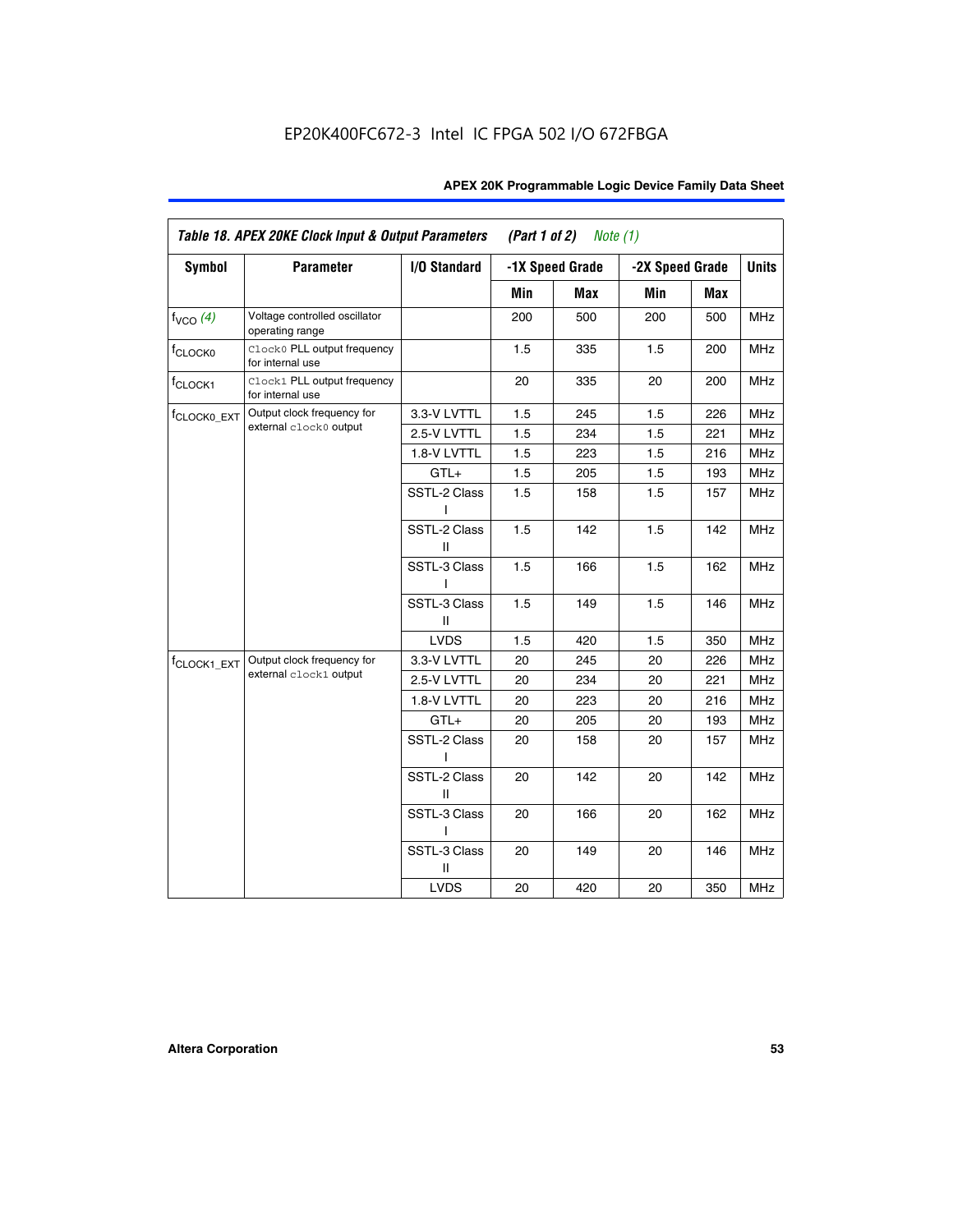|               | Table 18. APEX 20KE Clock Input & Output Parameters<br>(Part 2 of 2)<br>Note (1) |                     |     |                 |     |                 |              |
|---------------|----------------------------------------------------------------------------------|---------------------|-----|-----------------|-----|-----------------|--------------|
| <b>Symbol</b> | <b>Parameter</b>                                                                 | <b>I/O Standard</b> |     | -1X Speed Grade |     | -2X Speed Grade | <b>Units</b> |
|               |                                                                                  |                     | Min | Max             | Min | Max             |              |
| $f_{IN}$      | Input clock frequency                                                            | 3.3-V LVTTL         | 1.5 | 290             | 1.5 | 257             | <b>MHz</b>   |
|               |                                                                                  | 2.5-V LVTTL         | 1.5 | 281             | 1.5 | 250             | MHz          |
|               |                                                                                  | 1.8-V LVTTL         | 1.5 | 272             | 1.5 | 243             | <b>MHz</b>   |
|               |                                                                                  | $GTL+$              | 1.5 | 303             | 1.5 | 261             | <b>MHz</b>   |
|               |                                                                                  | SSTL-2 Class        | 1.5 | 291             | 1.5 | 253             | <b>MHz</b>   |
|               |                                                                                  | SSTL-2 Class<br>Ш   | 1.5 | 291             | 1.5 | 253             | <b>MHz</b>   |
|               |                                                                                  | SSTL-3 Class        | 1.5 | 300             | 1.5 | 260             | <b>MHz</b>   |
|               |                                                                                  | SSTL-3 Class<br>Ш   | 1.5 | 300             | 1.5 | 260             | <b>MHz</b>   |
|               |                                                                                  | <b>LVDS</b>         | 1.5 | 420             | 1.5 | 350             | <b>MHz</b>   |

#### *Notes to Tables 17 and 18:*

(1) All input clock specifications must be met. The PLL may not lock onto an incoming clock if the clock specifications are not met, creating an erroneous clock within the device.

- (2) The maximum lock time is 40 µs or 2000 input clock cycles, whichever occurs first.
- (3) Before configuration, the PLL circuits are disable and powered down. During configuration, the PLLs are still disabled. The PLLs begin to lock once the device is in the user mode. If the clock enable feature is used, lock begins once the CLKLK\_ENA pin goes high in user mode.
- (4) The PLL VCO operating range is 200 MHz  $\eth$  f<sub>VCO</sub>  $\eth$  840 MHz for LVDS mode.

# **SignalTap Embedded Logic Analyzer**

APEX 20K devices include device enhancements to support the SignalTap embedded logic analyzer. By including this circuitry, the APEX 20K device provides the ability to monitor design operation over a period of time through the IEEE Std. 1149.1 (JTAG) circuitry; a designer can analyze internal logic at speed without bringing internal signals to the I/O pins. This feature is particularly important for advanced packages such as FineLine BGA packages because adding a connection to a pin during the debugging process can be difficult after a board is designed and manufactured.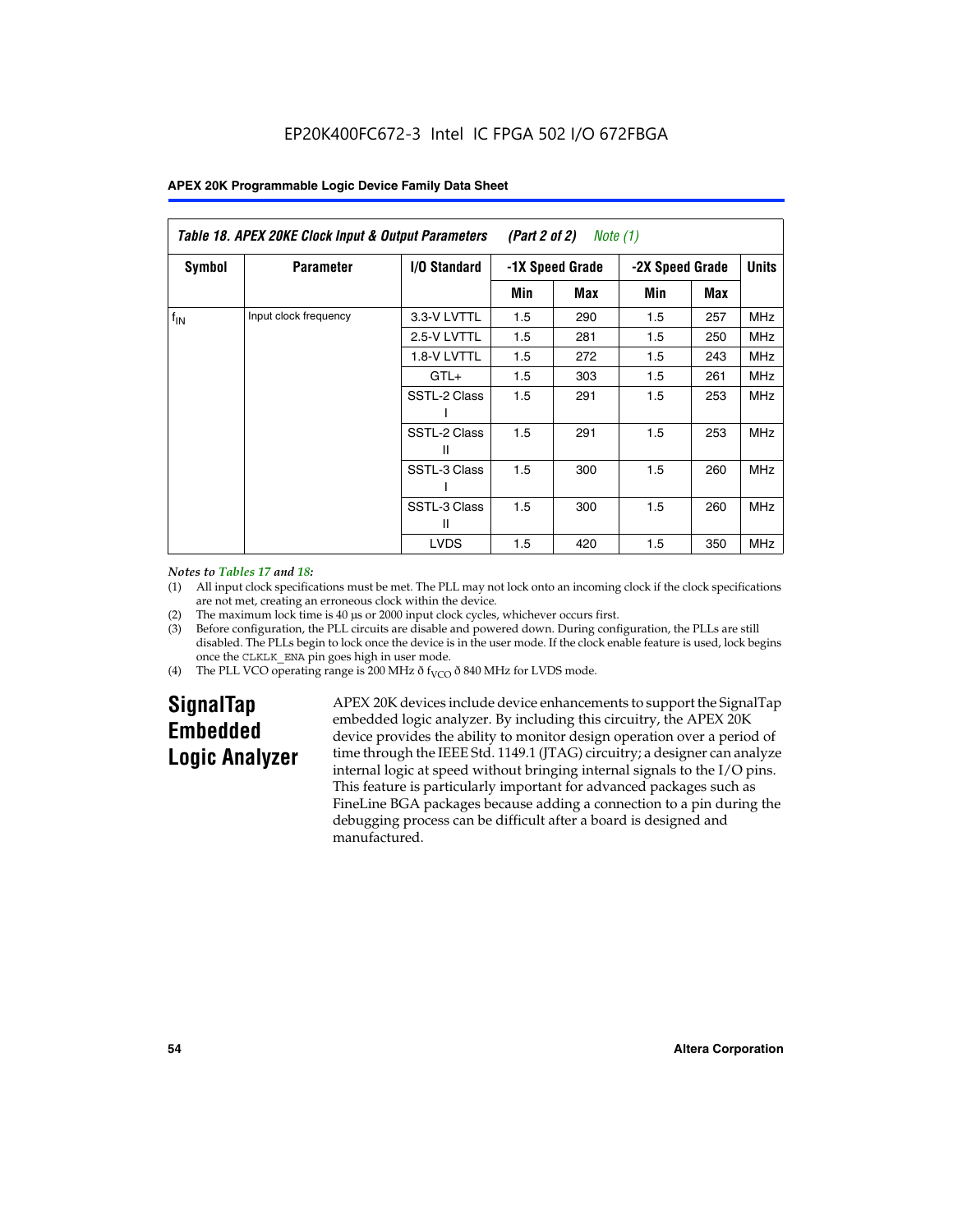# **IEEE Std. 1149.1 (JTAG) Boundary-Scan Support**

All APEX 20K devices provide JTAG BST circuitry that complies with the IEEE Std. 1149.1-1990 specification. JTAG boundary-scan testing can be performed before or after configuration, but not during configuration. APEX 20K devices can also use the JTAG port for configuration with the Quartus II software or with hardware using either Jam Files (**.jam**) or Jam Byte-Code Files (**.jbc**). Finally, APEX 20K devices use the JTAG port to monitor the logic operation of the device with the SignalTap embedded logic analyzer. APEX 20K devices support the JTAG instructions shown in Table 19. Although EP20K1500E devices support the JTAG BYPASS and SignalTap instructions, they do not support boundary-scan testing or the use of the JTAG port for configuration.

| <i><b>Table 19. APEX 20K JTAG Instructions</b></i> |                                                                                                                                                                                                                                            |
|----------------------------------------------------|--------------------------------------------------------------------------------------------------------------------------------------------------------------------------------------------------------------------------------------------|
| <b>JTAG Instruction</b>                            | <b>Description</b>                                                                                                                                                                                                                         |
| SAMPLE/PRELOAD                                     | Allows a snapshot of signals at the device pins to be captured and examined during<br>normal device operation, and permits an initial data pattern to be output at the device<br>pins. Also used by the SignalTap embedded logic analyzer. |
| <b>EXTEST</b>                                      | Allows the external circuitry and board-level interconnections to be tested by forcing a<br>test pattern at the output pins and capturing test results at the input pins.                                                                  |
| BYPASS (1)                                         | Places the 1-bit bypass register between the TDI and TDO pins, which allows the BST<br>data to pass synchronously through selected devices to adjacent devices during<br>normal device operation.                                          |
| <b>USERCODE</b>                                    | Selects the 32-bit USERCODE register and places it between the TDI and TDO pins,<br>allowing the USERCODE to be serially shifted out of TDO.                                                                                               |
| <b>IDCODE</b>                                      | Selects the IDCODE register and places it between TDI and TDO, allowing the<br>IDCODE to be serially shifted out of TDO.                                                                                                                   |
| <b>ICR Instructions</b>                            | Used when configuring an APEX 20K device via the JTAG port with a MasterBlaster™<br>or ByteBlasterMV™ download cable, or when using a Jam File or Jam Byte-Code File<br>via an embedded processor.                                         |
| SignalTap Instructions<br>(1)                      | Monitors internal device operation with the SignalTap embedded logic analyzer.                                                                                                                                                             |

 $\overline{\phantom{a}}$ 

*Note to Table 19:*

(1) The EP20K1500E device supports the JTAG BYPASS instruction and the SignalTap instructions.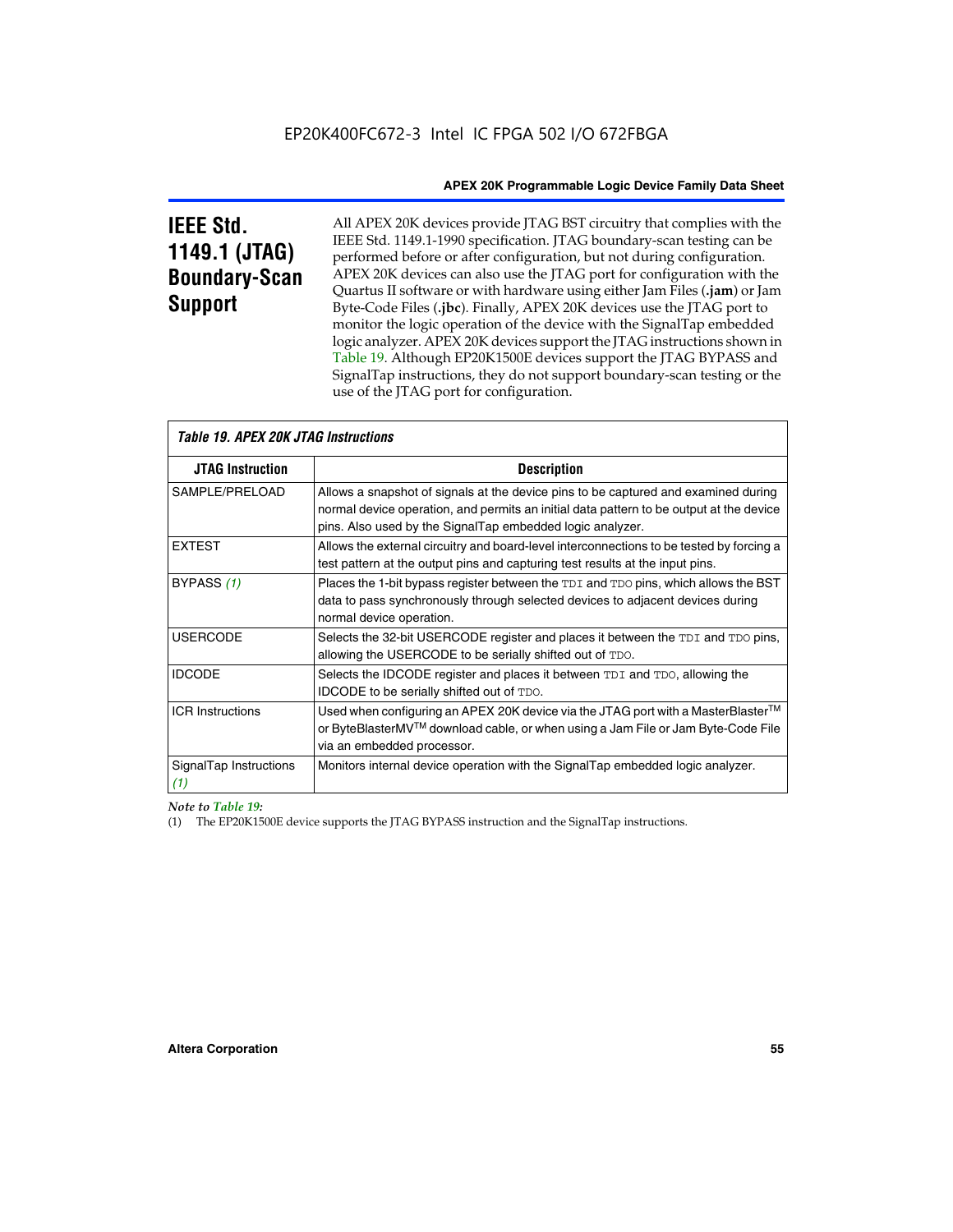The APEX 20K device instruction register length is 10 bits. The APEX 20K device USERCODE register length is 32 bits. Tables 20 and 21 show the boundary-scan register length and device IDCODE information for APEX 20K devices.

| Table 20. APEX 20K Boundary-Scan Register Length |                                      |  |  |  |
|--------------------------------------------------|--------------------------------------|--|--|--|
| <b>Device</b>                                    | <b>Boundary-Scan Register Length</b> |  |  |  |
| EP20K30E                                         | 420                                  |  |  |  |
| EP20K60E                                         | 624                                  |  |  |  |
| EP20K100                                         | 786                                  |  |  |  |
| EP20K100E                                        | 774                                  |  |  |  |
| EP20K160E                                        | 984                                  |  |  |  |
| EP20K200                                         | 1,176                                |  |  |  |
| EP20K200E                                        | 1,164                                |  |  |  |
| EP20K300E                                        | 1,266                                |  |  |  |
| EP20K400                                         | 1,536                                |  |  |  |
| EP20K400E                                        | 1,506                                |  |  |  |
| EP20K600E                                        | 1,806                                |  |  |  |
| EP20K1000E                                       | 2,190                                |  |  |  |
| EP20K1500E                                       | 1 $(1)$                              |  |  |  |

#### *Note to Table 20:*

(1) This device does not support JTAG boundary scan testing.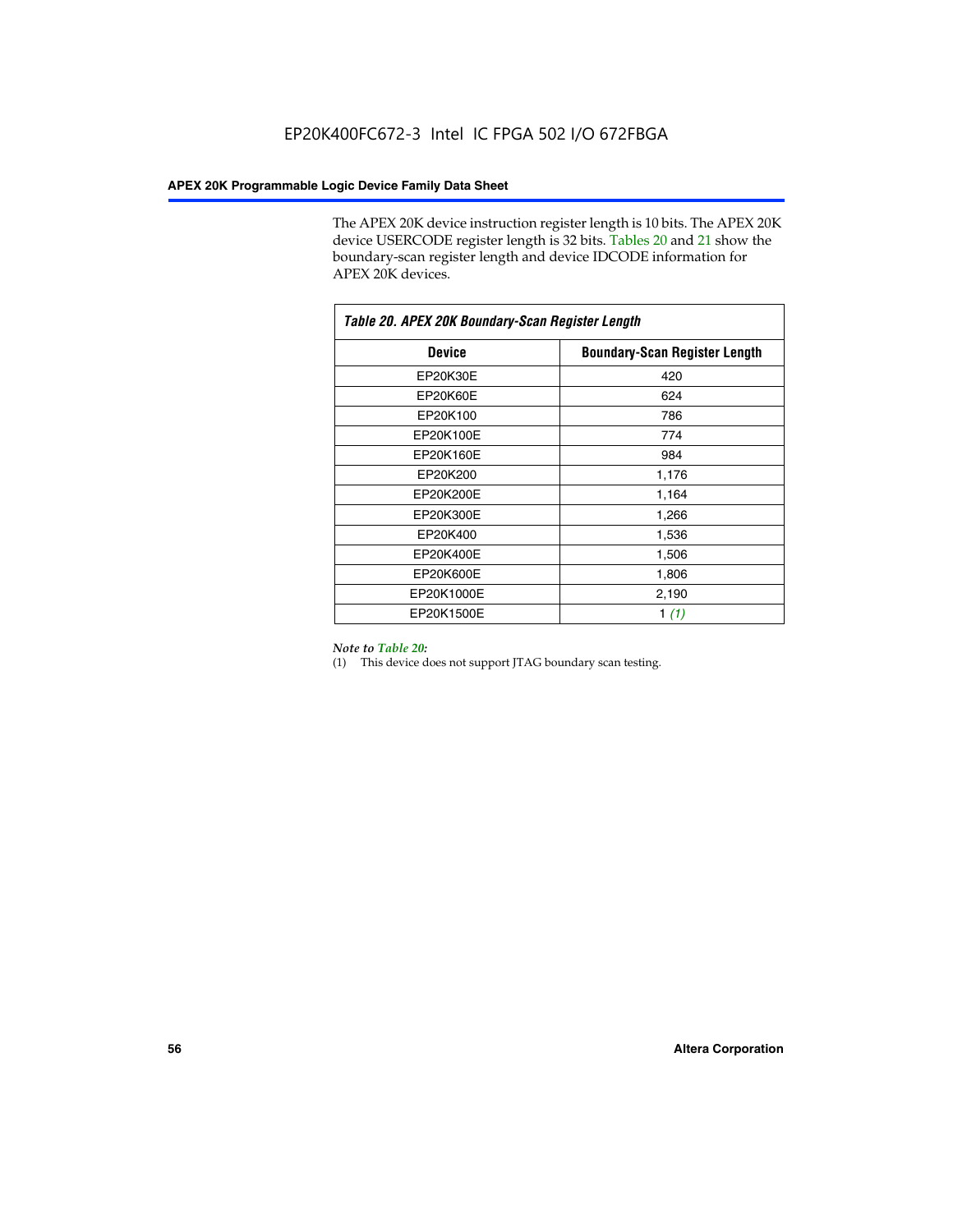| Table 21. 32-Bit APEX 20K Device IDCODE |                                          |                              |                                                  |                  |  |  |
|-----------------------------------------|------------------------------------------|------------------------------|--------------------------------------------------|------------------|--|--|
| <b>Device</b>                           | <b>IDCODE (32 Bits) <math>(1)</math></b> |                              |                                                  |                  |  |  |
|                                         | <b>Version</b><br>(4 Bits)               | Part Number (16 Bits)        | <b>Manufacturer</b><br><b>Identity (11 Bits)</b> | 1 (1 Bit)<br>(2) |  |  |
| EP20K30E                                | 0000                                     | 0000 0011 0000<br>1000       | 0110 1110<br>000                                 | 1                |  |  |
| EP20K60E                                | 0000                                     | 1000<br>0000 0110<br>0000    | 0110 1110<br>000                                 | 1                |  |  |
| EP20K100                                | 0000                                     | 0000<br>0100<br>0001 0110    | 000<br>0110 1110                                 | 1                |  |  |
| EP20K100E                               | 0000                                     | 1000<br>0001 0000<br>0000    | 0110 1110<br>000                                 | 1                |  |  |
| EP20K160E                               | 0000                                     | 0001 0110<br>0000<br>1000    | 000<br>0110 1110                                 | 1                |  |  |
| EP20K200                                | 0000                                     | 1000<br>0011 0010<br>0000    | 0110 1110<br>000                                 | 1                |  |  |
| EP20K200E                               | 0000                                     | 0010<br>0000<br>0000<br>1000 | 0110 1110<br>000                                 | 1                |  |  |
| EP20K300E                               | 0000                                     | 0011 0000<br>0000<br>1000    | 0110 1110<br>000                                 | 1                |  |  |
| EP20K400                                | 0000                                     | 0001<br>0110<br>0110<br>0100 | 0110 1110<br>000                                 | 1                |  |  |
| EP20K400E                               | 0000                                     | 0100<br>0000<br>0000<br>1000 | 0110 1110<br>000                                 | 1                |  |  |
| EP20K600E                               | 0000                                     | 1000<br>0110<br>0000<br>0000 | 0110 1110<br>000                                 | 1                |  |  |
| EP20K1000E                              | 0000                                     | 0000<br>0000<br>0000<br>1001 | 000<br>0110 1110                                 | 1                |  |  |

*Notes to Table 21:*

The most significant bit (MSB) is on the left.

(2) The IDCODE's least significant bit (LSB) is always 1.

# Figure 31 shows the timing requirements for the JTAG signals.



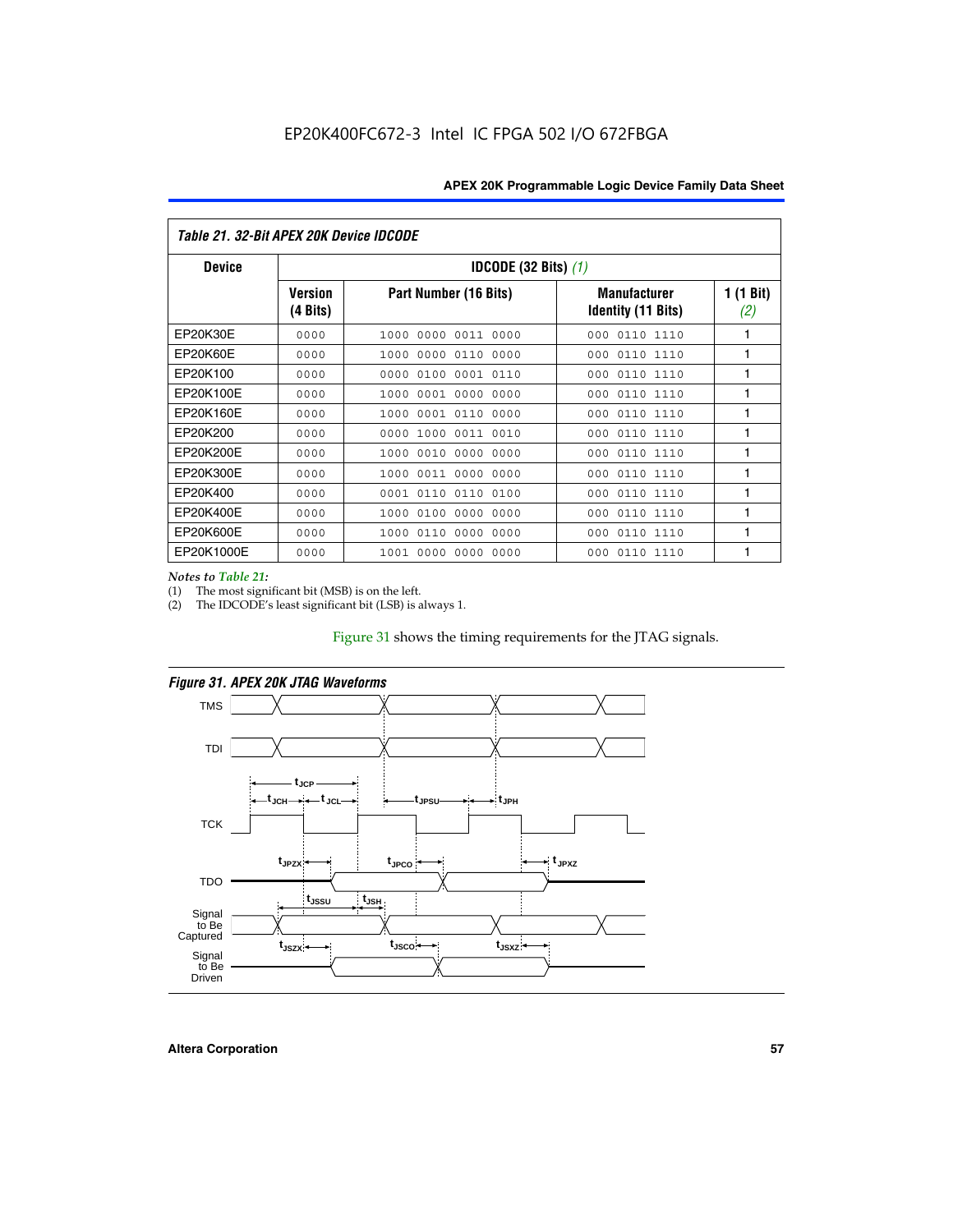Table 22 shows the JTAG timing parameters and values for APEX 20K devices.

|                   | TADIG LL. AF LA LUN JTAU THIIHIY FAIAHIGIGIS & VAIUGS |     |     |      |  |  |  |
|-------------------|-------------------------------------------------------|-----|-----|------|--|--|--|
| Symbol            | Parameter                                             | Min | Max | Unit |  |  |  |
| $t_{JCP}$         | <b>TCK clock period</b>                               | 100 |     | ns   |  |  |  |
| $t_{\text{JCH}}$  | TCK clock high time                                   | 50  |     | ns   |  |  |  |
| $t_{JCL}$         | TCK clock low time                                    | 50  |     | ns   |  |  |  |
| t <sub>JPSU</sub> | JTAG port setup time                                  | 20  |     | ns   |  |  |  |
| $t_{\rm JPH}$     | JTAG port hold time                                   | 45  |     | ns   |  |  |  |
| <sup>t</sup> JPCO | JTAG port clock to output                             |     | 25  | ns   |  |  |  |
| t <sub>JPZX</sub> | JTAG port high impedance to valid output              |     | 25  | ns   |  |  |  |
| t <sub>JPXZ</sub> | JTAG port valid output to high impedance              |     | 25  | ns   |  |  |  |
| tussu             | Capture register setup time                           | 20  |     | ns   |  |  |  |
| $t_{\rm JSH}$     | Capture register hold time                            | 45  |     | ns   |  |  |  |
| t <sub>JSCO</sub> | Update register clock to output                       |     | 35  | ns   |  |  |  |
| t <sub>JSZX</sub> | Update register high impedance to valid output        |     | 35  | ns   |  |  |  |
| t <sub>JSXZ</sub> | Update register valid output to high impedance        |     | 35  | ns   |  |  |  |

*Table 22. APEX 20K JTAG Timing Parameters & Values*

For more information, see the following documents:

- *Application Note 39 (IEEE Std. 1149.1 (JTAG) Boundary-Scan Testing in Altera Devices)*
- Jam Programming & Test Language Specification

**Generic Testing** Each APEX 20K device is functionally tested. Complete testing of each configurable static random access memory (SRAM) bit and all logic functionality ensures 100% yield. AC test measurements for APEX 20K devices are made under conditions equivalent to those shown in Figure 32. Multiple test patterns can be used to configure devices during all stages of the production flow.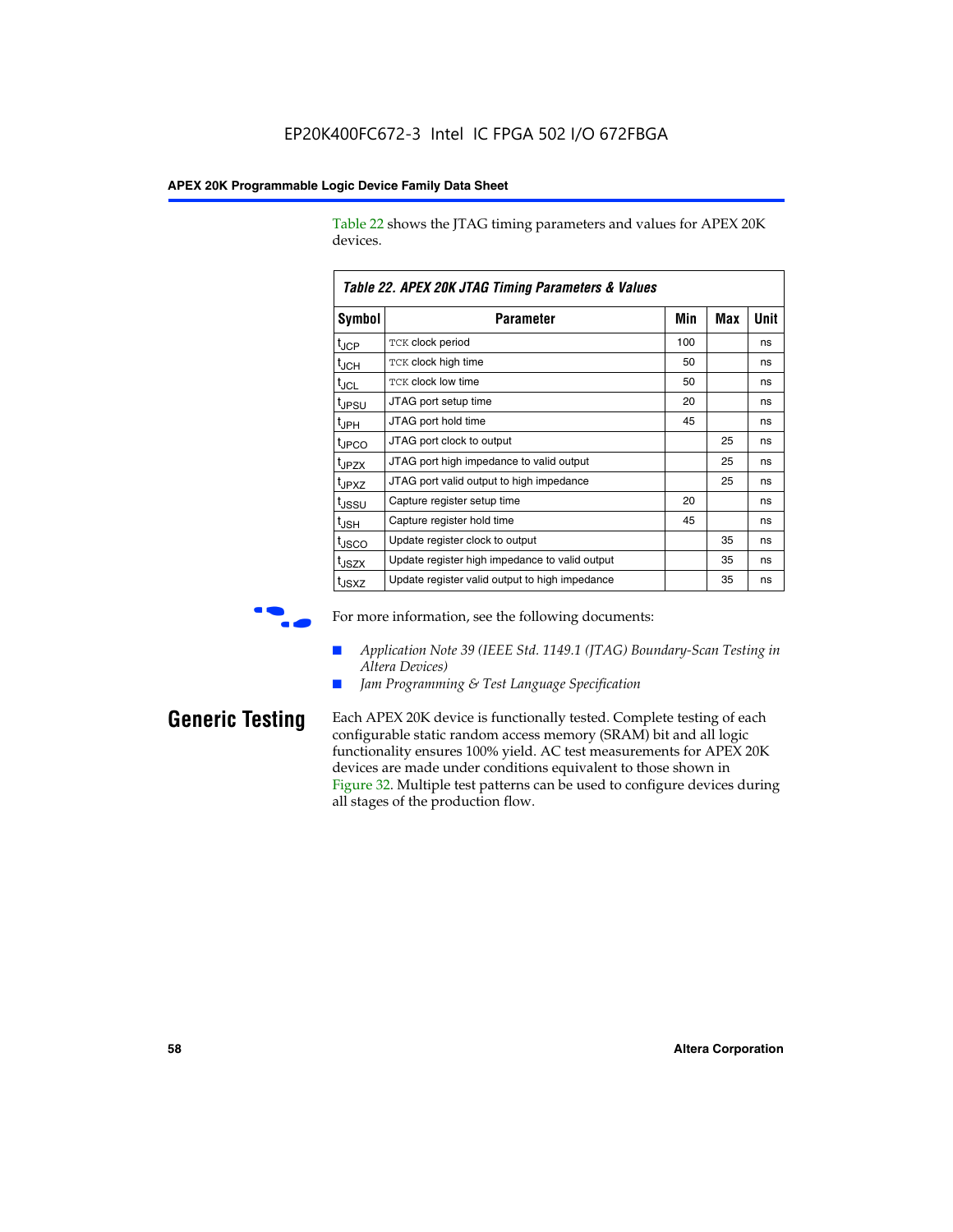

#### *Note to Figure 32:*

(1) Power supply transients can affect AC measurements. Simultaneous transitions of multiple outputs should be avoided for accurate measurement. Threshold tests must not be performed under AC conditions. Large-amplitude, fast-groundcurrent transients normally occur as the device outputs discharge the load capacitances. When these transients flow through the parasitic inductance between the device ground pin and the test system ground, significant reductions in observable noise immunity can result.

# **Operating Conditions**

Tables 23 through 26 provide information on absolute maximum ratings, recommended operating conditions, DC operating conditions, and capacitance for 2.5-V APEX 20K devices.

|                          |                            |                                                   | $1.00100 + 1.011 + 1.001$ |      |              |
|--------------------------|----------------------------|---------------------------------------------------|---------------------------|------|--------------|
| Symbol                   | <b>Parameter</b>           | <b>Conditions</b>                                 | Min                       | Max  | Unit         |
| <b>V<sub>CCINT</sub></b> | Supply voltage             | With respect to ground $(3)$                      | $-0.5$                    | 3.6  | $\vee$       |
| V <sub>CCIO</sub>        |                            |                                                   | $-0.5$                    | 4.6  | v            |
| $V_{1}$                  | DC input voltage           |                                                   | $-2.0$                    | 5.75 | v            |
| $I_{\text{OUT}}$         | DC output current, per pin |                                                   | $-25$                     | 25   | mA           |
| $T_{\rm STG}$            | Storage temperature        | No bias                                           | $-65$                     | 150  | $^{\circ}$ C |
| Т <sub>АМВ</sub>         | Ambient temperature        | Under bias                                        | $-65$                     | 135  | $^{\circ}$ C |
| $T_{\rm J}$              | Junction temperature       | PQFP, RQFP, TQFP, and BGA packages,<br>under bias |                           | 135  | $^{\circ}$ C |
|                          |                            | Ceramic PGA packages, under bias                  |                           | 150  | $^{\circ}$ C |

| <b>Table 23. APEX 20K 5.0-V Tolerant Device Absolute Maximum Ratings</b> Notes (1), (2) |  |
|-----------------------------------------------------------------------------------------|--|
|-----------------------------------------------------------------------------------------|--|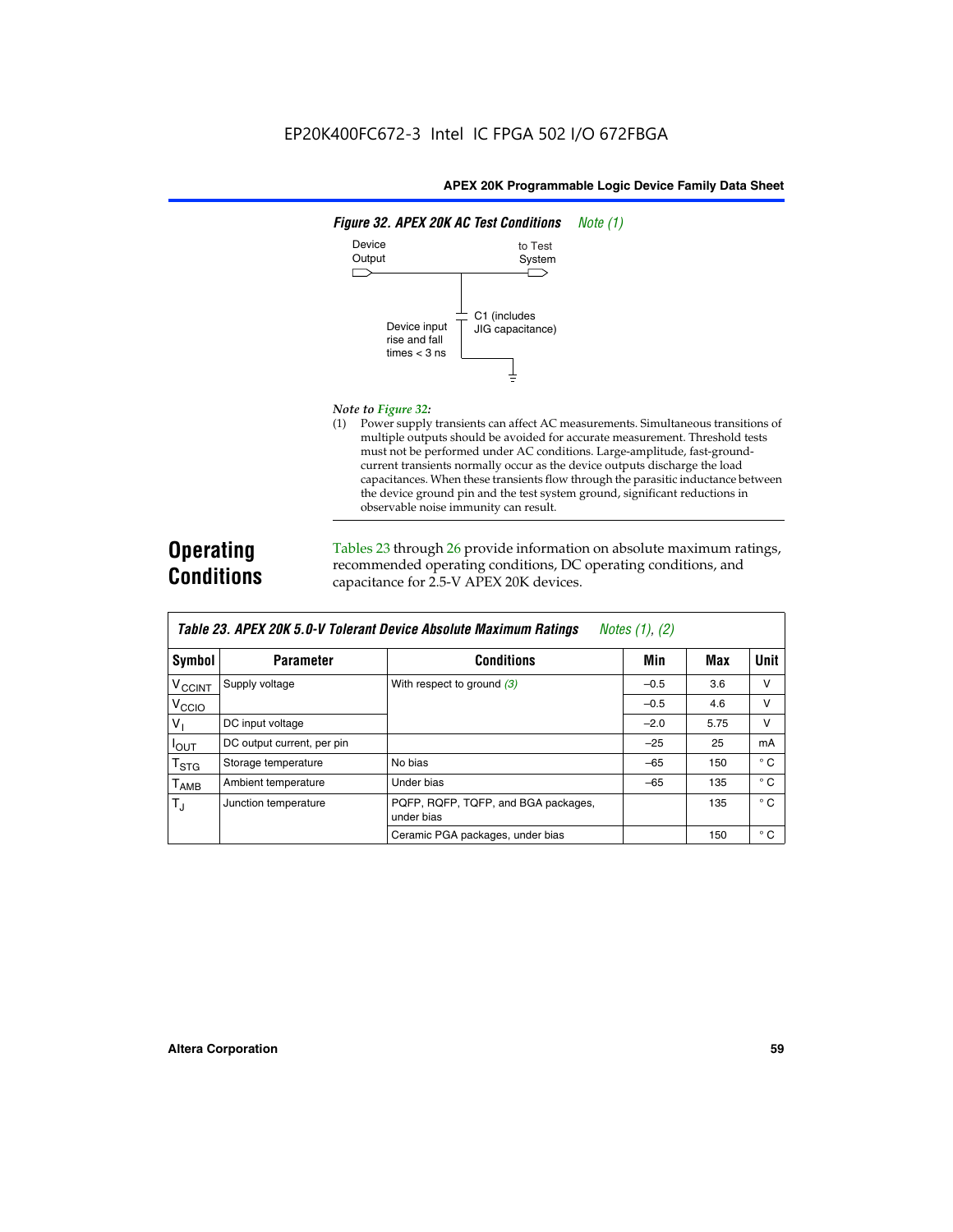# EP20K400FC672-3 Intel IC FPGA 502 I/O 672FBGA

# **APEX 20K Programmable Logic Device Family Data Sheet**

|                          | Table 24. APEX 20K 5.0-V Tolerant Device Recommended Operating Conditions<br><i>Note</i> $(2)$ |                    |                  |                  |              |  |
|--------------------------|------------------------------------------------------------------------------------------------|--------------------|------------------|------------------|--------------|--|
| Symbol                   | <b>Parameter</b>                                                                               | <b>Conditions</b>  | Min              | Max              | <b>Unit</b>  |  |
| <b>V<sub>CCINT</sub></b> | Supply voltage for internal logic<br>and input buffers                                         | $(4)$ , $(5)$      | 2.375<br>(2.375) | 2.625<br>(2.625) | $\vee$       |  |
| V <sub>CCIO</sub>        | Supply voltage for output buffers,<br>3.3-V operation                                          | (4), (5)           | 3.00(3.00)       | 3.60(3.60)       | $\vee$       |  |
|                          | Supply voltage for output buffers,<br>2.5-V operation                                          | (4), (5)           | 2.375<br>(2.375) | 2.625<br>(2.625) | $\vee$       |  |
| $V_1$                    | Input voltage                                                                                  | (3), (6)           | $-0.5$           | 5.75             | $\vee$       |  |
| $V_{\rm O}$              | Output voltage                                                                                 |                    | $\Omega$         | V <sub>CCO</sub> | $\vee$       |  |
| $T_{\rm J}$              | Junction temperature                                                                           | For commercial use | 0                | 85               | $^{\circ}$ C |  |
|                          |                                                                                                | For industrial use | $-40$            | 100              | $^{\circ}$ C |  |
| $t_{R}$                  | Input rise time                                                                                |                    |                  | 40               | ns           |  |
| $t_{\mathsf{F}}$         | Input fall time                                                                                |                    |                  | 40               | ns           |  |

| Table 25. APEX 20K 5.0-V Tolerant Device DC Operating Conditions (Part 1 of 2) Notes (2), (7), (8) |                                         |                                                                        |                                          |     |                                          |              |  |
|----------------------------------------------------------------------------------------------------|-----------------------------------------|------------------------------------------------------------------------|------------------------------------------|-----|------------------------------------------|--------------|--|
| Symbol                                                                                             | <b>Parameter</b>                        | <b>Conditions</b>                                                      | Min                                      | Typ | Max                                      | Unit         |  |
| $V_{\text{IH}}$                                                                                    | High-level input voltage                |                                                                        | 1.7, $0.5 \times V_{\text{CCIO}}$<br>(9) |     | 5.75                                     | $\mathsf{V}$ |  |
| $V_{\parallel}$                                                                                    | Low-level input voltage                 |                                                                        | $-0.5$                                   |     | 0.8, $0.3 \times V_{\text{CCIO}}$<br>(9) | $\mathsf{V}$ |  |
| $V_{OH}$                                                                                           | 3.3-V high-level TTL output<br>voltage  | $I_{OH} = -8$ mA DC,<br>$V_{\text{CCIO}} = 3.00 V (10)$                | 2.4                                      |     |                                          | $\mathsf{V}$ |  |
|                                                                                                    | 3.3-V high-level CMOS output<br>voltage | $I_{OH} = -0.1$ mA DC,<br>$V_{\text{CCIO}} = 3.00 \text{ V} (10)$      | $V_{\text{CCIO}} - 0.2$                  |     |                                          | $\mathsf{v}$ |  |
|                                                                                                    | 3.3-V high-level PCI output voltage     | $I_{OH} = -0.5$ mA DC,<br>$V_{\text{GClO}} = 3.00$ to 3.60 V<br>(10)   | $0.9 \times V_{\text{CCIO}}$             |     |                                          | $\mathsf{V}$ |  |
|                                                                                                    | 2.5-V high-level output voltage         | $I_{OH} = -0.1$ mA DC,<br>$V_{\text{CCIO}} = 2.30 \text{ V} (10)$      | 2.1                                      |     |                                          | $\mathsf{V}$ |  |
|                                                                                                    |                                         | $I_{\text{OH}} = -1 \text{ mA DC},$<br>$V_{\text{CCIO}} = 2.30 V (10)$ | 2.0                                      |     |                                          | v            |  |
|                                                                                                    |                                         | $I_{OH} = -2$ mA DC,<br>$V_{\text{CCIO}} = 2.30 V (10)$                | 1.7                                      |     |                                          | v            |  |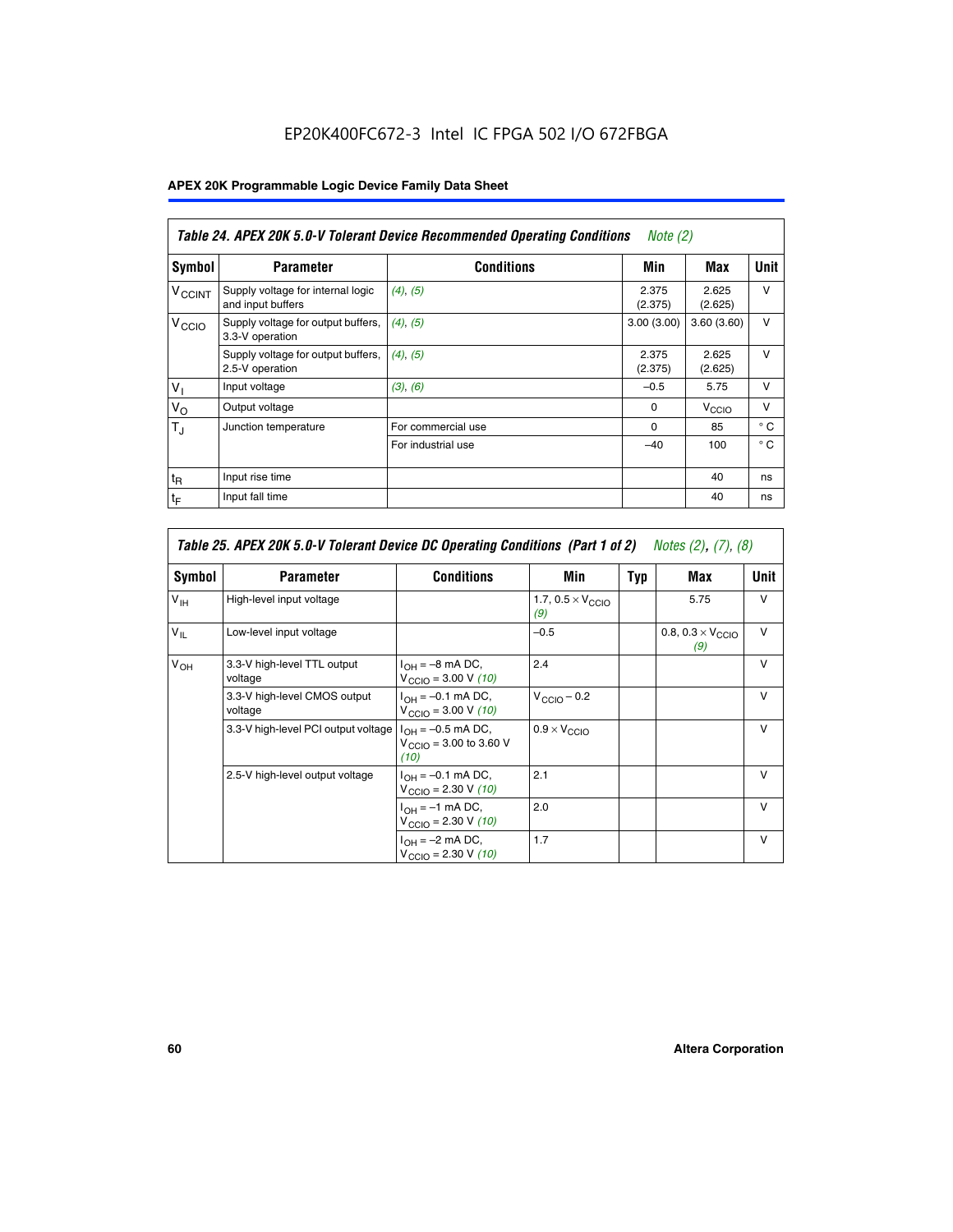|                   | Table 25. APEX 20K 5.0-V Tolerant Device DC Operating Conditions (Part 2 of 2) Notes (2), (7), (8) |                                                                                    |       |     |                              |        |  |
|-------------------|----------------------------------------------------------------------------------------------------|------------------------------------------------------------------------------------|-------|-----|------------------------------|--------|--|
| Symbol            | <b>Parameter</b>                                                                                   | <b>Conditions</b>                                                                  | Min   | Typ | Max                          | Unit   |  |
| $V_{OL}$          | 3.3-V low-level TTL output voltage                                                                 | $I_{\Omega}$ = 12 mA DC,<br>$V_{\text{CCIO}} = 3.00 V (11)$                        |       |     | 0.45                         | $\vee$ |  |
|                   | 3.3-V low-level CMOS output<br>voltage                                                             | $I_{\Omega I} = 0.1$ mA DC,<br>$V_{\text{CCIO}} = 3.00 V (11)$                     |       |     | 0.2                          | $\vee$ |  |
|                   | 3.3-V low-level PCI output voltage                                                                 | $I_{\Omega}$ = 1.5 mA DC,<br>$V_{CClO}$ = 3.00 to 3.60 V<br>(11)                   |       |     | $0.1 \times V_{\text{CCLO}}$ | $\vee$ |  |
|                   | 2.5-V low-level output voltage                                                                     | $I_{\Omega I} = 0.1$ mA DC,<br>$V_{\text{CCIO}} = 2.30 V (11)$                     |       |     | 0.2                          | $\vee$ |  |
|                   |                                                                                                    | $I_{\Omega}$ = 1 mA DC,<br>$V_{\text{CCIO}} = 2.30 V (11)$                         |       |     | 0.4                          | $\vee$ |  |
|                   |                                                                                                    | $I_{\Omega}$ = 2 mA DC,<br>$V_{\text{CCIO}} = 2.30 V (11)$                         |       |     | 0.7                          | $\vee$ |  |
| Τ,                | Input pin leakage current                                                                          | $V_1 = 5.75$ to $-0.5$ V                                                           | $-10$ |     | 10                           | μA     |  |
| $I_{OZ}$          | Tri-stated I/O pin leakage current                                                                 | $V_{\Omega}$ = 5.75 to -0.5 V                                                      | $-10$ |     | 10                           | μA     |  |
| $I_{CC0}$         | $V_{CC}$ supply current (standby)<br>(All ESBs in power-down mode)                                 | $V_1$ = ground, no load, no<br>toggling inputs, -1 speed<br>grade $(12)$           |       | 10  |                              | mA     |  |
|                   |                                                                                                    | $V_1$ = ground, no load, no<br>toggling inputs,<br>$-2$ , $-3$ speed grades $(12)$ |       | 5   |                              | mA     |  |
| R <sub>CONF</sub> | Value of I/O pin pull-up resistor                                                                  | $V_{\text{CCIO}} = 3.0 V (13)$                                                     | 20    |     | 50                           | W      |  |
|                   | before and during configuration                                                                    | $V_{\text{CCIO}} = 2.375 \text{ V} (13)$                                           | 30    |     | 80                           | W      |  |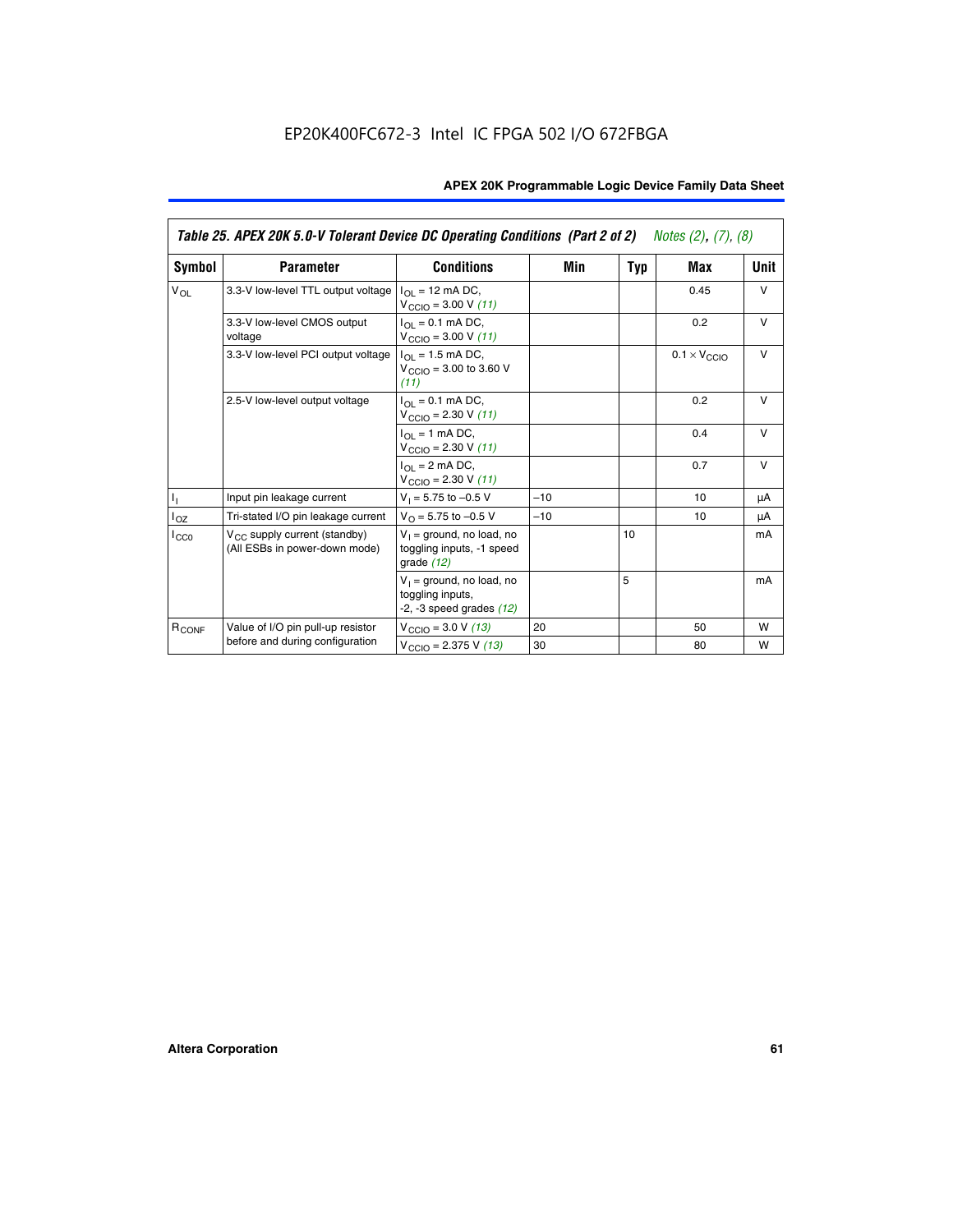|                    | Table 26. APEX 20K 5.0-V Tolerant Device Capacitance<br>Notes (2), (14) |                                     |     |     |      |  |
|--------------------|-------------------------------------------------------------------------|-------------------------------------|-----|-----|------|--|
| Symbol             | <b>Parameter</b>                                                        | <b>Conditions</b>                   | Min | Max | Unit |  |
| $C_{IN}$           | Input capacitance                                                       | $V_{1N} = 0 V$ , f = 1.0 MHz        |     | 8   | pF   |  |
| $C_{\text{INCLK}}$ | Input capacitance on dedicated<br>clock pin                             | $V_{IN} = 0 V$ , f = 1.0 MHz        |     | 12  | pF   |  |
| $C_{OUT}$          | Output capacitance                                                      | $V_{\text{OUT}} = 0 V, f = 1.0 MHz$ |     | 8   | pF   |  |

#### *Notes to Tables 23 through 26:*

- (1) See the *Operating Requirements for Altera Devices Data Sheet*.
- (2) All APEX 20K devices are 5.0-V tolerant.
- (3) Minimum DC input is –0.5 V. During transitions, the inputs may undershoot to –2.0 V or overshoot to 5.75 V for input currents less than 100 mA and periods shorter than 20 ns.
- (4) Numbers in parentheses are for industrial-temperature-range devices.
- (5) Maximum  $V_{CC}$  rise time is 100 ms, and  $V_{CC}$  must rise monotonically.<br>(6) All pins, including dedicated inputs, clock I/O, and JTAG pins, may b
- All pins, including dedicated inputs, clock I/O, and JTAG pins, may be driven before  $V_{\text{CCINT}}$  and  $V_{\text{CCIO}}$  are powered.
- (7) Typical values are for  $T_A = 25^\circ$  C, V<sub>CCINT</sub> = 2.5 V, and V<sub>CCIO</sub> = 2.5 or 3.3 V.<br>(8) These values are specified in the APEX 20K device recommended operat
- These values are specified in the APEX 20K device recommended operating conditions, shown in Table 26 on page 62.
- (9) The APEX 20K input buffers are compatible with 2.5-V and 3.3-V (LVTTL and LVCMOS) signals. Additionally, the input buffers are 3.3-V PCI compliant when  $V_{\text{CCIO}}$  and  $V_{\text{CCINI}}$  meet the relationship shown in Figure 33 on page 68.
- (10) The  $I<sub>OH</sub>$  parameter refers to high-level TTL, PCI or CMOS output current.
- (11) The I<sub>OL</sub> parameter refers to low-level TTL, PCI, or CMOS output current. This parameter applies to open-drain pins as well as output pins.
- (12) This value is specified for normal device operation. The value may vary during power-up.
- (13) Pin pull-up resistance values will be lower if an external source drives the pin higher than  $V_{\text{CCIO}}$ .
- (14) Capacitance is sample-tested only.

Tables 27 through 30 provide information on absolute maximum ratings, recommended operating conditions, DC operating conditions, and capacitance for 1.8-V APEX 20KE devices.

| Table 27. APEX 20KE Device Absolute Maximum Ratings<br>Note (1) |                            |                                                   |        |     |              |  |
|-----------------------------------------------------------------|----------------------------|---------------------------------------------------|--------|-----|--------------|--|
| Symbol                                                          | <b>Parameter</b>           | <b>Conditions</b>                                 | Min    | Max | Unit         |  |
| $V_{\text{CCINT}}$                                              | Supply voltage             | With respect to ground (2)                        | $-0.5$ | 2.5 | v            |  |
| V <sub>CCIO</sub>                                               |                            |                                                   | $-0.5$ | 4.6 | v            |  |
| $V_{1}$                                                         | DC input voltage           |                                                   | $-0.5$ | 4.6 | $\vee$       |  |
| $I_{OUT}$                                                       | DC output current, per pin |                                                   | $-25$  | 25  | mA           |  |
| $\mathsf{T}_{\texttt{STG}}$                                     | Storage temperature        | No bias                                           | $-65$  | 150 | $^{\circ}$ C |  |
| Т <sub>АМВ</sub>                                                | Ambient temperature        | Under bias                                        | $-65$  | 135 | $^{\circ}$ C |  |
| $\mathsf{T}_{\text{d}}$                                         | Junction temperature       | PQFP, RQFP, TQFP, and BGA packages,<br>under bias |        | 135 | $^{\circ}$ C |  |
|                                                                 |                            | Ceramic PGA packages, under bias                  |        | 150 | $^{\circ}$ C |  |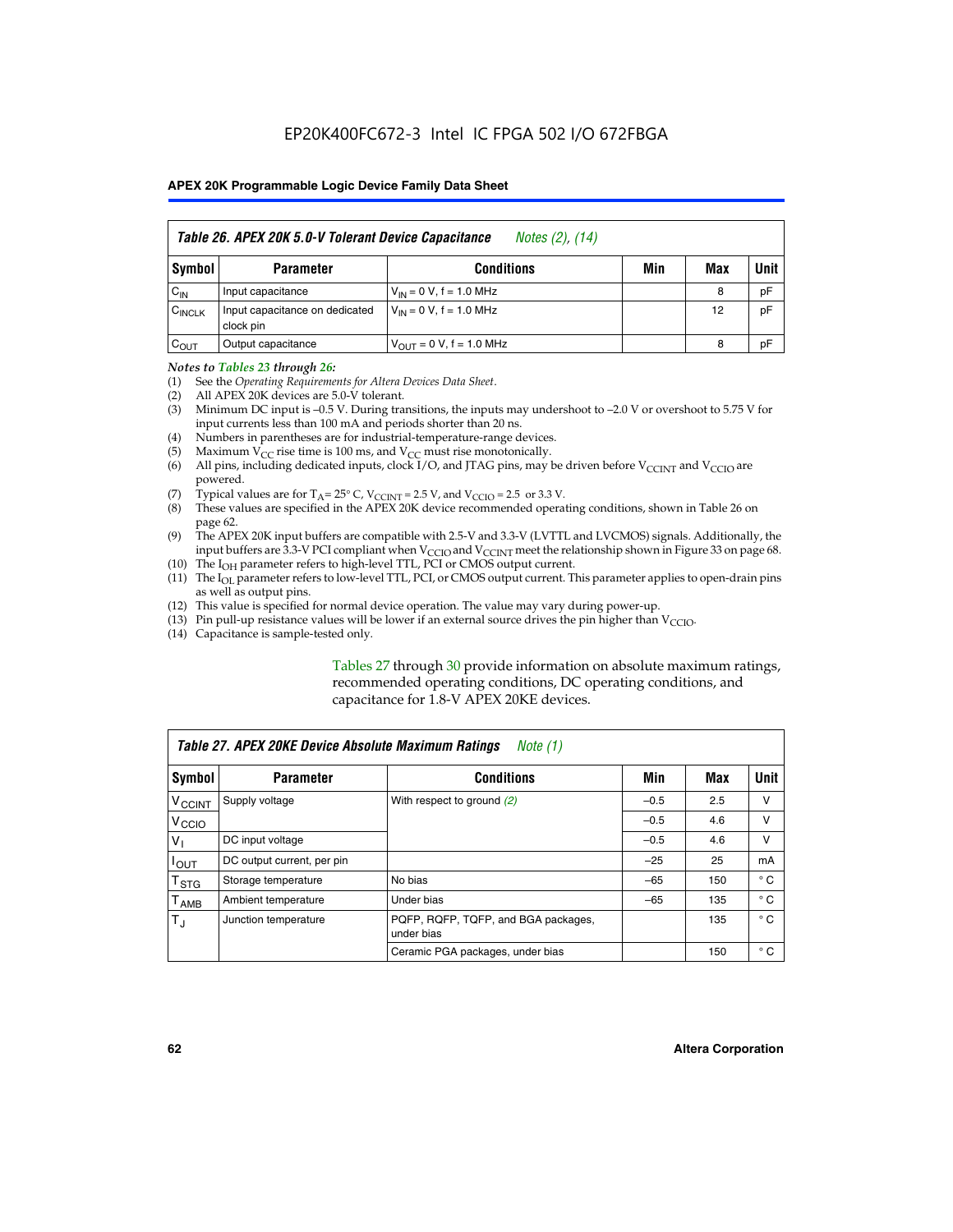|                             | <b>Table 28. APEX 20KE Device Recommended Operating Conditions</b> |                    |                  |                   |              |  |  |
|-----------------------------|--------------------------------------------------------------------|--------------------|------------------|-------------------|--------------|--|--|
| <b>Symbol</b>               | <b>Parameter</b>                                                   | <b>Conditions</b>  | Min              | Max               | <b>Unit</b>  |  |  |
| <b>V<sub>CCINT</sub></b>    | Supply voltage for internal logic and<br>input buffers             | (3), (4)           | 1.71(1.71)       | 1.89(1.89)        | $\vee$       |  |  |
| V <sub>CCIO</sub>           | Supply voltage for output buffers, 3.3-V<br>operation              | (3), (4)           | 3.00(3.00)       | 3.60(3.60)        | $\vee$       |  |  |
|                             | Supply voltage for output buffers, 2.5-V<br>operation              | (3), (4)           | 2.375<br>(2.375) | 2.625<br>(2.625)  | $\vee$       |  |  |
|                             | Supply voltage for output buffers, 1.8-V<br>operation              | (3), (4)           | 1.71(1.71)       | 1.89(1.89)        | $\vee$       |  |  |
| $V_1$                       | Input voltage                                                      | (5), (6)           | $-0.5$           | 4.0               | $\vee$       |  |  |
| $V_{\rm O}$                 | Output voltage                                                     |                    | $\Omega$         | V <sub>CCIO</sub> | v            |  |  |
| $T_{\rm J}$                 | Junction temperature                                               | For commercial use | $\Omega$         | 85                | $^{\circ}$ C |  |  |
|                             |                                                                    | For industrial use | $-40$            | 100               | $^{\circ}$ C |  |  |
| $t_{R}$                     | Input rise time                                                    |                    |                  | 40                | ns           |  |  |
| $\mathfrak{t}_{\mathsf{F}}$ | Input fall time                                                    |                    |                  | 40                | ns           |  |  |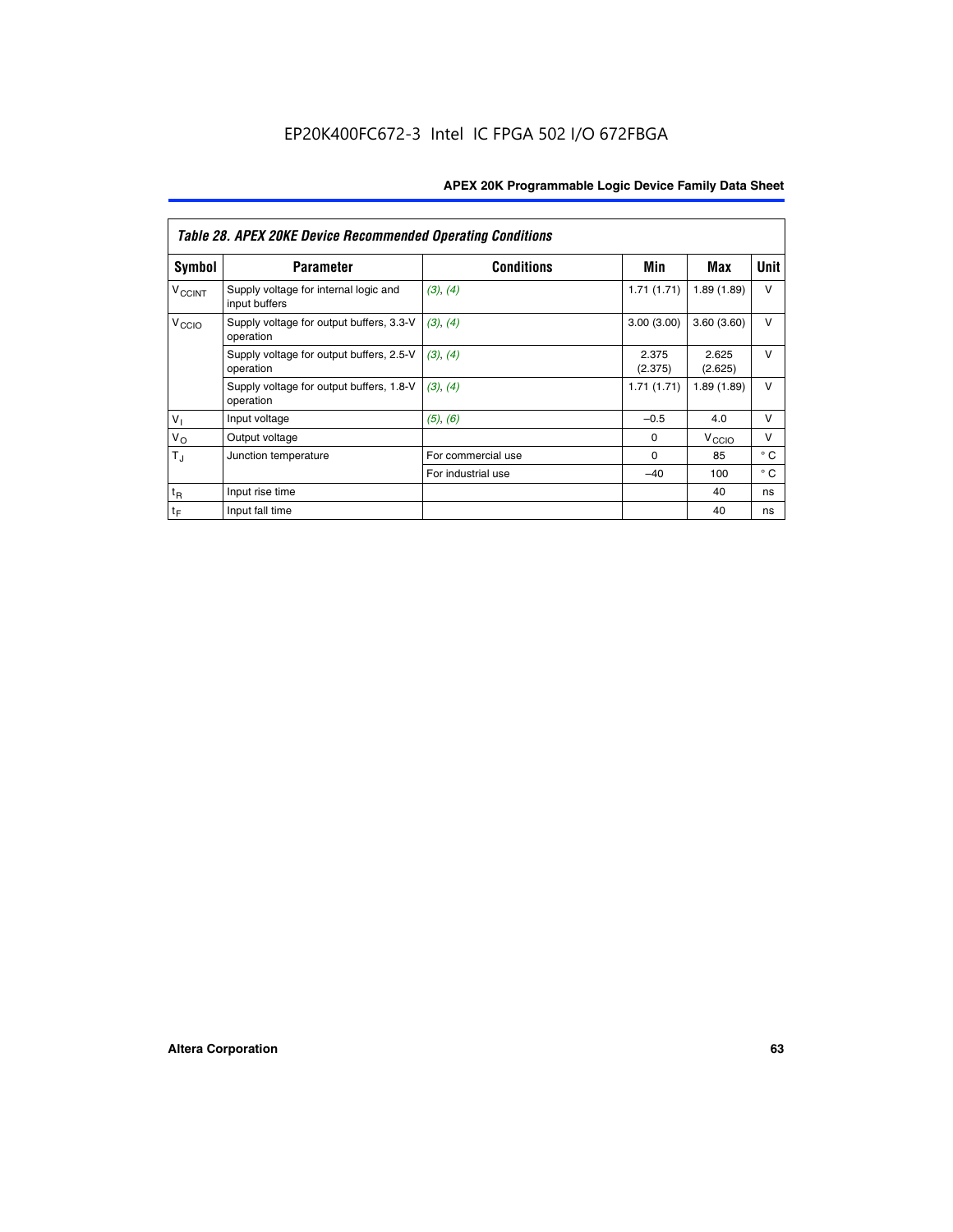# EP20K400FC672-3 Intel IC FPGA 502 I/O 672FBGA

# **APEX 20K Programmable Logic Device Family Data Sheet**

| <b>Symbol</b>     | <b>Parameter</b>                                                          | <b>Conditions</b>                                                       | Min                                       | <b>Typ</b> | Max                                       | Unit      |
|-------------------|---------------------------------------------------------------------------|-------------------------------------------------------------------------|-------------------------------------------|------------|-------------------------------------------|-----------|
| $V_{\text{IH}}$   | High-level LVTTL, CMOS, or 3.3-V<br>PCI input voltage                     |                                                                         | 1.7, $0.5 \times V_{\text{CCIO}}$<br>(10) |            | 4.1                                       | V         |
| $V_{IL}$          | Low-level LVTTL, CMOS, or 3.3-V<br>PCI input voltage                      |                                                                         | $-0.5$                                    |            | 0.8, $0.3 \times V_{\text{CCIO}}$<br>(10) | $\vee$    |
| V <sub>OH</sub>   | 3.3-V high-level LVTTL output<br>voltage                                  | $I_{OH} = -12$ mA DC,<br>$V_{\text{CCIO}} = 3.00 V (11)$                | 2.4                                       |            |                                           | v         |
|                   | 3.3-V high-level LVCMOS output<br>voltage                                 | $I_{OH} = -0.1$ mA DC,<br>$V_{\text{CCIO}} = 3.00 V (11)$               | $V_{\text{CGIO}} - 0.2$                   |            |                                           | V         |
|                   | 3.3-V high-level PCI output voltage $ I_{OH} = -0.5$ mA DC,               | $V_{\text{CCIO}} = 3.00$ to 3.60 V<br>(11)                              | $0.9 \times V_{\text{CCIO}}$              |            |                                           | V         |
|                   | 2.5-V high-level output voltage                                           | $I_{OH} = -0.1$ mA DC,<br>$V_{\text{CCIO}} = 2.30 V (11)$               | 2.1                                       |            |                                           | v         |
|                   |                                                                           | $I_{OH} = -1$ mA DC,<br>$V_{\text{CCIO}} = 2.30 V (11)$                 | 2.0                                       |            |                                           | v         |
|                   |                                                                           | $I_{OH} = -2$ mA DC,<br>$V_{\text{CCIO}} = 2.30 V (11)$                 | 1.7                                       |            |                                           | V         |
| $V_{\Omega L}$    | 3.3-V low-level LVTTL output<br>voltage                                   | $I_{OL}$ = 12 mA DC,<br>$V_{\text{CCIO}} = 3.00 \text{ V} (12)$         |                                           |            | 0.4                                       | v         |
|                   | 3.3-V low-level LVCMOS output<br>voltage                                  | $I_{\Omega} = 0.1$ mA DC,<br>$V_{\text{CCIO}} = 3.00 \text{ V} (12)$    |                                           |            | 0.2                                       | v         |
|                   | 3.3-V low-level PCI output voltage                                        | $I_{\Omega}$ = 1.5 mA DC,<br>$V_{\text{CGIO}} = 3.00$ to 3.60 V<br>(12) |                                           |            | $0.1 \times V_{\text{CCIO}}$              | v         |
|                   | 2.5-V low-level output voltage                                            | $I_{OL} = 0.1$ mA DC,<br>$V_{\text{CCIO}} = 2.30 V (12)$                |                                           |            | 0.2                                       | v         |
|                   |                                                                           | $I_{\Omega}$ = 1 mA DC,<br>$V_{\text{CCIO}} = 2.30 V (12)$              |                                           |            | 0.4                                       | $\vee$    |
|                   |                                                                           | $I_{OL}$ = 2 mA DC,<br>$V_{\text{CCIO}} = 2.30 V (12)$                  |                                           |            | 0.7                                       | v         |
| Τ,                | Input pin leakage current                                                 | $V_1 = 4.1$ to -0.5 V (13)                                              | $-10$                                     |            | 10                                        | μA        |
| l <sub>OZ</sub>   | Tri-stated I/O pin leakage current                                        | $V_{\Omega}$ = 4.1 to -0.5 V (13)                                       | $-10$                                     |            | 10                                        | μA        |
| $_{\rm l_{CC0}}$  | V <sub>CC</sub> supply current (standby)<br>(All ESBs in power-down mode) | $V_1$ = ground, no load, no<br>toggling inputs, -1 speed<br>grade       |                                           | 10         |                                           | mA        |
|                   |                                                                           | $V_1$ = ground, no load, no<br>toggling inputs,<br>-2, -3 speed grades  |                                           | 5          |                                           | mA        |
| R <sub>CONF</sub> | Value of I/O pin pull-up resistor                                         | $V_{\text{CCIO}} = 3.0 V (14)$                                          | 20                                        |            | 50                                        | $k\Omega$ |
|                   | before and during configuration                                           | $V_{\text{CCIO}} = 2.375 V (14)$                                        | 30                                        |            | 80                                        | kΩ        |
|                   |                                                                           | $V_{\text{CCIO}} = 1.71 V (14)$                                         | 60                                        |            | 150                                       | kΩ        |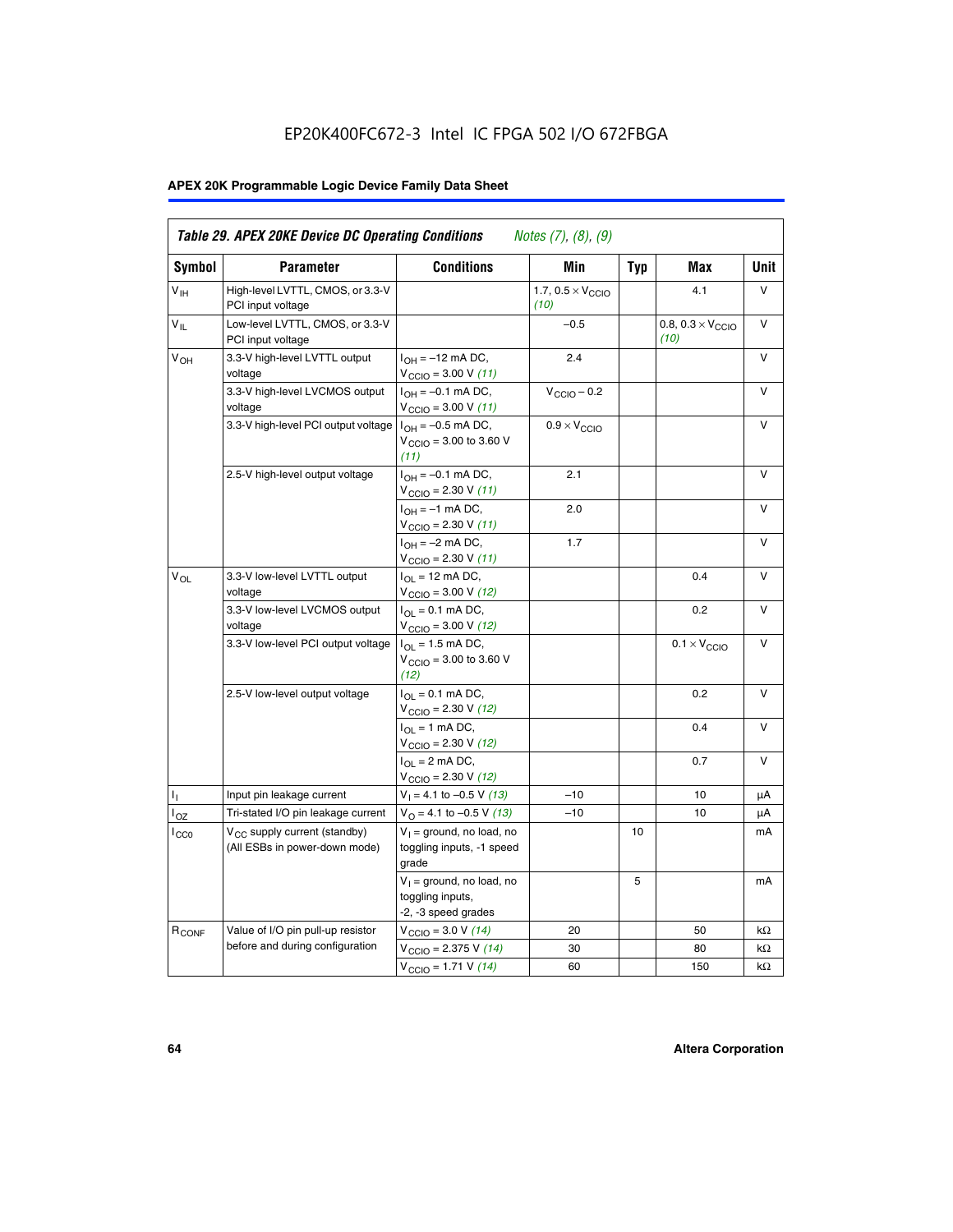**1 For DC Operating Specifications on APEX 20KE I/O standards,** please refer to *Application Note 117 (Using Selectable I/O Standards in Altera Devices).*

| Table 30. APEX 20KE Device Capacitance<br><i>Note (15)</i> |                                             |                                |     |     |      |  |
|------------------------------------------------------------|---------------------------------------------|--------------------------------|-----|-----|------|--|
| <b>Symbol</b>                                              | <b>Parameter</b>                            | <b>Conditions</b>              | Min | Max | Unit |  |
| $C_{\text{IN}}$                                            | Input capacitance                           | $V_{IN} = 0 V$ , f = 1.0 MHz   |     | 8   | рF   |  |
| $C_{\text{INCLK}}$                                         | Input capacitance on<br>dedicated clock pin | $V_{IN} = 0 V$ , f = 1.0 MHz   |     | 12  | pF   |  |
| $C_{OUT}$                                                  | Output capacitance                          | $V_{OUIT} = 0 V$ , f = 1.0 MHz |     | 8   | рF   |  |

- *Notes to Tables 27 through 30:* (1) See the *Operating Requirements for Altera Devices Data Sheet*.
- (2) Minimum DC input is –0.5 V. During transitions, the inputs may undershoot to –2.0 V or overshoot to 5.75 V for input currents less than 100 mA and periods shorter than 20 ns.
- (3) Numbers in parentheses are for industrial-temperature-range devices.
- (4) Maximum  $V_{CC}$  rise time is 100 ms, and  $V_{CC}$  must rise monotonically.<br>(5) Minimum DC input is -0.5 V. During transitions, the inputs may und
- Minimum DC input is  $-0.5$  V. During transitions, the inputs may undershoot to  $-2.0$  V or overshoot to the voltage shown in the following table based on input duty cycle for input currents less than 100 mA. The overshoot is dependent upon duty cycle of the signal. The DC case is equivalent to 100% duty cycle.

| Vin  | Max. Duty Cycle |
|------|-----------------|
| 4.0V | 100% (DC)       |
| 4.1  | 90%             |
| 4.2  | 50%             |
| 4.3  | 30%             |
| . .  |                 |

- 4.4  $17\%$ <br>4.5  $10\%$
- 10%
- (6) All pins, including dedicated inputs, clock, I/O, and JTAG pins, may be driven before  $V_{\text{CCINT}}$  and  $V_{\text{CCIO}}$  are powered.
- (7) Typical values are for  $T_A = 25^\circ$  C, V<sub>CCINT</sub> = 1.8 V, and V<sub>CCIO</sub> = 1.8 V, 2.5 V or 3.3 V.
- (8) These values are specified under the APEX 20KE device recommended operating conditions, shown in Table 24 on page 60.
- (9) Refer to *Application Note 117 (Using Selectable I/O Standards in Altera Devices)* for the V<sub>IH</sub>, V<sub>IL</sub>, V<sub>OH</sub>, V<sub>OL</sub>, and I<sub>I</sub> parameters when VCCIO = 1.8 V.
- (10) The APEX 20KE input buffers are compatible with 1.8-V, 2.5-V and 3.3-V (LVTTL and LVCMOS) signals. Additionally, the input buffers are 3.3-V PCI compliant. Input buffers also meet specifications for GTL+, CTT, AGP, SSTL-2, SSTL-3, and HSTL.
- (11) The  $I_{OH}$  parameter refers to high-level TTL, PCI, or CMOS output current.
- (12) The I<sub>OL</sub> parameter refers to low-level TTL, PCI, or CMOS output current. This parameter applies to open-drain pins as well as output pins.
- (13) This value is specified for normal device operation. The value may vary during power-up.
- (14) Pin pull-up resistance values will be lower if an external source drives the pin higher than  $V_{CCIO}$ .
- (15) Capacitance is sample-tested only.

Figure 33 shows the relationship between  $V_{\text{CCIO}}$  and  $V_{\text{CCINT}}$  for 3.3-V PCI compliance on APEX 20K devices.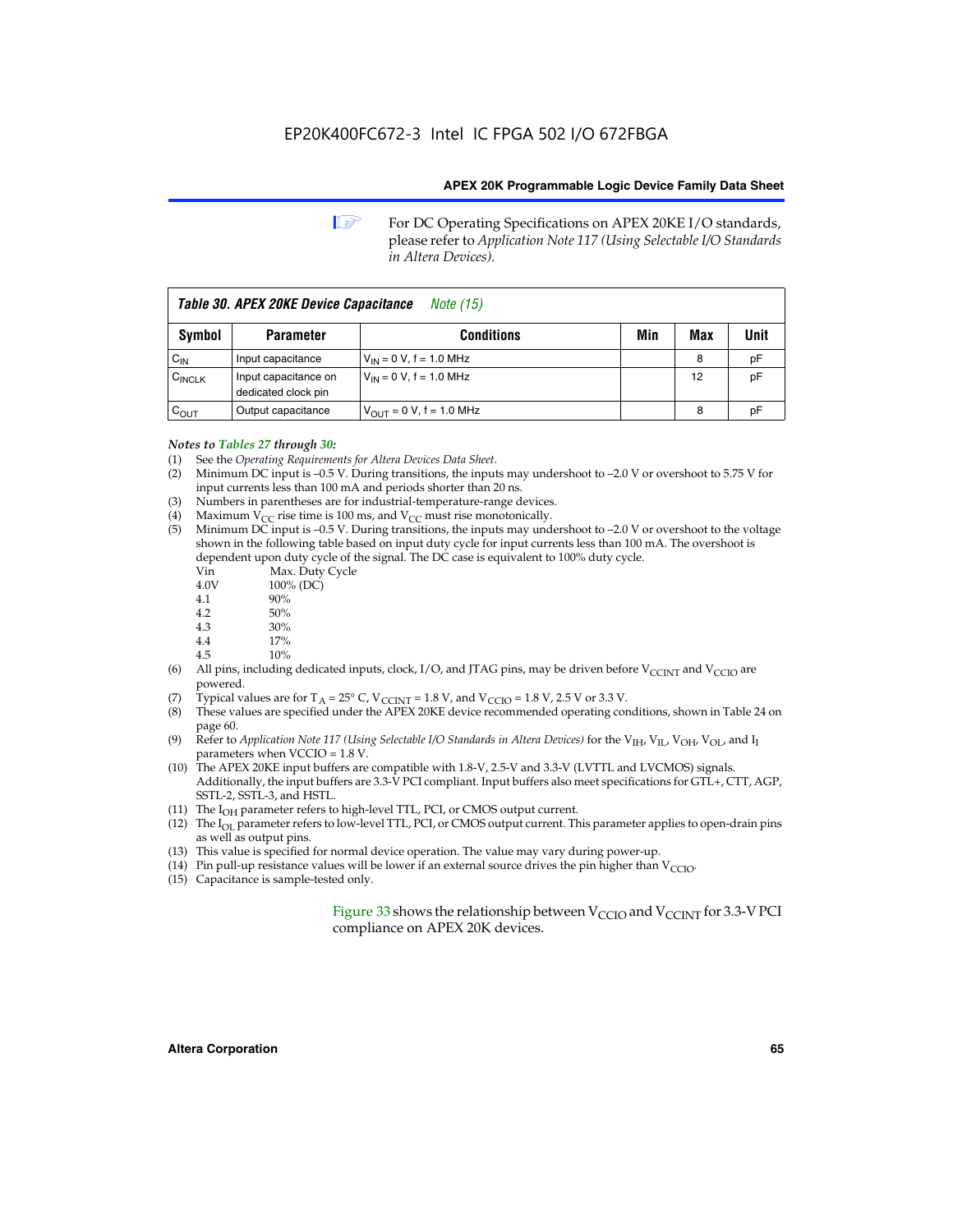

Figure 34 shows the typical output drive characteristics of APEX 20K devices with 3.3-V and 2.5-V V<sub>CCIO</sub>. The output driver is compatible with the 3.3-V *PCI Local Bus Specification, Revision 2.2* (when VCCIO pins are connected to 3.3 V). 5-V tolerant APEX 20K devices in the -1 speed grade are 5-V PCI compliant over all operating conditions.







**66 Altera Corporation**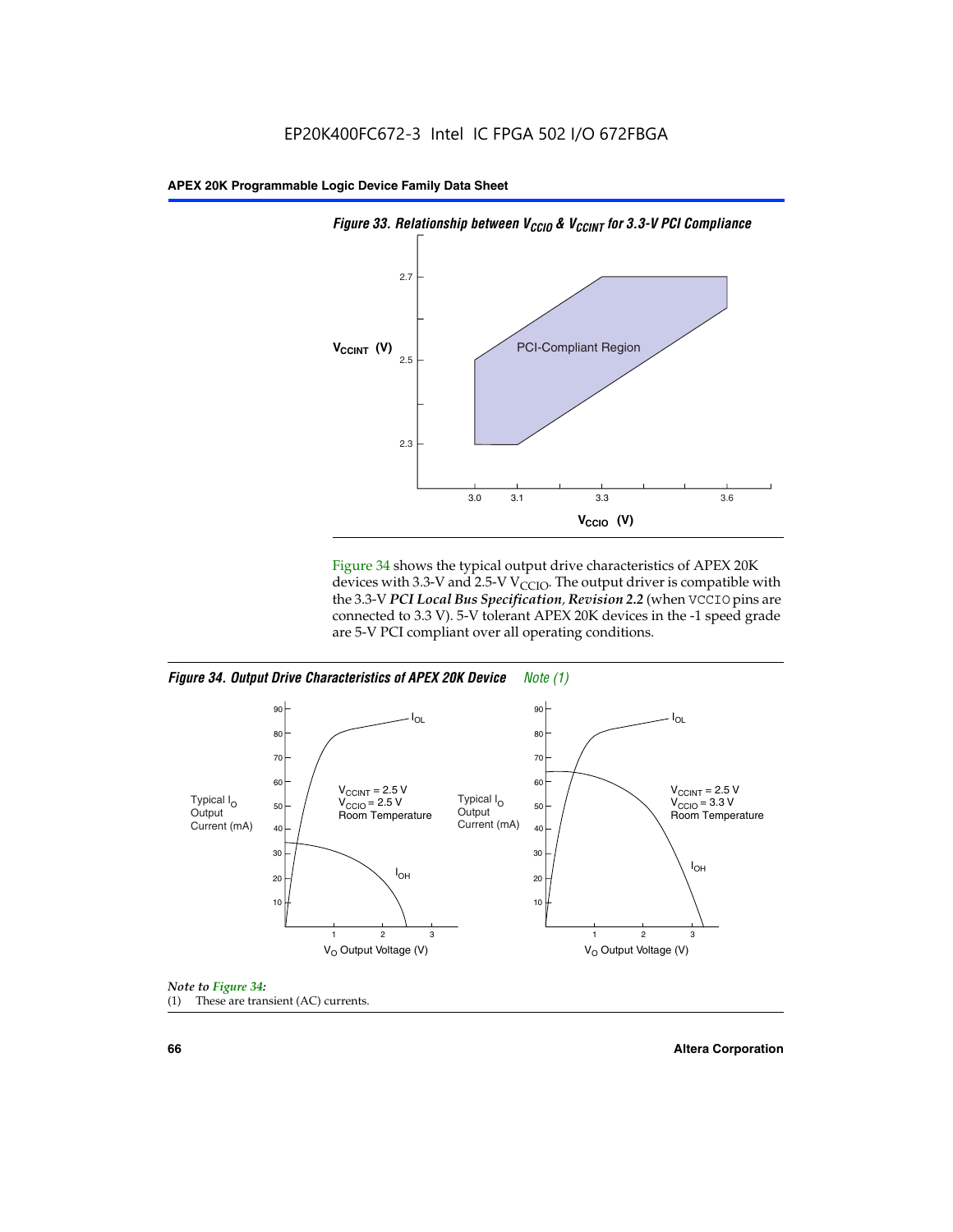

Figure 35 shows the output drive characteristics of APEX 20KE devices.

*Note to Figure 35:* (1) These are transient (AC) currents.

**Timing Model** The high-performance FastTrack and MegaLAB interconnect routing resources ensure predictable performance, accurate simulation, and accurate timing analysis. This predictable performance contrasts with that of FPGAs, which use a segmented connection scheme and therefore have unpredictable performance.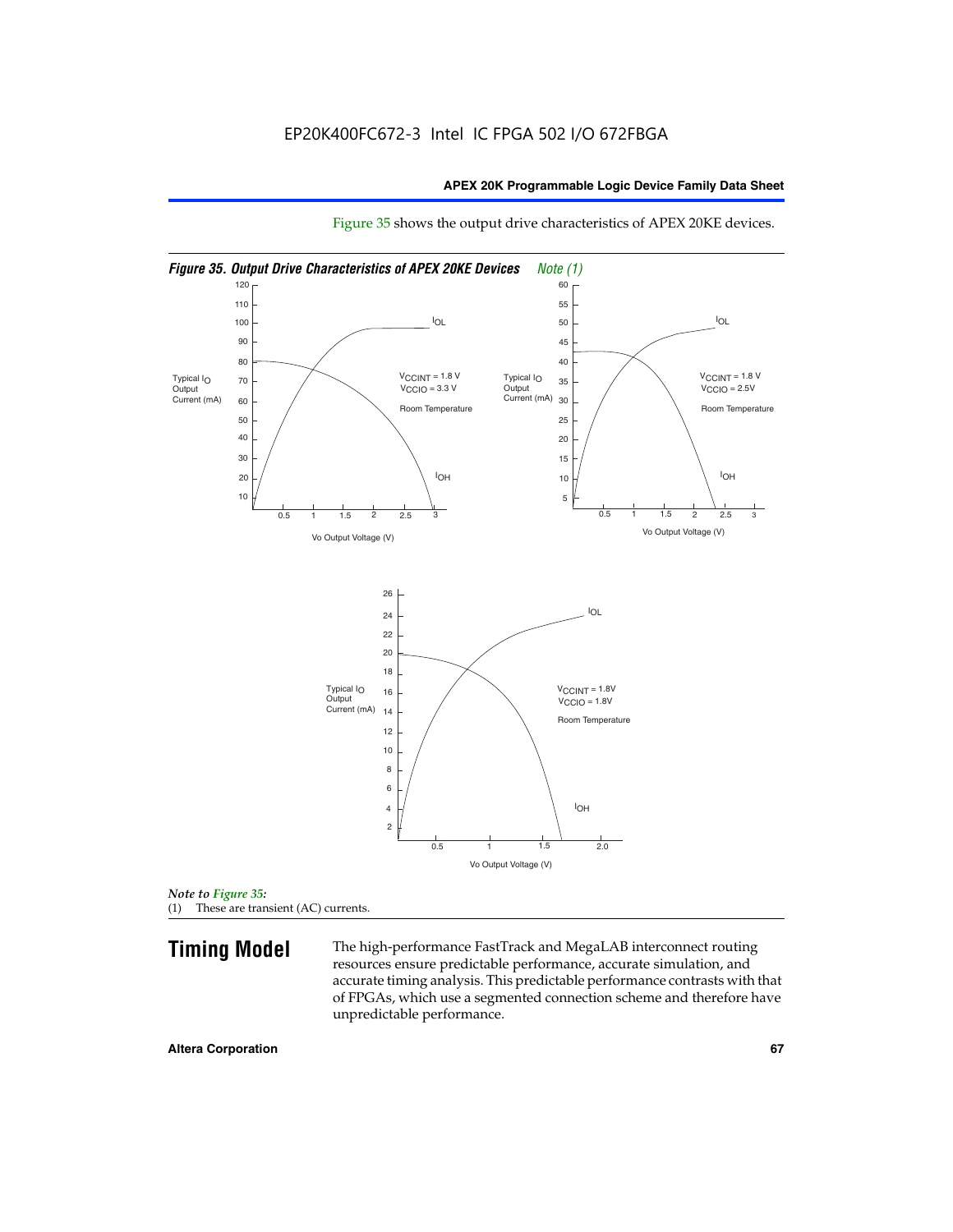All specifications are always representative of worst-case supply voltage and junction temperature conditions. All output-pin-timing specifications are reported for maximum driver strength.

Figure  $36$  shows the  $f_{MAX}$  timing model for APEX 20K devices.



Figure 37 shows the  $f_{MAX}$  timing model for APEX 20KE devices. These parameters can be used to estimate  $f_{MAX}$  for multiple levels of logic. Quartus II software timing analysis should be used for more accurate timing information.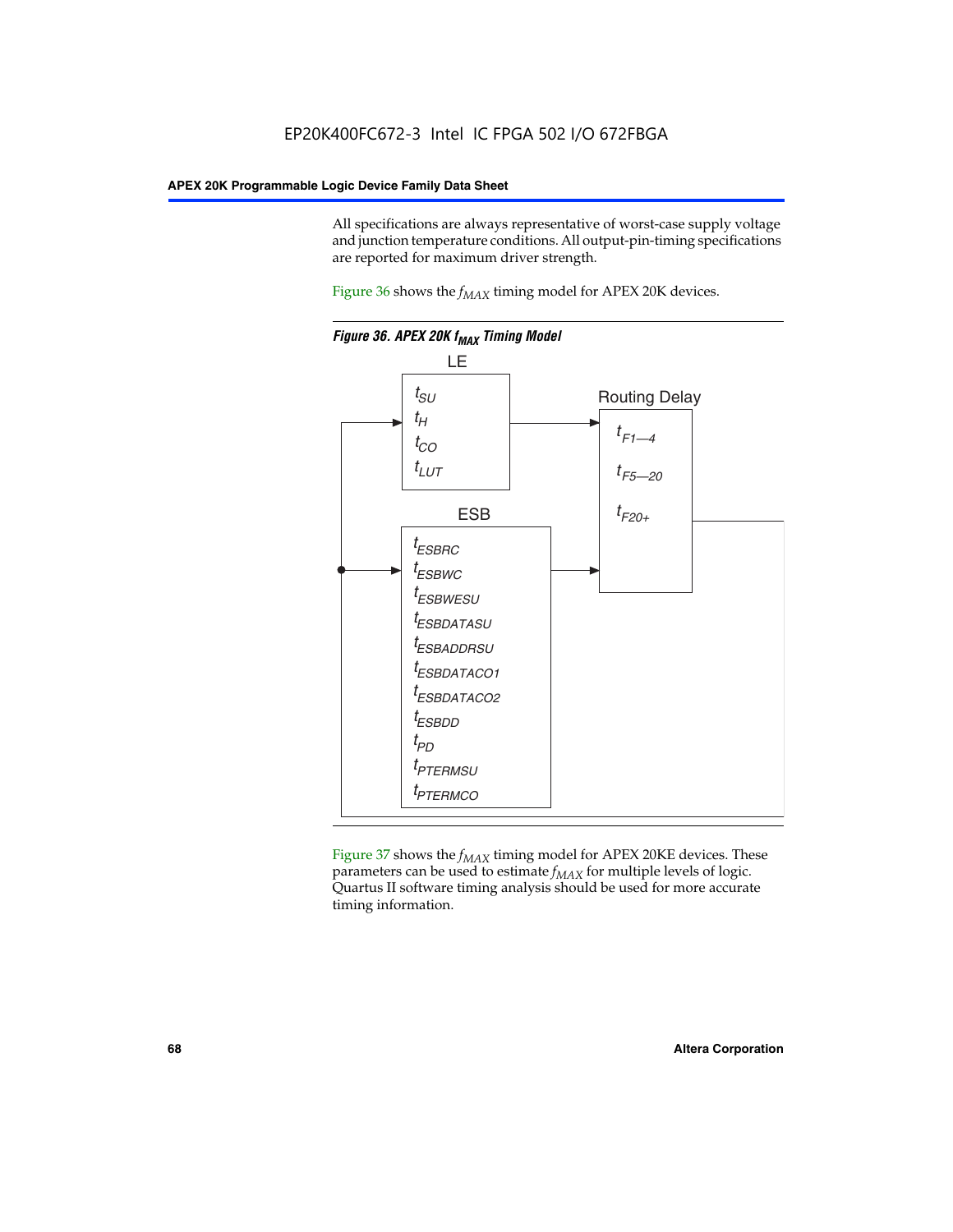

**Figure 37. APEX 20KE f<sub>MAX</sub> Timing Model**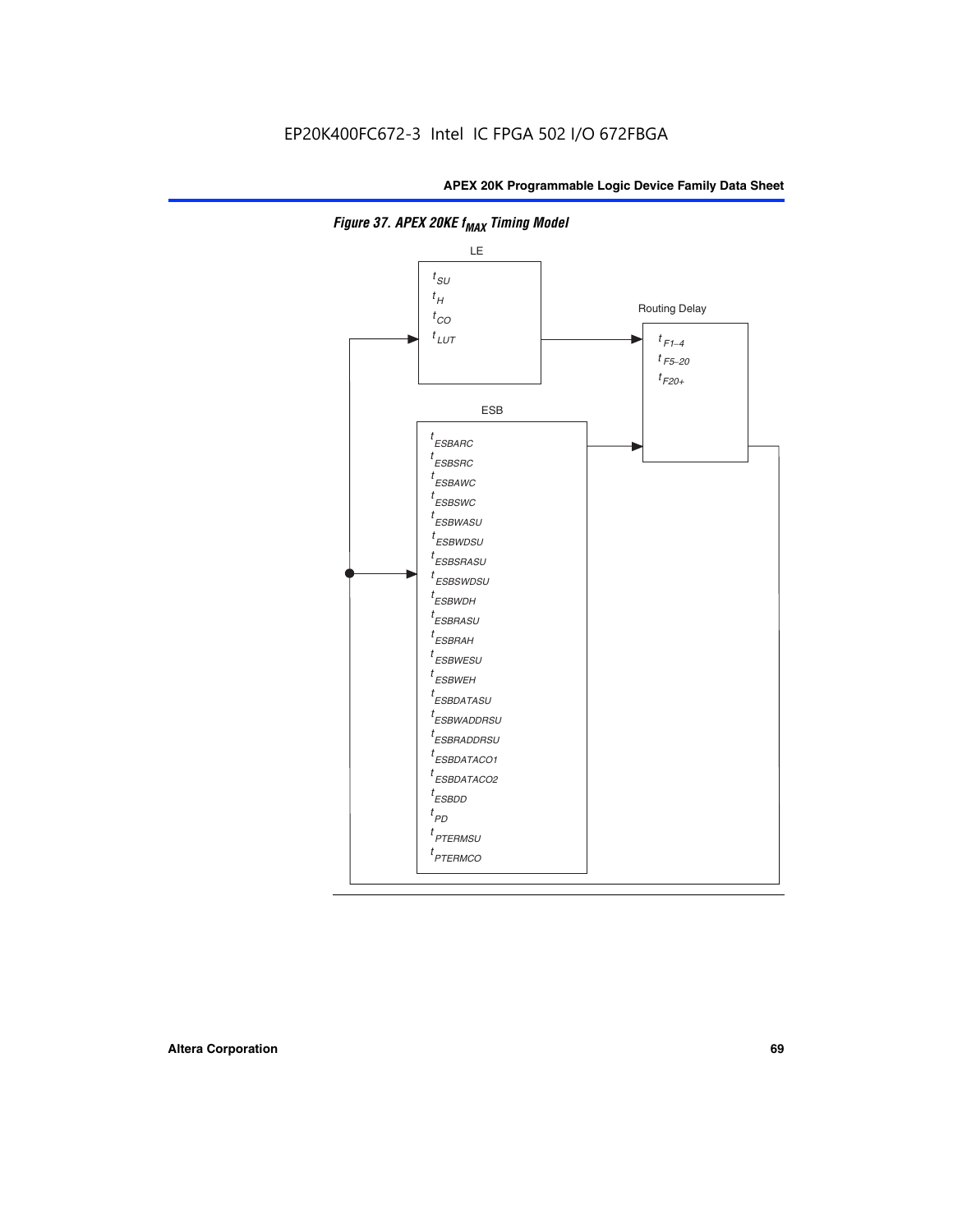Figures 38 and 39 show the asynchronous and synchronous timing waveforms, respectively, for the ESB macroparameters in Table 31.



*Figure 38. ESB Asynchronous Timing Waveforms*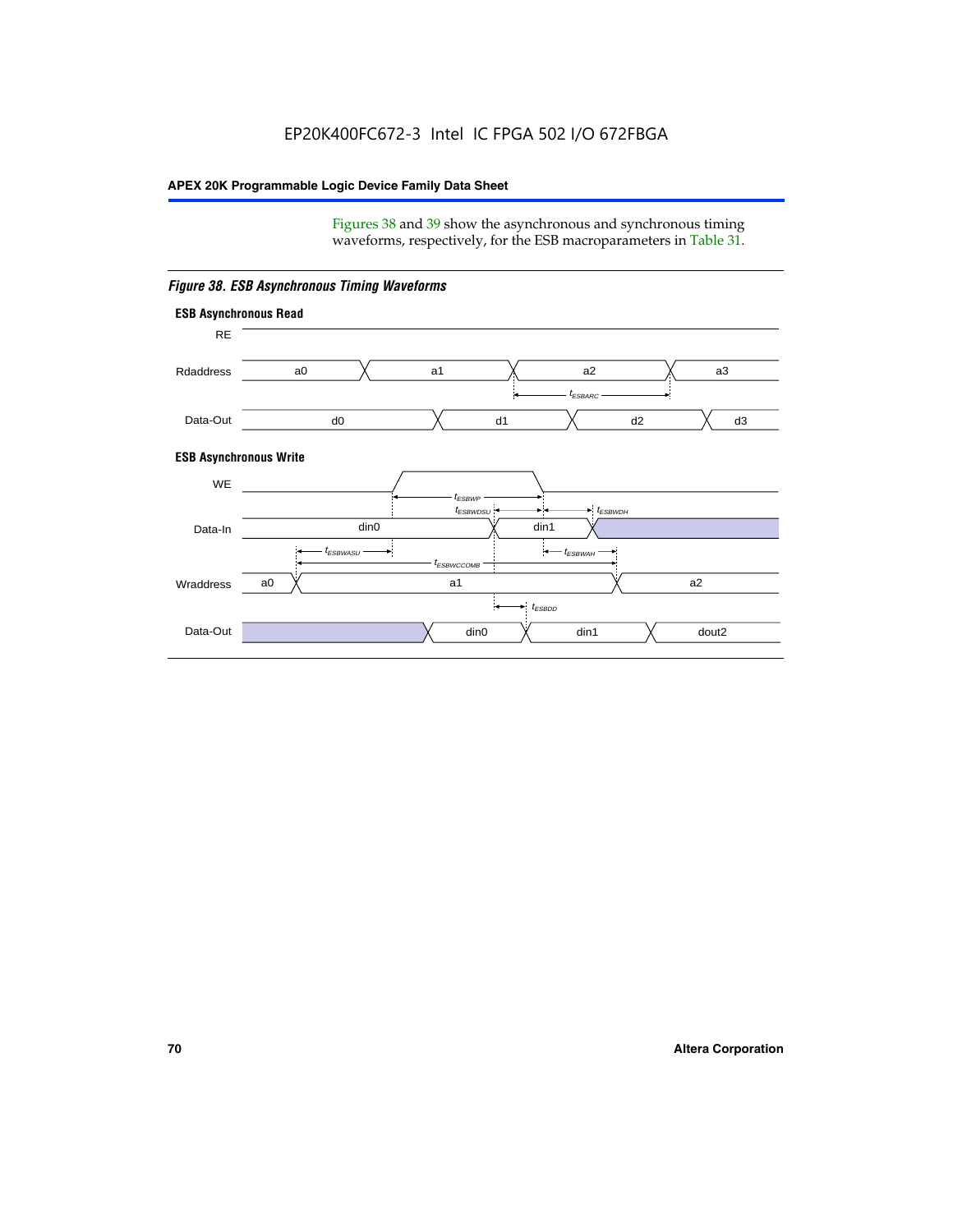

# *Figure 39. ESB Synchronous Timing Waveforms*

# **ESB Synchronous Write (ESB Output Registers Used)**



Figure 40 shows the timing model for bidirectional I/O pin timing.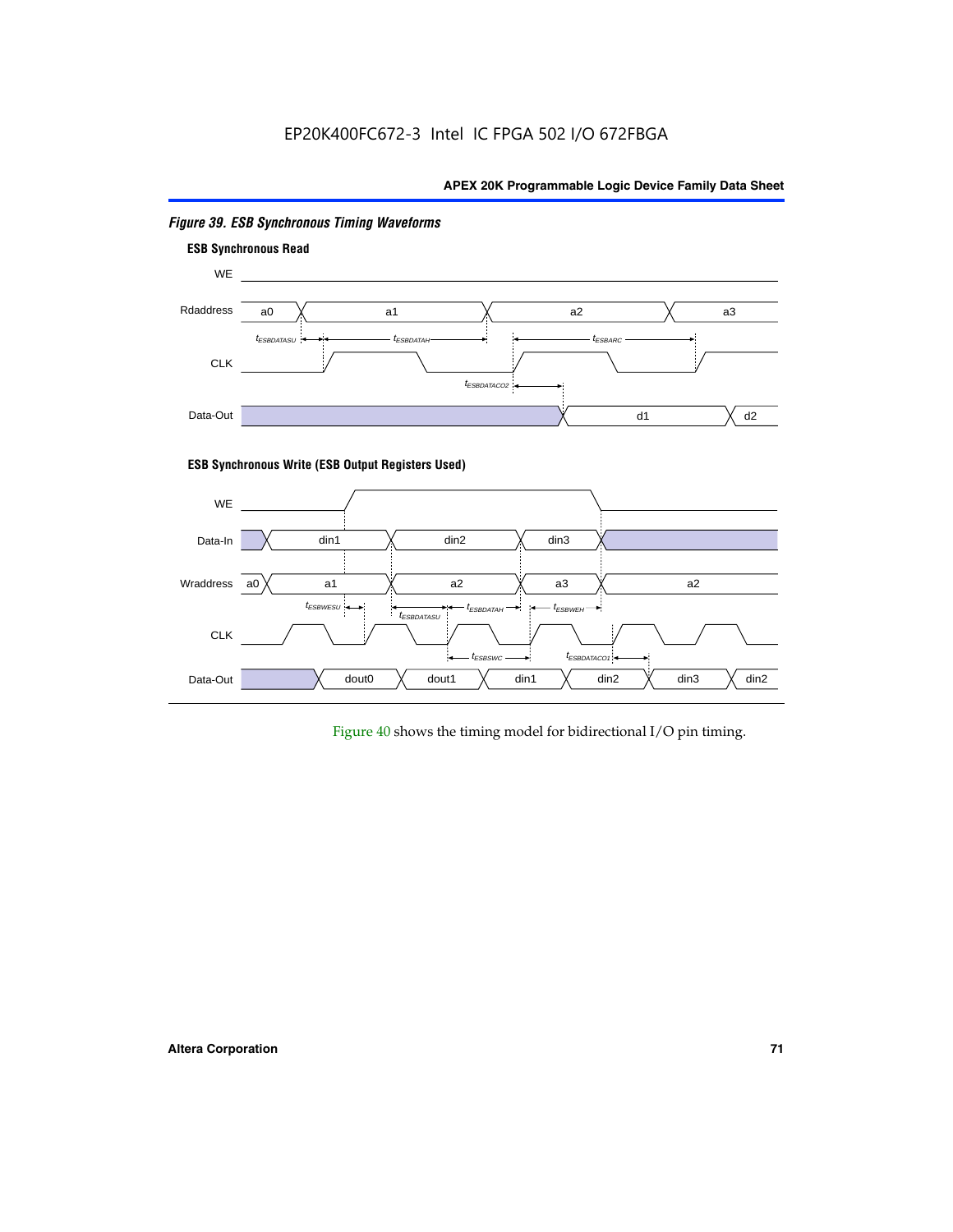

## *Figure 40. Synchronous Bidirectional Pin External Timing*

# *Notes to Figure 40:*

- The output enable and input registers are LE registers in the LAB adjacent to a bidirectional row pin. The output enable register is set with "Output Enable Routing= Signal-Pin" option in the Quartus II software.
- (2) The LAB adjacent input register is set with "Decrease Input Delay to Internal Cells= Off". This maintains a zero hold time for lab adjacent registers while giving a fast, position independent setup time. A faster setup time with zero hold time is possible by setting "Decrease Input Delay to Internal Cells= ON" and moving the input register farther away from the bidirectional pin. The exact position where zero hold occurs with the minimum setup time, varies with device density and speed grade.

Table 31 describes the  $f_{MAX}$  timing parameters shown in Figure 36 on page 68.

| Table 31. APEX 20K f <sub>MAX</sub> Timing Parameters<br>(Part 1 of 2) |                                                                |  |  |  |  |
|------------------------------------------------------------------------|----------------------------------------------------------------|--|--|--|--|
| Symbol                                                                 | <b>Parameter</b>                                               |  |  |  |  |
| $t_{\text{SU}}$                                                        | LE register setup time before clock                            |  |  |  |  |
| $t_H$                                                                  | LE register hold time after clock                              |  |  |  |  |
| $t_{CO}$                                                               | LE register clock-to-output delay                              |  |  |  |  |
| t <sub>LUT</sub>                                                       | LUT delay for data-in                                          |  |  |  |  |
| <sup>t</sup> ESBRC                                                     | ESB Asynchronous read cycle time                               |  |  |  |  |
| <sup>t</sup> ESBWC                                                     | ESB Asynchronous write cycle time                              |  |  |  |  |
| <sup>t</sup> ESBWESU                                                   | ESB WE setup time before clock when using input register       |  |  |  |  |
| <sup>t</sup> ESBDATASU                                                 | ESB data setup time before clock when using input register     |  |  |  |  |
| <sup>t</sup> ESBDATAH                                                  | ESB data hold time after clock when using input register       |  |  |  |  |
| <sup>t</sup> ESBADDRSU                                                 | ESB address setup time before clock when using input registers |  |  |  |  |
| ESBDATACO1                                                             | ESB clock-to-output delay when using output registers          |  |  |  |  |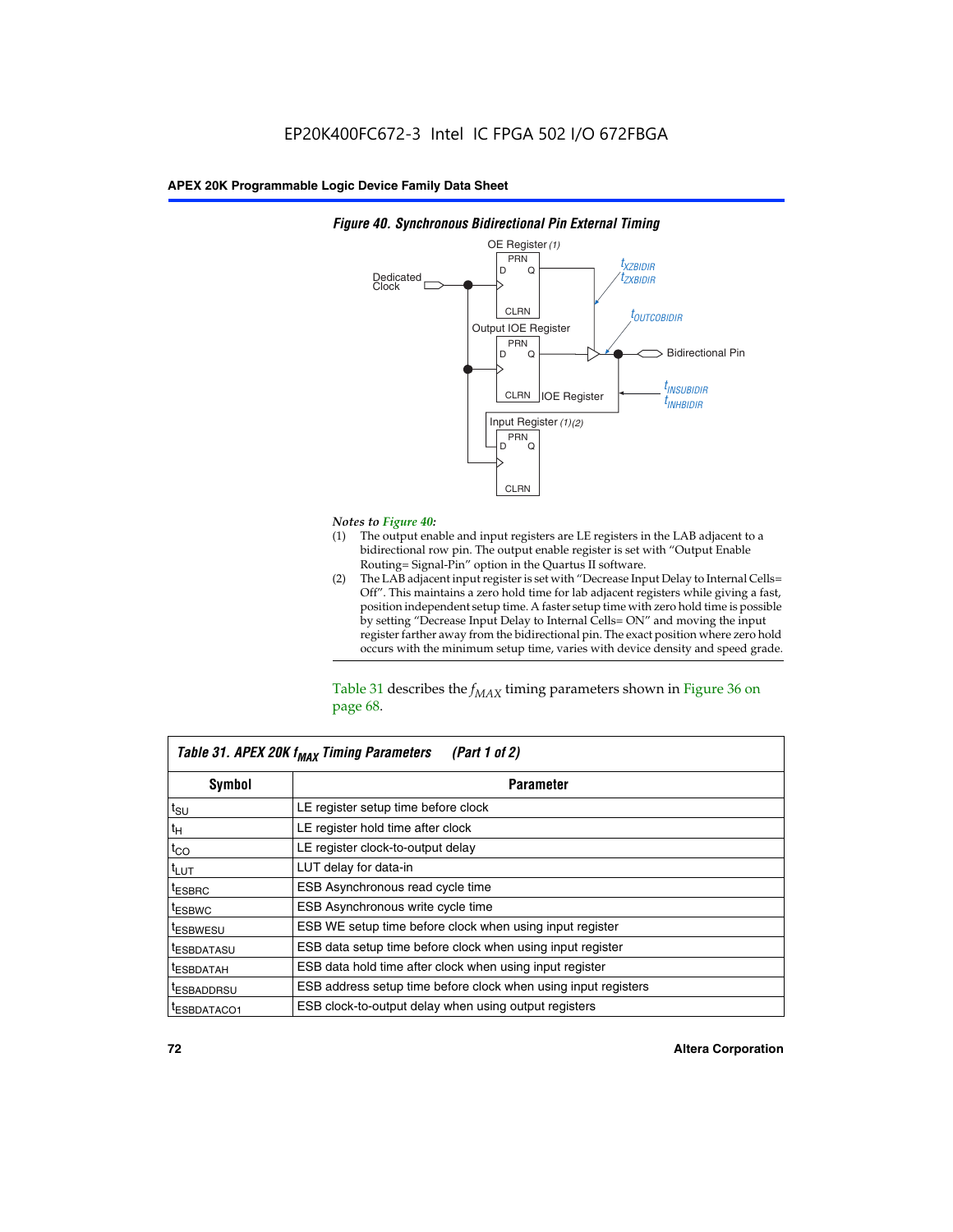| Table 31. APEX 20K f <sub>MAX</sub> Timing Parameters<br>(Part 2 of 2) |                                                    |  |  |  |  |
|------------------------------------------------------------------------|----------------------------------------------------|--|--|--|--|
| Symbol                                                                 | <b>Parameter</b>                                   |  |  |  |  |
| <sup>t</sup> ESBDATACO2                                                | ESB clock-to-output delay without output registers |  |  |  |  |
| <sup>t</sup> ESBDD                                                     | ESB data-in to data-out delay for RAM mode         |  |  |  |  |
| t <sub>PD</sub>                                                        | ESB macrocell input to non-registered output       |  |  |  |  |
| <sup>t</sup> PTERMSU                                                   | ESB macrocell register setup time before clock     |  |  |  |  |
| <sup>t</sup> PTERMCO                                                   | ESB macrocell register clock-to-output delay       |  |  |  |  |
| $t_{F1-4}$                                                             | Fanout delay using local interconnect              |  |  |  |  |
| $t_{F5-20}$                                                            | Fanout delay using MegaLab Interconnect            |  |  |  |  |
| $t_{F20+}$                                                             | Fanout delay using FastTrack Interconnect          |  |  |  |  |
| $t_{CH}$                                                               | Minimum clock high time from clock pin             |  |  |  |  |
| $t_{CL}$                                                               | Minimum clock low time from clock pin              |  |  |  |  |
| $t_{CLRP}$                                                             | LE clear pulse width                               |  |  |  |  |
| t <sub>PREP</sub>                                                      | LE preset pulse width                              |  |  |  |  |
| <sup>t</sup> ESBCH                                                     | Clock high time                                    |  |  |  |  |
| <sup>t</sup> ESBCL                                                     | Clock low time                                     |  |  |  |  |
| <sup>t</sup> ESBWP                                                     | Write pulse width                                  |  |  |  |  |
| <sup>t</sup> ESBRP                                                     | Read pulse width                                   |  |  |  |  |

## Tables 32 and 33 describe APEX 20K external timing parameters.

| Table 32. APEX 20K External Timing Parameters<br>Note (1) |                                                         |  |  |  |  |
|-----------------------------------------------------------|---------------------------------------------------------|--|--|--|--|
| Symbol                                                    | <b>Clock Parameter</b>                                  |  |  |  |  |
| <sup>t</sup> insu                                         | Setup time with global clock at IOE register            |  |  |  |  |
| $t_{\mathsf{INH}}$                                        | Hold time with global clock at IOE register             |  |  |  |  |
| toutco                                                    | Clock-to-output delay with global clock at IOE register |  |  |  |  |

| Table 33. APEX 20K External Bidirectional Timing Parameters<br>Note (1) |                                                                                                |              |  |  |  |  |
|-------------------------------------------------------------------------|------------------------------------------------------------------------------------------------|--------------|--|--|--|--|
| Symbol                                                                  | <b>Conditions</b><br><b>Parameter</b>                                                          |              |  |  |  |  |
| <sup>I</sup> INSUBIDIR                                                  | Setup time for bidirectional pins with global clock at same-row or same-<br>column LE register |              |  |  |  |  |
| <sup>t</sup> INHBIDIR                                                   | Hold time for bidirectional pins with global clock at same-row or same-<br>column LE register  |              |  |  |  |  |
| <sup>t</sup> OUTCOBIDIR                                                 | Clock-to-output delay for bidirectional pins with global clock at IOE<br>register              | $C1 = 10 pF$ |  |  |  |  |
| <sup>T</sup> XZBIDIR                                                    | Synchronous IOE output buffer disable delay                                                    | $C1 = 10 pF$ |  |  |  |  |
| <sup>I</sup> ZXBIDIR                                                    | Synchronous IOE output buffer enable delay, slow slew rate $=$ off                             | $C1 = 10 pF$ |  |  |  |  |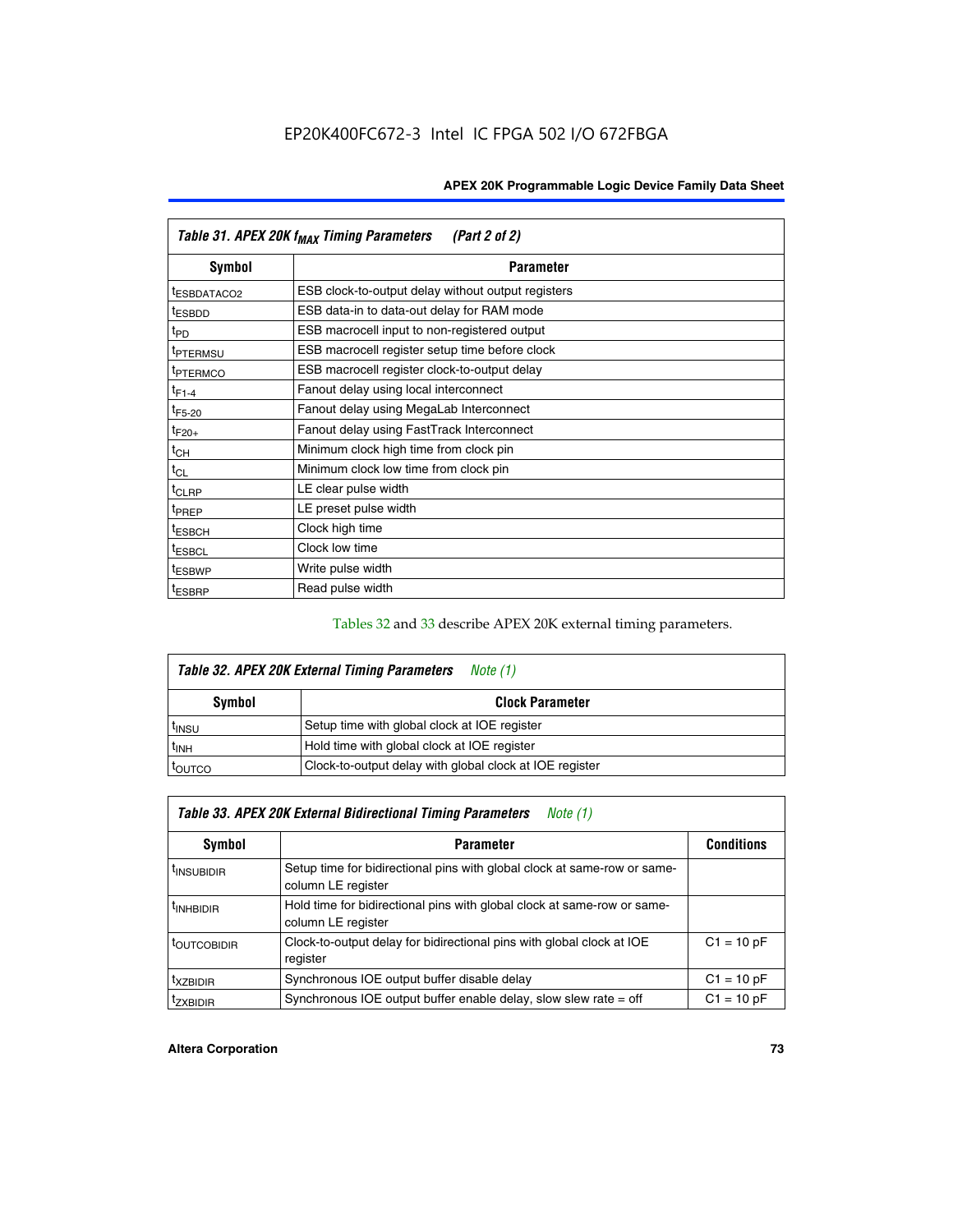**F** 

#### *Note to Tables 32 and 33:*

(1) These timing parameters are sample-tested only.

Tables 34 through 37 show APEX 20KE LE, ESB, routing, and functional timing microparameters for the  $f_{MAX}$  timing model.

| Table 34. APEX 20KE LE Timing Microparameters |                                     |  |  |  |
|-----------------------------------------------|-------------------------------------|--|--|--|
| Symbol<br><b>Parameter</b>                    |                                     |  |  |  |
| t <sub>SU</sub>                               | LE register setup time before clock |  |  |  |
| $t_H$                                         | LE register hold time after clock   |  |  |  |
| $t_{CO}$                                      | LE register clock-to-output delay   |  |  |  |
| $t_{LUT}$                                     | LUT delay for data-in to data-out   |  |  |  |

| Table 35. APEX 20KE ESB Timing Microparameters |                                                            |  |  |  |
|------------------------------------------------|------------------------------------------------------------|--|--|--|
| Symbol                                         | <b>Parameter</b>                                           |  |  |  |
| tESBARC                                        | ESB Asynchronous read cycle time                           |  |  |  |
| <sup>t</sup> ESBSRC                            | ESB Synchronous read cycle time                            |  |  |  |
| t <sub>ESBAWC</sub>                            | ESB Asynchronous write cycle time                          |  |  |  |
| t <sub>ESBSWC</sub>                            | ESB Synchronous write cycle time                           |  |  |  |
| t <sub>ESBWASU</sub>                           | ESB write address setup time with respect to WE            |  |  |  |
| <sup>t</sup> ESBWAH                            | ESB write address hold time with respect to WE             |  |  |  |
| <sup>t</sup> ESBWDSU                           | ESB data setup time with respect to WE                     |  |  |  |
| t <sub>ESBWDH</sub>                            | ESB data hold time with respect to WE                      |  |  |  |
| tESBRASU                                       | ESB read address setup time with respect to RE             |  |  |  |
| t <sub>ESBRAH</sub>                            | ESB read address hold time with respect to RE              |  |  |  |
| t <sub>ESBWESU</sub>                           | ESB WE setup time before clock when using input register   |  |  |  |
| <sup>t</sup> ESBWEH                            | ESB WE hold time after clock when using input register     |  |  |  |
| <sup>t</sup> ESBDATASU                         | ESB data setup time before clock when using input register |  |  |  |
| t <sub>ESBDATAH</sub>                          | ESB data hold time after clock when using input register   |  |  |  |
| t <sub>ESBWADDRSU</sub>                        | ESB write address setup time before clock when using input |  |  |  |
|                                                | registers                                                  |  |  |  |
| <i>t</i> ESBRADDRSU                            | ESB read address setup time before clock when using input  |  |  |  |
|                                                | registers                                                  |  |  |  |
| t <sub>ESBDATACO1</sub>                        | ESB clock-to-output delay when using output registers      |  |  |  |
| tESBDATACO2                                    | ESB clock-to-output delay without output registers         |  |  |  |
| $t_{ESBDD}$                                    | ESB data-in to data-out delay for RAM mode                 |  |  |  |
| $t_{PD}$                                       | ESB Macrocell input to non-registered output               |  |  |  |
| t <sub>PTERMSU</sub>                           | ESB Macrocell register setup time before clock             |  |  |  |
| t <sub>PTERMCO</sub>                           | ESB Macrocell register clock-to-output delay               |  |  |  |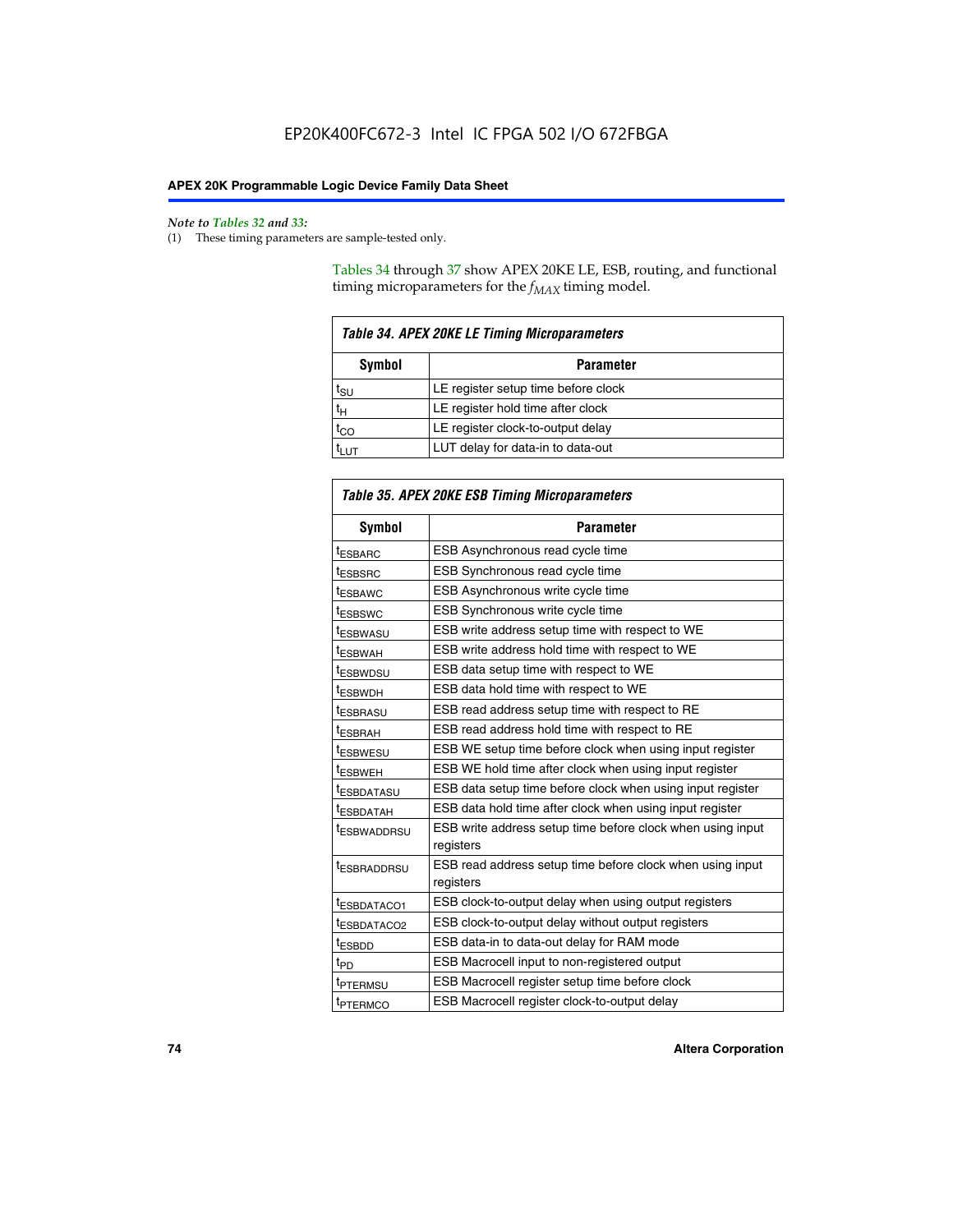| Table 36. APEX 20KE Routing Timing Microparameters<br>Note (1) |                                                    |  |  |  |  |
|----------------------------------------------------------------|----------------------------------------------------|--|--|--|--|
| Symbol<br><b>Parameter</b>                                     |                                                    |  |  |  |  |
| $t_{F1-4}$                                                     | Fanout delay using Local Interconnect              |  |  |  |  |
| $t_{F5-20}$                                                    | Fanout delay estimate using MegaLab Interconnect   |  |  |  |  |
| t <sub>F20+</sub>                                              | Fanout delay estimate using FastTrack Interconnect |  |  |  |  |

#### *Note to Table 36:*

(1) These parameters are worst-case values for typical applications. Post-compilation timing simulation and timing analysis are required to determine actual worst-case performance.

| Symbol        | <b>Parameter</b>                       |  |  |  |  |  |
|---------------|----------------------------------------|--|--|--|--|--|
| <b>TCH</b>    | Minimum clock high time from clock pin |  |  |  |  |  |
| <b>TCL</b>    | Minimum clock low time from clock pin  |  |  |  |  |  |
| <b>TCLRP</b>  | LE clear Pulse Width                   |  |  |  |  |  |
| <b>TPREP</b>  | LE preset pulse width                  |  |  |  |  |  |
| <b>TESBCH</b> | Clock high time for ESB                |  |  |  |  |  |
| <b>TESBCL</b> | Clock low time for ESB                 |  |  |  |  |  |
| <b>TESBWP</b> | Write pulse width                      |  |  |  |  |  |
| <b>TESBRP</b> | Read pulse width                       |  |  |  |  |  |

## *Table 37. APEX 20KE Functional Timing Microparameters*

Tables 38 and 39 describe the APEX 20KE external timing parameters.

| Table 38. APEX 20KE External Timing Parameters<br>Note (1) |                                                                |              |  |  |  |
|------------------------------------------------------------|----------------------------------------------------------------|--------------|--|--|--|
| <b>Clock Parameter</b><br>Symbol<br><b>Conditions</b>      |                                                                |              |  |  |  |
| <sup>t</sup> insu                                          | Setup time with global clock at IOE input register             |              |  |  |  |
| $t_{\text{INH}}$                                           | Hold time with global clock at IOE input register              |              |  |  |  |
| toutco                                                     | Clock-to-output delay with global clock at IOE output register | $C1 = 10 pF$ |  |  |  |
| <sup>t</sup> INSUPLL                                       | Setup time with PLL clock at IOE input register                |              |  |  |  |
| <sup>t</sup> INHPLL                                        | Hold time with PLL clock at IOE input register                 |              |  |  |  |
| <sup>I</sup> OUTCOPLL                                      | Clock-to-output delay with PLL clock at IOE output register    | $C1 = 10 pF$ |  |  |  |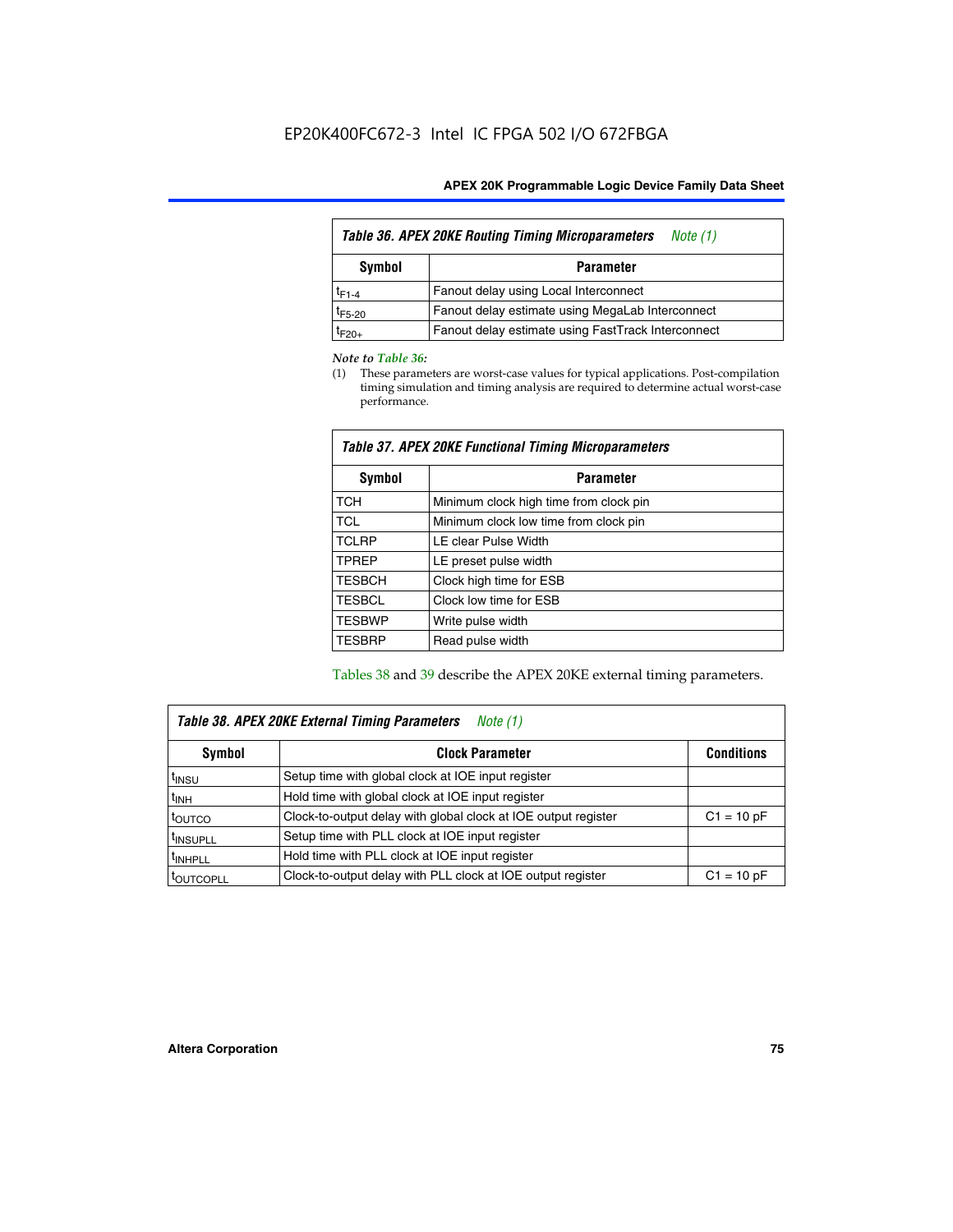| <b>Table 39. APEX 20KE External Bidirectional Timing Parameters</b><br>Note (1) |                                                                                                          |              |  |  |  |  |  |  |
|---------------------------------------------------------------------------------|----------------------------------------------------------------------------------------------------------|--------------|--|--|--|--|--|--|
| Symbol                                                                          | <b>Conditions</b><br><b>Parameter</b>                                                                    |              |  |  |  |  |  |  |
| <sup>t</sup> INSUBIDIR                                                          | Setup time for bidirectional pins with global clock at LAB adjacent Input<br>Register                    |              |  |  |  |  |  |  |
| <sup>t</sup> INHBIDIR                                                           | Hold time for bidirectional pins with global clock at LAB adjacent Input<br>Register                     |              |  |  |  |  |  |  |
| <sup>t</sup> OUTCOBIDIR                                                         | $C1 = 10 pF$<br>Clock-to-output delay for bidirectional pins with global clock at IOE output<br>register |              |  |  |  |  |  |  |
| <sup>t</sup> xzbidir                                                            | $C1 = 10 pF$<br>Synchronous Output Enable Register to output buffer disable delay                        |              |  |  |  |  |  |  |
| <sup>t</sup> zxbidir                                                            | Synchronous Output Enable Register output buffer enable delay                                            | $C1 = 10 pF$ |  |  |  |  |  |  |
| <sup>I</sup> INSUBIDIRPLL                                                       | Setup time for bidirectional pins with PLL clock at LAB adjacent Input<br>Register                       |              |  |  |  |  |  |  |
| <sup>t</sup> INHBIDIRPLL                                                        | Hold time for bidirectional pins with PLL clock at LAB adjacent Input<br>Register                        |              |  |  |  |  |  |  |
| <sup>t</sup> OUTCOBIDIRPLL                                                      | Clock-to-output delay for bidirectional pins with PLL clock at IOE output<br>register                    | $C1 = 10 pF$ |  |  |  |  |  |  |
| <sup>t</sup> XZBIDIRPLL                                                         | Synchronous Output Enable Register to output buffer disable delay with<br><b>PLL</b>                     | $C1 = 10 pF$ |  |  |  |  |  |  |
| <sup>I</sup> ZXBIDIRPLL                                                         | Synchronous Output Enable Register output buffer enable delay with PLL                                   | $C1 = 10 pF$ |  |  |  |  |  |  |

*Note to Tables 38 and 39:*

(1) These timing parameters are sample-tested only.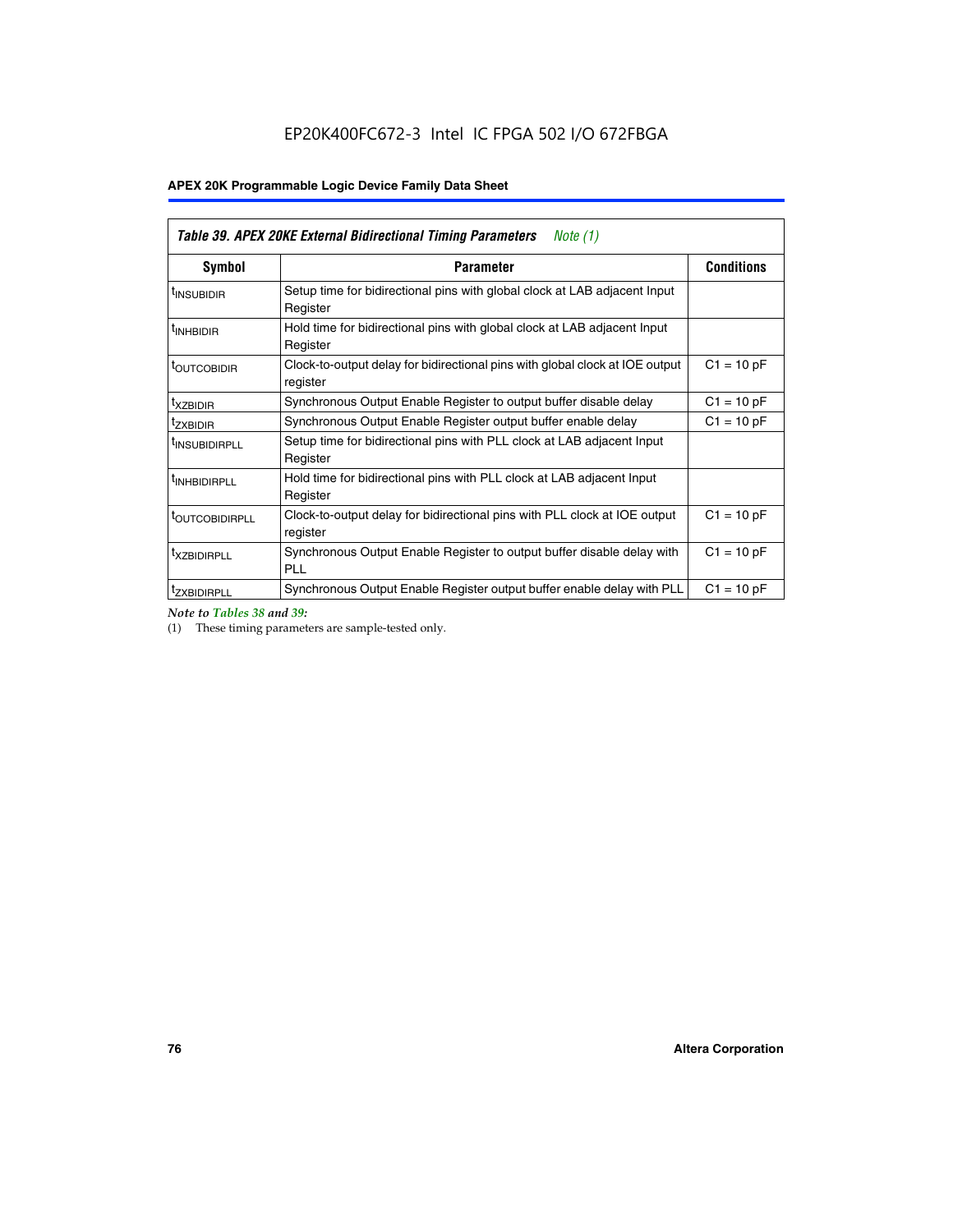Tables 40 through 42 show the **f<sub>MAX</sub>** timing parameters for EP20K100, EP20K200, and EP20K400 APEX 20K devices.

| Table 40. EP20K100 f <sub>MAX</sub> Timing Parameters |                |     |                |     |                |     |              |
|-------------------------------------------------------|----------------|-----|----------------|-----|----------------|-----|--------------|
| <b>Symbol</b>                                         | -1 Speed Grade |     | -2 Speed Grade |     | -3 Speed Grade |     | <b>Units</b> |
|                                                       | Min            | Max | Min            | Max | Min            | Max |              |
| $t_{\text{SU}}$                                       | 0.5            |     | 0.6            |     | 0.8            |     | ns           |
| $t_H$                                                 | 0.7            |     | 0.8            |     | 1.0            |     | ns           |
| $t_{CO}$                                              |                | 0.3 |                | 0.4 |                | 0.5 | ns           |
| $t_{LUT}$                                             |                | 0.8 |                | 1.0 |                | 1.3 | ns           |
| <sup>t</sup> ESBRC                                    |                | 1.7 |                | 2.1 |                | 2.4 | ns           |
| t <sub>ESBWC</sub>                                    |                | 5.7 |                | 6.9 |                | 8.1 | ns           |
| t <sub>ESBWESU</sub>                                  | 3.3            |     | 3.9            |     | 4.6            |     | ns           |
| <sup>t</sup> ESBDATASU                                | 2.2            |     | 2.7            |     | 3.1            |     | ns           |
| t <sub>ESBDATAH</sub>                                 | 0.6            |     | 0.8            |     | 0.9            |     | ns           |
| <sup>t</sup> ESBADDRSU                                | 2.4            |     | 2.9            |     | 3.3            |     | ns           |
| t <sub>ESBDATACO1</sub>                               |                | 1.3 |                | 1.6 |                | 1.8 | ns           |
| t <sub>ESBDATACO2</sub>                               |                | 2.6 |                | 3.1 |                | 3.6 | ns           |
| t <sub>ESBDD</sub>                                    |                | 2.5 |                | 3.3 |                | 3.6 | ns           |
| t <sub>PD</sub>                                       |                | 2.5 |                | 3.0 |                | 3.6 | ns           |
| <sup>t</sup> PTERMSU                                  | 2.3            |     | 2.6            |     | 3.2            |     | ns           |
| t <sub>PTERMCO</sub>                                  |                | 1.5 |                | 1.8 |                | 2.1 | ns           |
| $t_{F1-4}$                                            |                | 0.5 |                | 0.6 |                | 0.7 | ns           |
| $t_{F5-20}$                                           |                | 1.6 |                | 1.7 |                | 1.8 | ns           |
| $t_{F20+}$                                            |                | 2.2 |                | 2.2 |                | 2.3 | ns           |
| $t_{\mathsf{CH}}$                                     | 2.0            |     | 2.5            |     | 3.0            |     | ns           |
| $t_{CL}$                                              | 2.0            |     | 2.5            |     | 3.0            |     | ns           |
| t <sub>CLRP</sub>                                     | 0.3            |     | 0.4            |     | 0.4            |     | ns           |
| t <sub>PREP</sub>                                     | 0.5            |     | 0.5            |     | 0.5            |     | ns           |
| t <sub>ESBCH</sub>                                    | 2.0            |     | 2.5            |     | 3.0            |     | ns           |
| t <sub>ESBCL</sub>                                    | 2.0            |     | 2.5            |     | 3.0            |     | ns           |
| t <sub>ESBWP</sub>                                    | 1.6            |     | 1.9            |     | 2.2            |     | ns           |
| $t_{ESBRP}$                                           | 1.0            |     | 1.3            |     | 1.4            |     | ns           |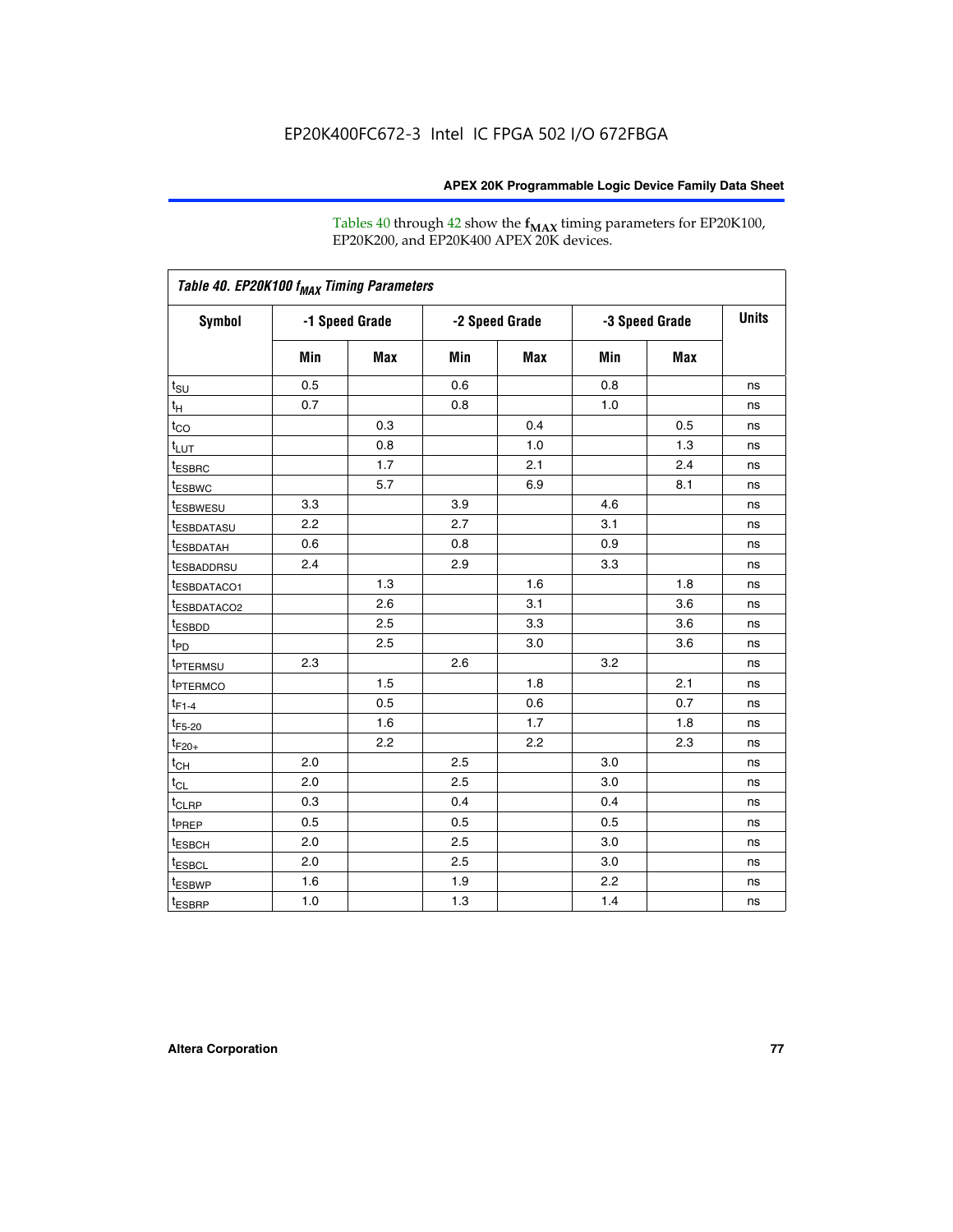| Table 41. EP20K200 f <sub>MAX</sub> Timing Parameters |                |     |     |                |     |                |    |
|-------------------------------------------------------|----------------|-----|-----|----------------|-----|----------------|----|
| Symbol                                                | -1 Speed Grade |     |     | -2 Speed Grade |     | -3 Speed Grade |    |
|                                                       | Min            | Max | Min | <b>Max</b>     | Min | Max            |    |
| $t_{\text{SU}}$                                       | 0.5            |     | 0.6 |                | 0.8 |                | ns |
| $t_H$                                                 | 0.7            |     | 0.8 |                | 1.0 |                | ns |
| $t_{CO}$                                              |                | 0.3 |     | 0.4            |     | 0.5            | ns |
| $t_{LUT}$                                             |                | 0.8 |     | 1.0            |     | 1.3            | ns |
| t <sub>ESBRC</sub>                                    |                | 1.7 |     | 2.1            |     | 2.4            | ns |
| t <sub>ESBWC</sub>                                    |                | 5.7 |     | 6.9            |     | 8.1            | ns |
| t <sub>ESBWESU</sub>                                  | 3.3            |     | 3.9 |                | 4.6 |                | ns |
| <sup>t</sup> ESBDATASU                                | 2.2            |     | 2.7 |                | 3.1 |                | ns |
| t <sub>ESBDATAH</sub>                                 | 0.6            |     | 0.8 |                | 0.9 |                | ns |
| t <sub>ESBADDRSU</sub>                                | 2.4            |     | 2.9 |                | 3.3 |                | ns |
| <u>t<sub>ESBDATACO1</sub></u>                         |                | 1.3 |     | 1.6            |     | 1.8            | ns |
| <sup>t</sup> ESBDATACO2                               |                | 2.6 |     | 3.1            |     | 3.6            | ns |
| t <sub>ESBDD</sub>                                    |                | 2.5 |     | 3.3            |     | 3.6            | ns |
| t <sub>PD</sub>                                       |                | 2.5 |     | 3.0            |     | 3.6            | ns |
| t <sub>PTERMSU</sub>                                  | 2.3            |     | 2.7 |                | 3.2 |                | ns |
| t <sub>PTERMCO</sub>                                  |                | 1.5 |     | 1.8            |     | 2.1            | ns |
| $t_{F1-4}$                                            |                | 0.5 |     | 0.6            |     | 0.7            | ns |
| $t_{F5-20}$                                           |                | 1.6 |     | 1.7            |     | 1.8            | ns |
| $t_{F20+}$                                            |                | 2.2 |     | 2.2            |     | 2.3            | ns |
| $\textnormal{t}_{\textnormal{CH}}$                    | 2.0            |     | 2.5 |                | 3.0 |                | ns |
| $t_{CL}$                                              | 2.0            |     | 2.5 |                | 3.0 |                | ns |
| t <sub>CLRP</sub>                                     | 0.3            |     | 0.4 |                | 0.4 |                | ns |
| t <sub>PREP</sub>                                     | 0.4            |     | 0.5 |                | 0.5 |                | ns |
| t <sub>ESBCH</sub>                                    | 2.0            |     | 2.5 |                | 3.0 |                | ns |
| t <sub>ESBCL</sub>                                    | 2.0            |     | 2.5 |                | 3.0 |                | ns |
| t <sub>ESBWP</sub>                                    | 1.6            |     | 1.9 |                | 2.2 |                | ns |
| t <sub>ESBRP</sub>                                    | 1.0            |     | 1.3 |                | 1.4 |                | ns |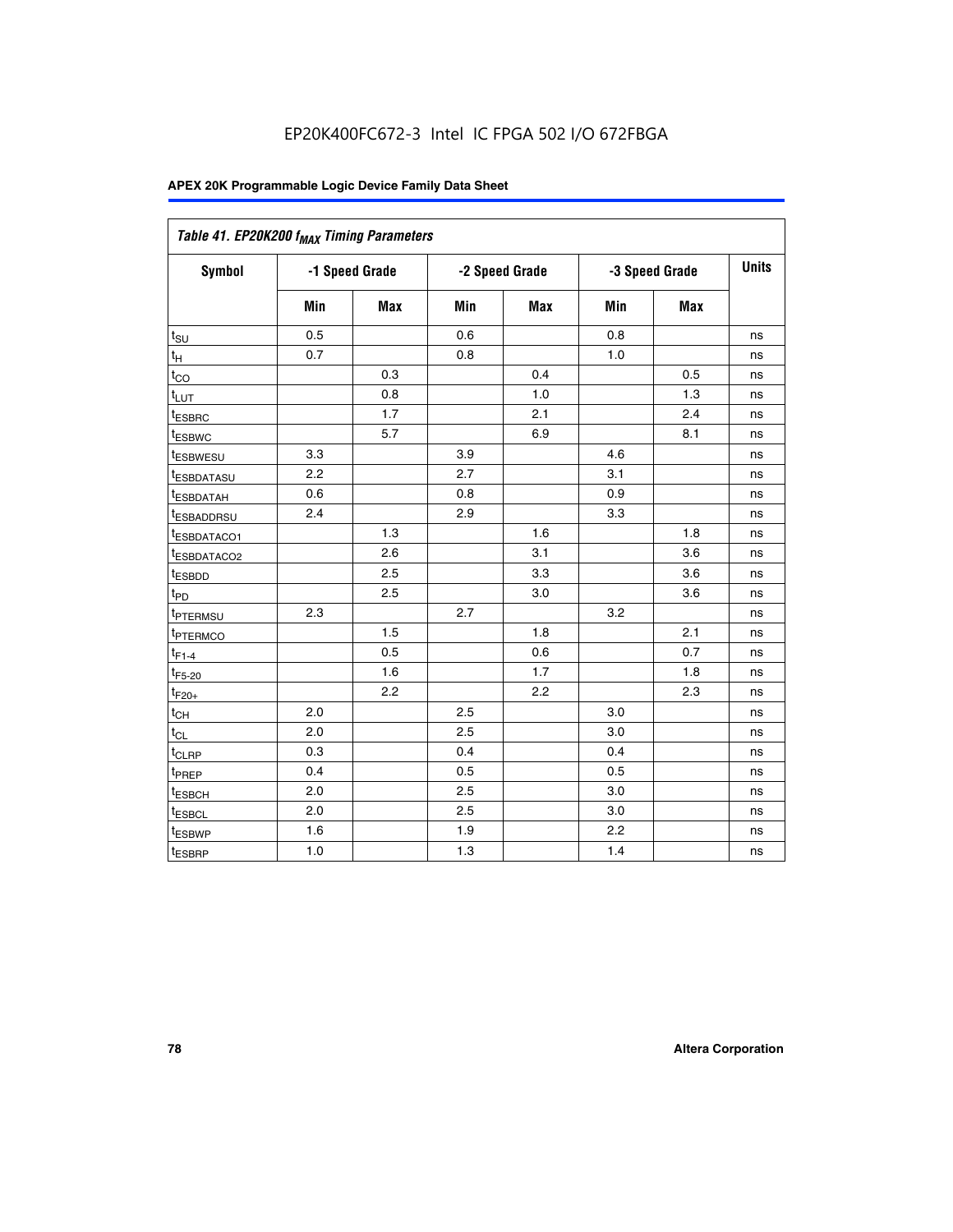| Table 42. EP20K400 f <sub>MAX</sub> Timing Parameters |     |                |     |                |     |                |              |  |  |  |  |
|-------------------------------------------------------|-----|----------------|-----|----------------|-----|----------------|--------------|--|--|--|--|
| <b>Symbol</b>                                         |     | -1 Speed Grade |     | -2 Speed Grade |     | -3 Speed Grade | <b>Units</b> |  |  |  |  |
|                                                       | Min | Max            | Min | <b>Max</b>     | Min | <b>Max</b>     |              |  |  |  |  |
| $t_{\text{SU}}$                                       | 0.1 |                | 0.3 |                | 0.6 |                | ns           |  |  |  |  |
| $t_H$                                                 | 0.5 |                | 0.8 |                | 0.9 |                | ns           |  |  |  |  |
| $t_{CO}$                                              |     | 0.1            |     | 0.4            |     | 0.6            | ns           |  |  |  |  |
| t <sub>LUT</sub>                                      |     | 1.0            |     | 1.2            |     | 1.4            | ns           |  |  |  |  |
| t <sub>ESBRC</sub>                                    |     | 1.7            |     | 2.1            |     | 2.4            | ns           |  |  |  |  |
| <sup>t</sup> ESBWC                                    |     | 5.7            |     | 6.9            |     | 8.1            | ns           |  |  |  |  |
| <i>t</i> ESBWESU                                      | 3.3 |                | 3.9 |                | 4.6 |                | ns           |  |  |  |  |
| <sup>t</sup> ESBDATASU                                | 2.2 |                | 2.7 |                | 3.1 |                | ns           |  |  |  |  |
| <sup>t</sup> ESBDATAH                                 | 0.6 |                | 0.8 |                | 0.9 |                | ns           |  |  |  |  |
| <sup>t</sup> ESBADDRSU                                | 2.4 |                | 2.9 |                | 3.3 |                | ns           |  |  |  |  |
| t <sub>ESBDATACO1</sub>                               |     | 1.3            |     | 1.6            |     | 1.8            | ns           |  |  |  |  |
| <sup>t</sup> ESBDATACO2                               |     | 2.5            |     | 3.1            |     | 3.6            | ns           |  |  |  |  |
| t <sub>ESBDD</sub>                                    |     | 2.5            |     | 3.3            |     | 3.6            | ns           |  |  |  |  |
| $t_{PD}$                                              |     | 2.5            |     | 3.1            |     | 3.6            | ns           |  |  |  |  |
| t <sub>PTERMSU</sub>                                  | 1.7 |                | 2.1 |                | 2.4 |                | ns           |  |  |  |  |
| t <sub>PTERMCO</sub>                                  |     | 1.0            |     | 1.2            |     | 1.4            | ns           |  |  |  |  |
| $t_{F1-4}$                                            |     | 0.4            |     | 0.5            |     | 0.6            | ns           |  |  |  |  |
| $t_{F5-20}$                                           |     | 2.6            |     | 2.8            |     | 2.9            | ns           |  |  |  |  |
| $t_{F20+}$                                            |     | 3.7            |     | 3.8            |     | 3.9            | ns           |  |  |  |  |
| $t_{CH}$                                              | 2.0 |                | 2.5 |                | 3.0 |                | ns           |  |  |  |  |
| $t_{CL}$                                              | 2.0 |                | 2.5 |                | 3.0 |                | ns           |  |  |  |  |
| t <sub>CLRP</sub>                                     | 0.5 |                | 0.6 |                | 0.8 |                | ns           |  |  |  |  |
| t <sub>PREP</sub>                                     | 0.5 |                | 0.5 |                | 0.5 |                | ns           |  |  |  |  |
| t <sub>ESBCH</sub>                                    | 2.0 |                | 2.5 |                | 3.0 |                | ns           |  |  |  |  |
| <b><i><u>LESBCL</u></i></b>                           | 2.0 |                | 2.5 |                | 3.0 |                | ns           |  |  |  |  |
| t <sub>ESBWP</sub>                                    | 1.5 |                | 1.9 |                | 2.2 |                | ns           |  |  |  |  |
| t <sub>ESBRP</sub>                                    | 1.0 |                | 1.2 |                | 1.4 |                | ns           |  |  |  |  |

Tables 43 through 48 show the I/O external and external bidirectional timing parameter values for EP20K100, EP20K200, and EP20K400 APEX 20K devices.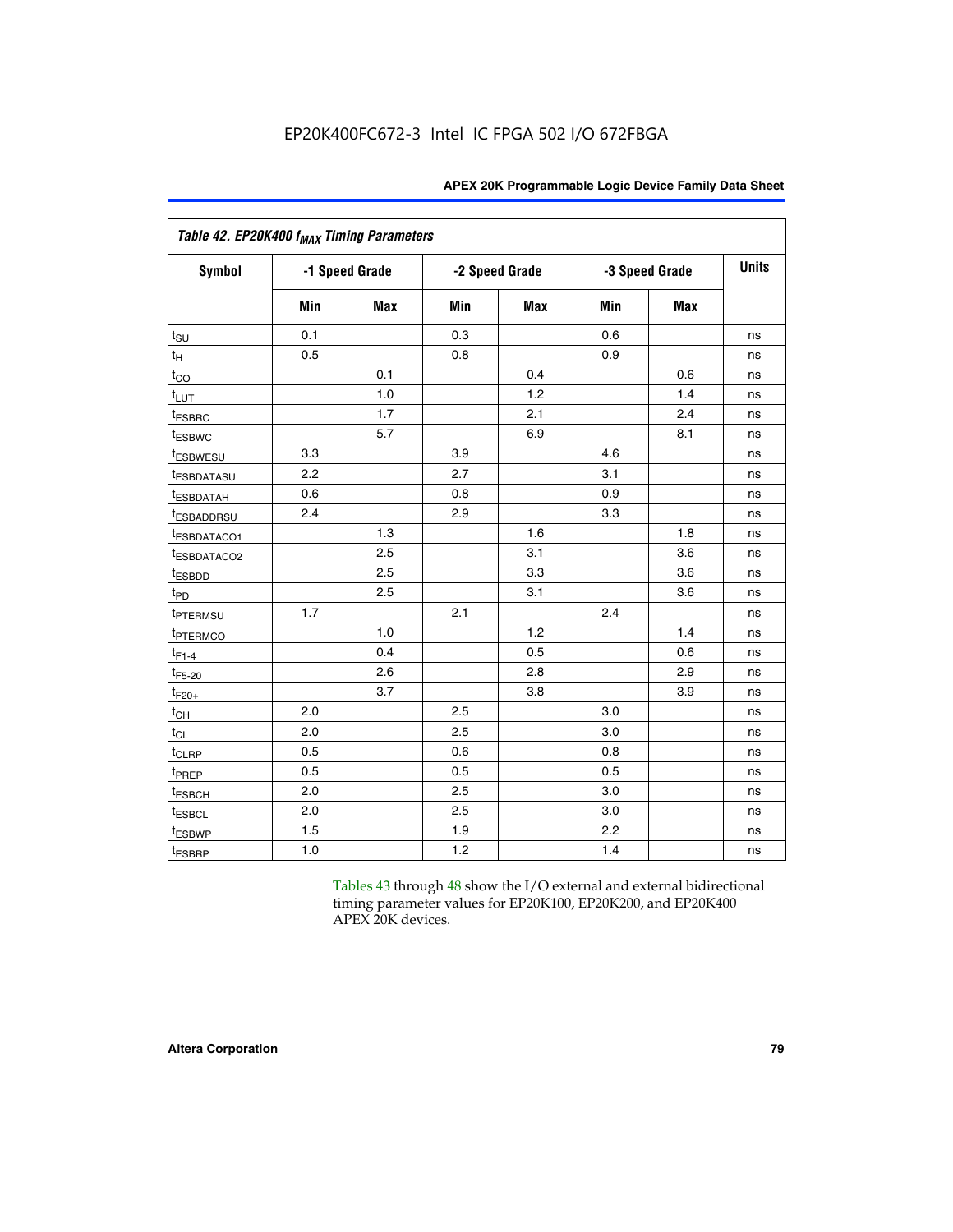## EP20K400FC672-3 Intel IC FPGA 502 I/O 672FBGA

| Table 43. EP20K100 External Timing Parameters |     |                |     |                |     |                |             |  |  |  |  |
|-----------------------------------------------|-----|----------------|-----|----------------|-----|----------------|-------------|--|--|--|--|
| Symbol                                        |     | -1 Speed Grade |     | -2 Speed Grade |     | -3 Speed Grade | <b>Unit</b> |  |  |  |  |
|                                               | Min | Max            | Min | <b>Max</b>     | Min | <b>Max</b>     |             |  |  |  |  |
| $t_{INSU}$ (1)                                | 2.3 |                | 2.8 |                | 3.2 |                | ns          |  |  |  |  |
| $t_{INH}$ (1)                                 | 0.0 |                | 0.0 |                | 0.0 |                | ns          |  |  |  |  |
| $t_{\text{OUTCO}}(1)$                         | 2.0 | 4.5            | 2.0 | 4.9            | 2.0 | 6.6            | ns          |  |  |  |  |
| $t_{IN}$ su $(2)$                             | 1.1 |                | 1.2 |                |     |                | ns          |  |  |  |  |
| $t_{INH}$ (2)                                 | 0.0 |                | 0.0 |                |     |                | ns          |  |  |  |  |
| $t_{\text{OUTCO}}$ (2)                        | 0.5 | 2.7            | 0.5 | 3.1            |     | 4.8            | ns          |  |  |  |  |

|                                | <b>Table 44. EP20K100 External Bidirectional Timing Parameters</b> |     |     |                |     |                |    |  |  |  |  |
|--------------------------------|--------------------------------------------------------------------|-----|-----|----------------|-----|----------------|----|--|--|--|--|
| Symbol                         | -1 Speed Grade                                                     |     |     | -2 Speed Grade |     | -3 Speed Grade |    |  |  |  |  |
|                                | Min                                                                | Max | Min | Max            | Min | <b>Max</b>     |    |  |  |  |  |
| $t_{\text{INSUBIDIR}}(1)$      | 2.3                                                                |     | 2.8 |                | 3.2 |                | ns |  |  |  |  |
| $t_{INHBIDIR}$ (1)             | 0.0                                                                |     | 0.0 |                | 0.0 |                | ns |  |  |  |  |
| <sup>t</sup> OUTCOBIDIR<br>(1) | 2.0                                                                | 4.5 | 2.0 | 4.9            | 2.0 | 6.6            | ns |  |  |  |  |
| $t_{XZBIDIR}$ (1)              |                                                                    | 5.0 |     | 5.9            |     | 6.9            | ns |  |  |  |  |
| $t_{ZXBIDIR}$ (1)              |                                                                    | 5.0 |     | 5.9            |     | 6.9            | ns |  |  |  |  |
| $t_{INSUBIDIR}$ (2)            | 1.0                                                                |     | 1.2 |                |     |                | ns |  |  |  |  |
| $t_{INHBIDIR}$ (2)             | 0.0                                                                |     | 0.0 |                |     |                | ns |  |  |  |  |
| <sup>t</sup> OUTCOBIDIR<br>(2) | 0.5                                                                | 2.7 | 0.5 | 3.1            |     |                | ns |  |  |  |  |
| $t_{XZBIDIR}$ (2)              |                                                                    | 4.3 |     | 5.0            |     |                | ns |  |  |  |  |
| $t_{ZXBIDIR}$ (2)              |                                                                    | 4.3 |     | 5.0            |     |                | ns |  |  |  |  |

| Table 45. EP20K200 External Timing Parameters |     |                |     |                |     |                |             |  |  |  |  |
|-----------------------------------------------|-----|----------------|-----|----------------|-----|----------------|-------------|--|--|--|--|
| Symbol                                        |     | -1 Speed Grade |     | -2 Speed Grade |     | -3 Speed Grade | <b>Unit</b> |  |  |  |  |
|                                               | Min | Max            | Min | Max            | Min | Max            |             |  |  |  |  |
| $t$ <sub>INSU</sub> $(1)$                     | 1.9 |                | 2.3 |                | 2.6 |                | ns          |  |  |  |  |
| $t_{INH}$ (1)                                 | 0.0 |                | 0.0 |                | 0.0 |                | ns          |  |  |  |  |
| $t_{\text{OUTCO}}(1)$                         | 2.0 | 4.6            | 2.0 | 5.6            | 2.0 | 6.8            | ns          |  |  |  |  |
| $t_{\text{INSU}}(2)$                          | 1.1 |                | 1.2 |                |     |                | ns          |  |  |  |  |
| $t_{INH}$ (2)                                 | 0.0 |                | 0.0 |                |     |                | ns          |  |  |  |  |
| $t_{\text{OUTCO}}$ (2)                        | 0.5 | 2.7            | 0.5 | 3.1            |     |                | ns          |  |  |  |  |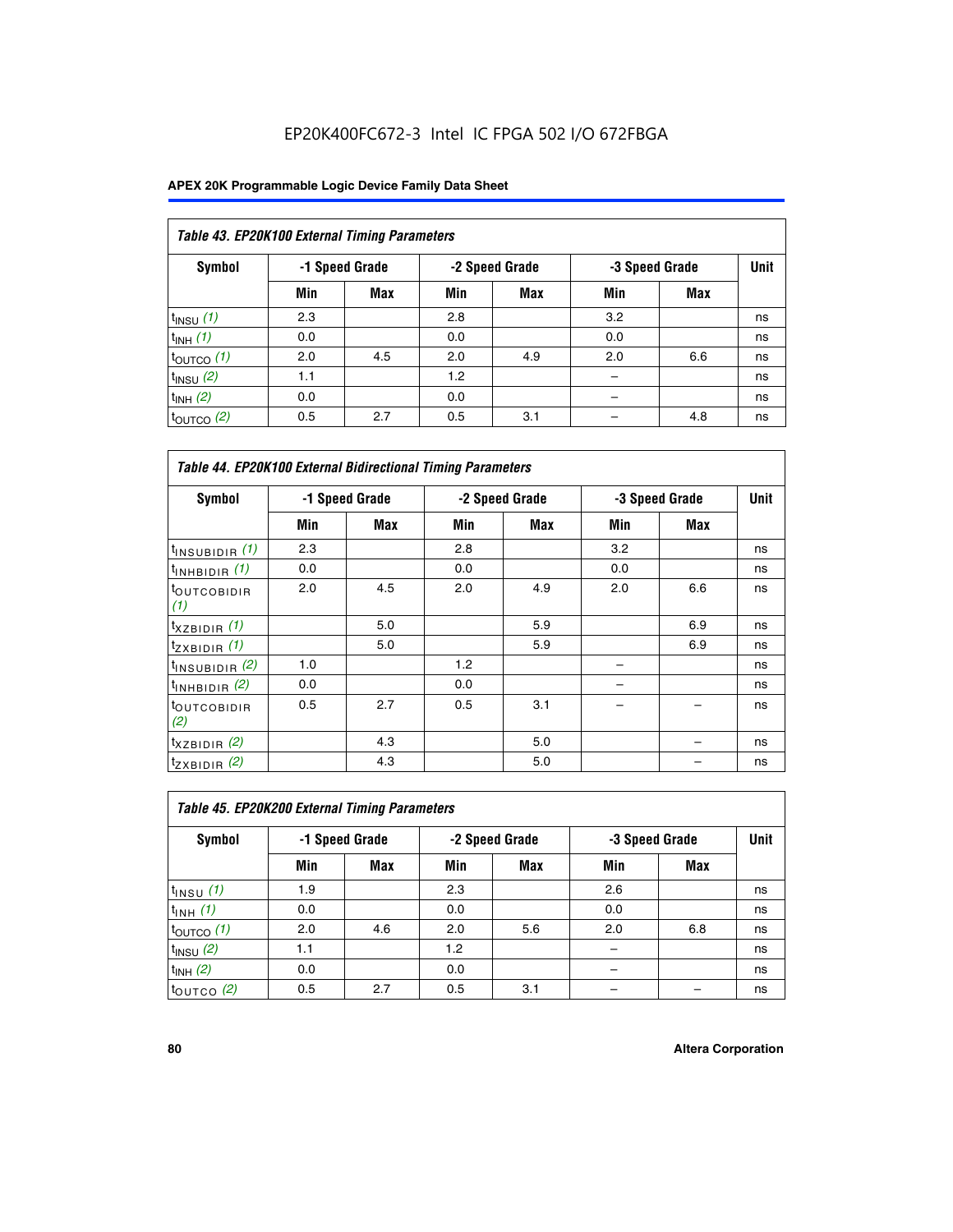| Table 46. EP20K200 External Bidirectional Timing Parameters |     |                |     |                |     |                |             |
|-------------------------------------------------------------|-----|----------------|-----|----------------|-----|----------------|-------------|
| Symbol                                                      |     | -1 Speed Grade |     | -2 Speed Grade |     | -3 Speed Grade | <b>Unit</b> |
|                                                             | Min | Max            | Min | Max            | Min | <b>Max</b>     |             |
| $t_{\text{INSUBIDIR}}(1)$                                   | 1.9 |                | 2.3 |                | 2.6 |                | ns          |
| $t_{INHBIDIR}$ (1)                                          | 0.0 |                | 0.0 |                | 0.0 |                | ns          |
| $t_{\text{OUTCOBIDIR}}(1)$                                  | 2.0 | 4.6            | 2.0 | 5.6            | 2.0 | 6.8            | ns          |
| $t_{XZBIDIR}$ (1)                                           |     | 5.0            |     | 5.9            |     | 6.9            | ns          |
| $t_{ZXBIDIR}$ (1)                                           |     | 5.0            |     | 5.9            |     | 6.9            | ns          |
| $t_{INSUBIDIR}$ (2)                                         | 1.1 |                | 1.2 |                |     |                | ns          |
| $t_{INHBIDIR}$ (2)                                          | 0.0 |                | 0.0 |                |     |                | ns          |
| $t_{\text{OUTCOBIDIR}}$ (2)                                 | 0.5 | 2.7            | 0.5 | 3.1            |     |                | ns          |
| $t_{XZBIDIR}$ (2)                                           |     | 4.3            |     | 5.0            |     |                | ns          |
| $t_{ZXBIDIR}$ (2)                                           |     | 4.3            |     | 5.0            |     |                | ns          |

## *Table 47. EP20K400 External Timing Parameters*

| Symbol                |     | -1 Speed Grade |     | -2 Speed Grade | -3 Speed Grade |            | <b>Unit</b> |
|-----------------------|-----|----------------|-----|----------------|----------------|------------|-------------|
|                       | Min | <b>Max</b>     | Min | <b>Max</b>     | Min            | <b>Max</b> |             |
| $t_{INSU}$ (1)        | 1.4 |                | 1.8 |                | 2.0            |            | ns          |
| $t_{INH}$ (1)         | 0.0 |                | 0.0 |                | 0.0            |            | ns          |
| $t_{\text{OUTCO}}(1)$ | 2.0 | 4.9            | 2.0 | 6.1            | 2.0            | 7.0        | ns          |
| $t_{INSU}$ (2)        | 0.4 |                | 1.0 |                |                |            | ns          |
| $t_{INH}$ (2)         | 0.0 |                | 0.0 |                |                |            | ns          |
| $t_{\text{OUTCO}}(2)$ | 0.5 | 3.1            | 0.5 | 4.1            |                |            | ns          |

*Table 48. EP20K400 External Bidirectional Timing Parameters*

| Symbol                      | -1 Speed Grade |     | -2 Speed Grade |     |     | -3 Speed Grade | <b>Unit</b> |
|-----------------------------|----------------|-----|----------------|-----|-----|----------------|-------------|
|                             | Min            | Max | Min            | Max | Min | Max            |             |
| $t_{\text{INSUBIDIR}}(1)$   | 1.4            |     | 1.8            |     | 2.0 |                | ns          |
| $t_{INHBIDIR}$ (1)          | 0.0            |     | 0.0            |     | 0.0 |                | ns          |
| $t_{\text{OUTCOBIDIR}}(1)$  | 2.0            | 4.9 | 2.0            | 6.1 | 2.0 | 7.0            | ns          |
| $t_{XZBIDIR}$ (1)           |                | 7.3 |                | 8.9 |     | 10.3           | ns          |
| $t_{ZXBIDIR}$ (1)           |                | 7.3 |                | 8.9 |     | 10.3           | ns          |
| $t_{\text{INSUBIDIR}}(2)$   | 0.5            |     | 1.0            |     |     |                | ns          |
| $t_{INHBIDIR}$ (2)          | 0.0            |     | 0.0            |     |     |                | ns          |
| $t_{\text{OUTCOBIDIR}}$ (2) | 0.5            | 3.1 | 0.5            | 4.1 |     |                | ns          |
| $t_{XZBIDIR}$ (2)           |                | 6.2 |                | 7.6 |     |                | ns          |
| $t_{ZXBIDIR}$ (2)           |                | 6.2 |                | 7.6 |     |                | ns          |

### **Altera Corporation 81**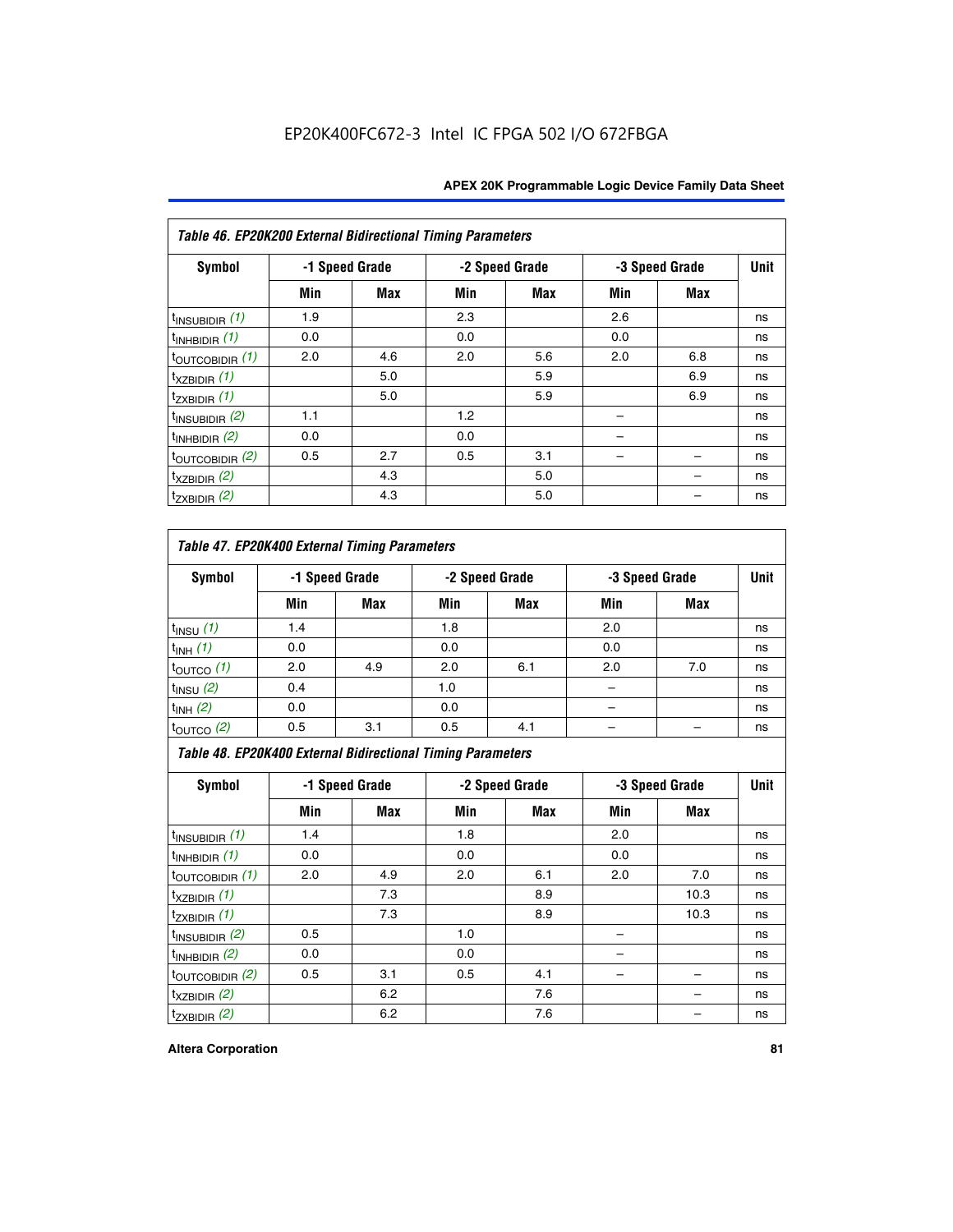#### *Notes to Tables 43 through 48:*

- (1) This parameter is measured without using ClockLock or ClockBoost circuits.
- (2) This parameter is measured using ClockLock or ClockBoost circuits.

Tables 49 through 54 describe  $f_{MAX}$  LE Timing Microparameters,  $f_{MAX}$ ESB Timing Microparameters, *f<sub>MAX</sub>* Routing Delays, Minimum Pulse Width Timing Parameters, External Timing Parameters, and External Bidirectional Timing Parameters for EP20K30E APEX 20KE devices.

| Table 49. EP20K30E f <sub>MAX</sub> LE Timing Microparameters |      |                |      |            |      |             |    |  |  |  |  |
|---------------------------------------------------------------|------|----------------|------|------------|------|-------------|----|--|--|--|--|
| <b>Symbol</b>                                                 |      | -2<br>-3<br>-1 |      |            |      | <b>Unit</b> |    |  |  |  |  |
|                                                               | Min  | Max            | Min  | <b>Max</b> | Min  | Max         |    |  |  |  |  |
| t <sub>SU</sub>                                               | 0.01 |                | 0.02 |            | 0.02 |             | ns |  |  |  |  |
| $t_H$                                                         | 0.11 |                | 0.16 |            | 0.23 |             | ns |  |  |  |  |
| $t_{CO}$                                                      |      | 0.32           |      | 0.45       |      | 0.67        | ns |  |  |  |  |
| t <sub>LUT</sub>                                              |      | 0.85           |      | 1.20       |      | 1.77        | ns |  |  |  |  |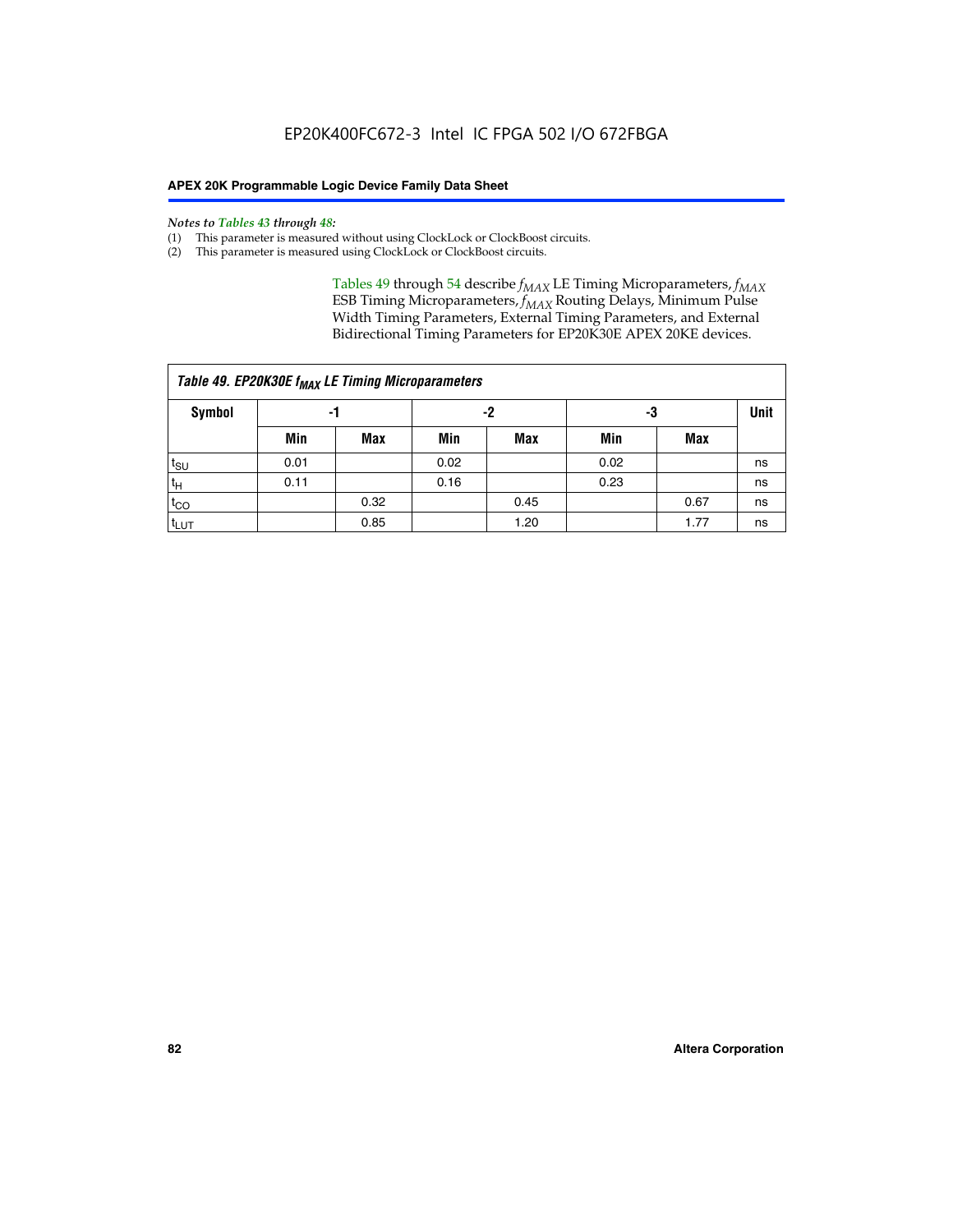| Table 50. EP20K30E f <sub>MAX</sub> ESB Timing Microparameters |      |            |      |            |      |            |             |
|----------------------------------------------------------------|------|------------|------|------------|------|------------|-------------|
| <b>Symbol</b>                                                  |      | $-1$       |      | $-2$       |      | -3         | <b>Unit</b> |
|                                                                | Min  | <b>Max</b> | Min  | <b>Max</b> | Min  | <b>Max</b> |             |
| <sup>t</sup> ESBARC                                            |      | 2.03       |      | 2.86       |      | 4.24       | ns          |
| <sup>t</sup> ESBSRC                                            |      | 2.58       |      | 3.49       |      | 5.02       | ns          |
| <sup>t</sup> ESBAWC                                            |      | 3.88       |      | 5.45       |      | 8.08       | ns          |
| <sup>t</sup> ESBSWC                                            |      | 4.08       |      | 5.35       |      | 7.48       | ns          |
| <sup>t</sup> ESBWASU                                           | 1.77 |            | 2.49 |            | 3.68 |            | ns          |
| <sup>t</sup> ESBWAH                                            | 0.00 |            | 0.00 |            | 0.00 |            | ns          |
| <sup>t</sup> ESBWDSU                                           | 1.95 |            | 2.74 |            | 4.05 |            | ns          |
| t <sub>ESBWDH</sub>                                            | 0.00 |            | 0.00 |            | 0.00 |            | ns          |
| <b>ESBRASU</b>                                                 | 1.96 |            | 2.75 |            | 4.07 |            | ns          |
| t <sub>ESBRAH</sub>                                            | 0.00 |            | 0.00 |            | 0.00 |            | ns          |
| t <sub>ESBWESU</sub>                                           | 1.80 |            | 2.73 |            | 4.28 |            | ns          |
| <sup>I</sup> ESBWEH                                            | 0.00 |            | 0.00 |            | 0.00 |            | ns          |
| <sup>t</sup> ESBDATASU                                         | 0.07 |            | 0.48 |            | 1.17 |            | ns          |
| <b>ESBDATAH</b>                                                | 0.13 |            | 0.13 |            | 0.13 |            | ns          |
| <sup>t</sup> ESBWADDRSU                                        | 0.30 |            | 0.80 |            | 1.64 |            | ns          |
| <sup>I</sup> ESBRADDRSU                                        | 0.37 |            | 0.90 |            | 1.78 |            | ns          |
| ESBDATACO1                                                     |      | 1.11       |      | 1.32       |      | 1.67       | ns          |
| <sup>t</sup> ESBDATACO <sub>2</sub>                            |      | 2.65       |      | 3.73       |      | 5.53       | ns          |
| t <sub>ESBDD</sub>                                             |      | 3.88       |      | 5.45       |      | 8.08       | ns          |
| $t_{\text{PD}}$                                                |      | 1.91       |      | 2.69       |      | 3.98       | ns          |
| <sup>t</sup> PTERMSU                                           | 1.04 |            | 1.71 |            | 2.82 |            | ns          |
| t <sub>PTERMCO</sub>                                           |      | 1.13       |      | 1.34       |      | 1.69       | ns          |

## **Table 51. EP20K30E f<sub>MAX</sub> Routing Delays**

| Symbol      | - 1 |            | -2  |            | -3  |      | Unit |
|-------------|-----|------------|-----|------------|-----|------|------|
|             | Min | <b>Max</b> | Min | <b>Max</b> | Min | Max  |      |
| $t_{F1-4}$  |     | 0.24       |     | 0.27       |     | 0.31 | ns   |
| $t_{F5-20}$ |     | 1.03       |     | 1.14       |     | 1.30 | ns   |
| $t_{F20+}$  |     | 1.42       |     | 1.54       |     | 1.77 | ns   |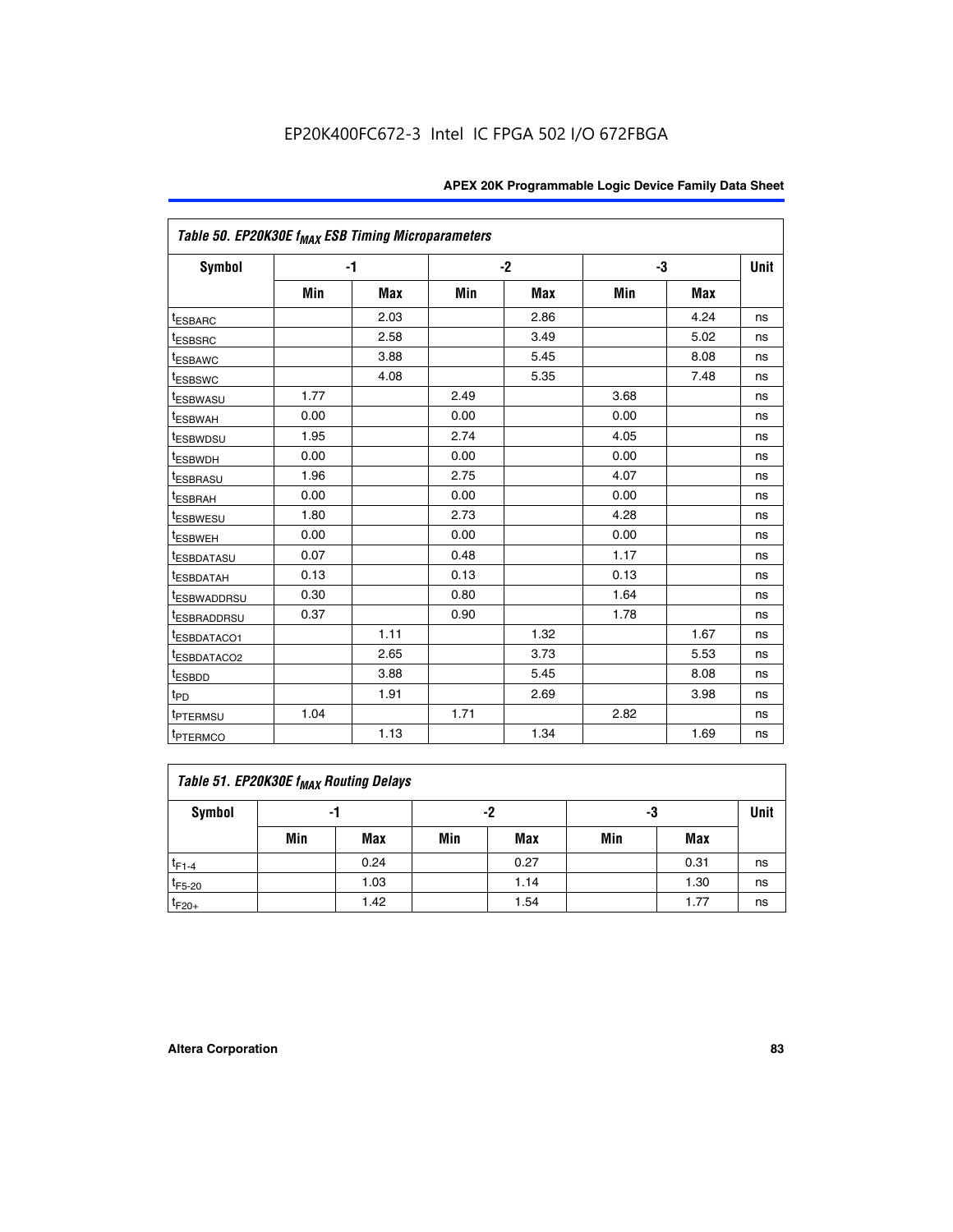## EP20K400FC672-3 Intel IC FPGA 502 I/O 672FBGA

## **APEX 20K Programmable Logic Device Family Data Sheet**

|                    | Table 52. EP20K30E Minimum Pulse Width Timing Parameters |            |      |            |      |            |             |  |  |  |  |  |
|--------------------|----------------------------------------------------------|------------|------|------------|------|------------|-------------|--|--|--|--|--|
| <b>Symbol</b>      | -1                                                       |            |      | $-2$       | -3   |            | <b>Unit</b> |  |  |  |  |  |
|                    | Min                                                      | <b>Max</b> | Min  | <b>Max</b> | Min  | <b>Max</b> |             |  |  |  |  |  |
| $t_{CH}$           | 0.55                                                     |            | 0.78 |            | 1.15 |            | ns          |  |  |  |  |  |
| $t_{CL}$           | 0.55                                                     |            | 0.78 |            | 1.15 |            | ns          |  |  |  |  |  |
| $t_{CLRP}$         | 0.22                                                     |            | 0.31 |            | 0.46 |            | ns          |  |  |  |  |  |
| <sup>t</sup> PREP  | 0.22                                                     |            | 0.31 |            | 0.46 |            | ns          |  |  |  |  |  |
| <sup>t</sup> ESBCH | 0.55                                                     |            | 0.78 |            | 1.15 |            | ns          |  |  |  |  |  |
| <sup>t</sup> ESBCL | 0.55                                                     |            | 0.78 |            | 1.15 |            | ns          |  |  |  |  |  |
| <sup>t</sup> ESBWP | 1.43                                                     |            | 2.01 |            | 2.97 |            | ns          |  |  |  |  |  |
| <sup>t</sup> ESBRP | 1.15                                                     |            | 1.62 |            | 2.39 |            | ns          |  |  |  |  |  |

| Table 53. EP20K30E External Timing Parameters |      |            |      |            |                |            |             |  |  |  |  |
|-----------------------------------------------|------|------------|------|------------|----------------|------------|-------------|--|--|--|--|
| <b>Symbol</b>                                 | -1   |            |      | -2         |                | -3         | <b>Unit</b> |  |  |  |  |
|                                               | Min  | <b>Max</b> | Min  | <b>Max</b> | Min            | <b>Max</b> |             |  |  |  |  |
| $t_{INSU}$                                    | 2.02 |            | 2.13 |            | 2.24           |            | ns          |  |  |  |  |
| $t_{\rm INH}$                                 | 0.00 |            | 0.00 |            | 0.00           |            | ns          |  |  |  |  |
| <b>t</b> outco                                | 2.00 | 4.88       | 2.00 | 5.36       | 2.00           | 5.88       | ns          |  |  |  |  |
| <sup>t</sup> INSUPLL                          | 2.11 |            | 2.23 |            |                |            | ns          |  |  |  |  |
| <sup>t</sup> INHPLL                           | 0.00 |            | 0.00 |            | $\blacksquare$ |            | ns          |  |  |  |  |
| <b>LOUTCOPLL</b>                              | 0.50 | 2.60       | 0.50 | 2.88       | -              |            | ns          |  |  |  |  |

| Table 54. EP20K30E External Bidirectional Timing Parameters |      |      |      |      |                          |      |    |  |  |  |
|-------------------------------------------------------------|------|------|------|------|--------------------------|------|----|--|--|--|
| Symbol                                                      |      | -1   |      | $-2$ |                          | -3   |    |  |  |  |
|                                                             | Min  | Max  | Min  | Max  | Min                      | Max  |    |  |  |  |
| <sup>t</sup> INSUBIDIR                                      | 1.85 |      | 1.77 |      | 1.54                     |      | ns |  |  |  |
| <b>INHBIDIR</b>                                             | 0.00 |      | 0.00 |      | 0.00                     |      | ns |  |  |  |
| <b>LOUTCOBIDIR</b>                                          | 2.00 | 4.88 | 2.00 | 5.36 | 2.00                     | 5.88 | ns |  |  |  |
| <sup>T</sup> XZBIDIR                                        |      | 7.48 |      | 8.46 |                          | 9.83 | ns |  |  |  |
| <sup>t</sup> zxbidir                                        |      | 7.48 |      | 8.46 |                          | 9.83 | ns |  |  |  |
| <sup>I</sup> INSUBIDIRPLL                                   | 4.12 |      | 4.24 |      | $\overline{\phantom{0}}$ |      | ns |  |  |  |
| <b>INHBIDIRPLL</b>                                          | 0.00 |      | 0.00 |      |                          |      | ns |  |  |  |
| <b><i>COUTCOBIDIRPLL</i></b>                                | 0.50 | 2.60 | 0.50 | 2.88 |                          |      | ns |  |  |  |
| <sup>I</sup> XZBIDIRPLL                                     |      | 5.21 |      | 5.99 |                          |      | ns |  |  |  |
| <sup>I</sup> ZXBIDIRPLL                                     |      | 5.21 |      | 5.99 |                          |      | ns |  |  |  |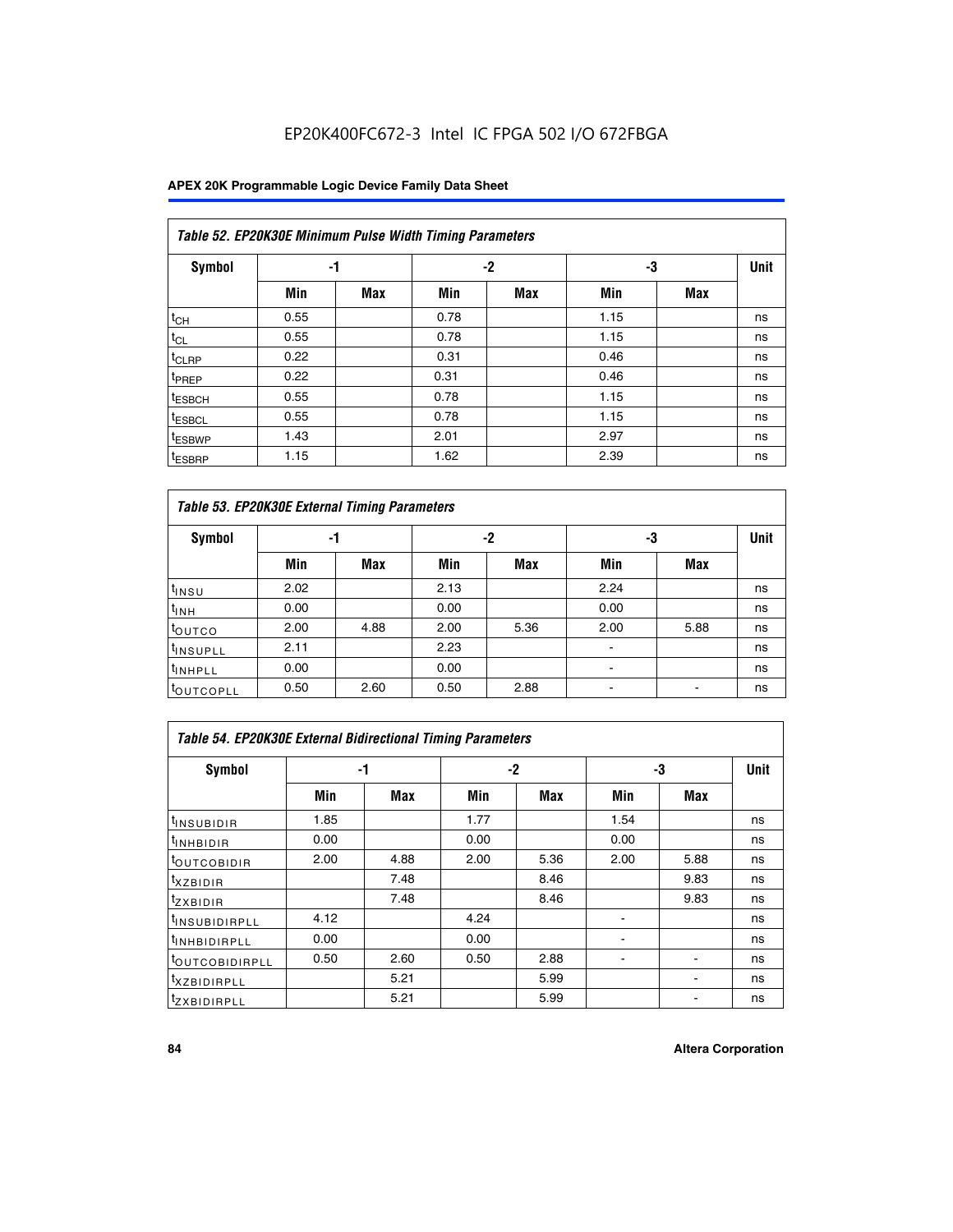Tables 55 through 60 describe *f<sub>MAX</sub>* LE Timing Microparameters, *f<sub>MAX</sub>* ESB Timing Microparameters, *f<sub>MAX</sub>* Routing Delays, Minimum Pulse Width Timing Parameters, External Timing Parameters, and External Bidirectional Timing Parameters for EP20K60E APEX 20KE devices.

|                  | Table 55. EP20K60E f <sub>MAX</sub> LE Timing Microparameters |      |      |      |      |             |    |  |  |  |  |  |
|------------------|---------------------------------------------------------------|------|------|------|------|-------------|----|--|--|--|--|--|
| <b>Symbol</b>    | -1                                                            |      |      | -2   | -3   | <b>Unit</b> |    |  |  |  |  |  |
|                  | Min                                                           | Max  | Min  | Max  | Min  | Max         |    |  |  |  |  |  |
| $t_{\text{SU}}$  | 0.17                                                          |      | 0.15 |      | 0.16 |             | ns |  |  |  |  |  |
| $t_H$            | 0.32                                                          |      | 0.33 |      | 0.39 |             | ns |  |  |  |  |  |
| $t_{CO}$         |                                                               | 0.29 |      | 0.40 |      | 0.60        | ns |  |  |  |  |  |
| t <sub>lut</sub> |                                                               | 0.77 |      | 1.07 |      | 1.59        | ns |  |  |  |  |  |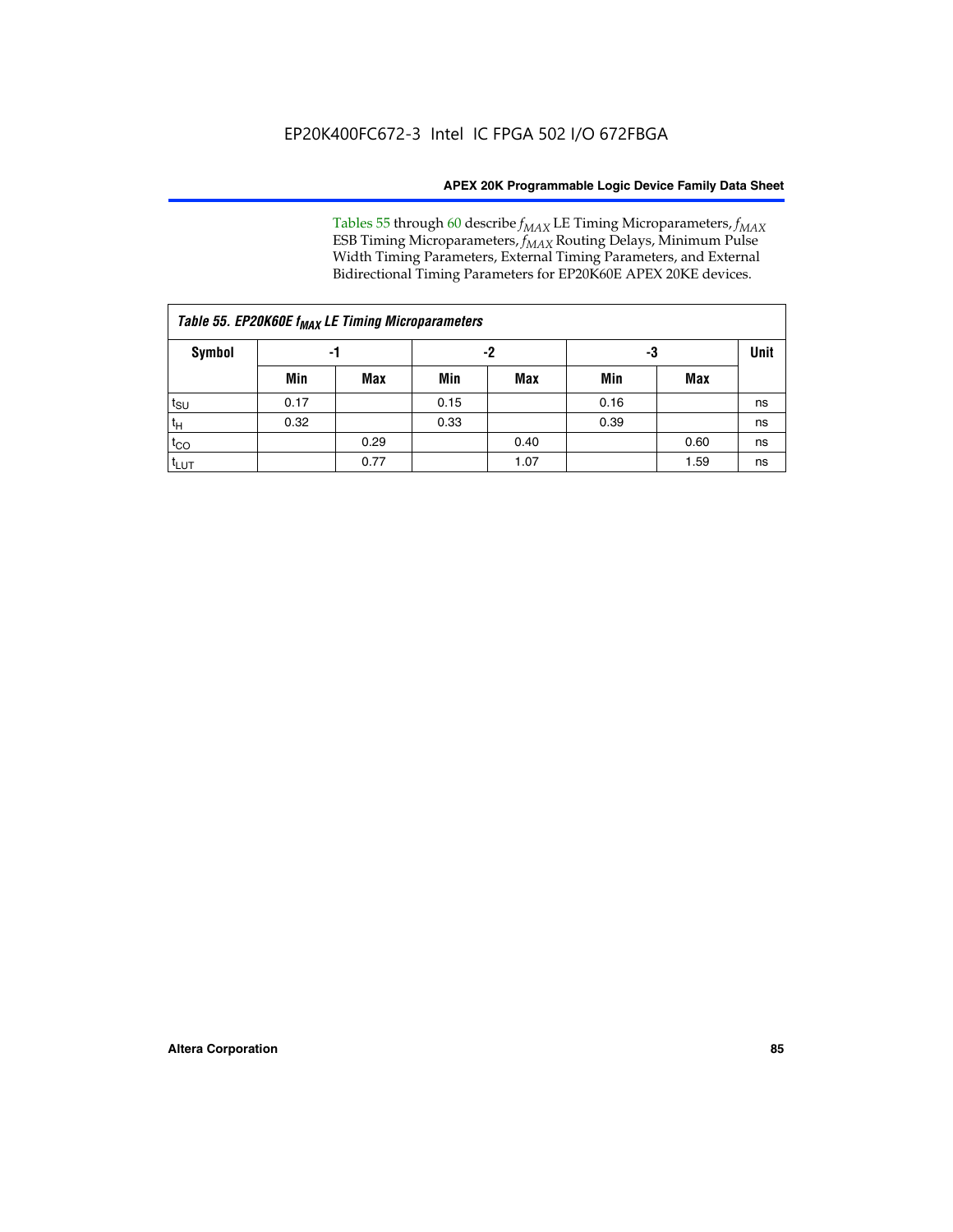| Table 56. EP20K60E f <sub>MAX</sub> ESB Timing Microparameters |      |            |      |            |      |            |             |
|----------------------------------------------------------------|------|------------|------|------------|------|------------|-------------|
| <b>Symbol</b>                                                  |      | $-1$       |      | $-2$       |      | -3         | <b>Unit</b> |
|                                                                | Min  | <b>Max</b> | Min  | <b>Max</b> | Min  | <b>Max</b> |             |
| <sup>t</sup> ESBARC                                            |      | 1.83       |      | 2.57       |      | 3.79       | ns          |
| t <sub>ESBSRC</sub>                                            |      | 2.46       |      | 3.26       |      | 4.61       | ns          |
| <sup>t</sup> ESBAWC                                            |      | 3.50       |      | 4.90       |      | 7.23       | ns          |
| <sup>t</sup> ESBSWC                                            |      | 3.77       |      | 4.90       |      | 6.79       | ns          |
| <sup>t</sup> ESBWASU                                           | 1.59 |            | 2.23 |            | 3.29 |            | ns          |
| <sup>t</sup> ESBWAH                                            | 0.00 |            | 0.00 |            | 0.00 |            | ns          |
| t <sub>ESBWDSU</sub>                                           | 1.75 |            | 2.46 |            | 3.62 |            | ns          |
| <sup>t</sup> ESBWDH                                            | 0.00 |            | 0.00 |            | 0.00 |            | ns          |
| t <sub>ESBRASU</sub>                                           | 1.76 |            | 2.47 |            | 3.64 |            | ns          |
| <sup>t</sup> ESBRAH                                            | 0.00 |            | 0.00 |            | 0.00 |            | ns          |
| t <sub>ESBWESU</sub>                                           | 1.68 |            | 2.49 |            | 3.87 |            | ns          |
| t <sub>ESBWEH</sub>                                            | 0.00 |            | 0.00 |            | 0.00 |            | ns          |
| <sup>t</sup> ESBDATASU                                         | 0.08 |            | 0.43 |            | 1.04 |            | ns          |
| t <sub>ESBDATAH</sub>                                          | 0.13 |            | 0.13 |            | 0.13 |            | ns          |
| <sup>t</sup> ESBWADDRSU                                        | 0.29 |            | 0.72 |            | 1.46 |            | ns          |
| <sup>t</sup> ESBRADDRSU                                        | 0.36 |            | 0.81 |            | 1.58 |            | ns          |
| <sup>I</sup> ESBDATACO1                                        |      | 1.06       |      | 1.24       |      | 1.55       | ns          |
| <sup>t</sup> ESBDATACO2                                        |      | 2.39       |      | 3.35       |      | 4.94       | ns          |
| <sup>t</sup> ESBDD                                             |      | 3.50       |      | 4.90       |      | 7.23       | ns          |
| t <sub>PD</sub>                                                |      | 1.72       |      | 2.41       |      | 3.56       | ns          |
| t <sub>PTERMSU</sub>                                           | 0.99 |            | 1.56 |            | 2.55 |            | ns          |
| t <sub>PTERMCO</sub>                                           |      | 1.07       |      | 1.26       |      | 1.08       | ns          |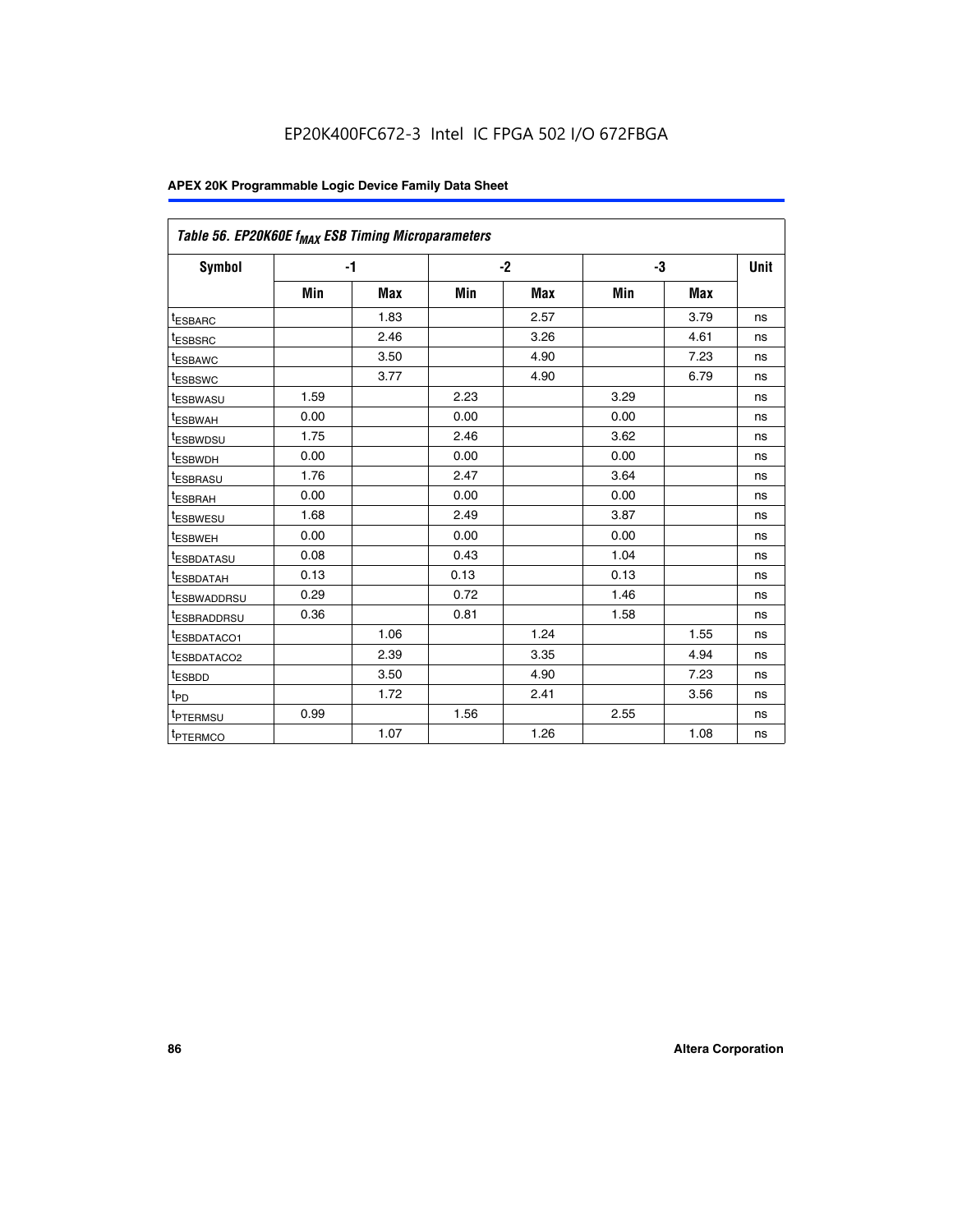## EP20K400FC672-3 Intel IC FPGA 502 I/O 672FBGA

| Table 57. EP20K60E f <sub>MAX</sub> Routing Delays |     |      |     |      |     |      |             |  |  |  |  |  |
|----------------------------------------------------|-----|------|-----|------|-----|------|-------------|--|--|--|--|--|
| Symbol                                             | -1  |      |     | -2   | -3  |      | <b>Unit</b> |  |  |  |  |  |
|                                                    | Min | Max  | Min | Max  | Min | Max  |             |  |  |  |  |  |
| $t_{F1-4}$                                         |     | 0.24 |     | 0.26 |     | 0.30 | ns          |  |  |  |  |  |
| $t_{F5-20}$                                        |     | 1.45 |     | 1.58 |     | 1.79 | ns          |  |  |  |  |  |
| $t_{F20+}$                                         |     | 1.96 |     | 2.14 |     | 2.45 | ns          |  |  |  |  |  |

|                    | Table 58. EP20K60E Minimum Pulse Width Timing Parameters |            |      |     |      |     |    |  |  |  |  |  |
|--------------------|----------------------------------------------------------|------------|------|-----|------|-----|----|--|--|--|--|--|
| Symbol             |                                                          | -1         |      | -2  |      | -3  |    |  |  |  |  |  |
|                    | Min                                                      | <b>Max</b> | Min  | Max | Min  | Max |    |  |  |  |  |  |
| $t_{CH}$           | 2.00                                                     |            | 2.50 |     | 2.75 |     | ns |  |  |  |  |  |
| $t_{CL}$           | 2.00                                                     |            | 2.50 |     | 2.75 |     | ns |  |  |  |  |  |
| $t_{CLRP}$         | 0.20                                                     |            | 0.28 |     | 0.41 |     | ns |  |  |  |  |  |
| t <sub>PREP</sub>  | 0.20                                                     |            | 0.28 |     | 0.41 |     | ns |  |  |  |  |  |
| <sup>t</sup> ESBCH | 2.00                                                     |            | 2.50 |     | 2.75 |     | ns |  |  |  |  |  |
| <sup>t</sup> ESBCL | 2.00                                                     |            | 2.50 |     | 2.75 |     | ns |  |  |  |  |  |
| <sup>t</sup> ESBWP | 1.29                                                     |            | 1.80 |     | 2.66 |     | ns |  |  |  |  |  |
| <sup>t</sup> ESBRP | 1.04                                                     |            | 1.45 |     | 2.14 |     | ns |  |  |  |  |  |

| Table 59. EP20K60E External Timing Parameters |      |      |      |      |      |      |      |  |  |  |  |
|-----------------------------------------------|------|------|------|------|------|------|------|--|--|--|--|
| Symbol                                        | -1   |      |      | -2   | -3   |      | Unit |  |  |  |  |
|                                               | Min  | Max  | Min  | Max  | Min  | Max  |      |  |  |  |  |
| $t_{INSU}$                                    | 2.03 |      | 2.12 |      | 2.23 |      | ns   |  |  |  |  |
| t <sub>INH</sub>                              | 0.00 |      | 0.00 |      | 0.00 |      | ns   |  |  |  |  |
| toutco                                        | 2.00 | 4.84 | 2.00 | 5.31 | 2.00 | 5.81 | ns   |  |  |  |  |
| <sup>t</sup> INSUPLL                          | 1.12 |      | 1.15 |      |      |      | ns   |  |  |  |  |
| <sup>t</sup> INHPLL                           | 0.00 |      | 0.00 |      | ۰    |      | ns   |  |  |  |  |
| toutcopll                                     | 0.50 | 3.37 | 0.50 | 3.69 |      |      | ns   |  |  |  |  |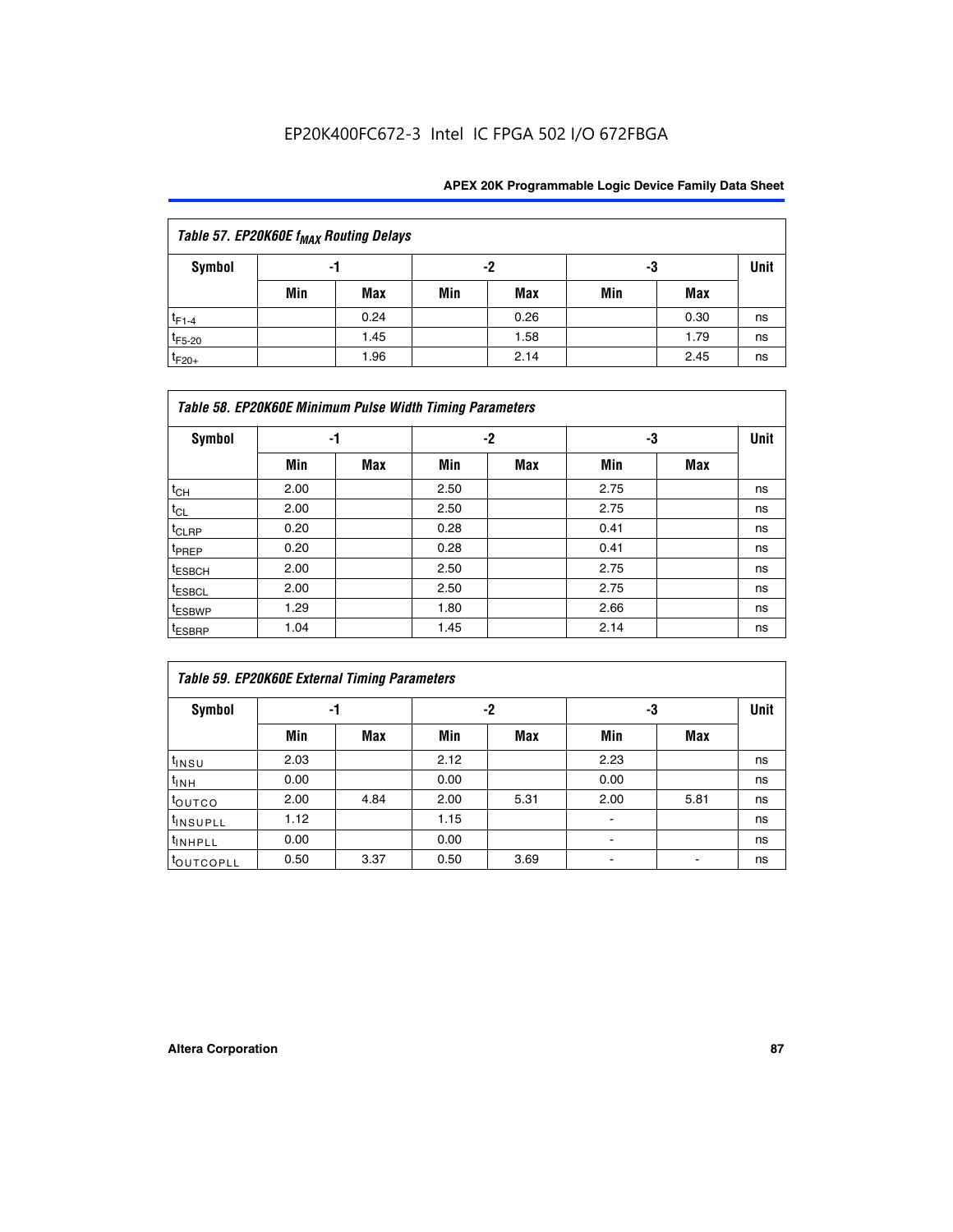| <b>APEX 20K Programmable Logic Device Family Data Sheet</b> |  |
|-------------------------------------------------------------|--|
|-------------------------------------------------------------|--|

| Table 60. EP20K60E External Bidirectional Timing Parameters |      |      |      |      |      |      |    |  |  |  |
|-------------------------------------------------------------|------|------|------|------|------|------|----|--|--|--|
| <b>Symbol</b>                                               | -1   |      |      | -2   |      | -3   |    |  |  |  |
|                                                             | Min  | Max  | Min  | Max  | Min  | Max  |    |  |  |  |
| t <sub>INSUBIDIR</sub>                                      | 2.77 |      | 2.91 |      | 3.11 |      | ns |  |  |  |
| $t_{\rm INHBIDIR}$                                          | 0.00 |      | 0.00 |      | 0.00 |      | ns |  |  |  |
| <sup>t</sup> OUTCOBIDIR                                     | 2.00 | 4.84 | 2.00 | 5.31 | 2.00 | 5.81 | ns |  |  |  |
| $t_{XZBIDIR}$                                               |      | 6.47 |      | 7.44 |      | 8.65 | ns |  |  |  |
| tzxbidir                                                    |      | 6.47 |      | 7.44 |      | 8.65 | ns |  |  |  |
| <sup>t</sup> INSUBIDIRPLL                                   | 3.44 |      | 3.24 |      |      |      | ns |  |  |  |
| <sup>t</sup> INHBIDIRPLL                                    | 0.00 |      | 0.00 |      |      |      | ns |  |  |  |
| <sup>t</sup> OUTCOBIDIRPLL                                  | 0.50 | 3.37 | 0.50 | 3.69 |      |      | ns |  |  |  |
| <sup>t</sup> XZBIDIRPLL                                     |      | 5.00 |      | 5.82 |      |      | ns |  |  |  |
| <sup>t</sup> zxbidirpll                                     |      | 5.00 |      | 5.82 |      |      | ns |  |  |  |

Tables 61 through 66 describe  $f_{MAX}$  LE Timing Microparameters, *fMAX* ESB Timing Microparameters, *fMAX* Routing Delays, Minimum Pulse Width Timing Parameters, External Timing Parameters, and External Bidirectional Timing Parameters for EP20K100E APEX 20KE devices.

| Table 61. EP20K100E f <sub>MAX</sub> LE Timing Microparameters |      |      |      |            |      |            |             |  |  |  |  |
|----------------------------------------------------------------|------|------|------|------------|------|------------|-------------|--|--|--|--|
| <b>Symbol</b>                                                  |      | -1   |      | -2         | -3   |            | <b>Unit</b> |  |  |  |  |
|                                                                | Min  | Max  | Min  | <b>Max</b> | Min  | <b>Max</b> |             |  |  |  |  |
| $t_{\text{SU}}$                                                | 0.25 |      | 0.25 |            | 0.25 |            | ns          |  |  |  |  |
| tμ                                                             | 0.25 |      | 0.25 |            | 0.25 |            | ns          |  |  |  |  |
| $t_{CO}$                                                       |      | 0.28 |      | 0.28       |      | 0.34       | ns          |  |  |  |  |
| t <sub>LUT</sub>                                               |      | 0.80 |      | 0.95       |      | 1.13       | ns          |  |  |  |  |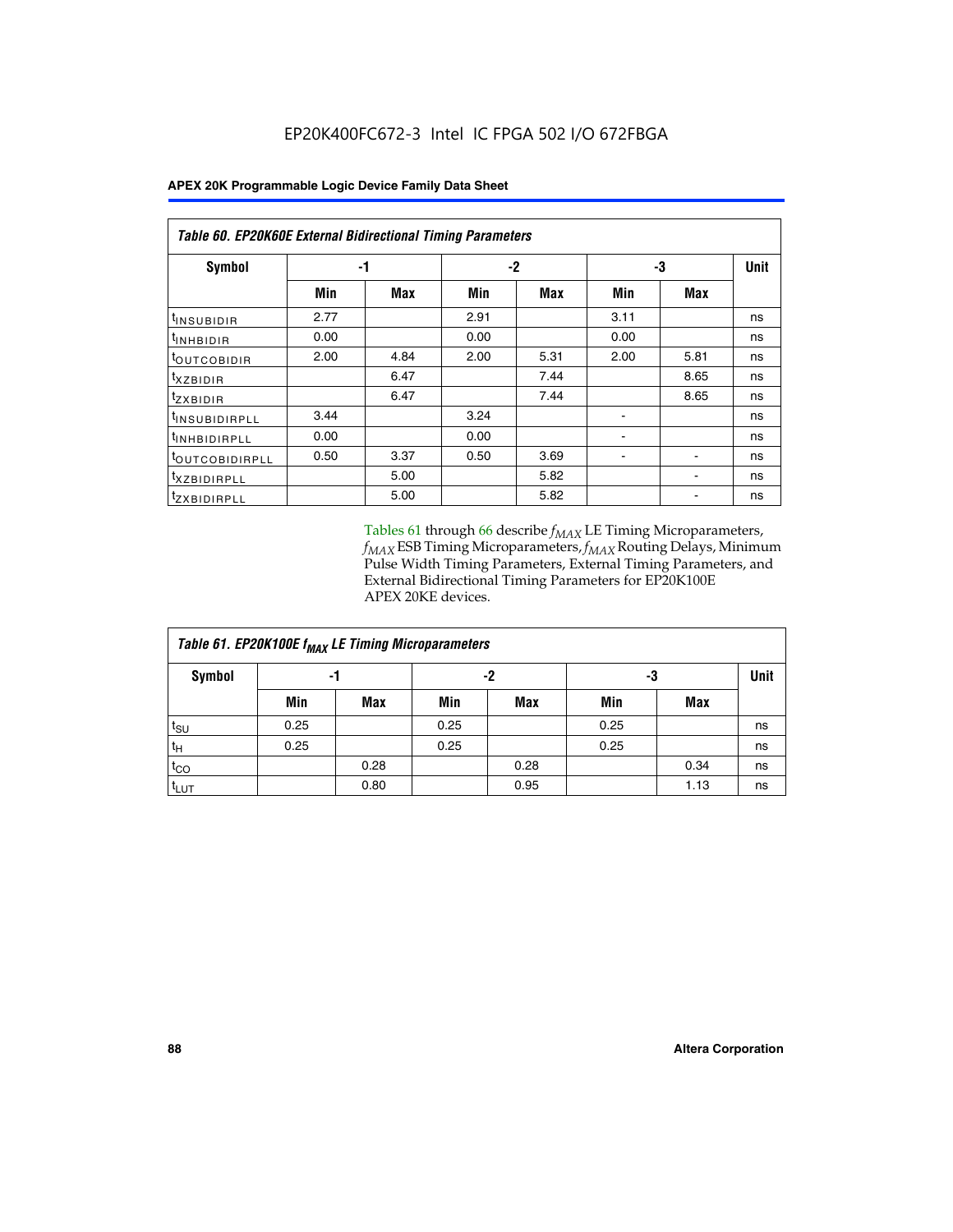|                         | Table 62. EP20K100E f <sub>MAX</sub> ESB Timing Microparameters |            |         |            |         |            |             |  |  |  |  |
|-------------------------|-----------------------------------------------------------------|------------|---------|------------|---------|------------|-------------|--|--|--|--|
| <b>Symbol</b>           |                                                                 | $-1$       |         | $-2$       |         | -3         | <b>Unit</b> |  |  |  |  |
|                         | Min                                                             | <b>Max</b> | Min     | <b>Max</b> | Min     | <b>Max</b> |             |  |  |  |  |
| <sup>t</sup> ESBARC     |                                                                 | 1.61       |         | 1.84       |         | 1.97       | ns          |  |  |  |  |
| <sup>t</sup> ESBSRC     |                                                                 | 2.57       |         | 2.97       |         | 3.20       | ns          |  |  |  |  |
| <sup>t</sup> ESBAWC     |                                                                 | 0.52       |         | 4.09       |         | 4.39       | ns          |  |  |  |  |
| <sup>t</sup> ESBSWC     |                                                                 | 3.17       |         | 3.78       |         | 4.09       | ns          |  |  |  |  |
| <b><i>ESBWASU</i></b>   | 0.56                                                            |            | 6.41    |            | 0.63    |            | ns          |  |  |  |  |
| <sup>t</sup> ESBWAH     | 0.48                                                            |            | 0.54    |            | 0.55    |            | ns          |  |  |  |  |
| <sup>t</sup> ESBWDSU    | 0.71                                                            |            | 0.80    |            | 0.81    |            | ns          |  |  |  |  |
| <sup>t</sup> ESBWDH     | .048                                                            |            | 0.54    |            | 0.55    |            | ns          |  |  |  |  |
| <sup>t</sup> ESBRASU    | 1.57                                                            |            | 1.75    |            | 1.87    |            | ns          |  |  |  |  |
| <sup>t</sup> ESBRAH     | 0.00                                                            |            | 0.00    |            | 0.20    |            | ns          |  |  |  |  |
| t <sub>ESBWESU</sub>    | 1.54                                                            |            | 1.72    |            | 1.80    |            | ns          |  |  |  |  |
| <sup>t</sup> ESBWEH     | 0.00                                                            |            | 0.00    |            | 0.00    |            | ns          |  |  |  |  |
| <sup>t</sup> ESBDATASU  | $-0.16$                                                         |            | $-0.20$ |            | $-0.20$ |            | ns          |  |  |  |  |
| <b>ESBDATAH</b>         | 0.13                                                            |            | 0.13    |            | 0.13    |            | ns          |  |  |  |  |
| <sup>t</sup> ESBWADDRSU | 0.12                                                            |            | 0.08    |            | 0.13    |            | ns          |  |  |  |  |
| <sup>I</sup> ESBRADDRSU | 0.17                                                            |            | 0.15    |            | 0.19    |            | ns          |  |  |  |  |
| ESBDATACO1              |                                                                 | 1.20       |         | 1.39       |         | 1.52       | ns          |  |  |  |  |
| <sup>t</sup> ESBDATACO2 |                                                                 | 2.54       |         | 2.99       |         | 3.22       | ns          |  |  |  |  |
| t <sub>ESBDD</sub>      |                                                                 | 3.06       |         | 3.56       |         | 3.85       | ns          |  |  |  |  |
| t <sub>PD</sub>         |                                                                 | 1.73       |         | 2.02       |         | 2.20       | ns          |  |  |  |  |
| <sup>t</sup> PTERMSU    | 1.11                                                            |            | 1.26    |            | 1.38    |            | ns          |  |  |  |  |
| t <sub>PTERMCO</sub>    |                                                                 | 1.19       |         | 1.40       |         | 1.08       | ns          |  |  |  |  |

| Table 63. EP20K100E f <sub>MAX</sub> Routing Delays |     |      |     |            |     |      |             |  |  |  |  |
|-----------------------------------------------------|-----|------|-----|------------|-----|------|-------------|--|--|--|--|
| Symbol                                              | -1  |      |     | -2         | -3  |      | <b>Unit</b> |  |  |  |  |
|                                                     | Min | Max  | Min | <b>Max</b> | Min | Max  |             |  |  |  |  |
| $t_{F1-4}$                                          |     | 0.24 |     | 0.27       |     | 0.29 | ns          |  |  |  |  |
| $t_{F5-20}$                                         |     | 1.04 |     | 1.26       |     | 1.52 | ns          |  |  |  |  |
| $t_{F20+}$                                          |     | 1.12 |     | 1.36       |     | 1.86 | ns          |  |  |  |  |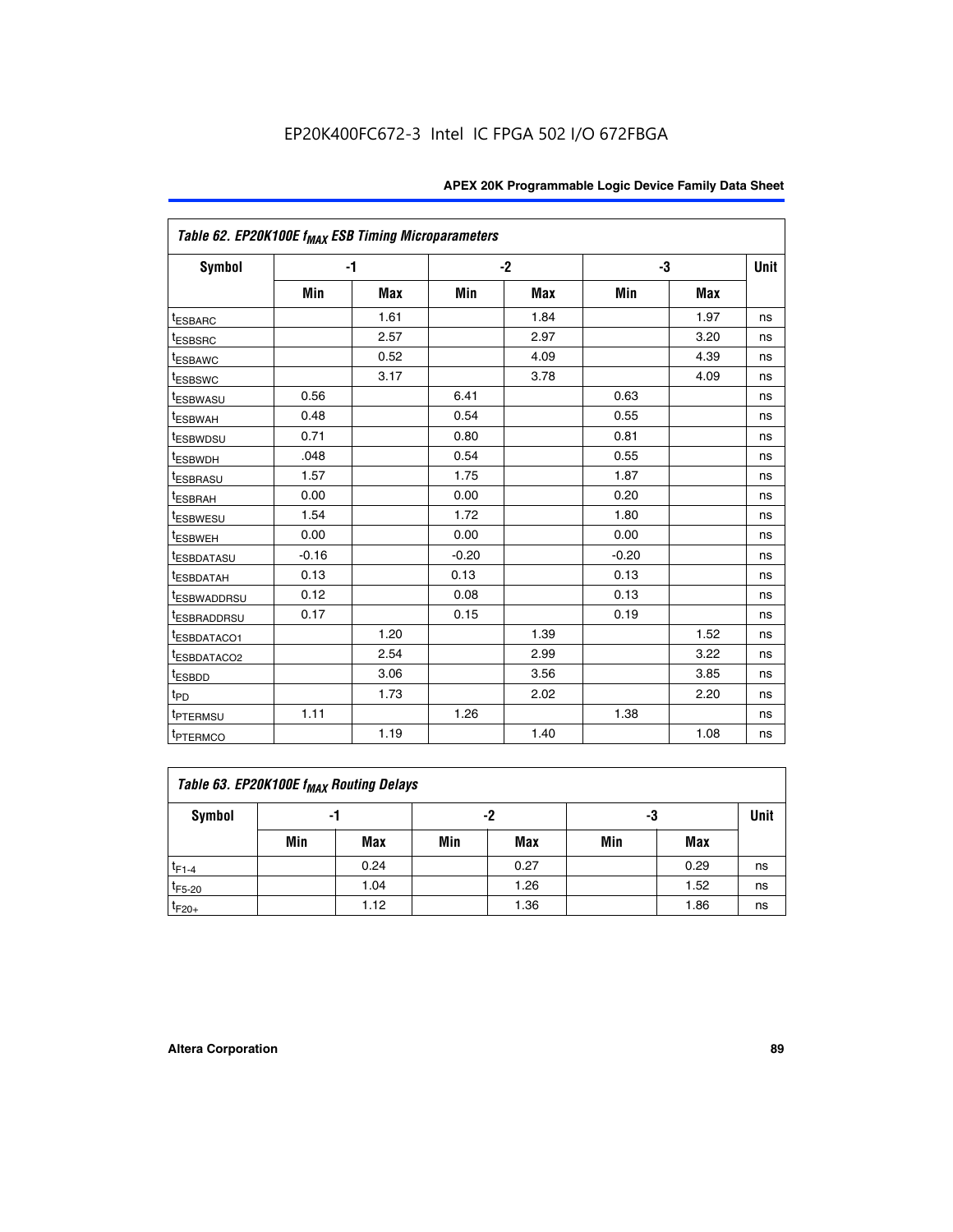## EP20K400FC672-3 Intel IC FPGA 502 I/O 672FBGA

## **APEX 20K Programmable Logic Device Family Data Sheet**

|                    | Table 64. EP20K100E Minimum Pulse Width Timing Parameters |            |      |            |      |            |             |  |  |  |  |  |
|--------------------|-----------------------------------------------------------|------------|------|------------|------|------------|-------------|--|--|--|--|--|
| <b>Symbol</b>      | -1                                                        |            |      | $-2$       | -3   |            | <b>Unit</b> |  |  |  |  |  |
|                    | Min                                                       | <b>Max</b> | Min  | <b>Max</b> | Min  | <b>Max</b> |             |  |  |  |  |  |
| $t_{CH}$           | 2.00                                                      |            | 2.00 |            | 2.00 |            | ns          |  |  |  |  |  |
| $t_{CL}$           | 2.00                                                      |            | 2.00 |            | 2.00 |            | ns          |  |  |  |  |  |
| t <sub>CLRP</sub>  | 0.20                                                      |            | 0.20 |            | 0.20 |            | ns          |  |  |  |  |  |
| t <sub>PREP</sub>  | 0.20                                                      |            | 0.20 |            | 0.20 |            | ns          |  |  |  |  |  |
| <sup>t</sup> ESBCH | 2.00                                                      |            | 2.00 |            | 2.00 |            | ns          |  |  |  |  |  |
| <sup>t</sup> ESBCL | 2.00                                                      |            | 2.00 |            | 2.00 |            | ns          |  |  |  |  |  |
| <sup>t</sup> ESBWP | 1.29                                                      |            | 1.53 |            | 1.66 |            | ns          |  |  |  |  |  |
| <sup>t</sup> ESBRP | 1.11                                                      |            | 1.29 |            | 1.41 |            | ns          |  |  |  |  |  |

|                      | Table 65. EP20K100E External Timing Parameters |            |      |            |                          |            |    |  |  |  |  |  |
|----------------------|------------------------------------------------|------------|------|------------|--------------------------|------------|----|--|--|--|--|--|
| <b>Symbol</b>        | -1                                             |            |      | -2         |                          | -3         |    |  |  |  |  |  |
|                      | Min                                            | <b>Max</b> | Min  | <b>Max</b> | Min                      | <b>Max</b> |    |  |  |  |  |  |
| t <sub>INSU</sub>    | 2.23                                           |            | 2.32 |            | 2.43                     |            | ns |  |  |  |  |  |
| $t_{\rm INH}$        | 0.00                                           |            | 0.00 |            | 0.00                     |            | ns |  |  |  |  |  |
| toutco               | 2.00                                           | 4.86       | 2.00 | 5.35       | 2.00                     | 5.84       | ns |  |  |  |  |  |
| <sup>t</sup> INSUPLL | 1.58                                           |            | 1.66 |            |                          |            | ns |  |  |  |  |  |
| <sup>t</sup> INHPLL  | 0.00                                           |            | 0.00 |            | $\overline{\phantom{a}}$ |            | ns |  |  |  |  |  |
| <b>LOUTCOPLL</b>     | 0.50                                           | 2.96       | 0.50 | 3.29       | -                        |            | ns |  |  |  |  |  |

|                              | Table 66. EP20K100E External Bidirectional Timing Parameters |      |      |      |      |            |      |  |  |  |  |
|------------------------------|--------------------------------------------------------------|------|------|------|------|------------|------|--|--|--|--|
| Symbol                       |                                                              | -1   |      | $-2$ | -3   |            | Unit |  |  |  |  |
|                              | Min                                                          | Max  | Min  | Max  | Min  | <b>Max</b> |      |  |  |  |  |
| <sup>t</sup> INSUBIDIR       | 2.74                                                         |      | 2.96 |      | 3.19 |            | ns   |  |  |  |  |
| <b>TINHBIDIR</b>             | 0.00                                                         |      | 0.00 |      | 0.00 |            | ns   |  |  |  |  |
| <b>LOUTCOBIDIR</b>           | 2.00                                                         | 4.86 | 2.00 | 5.35 | 2.00 | 5.84       | ns   |  |  |  |  |
| <sup>T</sup> XZBIDIR         |                                                              | 5.00 |      | 5.48 |      | 5.89       | ns   |  |  |  |  |
| $I_{Z}$ XBIDIR               |                                                              | 5.00 |      | 5.48 |      | 5.89       | ns   |  |  |  |  |
| <sup>t</sup> INSUBIDIRPLL    | 4.64                                                         |      | 5.03 |      |      |            | ns   |  |  |  |  |
| <sup>I</sup> INHBIDIRPLL     | 0.00                                                         |      | 0.00 |      |      |            | ns   |  |  |  |  |
| <b><i>COUTCOBIDIRPLL</i></b> | 0.50                                                         | 2.96 | 0.50 | 3.29 |      |            | ns   |  |  |  |  |
| <sup>I</sup> XZBIDIRPLL      |                                                              | 3.10 |      | 3.42 |      |            | ns   |  |  |  |  |
| <sup>I</sup> ZXBIDIRPLL      |                                                              | 3.10 |      | 3.42 |      |            | ns   |  |  |  |  |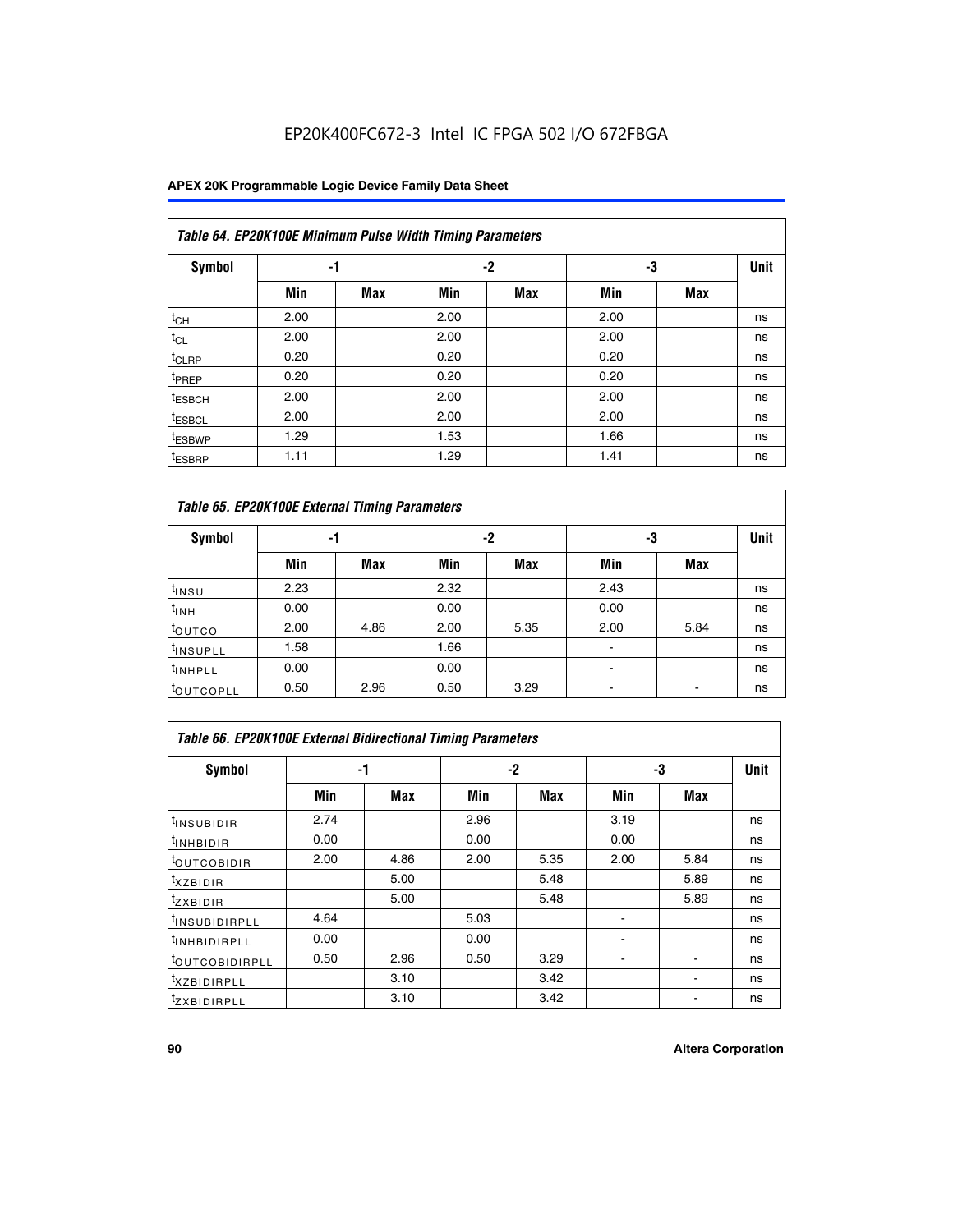Tables 67 through 72 describe *f<sub>MAX</sub>* LE Timing Microparameters, *f<sub>MAX</sub>* ESB Timing Microparameters, *f<sub>MAX</sub>* Routing Delays, Minimum Pulse Width Timing Parameters, External Timing Parameters, and External Bidirectional Timing Parameters for EP20K160E APEX 20KE devices.

|                  | Table 67. EP20K160E f <sub>MAX</sub> LE Timing Microparameters |            |      |            |      |      |             |  |  |  |  |  |
|------------------|----------------------------------------------------------------|------------|------|------------|------|------|-------------|--|--|--|--|--|
| Symbol           | -1                                                             |            |      | -2         |      | -3   | <b>Unit</b> |  |  |  |  |  |
|                  | Min                                                            | <b>Max</b> | Min  | <b>Max</b> | Min  | Max  |             |  |  |  |  |  |
| $t_{\text{SU}}$  | 0.22                                                           |            | 0.24 |            | 0.26 |      | ns          |  |  |  |  |  |
| $t_H$            | 0.22                                                           |            | 0.24 |            | 0.26 |      | ns          |  |  |  |  |  |
| $t_{CO}$         |                                                                | 0.25       |      | 0.31       |      | 0.35 | ns          |  |  |  |  |  |
| t <sub>lut</sub> |                                                                | 0.69       |      | 0.88       |      | 1.12 | ns          |  |  |  |  |  |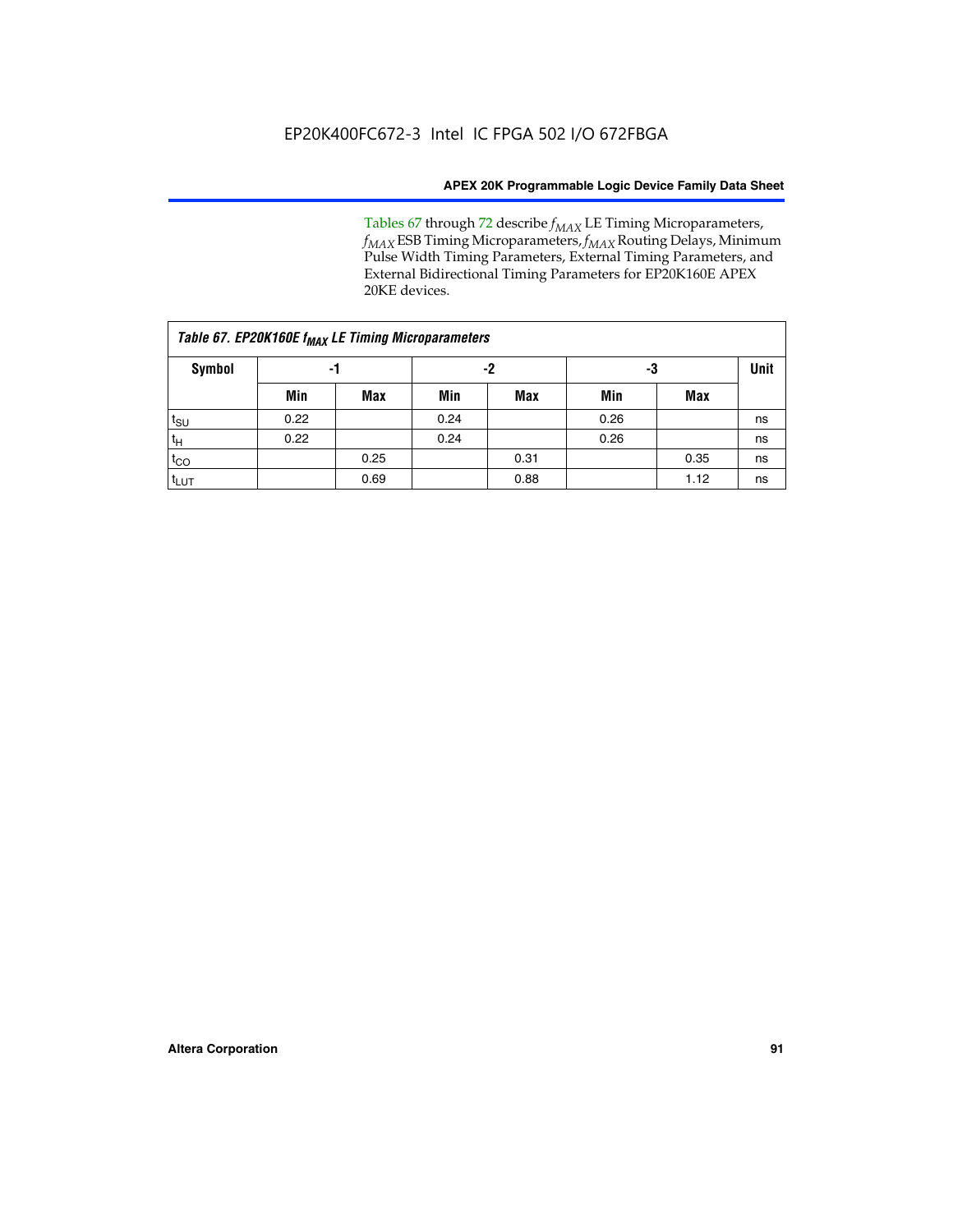| Table 68. EP20K160E f <sub>MAX</sub> ESB Timing Microparameters |         |            |         |            |      |      |      |
|-----------------------------------------------------------------|---------|------------|---------|------------|------|------|------|
| <b>Symbol</b>                                                   |         | $-1$       |         | $-2$       |      | -3   | Unit |
|                                                                 | Min     | <b>Max</b> | Min     | <b>Max</b> | Min  | Max  |      |
| <sup>t</sup> ESBARC                                             |         | 1.65       |         | 2.02       |      | 2.11 | ns   |
| t <sub>ESBSRC</sub>                                             |         | 2.21       |         | 2.70       |      | 3.11 | ns   |
| <sup>t</sup> ESBAWC                                             |         | 3.04       |         | 3.79       |      | 4.42 | ns   |
| t <sub>ESBSWC</sub>                                             |         | 2.81       |         | 3.56       |      | 4.10 | ns   |
| <sup>t</sup> ESBWASU                                            | 0.54    |            | 0.66    |            | 0.73 |      | ns   |
| <sup>t</sup> ESBWAH                                             | 0.36    |            | 0.45    |            | 0.47 |      | ns   |
| t <sub>ESBWDSU</sub>                                            | 0.68    |            | 0.81    |            | 0.94 |      | ns   |
| <sup>t</sup> ESBWDH                                             | 0.36    |            | 0.45    |            | 0.47 |      | ns   |
| t <sub>ESBRASU</sub>                                            | 1.58    |            | 1.87    |            | 2.06 |      | ns   |
| <sup>t</sup> ESBRAH                                             | 0.00    |            | 0.00    |            | 0.01 |      | ns   |
| <sup>t</sup> ESBWESU                                            | 1.41    |            | 1.71    |            | 2.00 |      | ns   |
| t <sub>ESBWEH</sub>                                             | 0.00    |            | 0.00    |            | 0.00 |      | ns   |
| t <sub>ESBDATASU</sub>                                          | $-0.02$ |            | $-0.03$ |            | 0.09 |      | ns   |
| t <sub>ESBDATAH</sub>                                           | 0.13    |            | 0.13    |            | 0.13 |      | ns   |
| t <sub>ESBWADDRSU</sub>                                         | 0.14    |            | 0.17    |            | 0.35 |      | ns   |
| <sup>t</sup> ESBRADDRSU                                         | 0.21    |            | 0.27    |            | 0.43 |      | ns   |
| <sup>I</sup> ESBDATACO1                                         |         | 1.04       |         | 1.30       |      | 1.46 | ns   |
| t <sub>ESBDATACO2</sub>                                         |         | 2.15       |         | 2.70       |      | 3.16 | ns   |
| <sup>t</sup> ESBDD                                              |         | 2.69       |         | 3.35       |      | 3.97 | ns   |
| $t_{\mathsf{PD}}$                                               |         | 1.55       |         | 1.93       |      | 2.29 | ns   |
| t <sub>PTERMSU</sub>                                            | 1.01    |            | 1.23    |            | 1.52 |      | ns   |
| t <sub>PTERMCO</sub>                                            |         | 1.06       |         | 1.32       |      | 1.04 | ns   |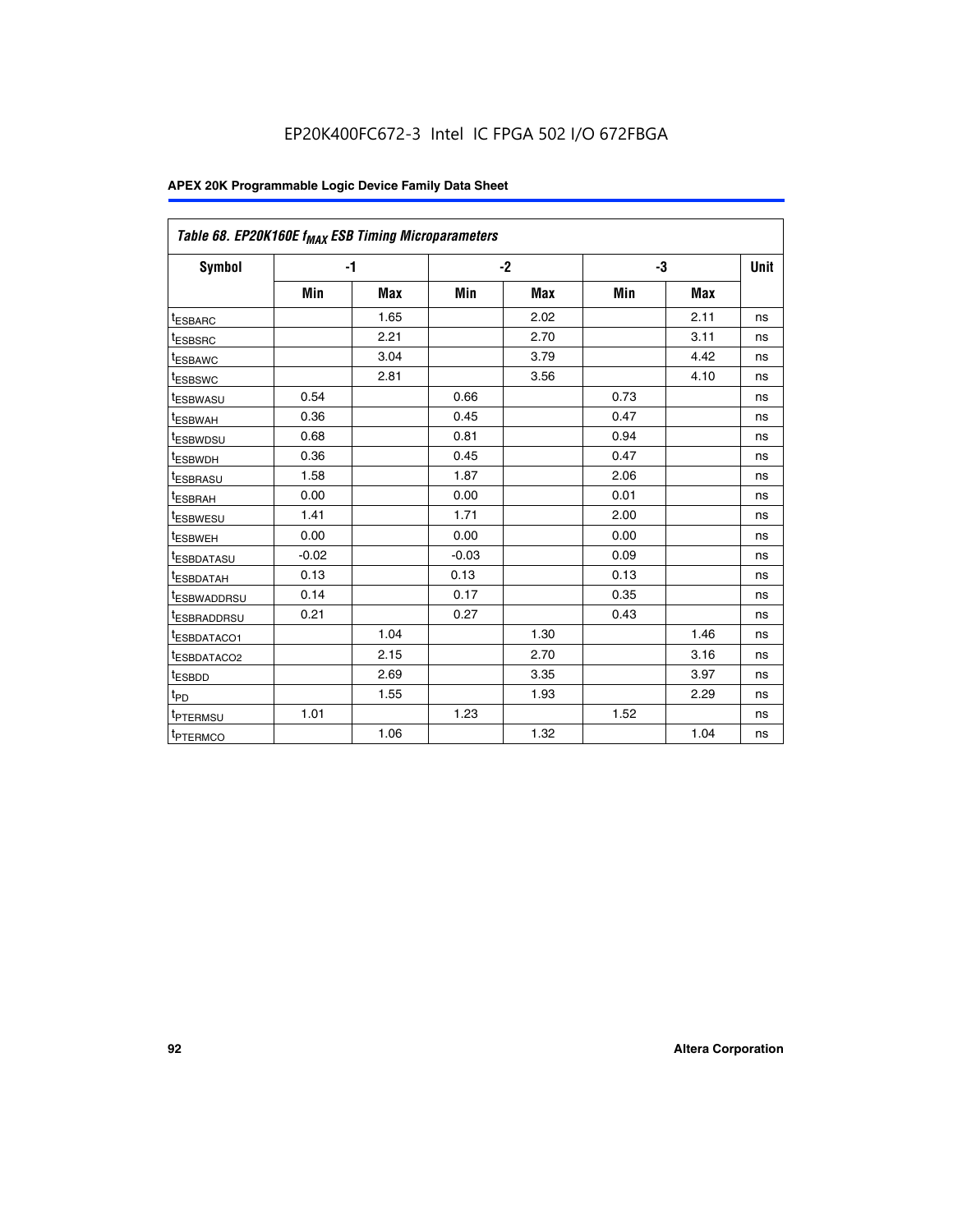## EP20K400FC672-3 Intel IC FPGA 502 I/O 672FBGA

| Table 69. EP20K160E f <sub>MAX</sub> Routing Delays |     |      |     |      |     |      |    |  |  |  |  |
|-----------------------------------------------------|-----|------|-----|------|-----|------|----|--|--|--|--|
| Symbol                                              | -1  |      |     | -2   |     | -3   |    |  |  |  |  |
|                                                     | Min | Max  | Min | Max  | Min | Max  |    |  |  |  |  |
| $t_{F1-4}$                                          |     | 0.25 |     | 0.26 |     | 0.28 | ns |  |  |  |  |
| $t_{F5-20}$                                         |     | 1.00 |     | 1.18 |     | 1.35 | ns |  |  |  |  |
| $t_{F20+}$                                          |     | 1.95 |     | 2.19 |     | 2.30 | ns |  |  |  |  |

|                    | Table 70. EP20K160E Minimum Pulse Width Timing Parameters |            |      |            |      |     |             |  |  |  |  |  |
|--------------------|-----------------------------------------------------------|------------|------|------------|------|-----|-------------|--|--|--|--|--|
| Symbol             |                                                           | -1         |      | $-2$       | -3   |     | <b>Unit</b> |  |  |  |  |  |
|                    | Min                                                       | <b>Max</b> | Min  | <b>Max</b> | Min  | Max |             |  |  |  |  |  |
| $t_{CH}$           | 1.34                                                      |            | 1.43 |            | 1.55 |     | ns          |  |  |  |  |  |
| $t_{CL}$           | 1.34                                                      |            | 1.43 |            | 1.55 |     | ns          |  |  |  |  |  |
| $t_{CLRP}$         | 0.18                                                      |            | 0.19 |            | 0.21 |     | ns          |  |  |  |  |  |
| t <sub>PREP</sub>  | 0.18                                                      |            | 0.19 |            | 0.21 |     | ns          |  |  |  |  |  |
| <sup>t</sup> ESBCH | 1.34                                                      |            | 1.43 |            | 1.55 |     | ns          |  |  |  |  |  |
| <sup>t</sup> ESBCL | 1.34                                                      |            | 1.43 |            | 1.55 |     | ns          |  |  |  |  |  |
| t <sub>ESBWP</sub> | 1.15                                                      |            | 1.45 |            | 1.73 |     | ns          |  |  |  |  |  |
| t <sub>ESBRP</sub> | 0.93                                                      |            | 1.15 |            | 1.38 |     | ns          |  |  |  |  |  |

| Table 71. EP20K160E External Timing Parameters |      |      |      |      |                |      |    |  |  |  |  |
|------------------------------------------------|------|------|------|------|----------------|------|----|--|--|--|--|
| Symbol                                         | -1   |      |      | -2   | -3             | Unit |    |  |  |  |  |
|                                                | Min  | Max  | Min  | Max  | Min            | Max  |    |  |  |  |  |
| $t_{INSU}$                                     | 2.23 |      | 2.34 |      | 2.47           |      | ns |  |  |  |  |
| $t_{INH}$                                      | 0.00 |      | 0.00 |      | 0.00           |      | ns |  |  |  |  |
| toutco                                         | 2.00 | 5.07 | 2.00 | 5.59 | 2.00           | 6.13 | ns |  |  |  |  |
| <sup>t</sup> INSUPLL                           | 2.12 |      | 2.07 |      | $\blacksquare$ |      | ns |  |  |  |  |
| <sup>t</sup> INHPLL                            | 0.00 |      | 0.00 |      | ۰              |      | ns |  |  |  |  |
| toutcopll                                      | 0.50 | 3.00 | 0.50 | 3.35 |                |      | ns |  |  |  |  |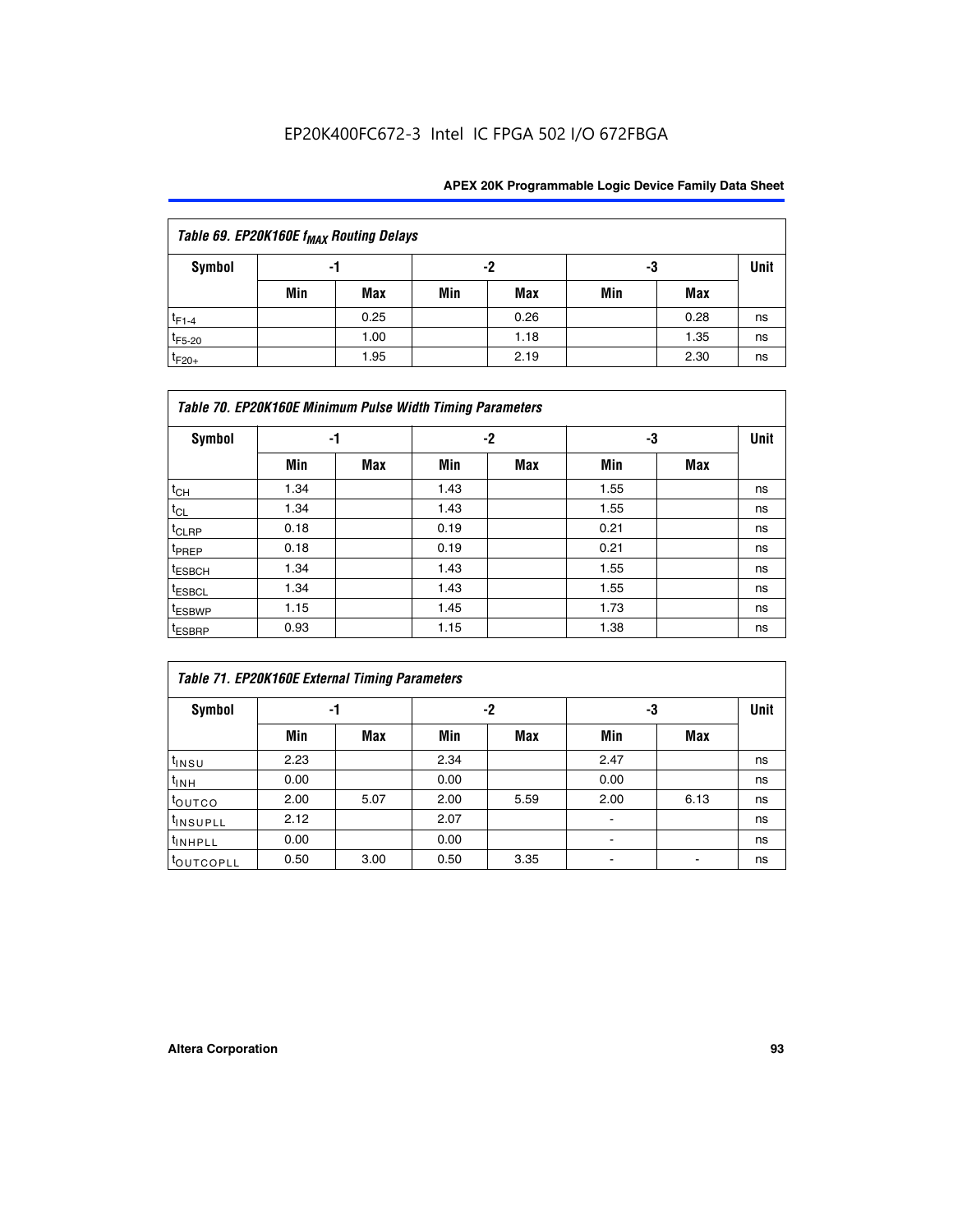|                                | Table 72. EP20K160E External Bidirectional Timing Parameters |      |      |      |      |             |    |  |  |  |
|--------------------------------|--------------------------------------------------------------|------|------|------|------|-------------|----|--|--|--|
| Symbol                         |                                                              | -1   |      | $-2$ | -3   | <b>Unit</b> |    |  |  |  |
|                                | Min                                                          | Max  | Min  | Max  | Min  | Max         |    |  |  |  |
| <sup>t</sup> INSUB <u>IDIR</u> | 2.86                                                         |      | 3.24 |      | 3.54 |             | ns |  |  |  |
| <b>UNHBIDIR</b>                | 0.00                                                         |      | 0.00 |      | 0.00 |             | ns |  |  |  |
| <b>LOUTCOBIDIR</b>             | 2.00                                                         | 5.07 | 2.00 | 5.59 | 2.00 | 6.13        | ns |  |  |  |
| KZBIDIR                        |                                                              | 7.43 |      | 8.23 |      | 8.58        | ns |  |  |  |
| <sup>t</sup> zxbidir           |                                                              | 7.43 |      | 8.23 |      | 8.58        | ns |  |  |  |
| <sup>t</sup> INSUBIDIRPLL      | 4.93                                                         |      | 5.48 |      |      |             | ns |  |  |  |
| <sup>I</sup> INHBIDIRPLL       | 0.00                                                         |      | 0.00 |      | ۰    |             | ns |  |  |  |
| <b><i>LOUTCOBIDIRPLL</i></b>   | 0.50                                                         | 3.00 | 0.50 | 3.35 |      |             | ns |  |  |  |
| <sup>T</sup> XZBIDIRPLL        |                                                              | 5.36 |      | 5.99 |      |             | ns |  |  |  |
| <sup>t</sup> ZXBIDIRPLL        |                                                              | 5.36 |      | 5.99 |      |             | ns |  |  |  |

Tables 73 through 78 describe  $f_{MAX}$  LE Timing Microparameters,  $f_{MAX}$ ESB Timing Microparameters, *f<sub>MAX</sub>* Routing Delays, Minimum Pulse Width Timing Parameters, External Timing Parameters, and External Bidirectional Timing Parameters for EP20K200E APEX 20KE devices.

| Table 73. EP20K200E f <sub>MAX</sub> LE Timing Microparameters |      |      |      |      |      |             |    |  |  |  |  |
|----------------------------------------------------------------|------|------|------|------|------|-------------|----|--|--|--|--|
| <b>Symbol</b>                                                  |      | -1   |      | -2   | -3   | <b>Unit</b> |    |  |  |  |  |
|                                                                | Min  | Max  | Min  | Max  | Min  | Max         |    |  |  |  |  |
| $t_{\text{SU}}$                                                | 0.23 |      | 0.24 |      | 0.26 |             | ns |  |  |  |  |
| tμ                                                             | 0.23 |      | 0.24 |      | 0.26 |             | ns |  |  |  |  |
| $t_{CO}$                                                       |      | 0.26 |      | 0.31 |      | 0.36        | ns |  |  |  |  |
| t <sub>LUT</sub>                                               |      | 0.70 |      | 0.90 |      | 1.14        | ns |  |  |  |  |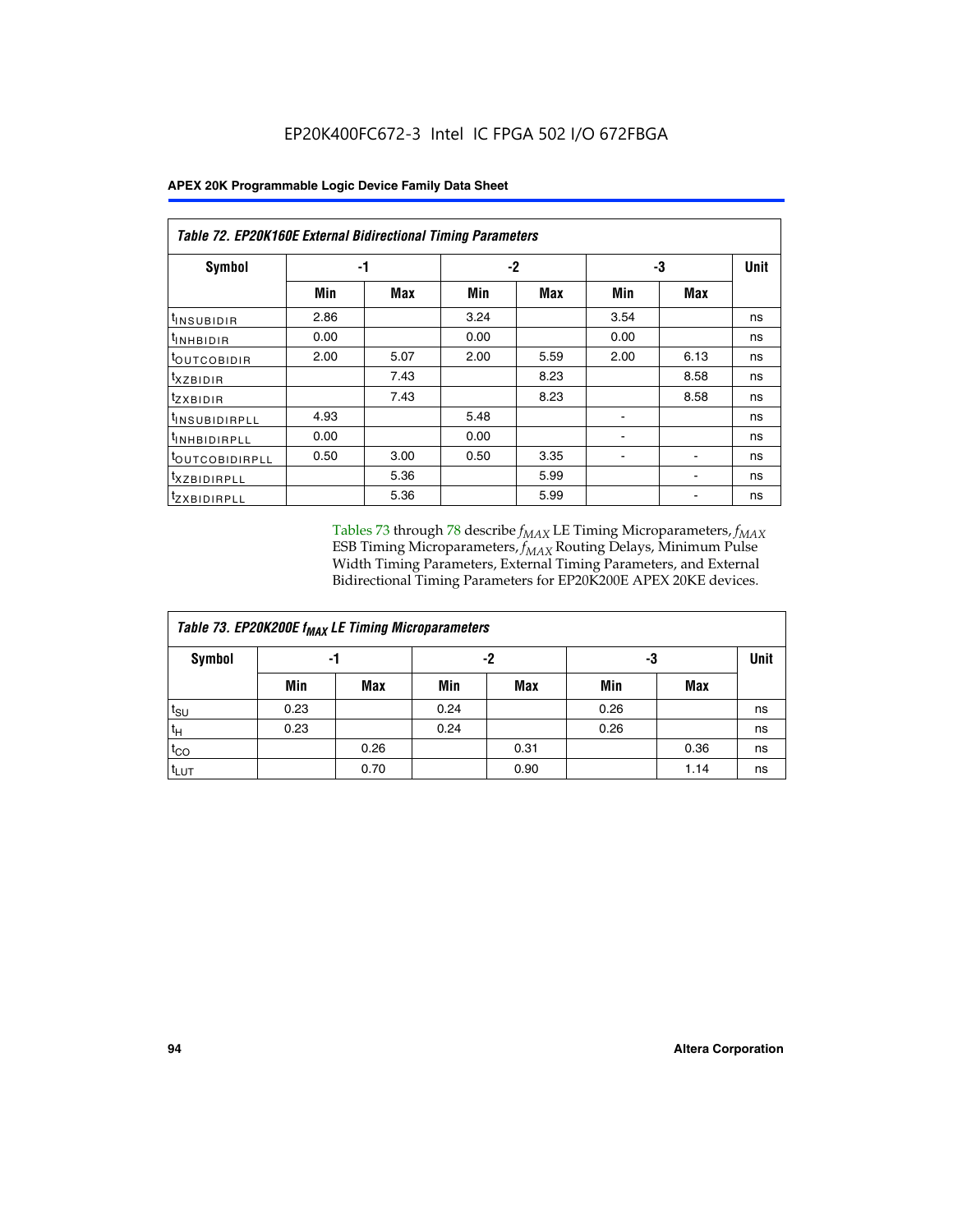| Table 74. EP20K200E f <sub>MAX</sub> ESB Timing Microparameters |         |            |         |            |      |      |             |
|-----------------------------------------------------------------|---------|------------|---------|------------|------|------|-------------|
| <b>Symbol</b>                                                   |         | $-1$       |         | $-2$       | -3   |      | <b>Unit</b> |
|                                                                 | Min     | <b>Max</b> | Min     | <b>Max</b> | Min  | Max  |             |
| <sup>t</sup> ESBARC                                             |         | 1.68       |         | 2.06       |      | 2.24 | ns          |
| <sup>t</sup> ESBSRC                                             |         | 2.27       |         | 2.77       |      | 3.18 | ns          |
| <sup>t</sup> ESBAWC                                             |         | 3.10       |         | 3.86       |      | 4.50 | ns          |
| <sup>t</sup> ESBSWC                                             |         | 2.90       |         | 3.67       |      | 4.21 | ns          |
| <b><i>ESBWASU</i></b>                                           | 0.55    |            | 0.67    |            | 0.74 |      | ns          |
| <sup>t</sup> ESBWAH                                             | 0.36    |            | 0.46    |            | 0.48 |      | ns          |
| <sup>t</sup> ESBWDSU                                            | 0.69    |            | 0.83    |            | 0.95 |      | ns          |
| <sup>t</sup> ESBWDH                                             | 0.36    |            | 0.46    |            | 0.48 |      | ns          |
| <sup>t</sup> ESBRASU                                            | 1.61    |            | 1.90    |            | 2.09 |      | ns          |
| <sup>t</sup> ESBRAH                                             | 0.00    |            | 0.00    |            | 0.01 |      | ns          |
| <sup>t</sup> ESBWESU                                            | 1.42    |            | 1.71    |            | 2.01 |      | ns          |
| <sup>t</sup> ESBWEH                                             | 0.00    |            | 0.00    |            | 0.00 |      | ns          |
| <sup>t</sup> ESBDATASU                                          | $-0.06$ |            | $-0.07$ |            | 0.05 |      | ns          |
| <sup>t</sup> ESBDATAH                                           | 0.13    |            | 0.13    |            | 0.13 |      | ns          |
| <sup>t</sup> ESBWADDRSU                                         | 0.11    |            | 0.13    |            | 0.31 |      | ns          |
| <sup>I</sup> ESBRADDRSU                                         | 0.18    |            | 0.23    |            | 0.39 |      | ns          |
| <sup>t</sup> ESBDATACO1                                         |         | 1.09       |         | 1.35       |      | 1.51 | ns          |
| <sup>t</sup> ESBDATACO2                                         |         | 2.19       |         | 2.75       |      | 3.22 | ns          |
| t <sub>ESBDD</sub>                                              |         | 2.75       |         | 3.41       |      | 4.03 | ns          |
| $t_{PD}$                                                        |         | 1.58       |         | 1.97       |      | 2.33 | ns          |
| t <sub>PTERMSU</sub>                                            | 1.00    |            | 1.22    |            | 1.51 |      | ns          |
| <sup>t</sup> PTERMCO                                            |         | 1.10       |         | 1.37       |      | 1.09 | ns          |

| Table 75. EP20K200E f <sub>MAX</sub> Routing Delays |     |      |     |            |     |      |             |  |  |  |
|-----------------------------------------------------|-----|------|-----|------------|-----|------|-------------|--|--|--|
| Symbol                                              |     | -1   |     | -2         | -3  |      | <b>Unit</b> |  |  |  |
|                                                     | Min | Max  | Min | <b>Max</b> | Min | Max  |             |  |  |  |
| $t_{F1-4}$                                          |     | 0.25 |     | 0.27       |     | 0.29 | ns          |  |  |  |
| $t_{F5-20}$                                         |     | 1.02 |     | 1.20       |     | 1.41 | ns          |  |  |  |
| $t_{F20+}$                                          |     | 1.99 |     | 2.23       |     | 2.53 | ns          |  |  |  |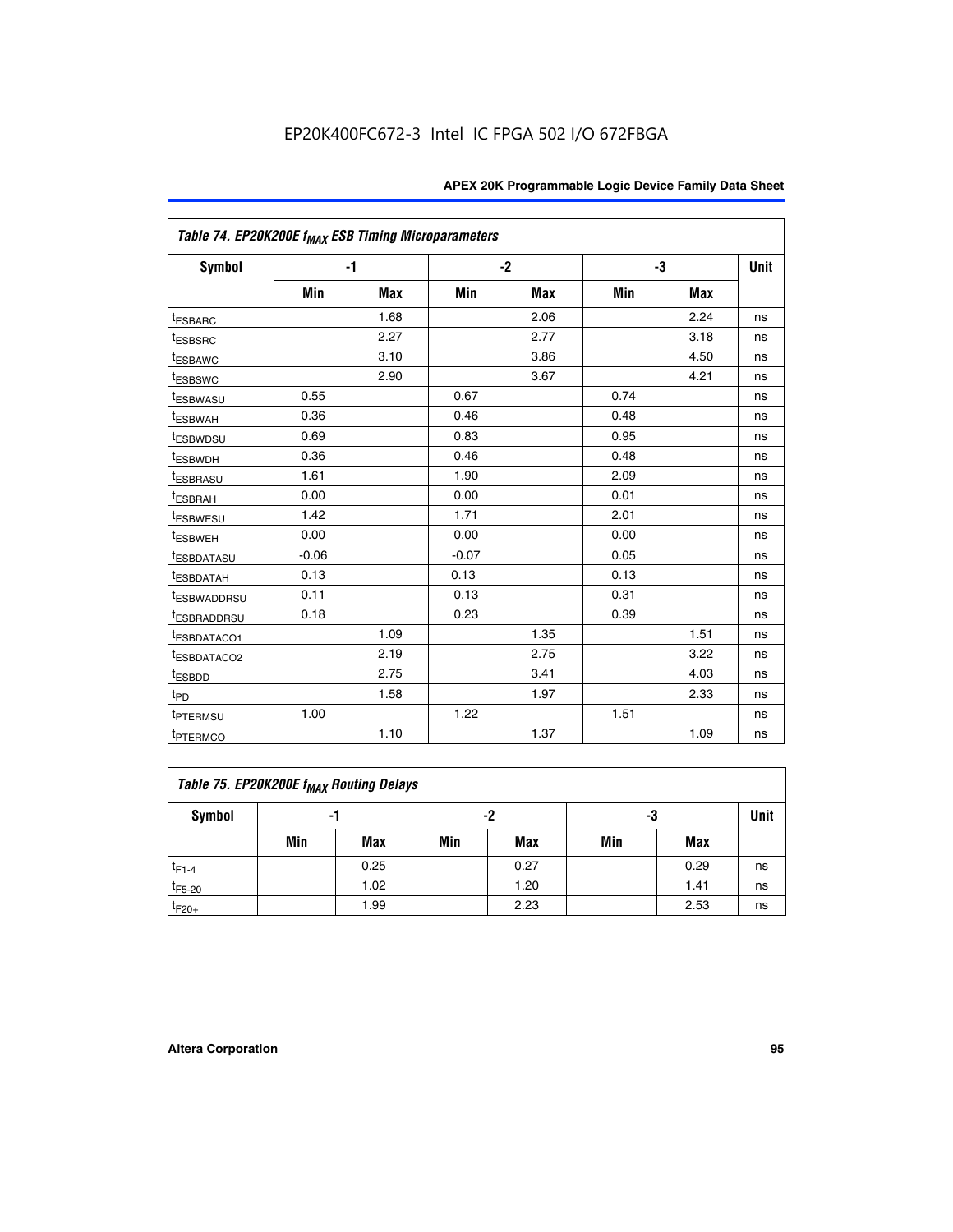## EP20K400FC672-3 Intel IC FPGA 502 I/O 672FBGA

|                    | Table 76. EP20K200E Minimum Pulse Width Timing Parameters |            |      |            |      |            |             |  |  |  |  |  |
|--------------------|-----------------------------------------------------------|------------|------|------------|------|------------|-------------|--|--|--|--|--|
| <b>Symbol</b>      | -1                                                        |            |      | $-2$       | -3   |            | <b>Unit</b> |  |  |  |  |  |
|                    | Min                                                       | <b>Max</b> | Min  | <b>Max</b> | Min  | <b>Max</b> |             |  |  |  |  |  |
| $t_{CH}$           | 1.36                                                      |            | 2.44 |            | 2.65 |            | ns          |  |  |  |  |  |
| $t_{CL}$           | 1.36                                                      |            | 2.44 |            | 2.65 |            | ns          |  |  |  |  |  |
| $t_{CLRP}$         | 0.18                                                      |            | 0.19 |            | 0.21 |            | ns          |  |  |  |  |  |
| t <sub>PREP</sub>  | 0.18                                                      |            | 0.19 |            | 0.21 |            | ns          |  |  |  |  |  |
| <sup>t</sup> ESBCH | 1.36                                                      |            | 2.44 |            | 2.65 |            | ns          |  |  |  |  |  |
| <sup>t</sup> ESBCL | 1.36                                                      |            | 2.44 |            | 2.65 |            | ns          |  |  |  |  |  |
| <sup>t</sup> ESBWP | 1.18                                                      |            | 1.48 |            | 1.76 |            | ns          |  |  |  |  |  |
| <sup>t</sup> ESBRP | 0.95                                                      |            | 1.17 |            | 1.41 |            | ns          |  |  |  |  |  |

|                       | Table 77. EP20K200E External Timing Parameters |            |      |            |      |      |             |  |  |  |  |  |  |
|-----------------------|------------------------------------------------|------------|------|------------|------|------|-------------|--|--|--|--|--|--|
| <b>Symbol</b>         |                                                | -1         |      | -2         |      | -3   | <b>Unit</b> |  |  |  |  |  |  |
|                       | Min                                            | <b>Max</b> | Min  | <b>Max</b> | Min  | Max  |             |  |  |  |  |  |  |
| t <sub>INSU</sub>     | 2.24                                           |            | 2.35 |            | 2.47 |      | ns          |  |  |  |  |  |  |
| $t_{\text{INH}}$      | 0.00                                           |            | 0.00 |            | 0.00 |      | ns          |  |  |  |  |  |  |
| toutco                | 2.00                                           | 5.12       | 2.00 | 5.62       | 2.00 | 6.11 | ns          |  |  |  |  |  |  |
| <sup>t</sup> INSUPLL  | 2.13                                           |            | 2.07 |            |      |      | ns          |  |  |  |  |  |  |
| <sup>t</sup> INHPLL   | 0.00                                           |            | 0.00 |            | -    |      | ns          |  |  |  |  |  |  |
| <sup>I</sup> OUTCOPLL | 0.50                                           | 3.01       | 0.50 | 3.36       |      |      | ns          |  |  |  |  |  |  |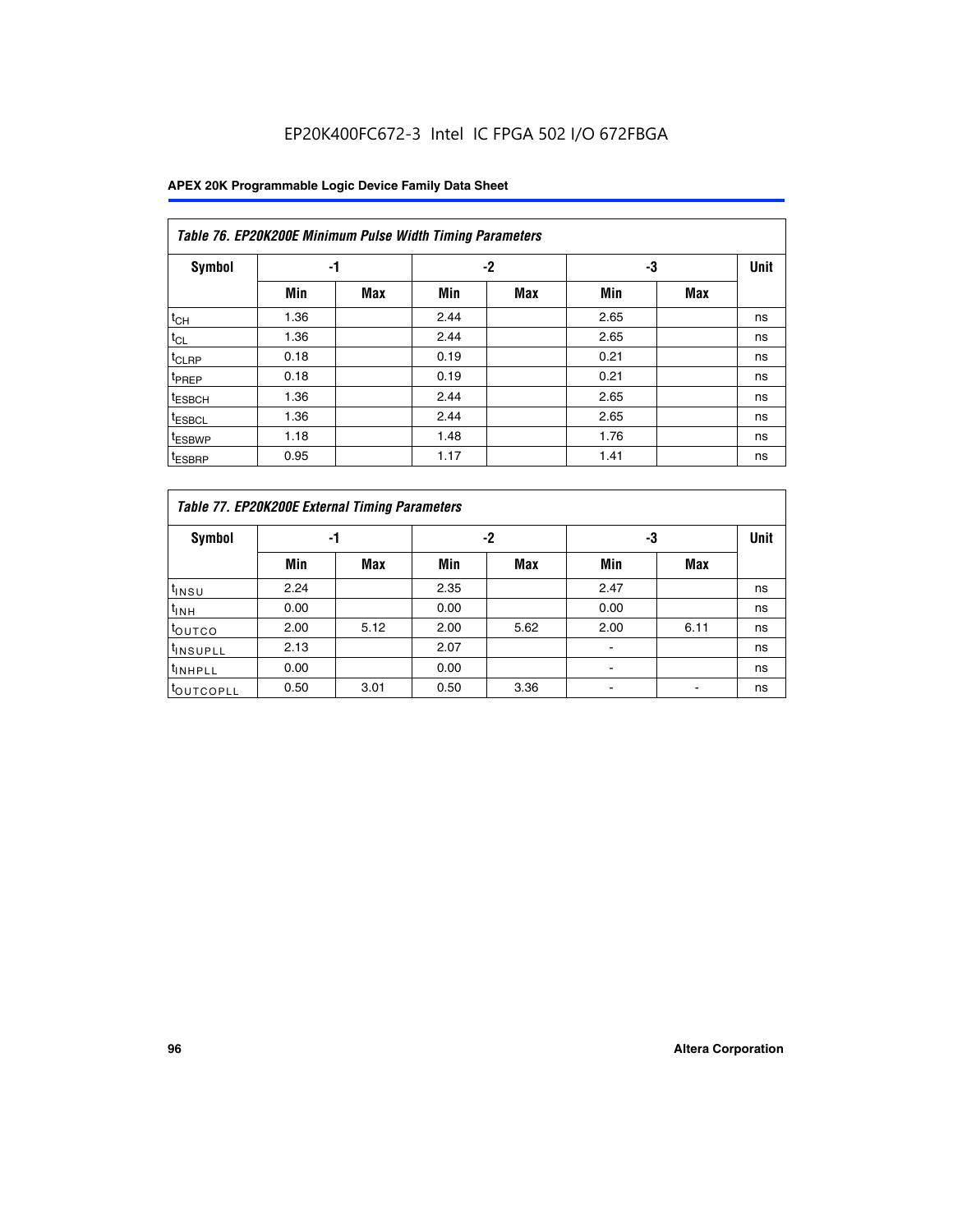|                           | <b>Table 78. EP20K200E External Bidirectional Timing Parameters</b> |      |      |      |      |            |             |  |  |  |  |
|---------------------------|---------------------------------------------------------------------|------|------|------|------|------------|-------------|--|--|--|--|
| Symbol                    |                                                                     | -1   |      | $-2$ |      | -3         | <b>Unit</b> |  |  |  |  |
|                           | Min                                                                 | Max  | Min  | Max  | Min  | <b>Max</b> |             |  |  |  |  |
| t <sub>INSUBIDIR</sub>    | 2.81                                                                |      | 3.19 |      | 3.54 |            | ns          |  |  |  |  |
| t <sub>INHBIDIR</sub>     | 0.00                                                                |      | 0.00 |      | 0.00 |            | ns          |  |  |  |  |
| t <sub>outcobidir</sub>   | 2.00                                                                | 5.12 | 2.00 | 5.62 | 2.00 | 6.11       | ns          |  |  |  |  |
| <i>txzbidir</i>           |                                                                     | 7.51 |      | 8.32 |      | 8.67       | ns          |  |  |  |  |
| tzxbidir                  |                                                                     | 7.51 |      | 8.32 |      | 8.67       | ns          |  |  |  |  |
| t <sub>INSUBIDIRPLL</sub> | 3.30                                                                |      | 3.64 |      |      |            | ns          |  |  |  |  |
| tINHBIDIRPLL              | 0.00                                                                |      | 0.00 |      |      |            | ns          |  |  |  |  |
| toutcobidirpll            | 0.50                                                                | 3.01 | 0.50 | 3.36 |      |            | ns          |  |  |  |  |
| <i>txzbidirpll</i>        |                                                                     | 5.40 |      | 6.05 |      |            | ns          |  |  |  |  |
| <i>tzxBIDIRPLL</i>        |                                                                     | 5.40 |      | 6.05 |      |            | ns          |  |  |  |  |

Tables 79 through 84 describe  $f_{MAX}$  LE Timing Microparameters,  $f_{MAX}$ ESB Timing Microparameters, *f<sub>MAX</sub>* Routing Delays, Minimum Pulse Width Timing Parameters, External Timing Parameters, and External Bidirectional Timing Parameters for EP20K300E APEX 20KE devices.

| Table 79. EP20K300E f <sub>MAX</sub> LE Timing Microparameters |      |            |      |            |      |      |      |  |  |  |  |
|----------------------------------------------------------------|------|------------|------|------------|------|------|------|--|--|--|--|
| <b>Symbol</b>                                                  |      | -1         | -2   |            | -3   |      | Unit |  |  |  |  |
|                                                                | Min  | <b>Max</b> | Min  | <b>Max</b> | Min  | Max  |      |  |  |  |  |
| $t_{\text{SU}}$                                                | 0.16 |            | 0.17 |            | 0.18 |      | ns   |  |  |  |  |
| $t_H$                                                          | 0.31 |            | 0.33 |            | 0.38 |      | ns   |  |  |  |  |
| $t_{CO}$                                                       |      | 0.28       |      | 0.38       |      | 0.51 | ns   |  |  |  |  |
| $t_{LUT}$                                                      |      | 0.79       |      | 1.07       |      | 1.43 | ns   |  |  |  |  |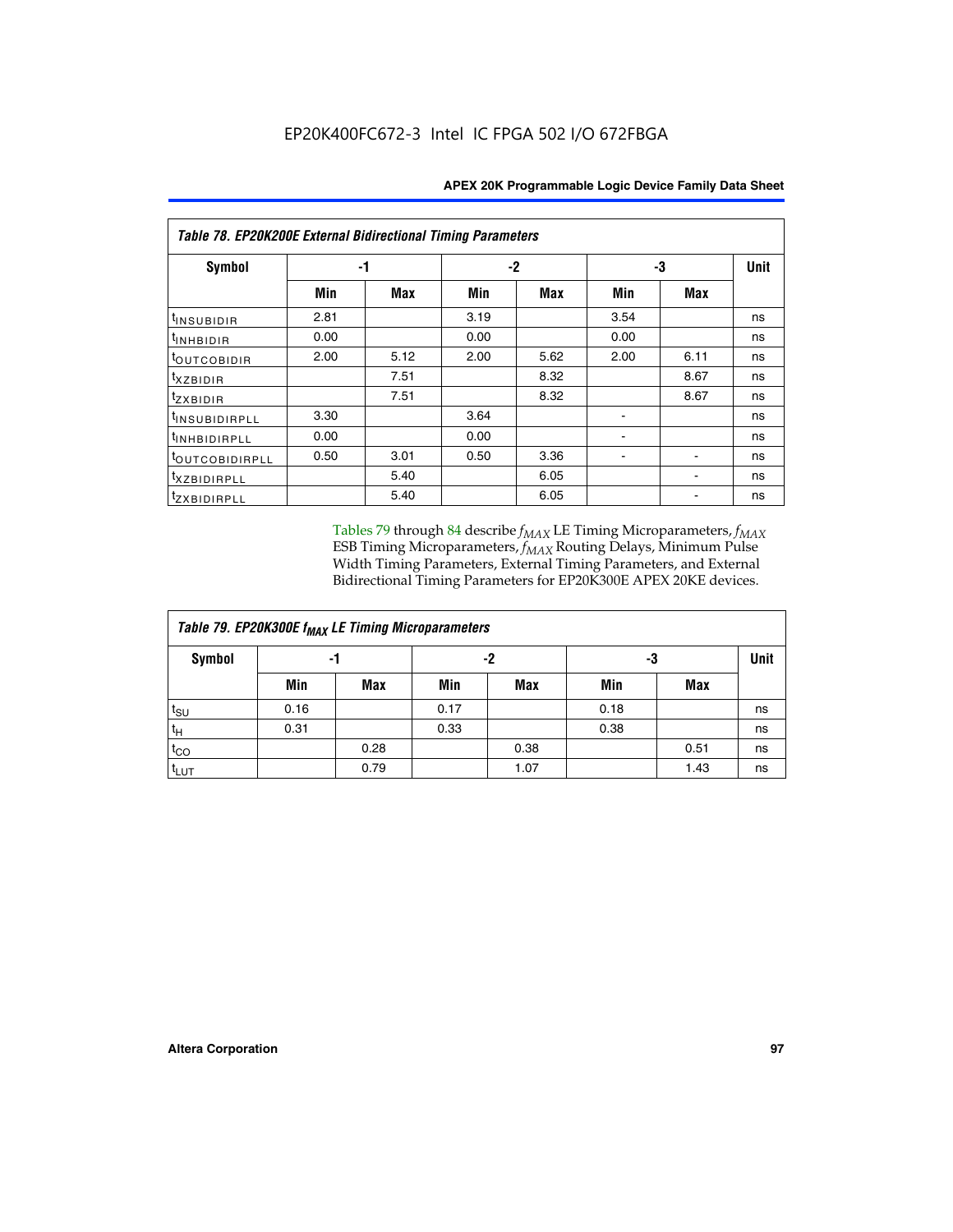| Table 80. EP20K300E f <sub>MAX</sub> ESB Timing Microparameters |      |      |      |      |      |      |      |
|-----------------------------------------------------------------|------|------|------|------|------|------|------|
| <b>Symbol</b>                                                   |      | $-1$ |      | $-2$ |      | -3   | Unit |
|                                                                 | Min  | Max  | Min  | Max  | Min  | Max  |      |
| <sup>t</sup> ESBARC                                             |      | 1.79 |      | 2.44 |      | 3.25 | ns   |
| t <sub>ESBSRC</sub>                                             |      | 2.40 |      | 3.12 |      | 4.01 | ns   |
| t <sub>ESBAWC</sub>                                             |      | 3.41 |      | 4.65 |      | 6.20 | ns   |
| <sup>t</sup> ESBSWC                                             |      | 3.68 |      | 4.68 |      | 5.93 | ns   |
| t <sub>ESBWASU</sub>                                            | 1.55 |      | 2.12 |      | 2.83 |      | ns   |
| t <sub>ESBWAH</sub>                                             | 0.00 |      | 0.00 |      | 0.00 |      | ns   |
| <sup>t</sup> ESBWDSU                                            | 1.71 |      | 2.33 |      | 3.11 |      | ns   |
| <sup>t</sup> ESBWDH                                             | 0.00 |      | 0.00 |      | 0.00 |      | ns   |
| t <sub>ESBRASU</sub>                                            | 1.72 |      | 2.34 |      | 3.13 |      | ns   |
| <sup>t</sup> ESBRAH                                             | 0.00 |      | 0.00 |      | 0.00 |      | ns   |
| t <sub>ESBWESU</sub>                                            | 1.63 |      | 2.36 |      | 3.28 |      | ns   |
| <sup>t</sup> ESBWEH                                             | 0.00 |      | 0.00 |      | 0.00 |      | ns   |
| <sup>t</sup> ESBDATASU                                          | 0.07 |      | 0.39 |      | 0.80 |      | ns   |
| <sup>t</sup> ESBDATAH                                           | 0.13 |      | 0.13 |      | 0.13 |      | ns   |
| <sup>t</sup> ESBWADDRSU                                         | 0.27 |      | 0.67 |      | 1.17 |      | ns   |
| tESBRADDRSU                                                     | 0.34 |      | 0.75 |      | 1.28 |      | ns   |
| <sup>I</sup> ESBDATACO1                                         |      | 1.03 |      | 1.20 |      | 1.40 | ns   |
| <sup>t</sup> ESBDATACO2                                         |      | 2.33 |      | 3.18 |      | 4.24 | ns   |
| <sup>t</sup> ESBDD                                              |      | 3.41 |      | 4.65 |      | 6.20 | ns   |
| t <sub>PD</sub>                                                 |      | 1.68 |      | 2.29 |      | 3.06 | ns   |
| t <sub>PTERMSU</sub>                                            | 0.96 |      | 1.48 |      | 2.14 |      | ns   |
| t <sub>PTERMCO</sub>                                            |      | 1.05 |      | 1.22 |      | 1.42 | ns   |

| Table 81. EP20K300E f <sub>MAX</sub> Routing Delays |                |      |     |      |     |      |    |  |  |  |
|-----------------------------------------------------|----------------|------|-----|------|-----|------|----|--|--|--|
| Symbol                                              | -2<br>-3<br>-1 |      |     |      |     |      |    |  |  |  |
|                                                     | Min            | Max  | Min | Max  | Min | Max  |    |  |  |  |
| $t_{F1-4}$                                          |                | 0.22 |     | 0.24 |     | 0.26 | ns |  |  |  |
| $t_{F5-20}$                                         |                | 1.33 |     | 1.43 |     | 1.58 | ns |  |  |  |
| $t_{F20+}$                                          |                | 3.63 |     | 3.93 |     | 4.35 | ns |  |  |  |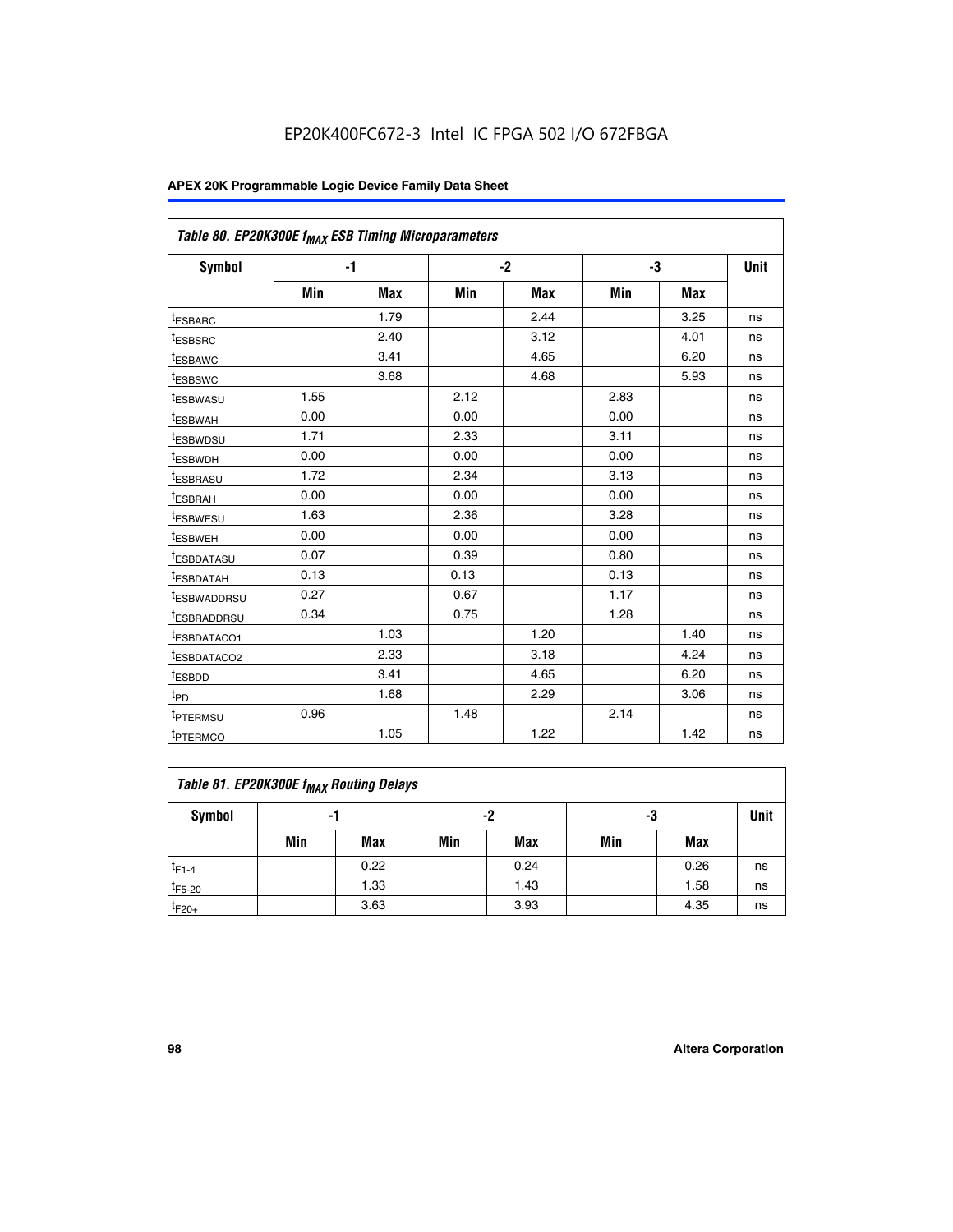|                    | Table 82. EP20K300E Minimum Pulse Width Timing Parameters |            |      |      |      |     |             |  |  |  |  |  |
|--------------------|-----------------------------------------------------------|------------|------|------|------|-----|-------------|--|--|--|--|--|
| <b>Symbol</b>      | -1                                                        |            |      | $-2$ | -3   |     | <b>Unit</b> |  |  |  |  |  |
|                    | Min                                                       | <b>Max</b> | Min  | Max  | Min  | Max |             |  |  |  |  |  |
| $t_{CH}$           | 1.25                                                      |            | 1.43 |      | 1.67 |     | ns          |  |  |  |  |  |
| $t_{CL}$           | 1.25                                                      |            | 1.43 |      | 1.67 |     | ns          |  |  |  |  |  |
| t <sub>CLRP</sub>  | 0.19                                                      |            | 0.26 |      | 0.35 |     | ns          |  |  |  |  |  |
| t <sub>PREP</sub>  | 0.19                                                      |            | 0.26 |      | 0.35 |     | ns          |  |  |  |  |  |
| t <sub>ESBCH</sub> | 1.25                                                      |            | 1.43 |      | 1.67 |     | ns          |  |  |  |  |  |
| <sup>t</sup> ESBCL | 1.25                                                      |            | 1.43 |      | 1.67 |     | ns          |  |  |  |  |  |
| <sup>t</sup> ESBWP | 1.25                                                      |            | 1.71 |      | 2.28 |     | ns          |  |  |  |  |  |
| <sup>t</sup> ESBRP | 1.01                                                      |            | 1.38 |      | 1.84 |     | ns          |  |  |  |  |  |

| Table 83. EP20K300E External Timing Parameters |      |      |      |      |      |            |             |  |  |  |  |  |
|------------------------------------------------|------|------|------|------|------|------------|-------------|--|--|--|--|--|
| Symbol                                         |      | -1   |      | -2   |      | -3         | <b>Unit</b> |  |  |  |  |  |
|                                                | Min  | Max  | Min  | Max  | Min  | <b>Max</b> |             |  |  |  |  |  |
| t <sub>INSU</sub>                              | 2.31 |      | 2.44 |      | 2.57 |            | ns          |  |  |  |  |  |
| $t_{INH}$                                      | 0.00 |      | 0.00 |      | 0.00 |            | ns          |  |  |  |  |  |
| toutco                                         | 2.00 | 5.29 | 2.00 | 5.82 | 2.00 | 6.24       | ns          |  |  |  |  |  |
| <sup>t</sup> INSUPLL                           | 1.76 |      | 1.85 |      |      |            | ns          |  |  |  |  |  |
| <sup>t</sup> INHPLL                            | 0.00 |      | 0.00 |      | -    |            | ns          |  |  |  |  |  |
| <sup>t</sup> OUTCOPLL                          | 0.50 | 2.65 | 0.50 | 2.95 |      |            | ns          |  |  |  |  |  |

| Table 84. EP20K300E External Bidirectional Timing Parameters |      |      |      |      |      |             |    |  |  |  |
|--------------------------------------------------------------|------|------|------|------|------|-------------|----|--|--|--|
| Symbol                                                       |      | -1   | -2   |      | -3   | <b>Unit</b> |    |  |  |  |
|                                                              | Min  | Max  | Min  | Max  | Min  | Max         |    |  |  |  |
| <sup>t</sup> INSUBIDIR                                       | 2.77 |      | 2.85 |      | 3.11 |             | ns |  |  |  |
| <b>TINHBIDIR</b>                                             | 0.00 |      | 0.00 |      | 0.00 |             | ns |  |  |  |
| <sup>t</sup> OUTCOBIDIR                                      | 2.00 | 5.29 | 2.00 | 5.82 | 2.00 | 6.24        | ns |  |  |  |
| KZBIDIR                                                      |      | 7.59 |      | 8.30 |      | 9.09        | ns |  |  |  |
| $t_{Z}$ <i>x</i> BIDIR                                       |      | 7.59 |      | 8.30 |      | 9.09        | ns |  |  |  |
| <sup>I</sup> INSUBIDIRPLL                                    | 2.50 |      | 2.76 |      |      |             | ns |  |  |  |
| <sup>t</sup> INHBIDIRPLL                                     | 0.00 |      | 0.00 |      |      |             | ns |  |  |  |
| <b><i>LOUTCOBIDIRPLL</i></b>                                 | 0.50 | 2.65 | 0.50 | 2.95 |      |             | ns |  |  |  |
| <sup>T</sup> XZBIDIRPLL                                      |      | 5.00 |      | 5.43 |      |             | ns |  |  |  |
| <sup>t</sup> ZXBIDIRPLL                                      |      | 5.00 |      | 5.43 |      |             | ns |  |  |  |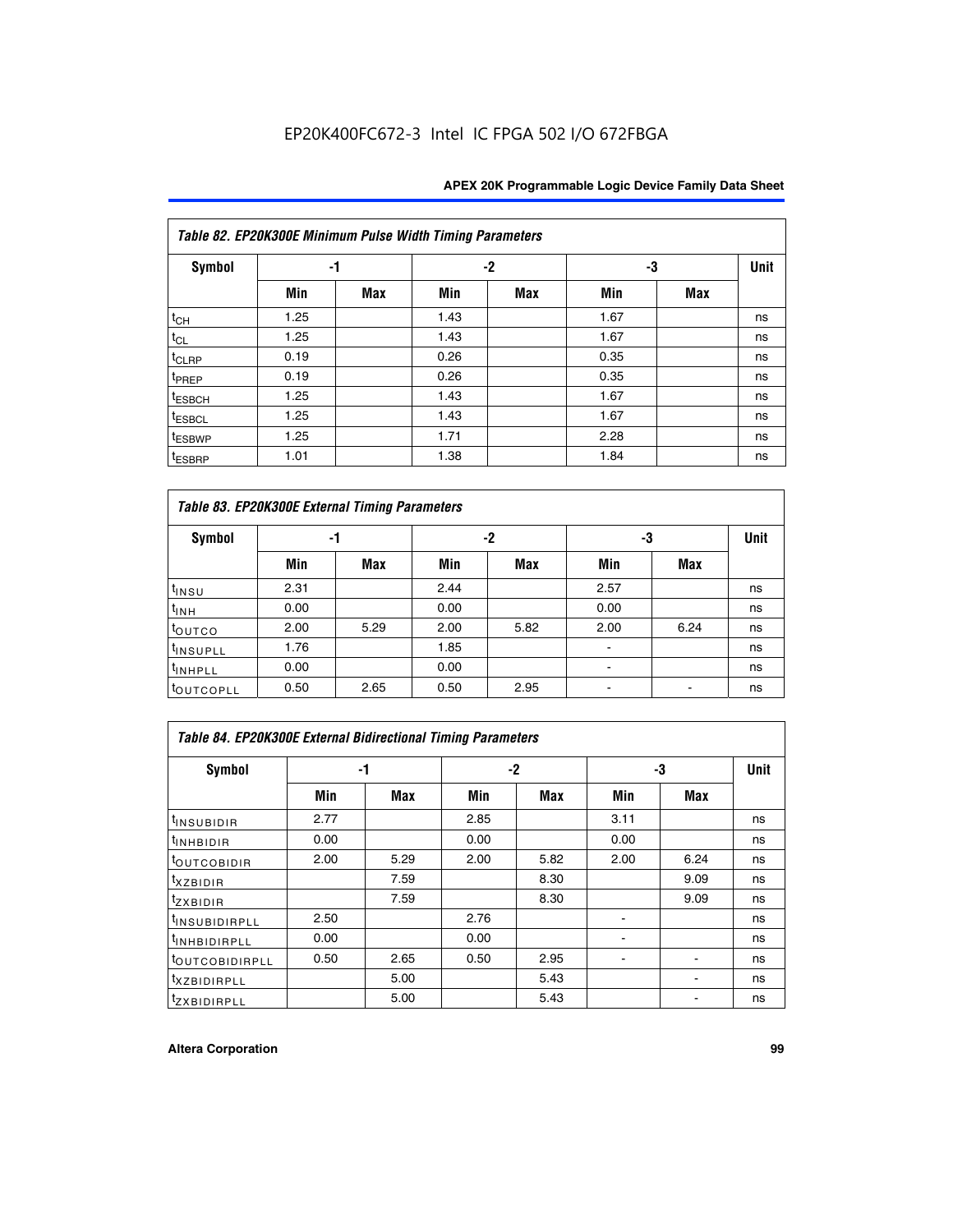Tables 85 through 90 describe  $f_{MAX}$  LE Timing Microparameters,  $f_{MAX}$ ESB Timing Microparameters, *f<sub>MAX</sub>* Routing Delays, Minimum Pulse Width Timing Parameters, External Timing Parameters, and External Bidirectional Timing Parameters for EP20K400E APEX 20KE devices.

| Table 85. EP20K400E f <sub>MAX</sub> LE Timing Microparameters |                |            |                |            |                |      |             |  |  |  |  |
|----------------------------------------------------------------|----------------|------------|----------------|------------|----------------|------|-------------|--|--|--|--|
| Symbol                                                         | -1 Speed Grade |            | -2 Speed Grade |            | -3 Speed Grade |      | <b>Unit</b> |  |  |  |  |
|                                                                | Min            | <b>Max</b> | Min            | <b>Max</b> | Min            | Max  |             |  |  |  |  |
| $t_{\text{SU}}$                                                | 0.23           |            | 0.23           |            | 0.23           |      | ns          |  |  |  |  |
| $t_H$                                                          | 0.23           |            | 0.23           |            | 0.23           |      | ns          |  |  |  |  |
| $t_{CO}$                                                       |                | 0.25       |                | 0.29       |                | 0.32 | ns          |  |  |  |  |
| ι <sup>t</sup> ιυτ                                             |                | 0.70       |                | 0.83       |                | 1.01 | ns          |  |  |  |  |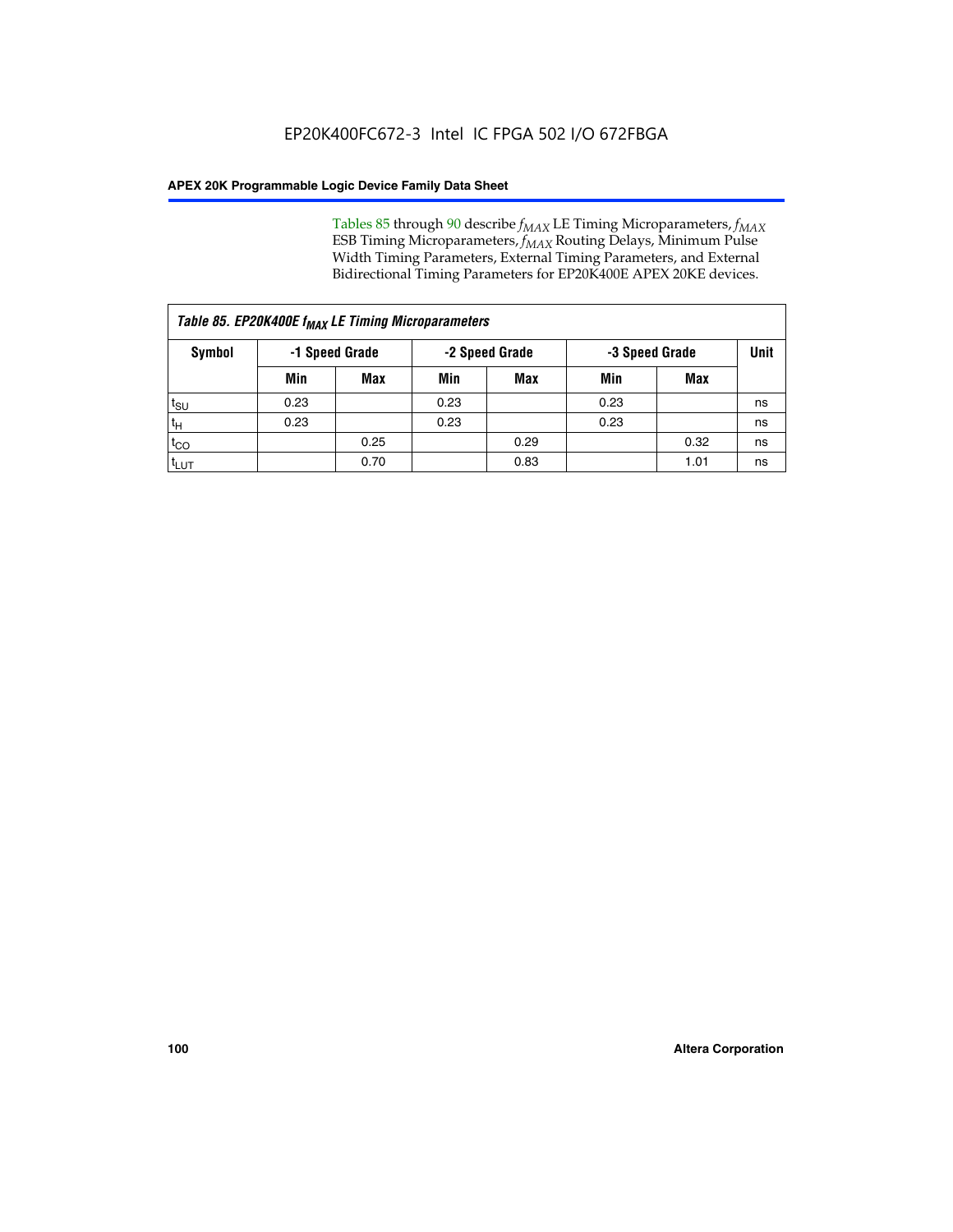|                         | Table 86. EP20K400E f <sub>MAX</sub> ESB Timing Microparameters |                |         |                |         |                |             |  |  |  |  |
|-------------------------|-----------------------------------------------------------------|----------------|---------|----------------|---------|----------------|-------------|--|--|--|--|
| <b>Symbol</b>           |                                                                 | -1 Speed Grade |         | -2 Speed Grade |         | -3 Speed Grade | <b>Unit</b> |  |  |  |  |
|                         | Min                                                             | <b>Max</b>     | Min     | Max            | Min     | <b>Max</b>     |             |  |  |  |  |
| <sup>t</sup> ESBARC     |                                                                 | 1.67           |         | 1.91           |         | 1.99           | ns          |  |  |  |  |
| <sup>t</sup> ESBSRC     |                                                                 | 2.30           |         | 2.66           |         | 2.93           | ns          |  |  |  |  |
| <sup>t</sup> ESBAWC     |                                                                 | 3.09           |         | 3.58           |         | 3.99           | ns          |  |  |  |  |
| <sup>t</sup> ESBSWC     |                                                                 | 3.01           |         | 3.65           |         | 4.05           | ns          |  |  |  |  |
| <sup>t</sup> ESBWASU    | 0.54                                                            |                | 0.63    |                | 0.65    |                | ns          |  |  |  |  |
| t <sub>ESBWAH</sub>     | 0.36                                                            |                | 0.43    |                | 0.42    |                | ns          |  |  |  |  |
| <sup>t</sup> ESBWDSU    | 0.69                                                            |                | 0.77    |                | 0.84    |                | ns          |  |  |  |  |
| <sup>I</sup> ESBWDH     | 0.36                                                            |                | 0.43    |                | 0.42    |                | ns          |  |  |  |  |
| t <sub>ESBRASU</sub>    | 1.61                                                            |                | 1.77    |                | 1.86    |                | ns          |  |  |  |  |
| t <sub>ESBRAH</sub>     | 0.00                                                            |                | 0.00    |                | 0.01    |                | ns          |  |  |  |  |
| <sup>t</sup> ESBWESU    | 1.35                                                            |                | 1.47    |                | 1.61    |                | ns          |  |  |  |  |
| t <sub>ESBWEH</sub>     | 0.00                                                            |                | 0.00    |                | 0.00    |                | ns          |  |  |  |  |
| <sup>I</sup> ESBDATASU  | $-0.18$                                                         |                | $-0.30$ |                | $-0.27$ |                | ns          |  |  |  |  |
| <b>ESBDATAH</b>         | 0.13                                                            |                | 0.13    |                | 0.13    |                | ns          |  |  |  |  |
| <sup>T</sup> ESBWADDRSU | $-0.02$                                                         |                | $-0.11$ |                | $-0.03$ |                | ns          |  |  |  |  |
| <sup>T</sup> ESBRADDRSU | 0.06                                                            |                | $-0.01$ |                | $-0.05$ |                | ns          |  |  |  |  |
| <sup>t</sup> ESBDATACO1 |                                                                 | 1.16           |         | 1.40           |         | 1.54           | ns          |  |  |  |  |
| <sup>t</sup> ESBDATACO2 |                                                                 | 2.18           |         | 2.55           |         | 2.85           | ns          |  |  |  |  |
| <sup>t</sup> ESBDD      |                                                                 | 2.73           |         | 3.17           |         | 3.58           | ns          |  |  |  |  |
| $t_{P\underline{D}}$    |                                                                 | 1.57           |         | 1.83           |         | 2.07           | ns          |  |  |  |  |
| t <sub>PTERMSU</sub>    | 0.92                                                            |                | 0.99    |                | 1.18    |                | ns          |  |  |  |  |
| <sup>t</sup> PTERMCO    |                                                                 | 1.18           |         | 1.43           |         | 1.17           | ns          |  |  |  |  |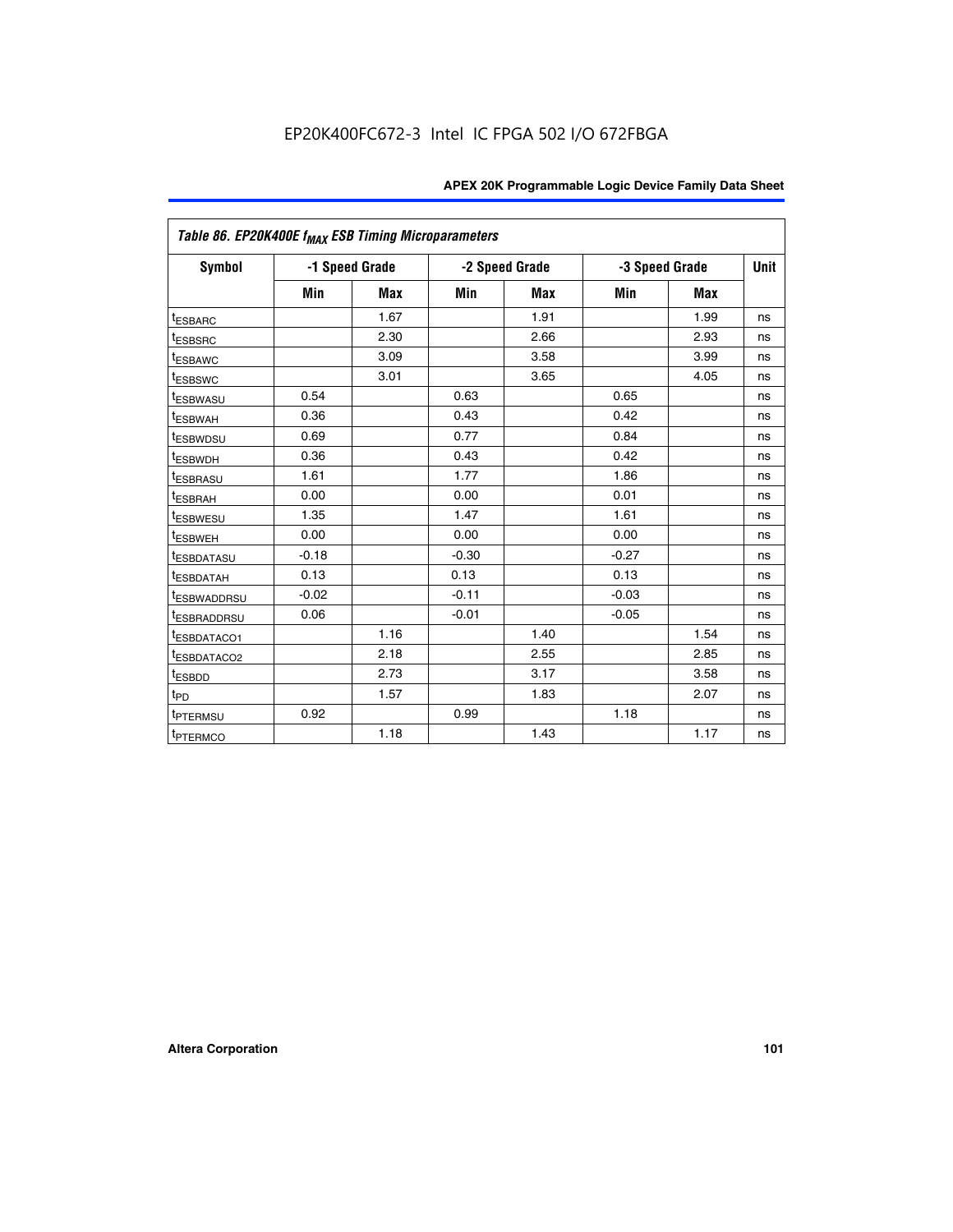## EP20K400FC672-3 Intel IC FPGA 502 I/O 672FBGA

| Table 87. EP20K400E f <sub>MAX</sub> Routing Delays |                                                    |            |     |      |     |      |    |  |  |  |  |
|-----------------------------------------------------|----------------------------------------------------|------------|-----|------|-----|------|----|--|--|--|--|
| Symbol                                              | -1 Speed Grade<br>-2 Speed Grade<br>-3 Speed Grade |            |     |      |     |      |    |  |  |  |  |
|                                                     | Min                                                | <b>Max</b> | Min | Max  | Min | Max  |    |  |  |  |  |
| $t_{F1-4}$                                          |                                                    | 0.25       |     | 0.25 |     | 0.26 | ns |  |  |  |  |
| $t_{F5-20}$                                         |                                                    | 1.01       |     | 1.12 |     | 1.25 | ns |  |  |  |  |
| $t_{F20+}$                                          |                                                    | 3.71       |     | 3.92 |     | 4.17 | ns |  |  |  |  |

|                    | Table 88. EP20K400E Minimum Pulse Width Timing Parameters |                |      |                |      |                |    |  |  |  |  |  |
|--------------------|-----------------------------------------------------------|----------------|------|----------------|------|----------------|----|--|--|--|--|--|
| Symbol             |                                                           | -1 Speed Grade |      | -2 Speed Grade |      | -3 Speed Grade |    |  |  |  |  |  |
|                    | Min                                                       | Max            | Min  | Max            | Min  | Max            |    |  |  |  |  |  |
| $t_{CH}$           | 1.36                                                      |                | 2.22 |                | 2.35 |                | ns |  |  |  |  |  |
| $t_{CL}$           | 1.36                                                      |                | 2.26 |                | 2.35 |                | ns |  |  |  |  |  |
| $t_{CLRP}$         | 0.18                                                      |                | 0.18 |                | 0.19 |                | ns |  |  |  |  |  |
| <sup>t</sup> PREP  | 0.18                                                      |                | 0.18 |                | 0.19 |                | ns |  |  |  |  |  |
| <sup>t</sup> ESBCH | 1.36                                                      |                | 2.26 |                | 2.35 |                | ns |  |  |  |  |  |
| <sup>t</sup> ESBCL | 1.36                                                      |                | 2.26 |                | 2.35 |                | ns |  |  |  |  |  |
| <sup>t</sup> ESBWP | 1.17                                                      |                | 1.38 |                | 1.56 |                | ns |  |  |  |  |  |
| <sup>t</sup> ESBRP | 0.94                                                      |                | 1.09 |                | 1.25 |                | ns |  |  |  |  |  |

|                      | Table 89. EP20K400E External Timing Parameters |                |      |                |                          |                |    |  |  |  |  |  |
|----------------------|------------------------------------------------|----------------|------|----------------|--------------------------|----------------|----|--|--|--|--|--|
| Symbol               |                                                | -1 Speed Grade |      | -2 Speed Grade |                          | -3 Speed Grade |    |  |  |  |  |  |
|                      | Min                                            | Max            | Min  | Max            | Min                      | Max            |    |  |  |  |  |  |
| $t_{INSU}$           | 2.51                                           |                | 2.64 |                | 2.77                     |                | ns |  |  |  |  |  |
| $t_{INH}$            | 0.00                                           |                | 0.00 |                | 0.00                     |                | ns |  |  |  |  |  |
| <b>toutco</b>        | 2.00                                           | 5.25           | 2.00 | 5.79           | 2.00                     | 6.32           | ns |  |  |  |  |  |
| <sup>t</sup> INSUPLL | 3.221                                          |                | 3.38 |                |                          |                | ns |  |  |  |  |  |
| <sup>t</sup> INHPLL  | 0.00                                           |                | 0.00 |                | $\overline{\phantom{0}}$ |                | ns |  |  |  |  |  |
| toutcopll            | 0.50                                           | 2.25           | 0.50 | 2.45           |                          |                | ns |  |  |  |  |  |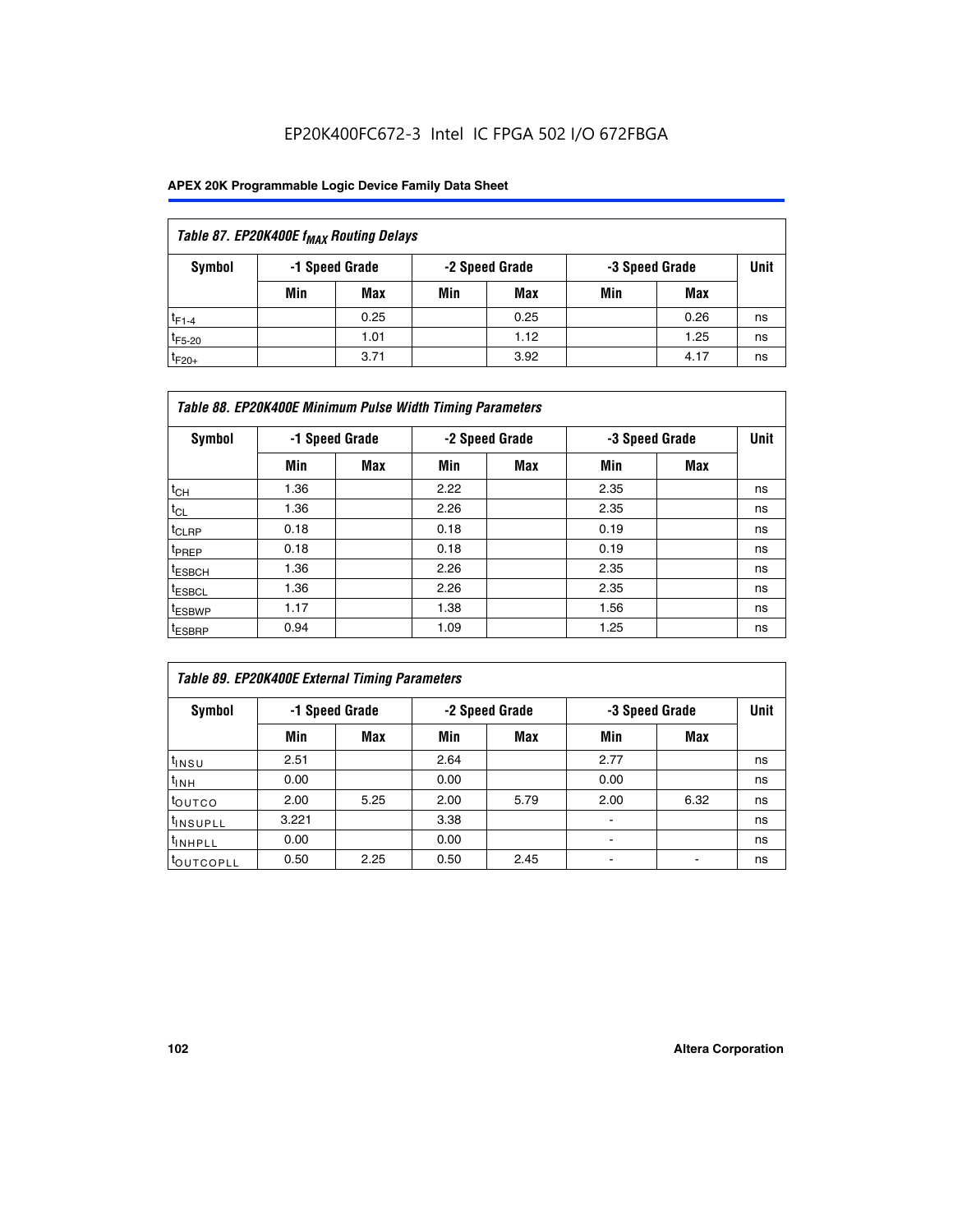|                           | <b>Table 90. EP20K400E External Bidirectional Timing Parameters</b> |                |                |            |                |      |    |  |  |  |  |  |
|---------------------------|---------------------------------------------------------------------|----------------|----------------|------------|----------------|------|----|--|--|--|--|--|
| Symbol                    |                                                                     | -1 Speed Grade | -2 Speed Grade |            | -3 Speed Grade | Unit |    |  |  |  |  |  |
|                           | Min                                                                 | Max            | Min            | <b>Max</b> | Min            | Max  |    |  |  |  |  |  |
| t <sub>INSUBIDIR</sub>    | 2.93                                                                |                | 3.23           |            | 3.44           |      | ns |  |  |  |  |  |
| tINHBIDIR                 | 0.00                                                                |                | 0.00           |            | 0.00           |      | ns |  |  |  |  |  |
| t <sub>outcobidir</sub>   | 2.00                                                                | 5.25           | 2.00           | 5.79       | 2.00           | 6.32 | ns |  |  |  |  |  |
| <i>txzbidir</i>           |                                                                     | 5.95           |                | 6.77       |                | 7.12 | ns |  |  |  |  |  |
| tzxbidir                  |                                                                     | 5.95           |                | 6.77       |                | 7.12 | ns |  |  |  |  |  |
| t <sub>INSUBIDIRPLL</sub> | 4.31                                                                |                | 4.76           |            |                |      | ns |  |  |  |  |  |
| <sup>t</sup> INHBIDIRPLL  | 0.00                                                                |                | 0.00           |            |                |      | ns |  |  |  |  |  |
| tout COBIDIRPLL           | 0.50                                                                | 2.25           | 0.50           | 2.45       |                |      | ns |  |  |  |  |  |
| <i>txzBIDIRPLL</i>        |                                                                     | 2.94           |                | 3.43       |                |      | ns |  |  |  |  |  |
| tzxBIDIRPLL               |                                                                     | 2.94           |                | 3.43       |                |      | ns |  |  |  |  |  |

Tables 91 through 96 describe  $f_{MAX}$  LE Timing Microparameters,  $f_{MAX}$ ESB Timing Microparameters, *f<sub>MAX</sub>* Routing Delays, Minimum Pulse Width Timing Parameters, External Timing Parameters, and External Bidirectional Timing Parameters for EP20K600E APEX 20KE devices.

| Table 91. EP20K600E f <sub>MAX</sub> LE Timing Microparameters |                |            |                |            |                |      |             |  |  |  |  |
|----------------------------------------------------------------|----------------|------------|----------------|------------|----------------|------|-------------|--|--|--|--|
| Symbol                                                         | -1 Speed Grade |            | -2 Speed Grade |            | -3 Speed Grade |      | <b>Unit</b> |  |  |  |  |
|                                                                | Min            | <b>Max</b> | Min            | <b>Max</b> | Min            | Max  |             |  |  |  |  |
| $t_{\text{SU}}$                                                | 0.16           |            | 0.16           |            | 0.17           |      | ns          |  |  |  |  |
| $t_H$                                                          | 0.29           |            | 0.33           |            | 0.37           |      | ns          |  |  |  |  |
| $t_{CO}$                                                       |                | 0.65       |                | 0.38       |                | 0.49 | ns          |  |  |  |  |
| <sup>t</sup> LUT                                               |                | 0.70       |                | 1.00       |                | 1.30 | ns          |  |  |  |  |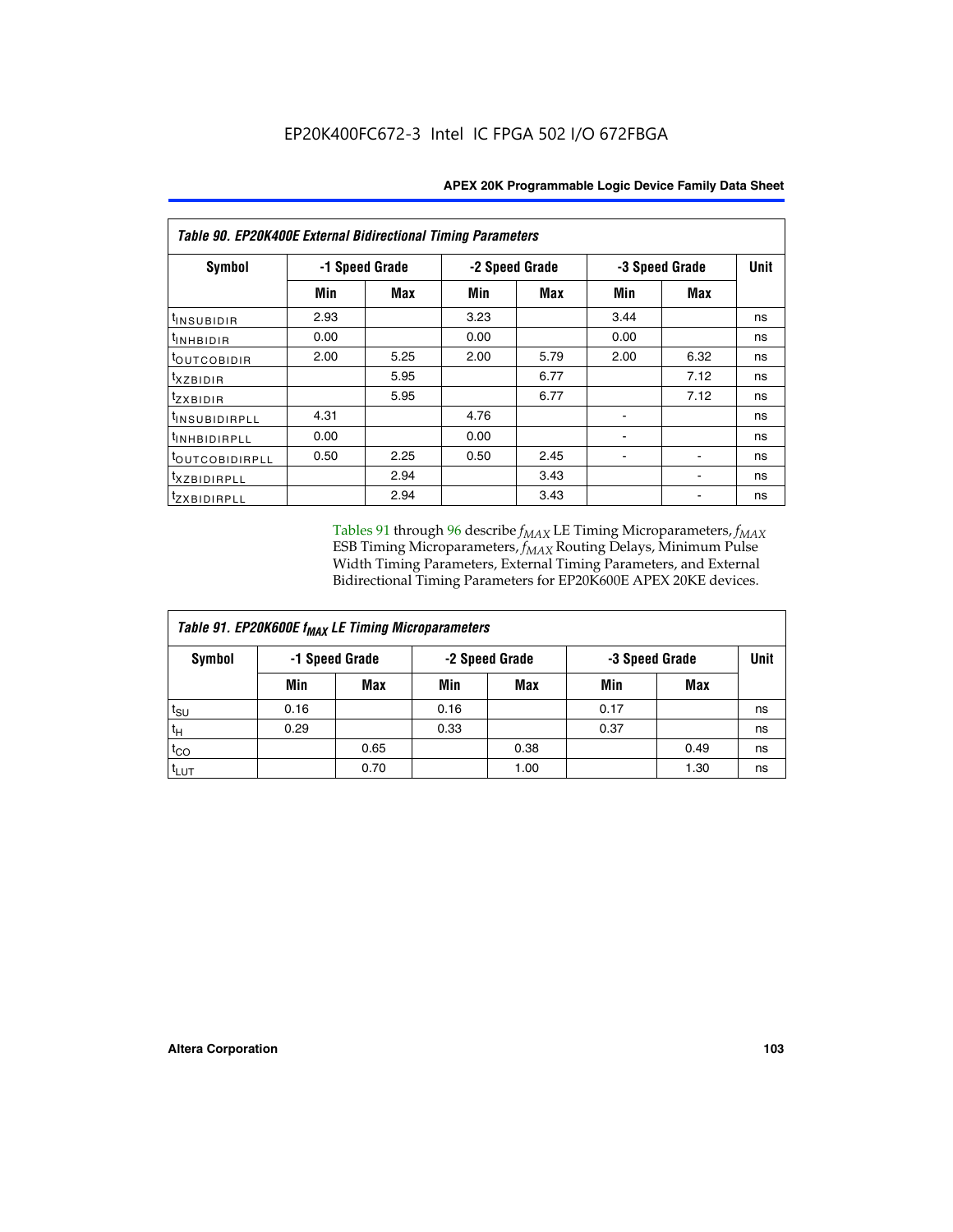| Table 92. EP20K600E f <sub>MAX</sub> ESB Timing Microparameters |         |                |      |                |      |                |             |
|-----------------------------------------------------------------|---------|----------------|------|----------------|------|----------------|-------------|
| <b>Symbol</b>                                                   |         | -1 Speed Grade |      | -2 Speed Grade |      | -3 Speed Grade | <b>Unit</b> |
|                                                                 | Min     | <b>Max</b>     | Min  | <b>Max</b>     | Min  | <b>Max</b>     |             |
| t <sub>ESBARC</sub>                                             |         | 1.67           |      | 2.39           |      | 3.11           | ns          |
| t <sub>ESBSRC</sub>                                             |         | 2.27           |      | 3.07           |      | 3.86           | ns          |
| <sup>t</sup> ESBAWC                                             |         | 3.19           |      | 4.56           |      | 5.93           | ns          |
| t <sub>ESBSWC</sub>                                             |         | 3.51           |      | 4.62           |      | 5.72           | ns          |
| <sup>t</sup> ESBWASU                                            | 1.46    |                | 2.08 |                | 2.70 |                | ns          |
| t <sub>ESBWAH</sub>                                             | 0.00    |                | 0.00 |                | 0.00 |                | ns          |
| t <sub>ESBWDSU</sub>                                            | 1.60    |                | 2.29 |                | 2.97 |                | ns          |
| <sup>t</sup> ESBWDH                                             | 0.00    |                | 0.00 |                | 0.00 |                | ns          |
| <sup>t</sup> ESBRASU                                            | 1.61    |                | 2.30 |                | 2.99 |                | ns          |
| t <sub>ESBRAH</sub>                                             | 0.00    |                | 0.00 |                | 0.00 |                | ns          |
| t <sub>ESBWESU</sub>                                            | 1.49    |                | 2.30 |                | 3.11 |                | ns          |
| <sup>t</sup> ESBWEH                                             | 0.00    |                | 0.00 |                | 0.00 |                | ns          |
| <sup>t</sup> ESBDATASU                                          | $-0.01$ |                | 0.35 |                | 0.71 |                | ns          |
| <sup>t</sup> ESBDATAH                                           | 0.13    |                | 0.13 |                | 0.13 |                | ns          |
| <sup>t</sup> ESBWADDRSU                                         | 0.19    |                | 0.62 |                | 1.06 |                | ns          |
| <sup>t</sup> ESBRADDRSU                                         | 0.25    |                | 0.71 |                | 1.17 |                | ns          |
| <sup>I</sup> ESBDATACO1                                         |         | 1.01           |      | 1.19           |      | 1.37           | ns          |
| <sup>t</sup> ESBDATACO2                                         |         | 2.18           |      | 3.12           |      | 4.05           | ns          |
| <sup>t</sup> ESBDD                                              |         | 3.19           |      | 4.56           |      | 5.93           | ns          |
| t <sub>PD</sub>                                                 |         | 1.57           |      | 2.25           |      | 2.92           | ns          |
| t <sub>PTERMSU</sub>                                            | 0.85    |                | 1.43 |                | 2.01 |                | ns          |
| t <sub>PTERMCO</sub>                                            |         | 1.03           |      | 1.21           |      | 1.39           | ns          |

| Table 93. EP20K600E f <sub>MAX</sub> Routing Delays |     |                |     |                |     |                |             |  |  |  |  |
|-----------------------------------------------------|-----|----------------|-----|----------------|-----|----------------|-------------|--|--|--|--|
| Symbol                                              |     | -1 Speed Grade |     | -2 Speed Grade |     | -3 Speed Grade | <b>Unit</b> |  |  |  |  |
|                                                     | Min | Max            | Min | Max            | Min | Max            |             |  |  |  |  |
| $t_{F1-4}$                                          |     | 0.22           |     | 0.25           |     | 0.26           | ns          |  |  |  |  |
| $t_{F5-20}$                                         |     | 1.26           |     | 1.39           |     | 1.52           | ns          |  |  |  |  |
| $t_{F20+}$                                          |     | 3.51           |     | 3.88           |     | 4.26           | ns          |  |  |  |  |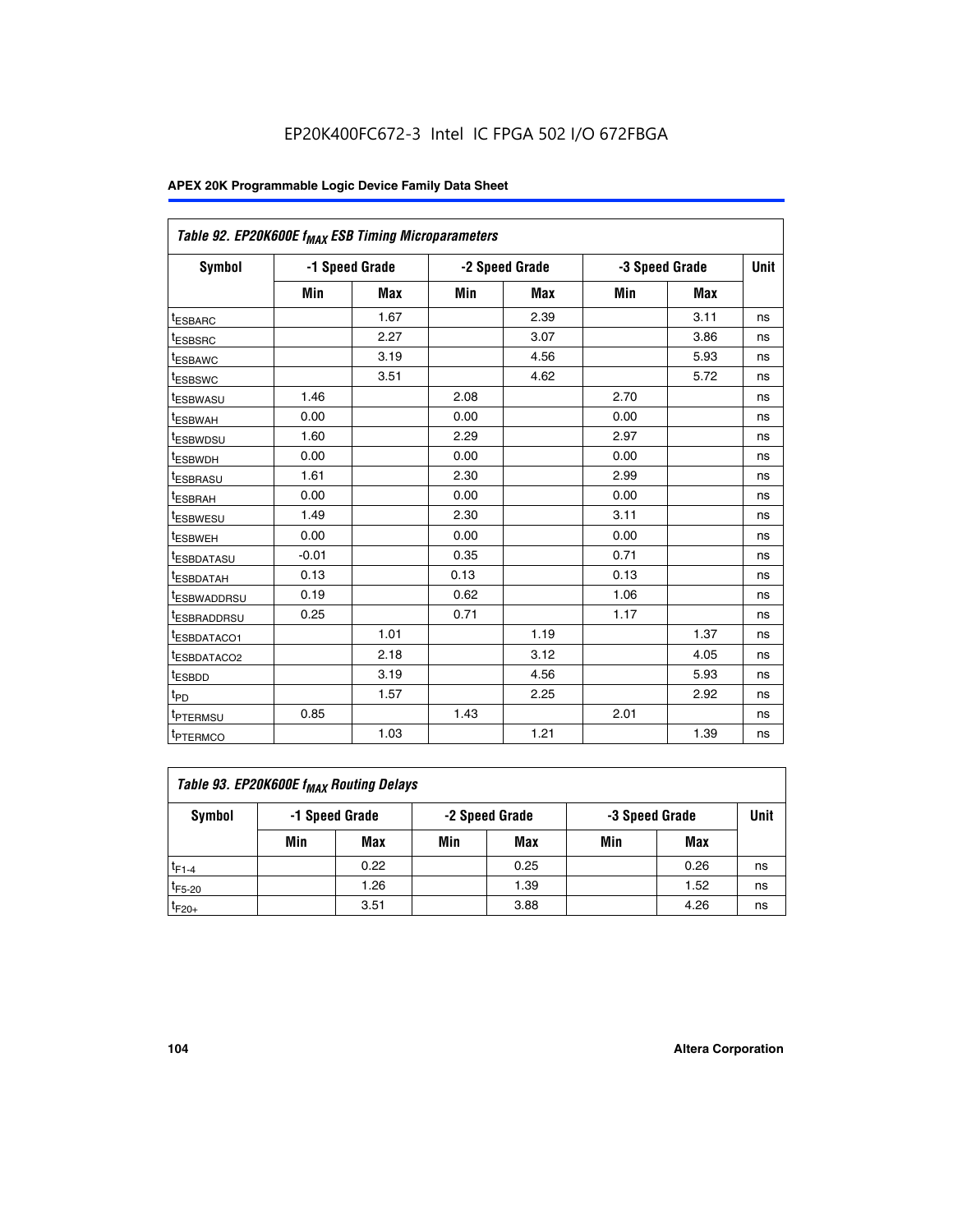|                    | Table 94. EP20K600E Minimum Pulse Width Timing Parameters |                |      |                |                |            |             |  |  |  |  |  |
|--------------------|-----------------------------------------------------------|----------------|------|----------------|----------------|------------|-------------|--|--|--|--|--|
| <b>Symbol</b>      |                                                           | -1 Speed Grade |      | -2 Speed Grade | -3 Speed Grade |            | <b>Unit</b> |  |  |  |  |  |
|                    | Min                                                       | Max            | Min  | Max            | Min            | <b>Max</b> |             |  |  |  |  |  |
| $t_{CH}$           | 2.00                                                      |                | 2.50 |                | 2.75           |            | ns          |  |  |  |  |  |
| $t_{CL}$           | 2.00                                                      |                | 2.50 |                | 2.75           |            | ns          |  |  |  |  |  |
| t <sub>CLRP</sub>  | 0.18                                                      |                | 0.26 |                | 0.34           |            | ns          |  |  |  |  |  |
| t <sub>PREP</sub>  | 0.18                                                      |                | 0.26 |                | 0.34           |            | ns          |  |  |  |  |  |
| <sup>t</sup> ESBCH | 2.00                                                      |                | 2.50 |                | 2.75           |            | ns          |  |  |  |  |  |
| <sup>t</sup> ESBCL | 2.00                                                      |                | 2.50 |                | 2.75           |            | ns          |  |  |  |  |  |
| <sup>t</sup> ESBWP | 1.17                                                      |                | 1.68 |                | 2.18           |            | ns          |  |  |  |  |  |
| <sup>t</sup> ESBRP | 0.95                                                      |                | 1.35 |                | 1.76           |            | ns          |  |  |  |  |  |

|                      | Table 95. EP20K600E External Timing Parameters |                |      |                |                          |                |    |  |  |  |  |  |
|----------------------|------------------------------------------------|----------------|------|----------------|--------------------------|----------------|----|--|--|--|--|--|
| <b>Symbol</b>        |                                                | -1 Speed Grade |      | -2 Speed Grade |                          | -3 Speed Grade |    |  |  |  |  |  |
|                      | Min                                            | Max            | Min  | <b>Max</b>     | Min                      | <b>Max</b>     |    |  |  |  |  |  |
| t <sub>insu</sub>    | 2.74                                           |                | 2.74 |                | 2.87                     |                | ns |  |  |  |  |  |
| $t_{INH}$            | 0.00                                           |                | 0.00 |                | 0.00                     |                | ns |  |  |  |  |  |
| toutco               | 2.00                                           | 5.51           | 2.00 | 6.06           | 2.00                     | 6.61           | ns |  |  |  |  |  |
| <sup>t</sup> INSUPLL | 1.86                                           |                | 1.96 |                |                          |                | ns |  |  |  |  |  |
| <sup>t</sup> INHPLL  | 0.00                                           |                | 0.00 |                | $\overline{\phantom{a}}$ |                | ns |  |  |  |  |  |
| <b>LOUTCOPLL</b>     | 0.50                                           | 2.62           | 0.50 | 2.91           |                          |                | ns |  |  |  |  |  |

| <b>Table 96. EP20K600E External Bidirectional Timing Parameters</b> |                |            |      |                |                |             |    |  |  |  |
|---------------------------------------------------------------------|----------------|------------|------|----------------|----------------|-------------|----|--|--|--|
| Symbol                                                              | -1 Speed Grade |            |      | -2 Speed Grade | -3 Speed Grade | <b>Unit</b> |    |  |  |  |
|                                                                     | Min            | <b>Max</b> | Min  | <b>Max</b>     | Min            | <b>Max</b>  |    |  |  |  |
| t <sub>insubidir</sub>                                              | 0.64           |            | 0.98 |                | 1.08           |             | ns |  |  |  |
| $t_{\rm INHBIDIR}$                                                  | 0.00           |            | 0.00 |                | 0.00           |             | ns |  |  |  |
| <sup>t</sup> OUTCOBIDIR                                             | 2.00           | 5.51       | 2.00 | 6.06           | 2.00           | 6.61        | ns |  |  |  |
| <sup>t</sup> xzbidir                                                |                | 6.10       |      | 6.74           |                | 7.10        | ns |  |  |  |
| $t_{Z}$ <i>x</i> BIDIR                                              |                | 6.10       |      | 6.74           |                | 7.10        | ns |  |  |  |
| <sup>t</sup> INSUBIDIRPLL                                           | 2.26           |            | 2.68 |                |                |             | ns |  |  |  |
| <sup>t</sup> INHBIDIRPLL                                            | 0.00           |            | 0.00 |                |                |             | ns |  |  |  |
| <b><i>LOUTCOBIDIRPLL</i></b>                                        | 0.50           | 2.62       | 0.50 | 2.91           |                |             | ns |  |  |  |
| <sup>t</sup> xzbidirpll                                             |                | 3.21       |      | 3.59           |                |             | ns |  |  |  |
| <i>t</i> zxBIDIRPLL                                                 |                | 3.21       |      | 3.59           |                |             | ns |  |  |  |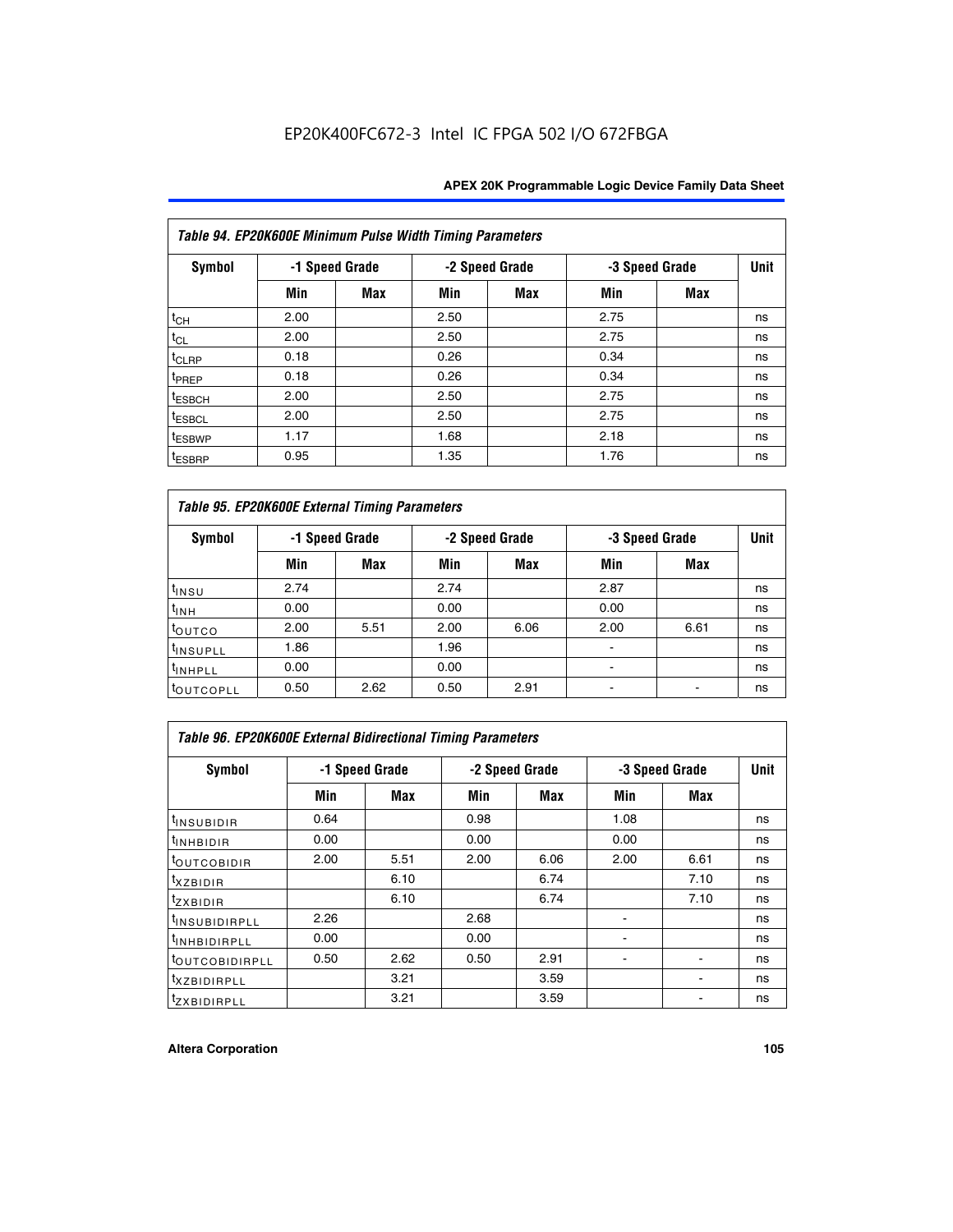Tables 97 through 102 describe  $f_{MAX}$  LE Timing Microparameters,  $f_{MAX}$ ESB Timing Microparameters, *f<sub>MAX</sub>* Routing Delays, Minimum Pulse Width Timing Parameters, External Timing Parameters, and External Bidirectional Timing Parameters for EP20K1000E APEX 20KE devices.

|                  | Table 97. EP20K1000E f <sub>MAX</sub> LE Timing Microparameters |                |                                  |            |      |             |    |  |  |  |  |  |
|------------------|-----------------------------------------------------------------|----------------|----------------------------------|------------|------|-------------|----|--|--|--|--|--|
| Symbol           |                                                                 | -1 Speed Grade | -2 Speed Grade<br>-3 Speed Grade |            |      | <b>Unit</b> |    |  |  |  |  |  |
|                  | Min                                                             | <b>Max</b>     | Min                              | <b>Max</b> | Min  | Max         |    |  |  |  |  |  |
| $t_{\text{SU}}$  | 0.25                                                            |                | 0.25                             |            | 0.25 |             | ns |  |  |  |  |  |
| $t_H$            | 0.25                                                            |                | 0.25                             |            | 0.25 |             | ns |  |  |  |  |  |
| $t_{CO}$         |                                                                 | 0.28           |                                  | 0.32       |      | 0.33        | ns |  |  |  |  |  |
| t <sub>LUT</sub> |                                                                 | 0.80           |                                  | 0.95       |      | 1.13        | ns |  |  |  |  |  |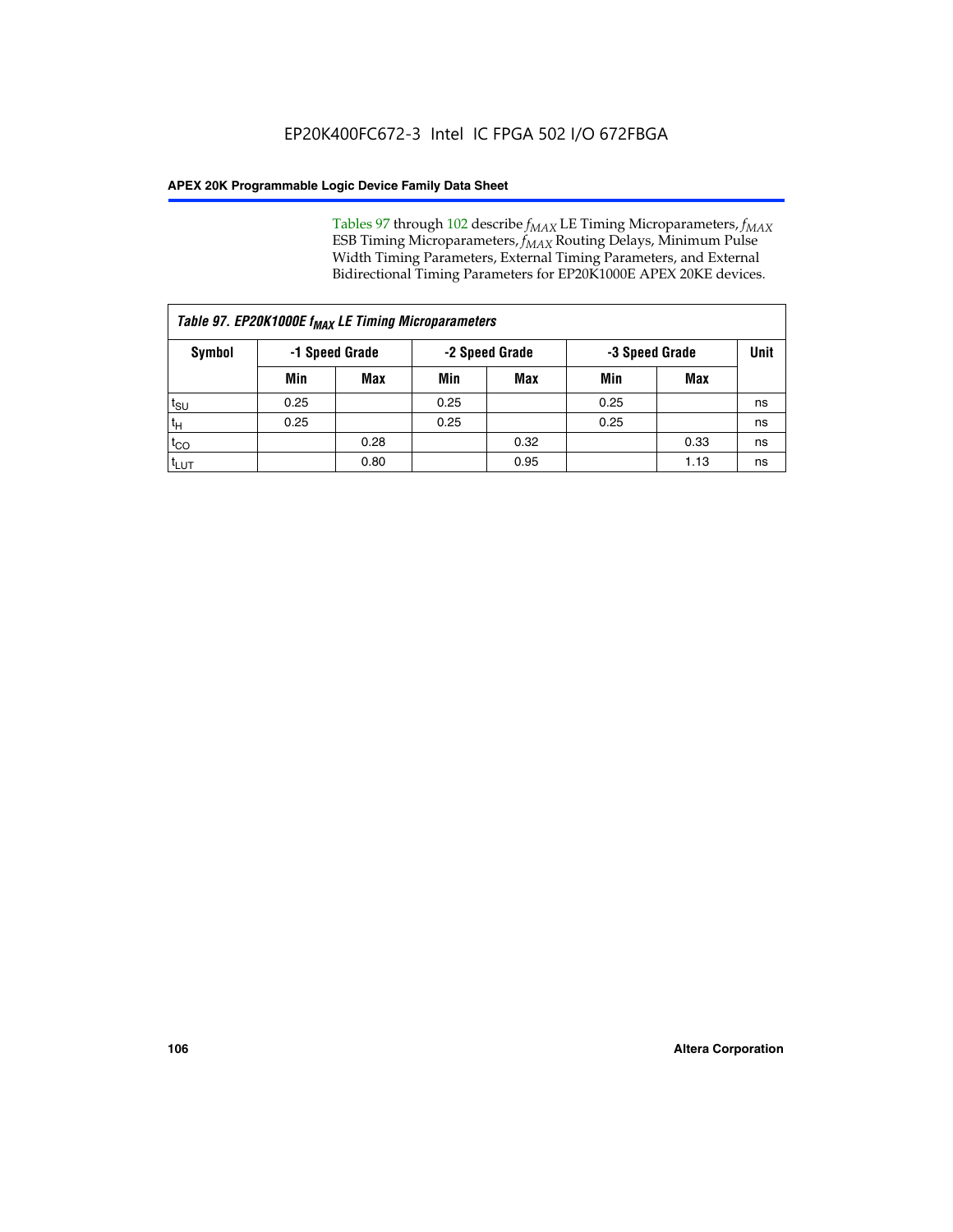|                          | Table 98. EP20K1000E f <sub>MAX</sub> ESB Timing Microparameters |                |      |                |      |                |    |  |  |  |  |
|--------------------------|------------------------------------------------------------------|----------------|------|----------------|------|----------------|----|--|--|--|--|
| <b>Symbol</b>            |                                                                  | -1 Speed Grade |      | -2 Speed Grade |      | -3 Speed Grade |    |  |  |  |  |
|                          | Min                                                              | <b>Max</b>     | Min  | Max            | Min  | <b>Max</b>     |    |  |  |  |  |
| <sup>t</sup> ESBARC      |                                                                  | 1.78           |      | 2.02           |      | 1.95           | ns |  |  |  |  |
| <sup>t</sup> ESBSRC      |                                                                  | 2.52           |      | 2.91           |      | 3.14           | ns |  |  |  |  |
| <sup>t</sup> ESBAWC      |                                                                  | 3.52           |      | 4.11           |      | 4.40           | ns |  |  |  |  |
| <sup>t</sup> ESBSWC      |                                                                  | 3.23           |      | 3.84           |      | 4.16           | ns |  |  |  |  |
| <b>ESBWASU</b>           | 0.62                                                             |                | 0.67 |                | 0.61 |                | ns |  |  |  |  |
| t <sub>ESBWAH</sub>      | 0.41                                                             |                | 0.55 |                | 0.55 |                | ns |  |  |  |  |
| <sup>t</sup> ESBWDSU     | 0.77                                                             |                | 0.79 |                | 0.81 |                | ns |  |  |  |  |
| <sup>T</sup> ESBWDH      | 0.41                                                             |                | 0.55 |                | 0.55 |                | ns |  |  |  |  |
| t <sub>ESBRASU</sub>     | 1.74                                                             |                | 1.92 |                | 1.85 |                | ns |  |  |  |  |
| t <sub>ESBRAH</sub>      | 0.00                                                             |                | 0.01 |                | 0.23 |                | ns |  |  |  |  |
| t <sub>ESBWESU</sub>     | 2.07                                                             |                | 2.28 |                | 2.41 |                | ns |  |  |  |  |
| t <sub>ESBWEH</sub>      | 0.00                                                             |                | 0.00 |                | 0.00 |                | ns |  |  |  |  |
| <sup>I</sup> ESBDATASU   | 0.25                                                             |                | 0.27 |                | 0.29 |                | ns |  |  |  |  |
| <sup>t</sup> ESBDATAH    | 0.13                                                             |                | 0.13 |                | 0.13 |                | ns |  |  |  |  |
| <b><i>ESBWADDRSU</i></b> | 0.11                                                             |                | 0.04 |                | 0.11 |                | ns |  |  |  |  |
| <sup>I</sup> ESBRADDRSU  | 0.14                                                             |                | 0.11 |                | 0.16 |                | ns |  |  |  |  |
| <b><i>ESBDATACO1</i></b> |                                                                  | 1.29           |      | 1.50           |      | 1.63           | ns |  |  |  |  |
| <sup>t</sup> ESBDATACO2  |                                                                  | 2.55           |      | 2.99           |      | 3.22           | ns |  |  |  |  |
| t <sub>ESBDD</sub>       |                                                                  | 3.12           |      | 3.57           |      | 3.85           | ns |  |  |  |  |
| $t_{\mathsf{PD}}$        |                                                                  | 1.84           |      | 2.13           |      | 2.32           | ns |  |  |  |  |
| t <sub>PTERMSU</sub>     | 1.08                                                             |                | 1.19 |                | 1.32 |                | ns |  |  |  |  |
| <sup>t</sup> PTERMCO     |                                                                  | 1.31           |      | 1.53           |      | 1.66           | ns |  |  |  |  |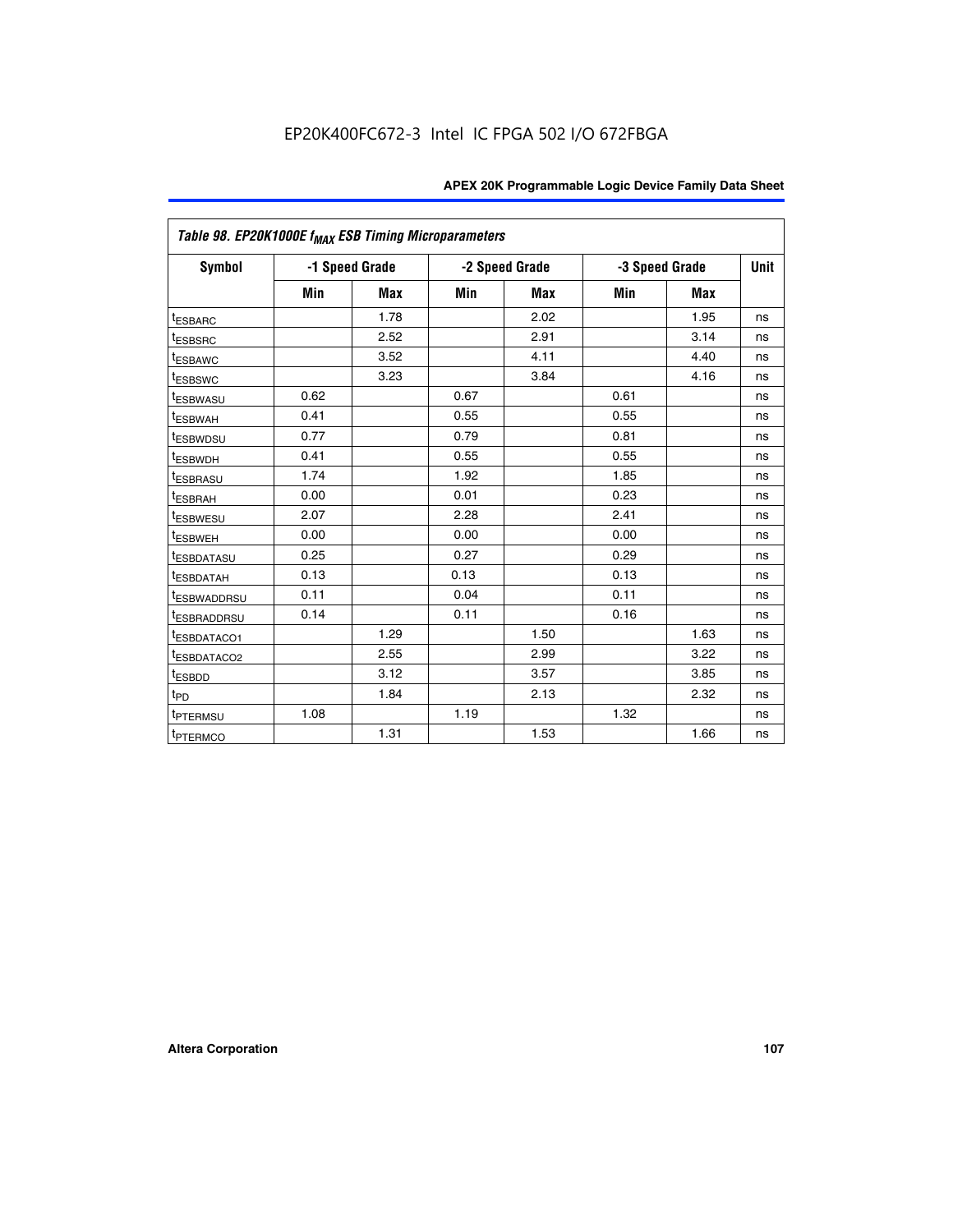## EP20K400FC672-3 Intel IC FPGA 502 I/O 672FBGA

## **APEX 20K Programmable Logic Device Family Data Sheet**

| Table 99. EP20K1000E f <sub>MAX</sub> Routing Delays |                                                    |            |     |      |     |      |    |  |  |  |  |
|------------------------------------------------------|----------------------------------------------------|------------|-----|------|-----|------|----|--|--|--|--|
| Symbol                                               | -1 Speed Grade<br>-2 Speed Grade<br>-3 Speed Grade |            |     |      |     |      |    |  |  |  |  |
|                                                      | Min                                                | <b>Max</b> | Min | Max  | Min | Max  |    |  |  |  |  |
| $t_{F1-4}$                                           |                                                    | 0.27       |     | 0.27 |     | 0.27 | ns |  |  |  |  |
| $t_{F5-20}$                                          |                                                    | 1.45       |     | 1.63 |     | 1.75 | ns |  |  |  |  |
| $t_{F20+}$                                           |                                                    | 4.15       |     | 4.33 |     | 4.97 | ns |  |  |  |  |

|                    | Table 100. EP20K1000E Minimum Pulse Width Timing Parameters |                |      |                |      |                |             |  |  |  |  |  |
|--------------------|-------------------------------------------------------------|----------------|------|----------------|------|----------------|-------------|--|--|--|--|--|
| Symbol             |                                                             | -1 Speed Grade |      | -2 Speed Grade |      | -3 Speed Grade | <b>Unit</b> |  |  |  |  |  |
|                    | Min                                                         | <b>Max</b>     | Min  | Max            | Min  | Max            |             |  |  |  |  |  |
| $t_{CH}$           | 1.25                                                        |                | 1.43 |                | 1.67 |                | ns          |  |  |  |  |  |
| $t_{CL}$           | 1.25                                                        |                | 1.43 |                | 1.67 |                | ns          |  |  |  |  |  |
| t <sub>CLRP</sub>  | 0.20                                                        |                | 0.20 |                | 0.20 |                | ns          |  |  |  |  |  |
| <sup>t</sup> PREP  | 0.20                                                        |                | 0.20 |                | 0.20 |                | ns          |  |  |  |  |  |
| <sup>t</sup> ESBCH | 1.25                                                        |                | 1.43 |                | 1.67 |                | ns          |  |  |  |  |  |
| <sup>t</sup> ESBCL | 1.25                                                        |                | 1.43 |                | 1.67 |                | ns          |  |  |  |  |  |
| <sup>t</sup> ESBWP | 1.28                                                        |                | 1.51 |                | 1.65 |                | ns          |  |  |  |  |  |
| <sup>t</sup> ESBRP | 1.11                                                        |                | 1.29 |                | 1.41 |                | ns          |  |  |  |  |  |

| Table 101. EP20K1000E External Timing Parameters |      |                |      |                |      |                |             |  |  |  |  |  |
|--------------------------------------------------|------|----------------|------|----------------|------|----------------|-------------|--|--|--|--|--|
| Symbol                                           |      | -1 Speed Grade |      | -2 Speed Grade |      | -3 Speed Grade | <b>Unit</b> |  |  |  |  |  |
|                                                  | Min  | <b>Max</b>     | Min  | <b>Max</b>     | Min  | Max            |             |  |  |  |  |  |
| t <sub>INSU</sub>                                | 2.70 |                | 2.84 |                | 2.97 |                | ns          |  |  |  |  |  |
| $t_{INH}$                                        | 0.00 |                | 0.00 |                | 0.00 |                | ns          |  |  |  |  |  |
| toutco                                           | 2.00 | 5.75           | 2.00 | 6.33           | 2.00 | 6.90           | ns          |  |  |  |  |  |
| tinsupll                                         | 1.64 |                | 2.09 |                |      |                | ns          |  |  |  |  |  |
| <sup>t</sup> INHPLL                              | 0.00 |                | 0.00 |                | -    |                | ns          |  |  |  |  |  |
| toutcopll                                        | 0.50 | 2.25           | 0.50 | 2.99           | -    |                | ns          |  |  |  |  |  |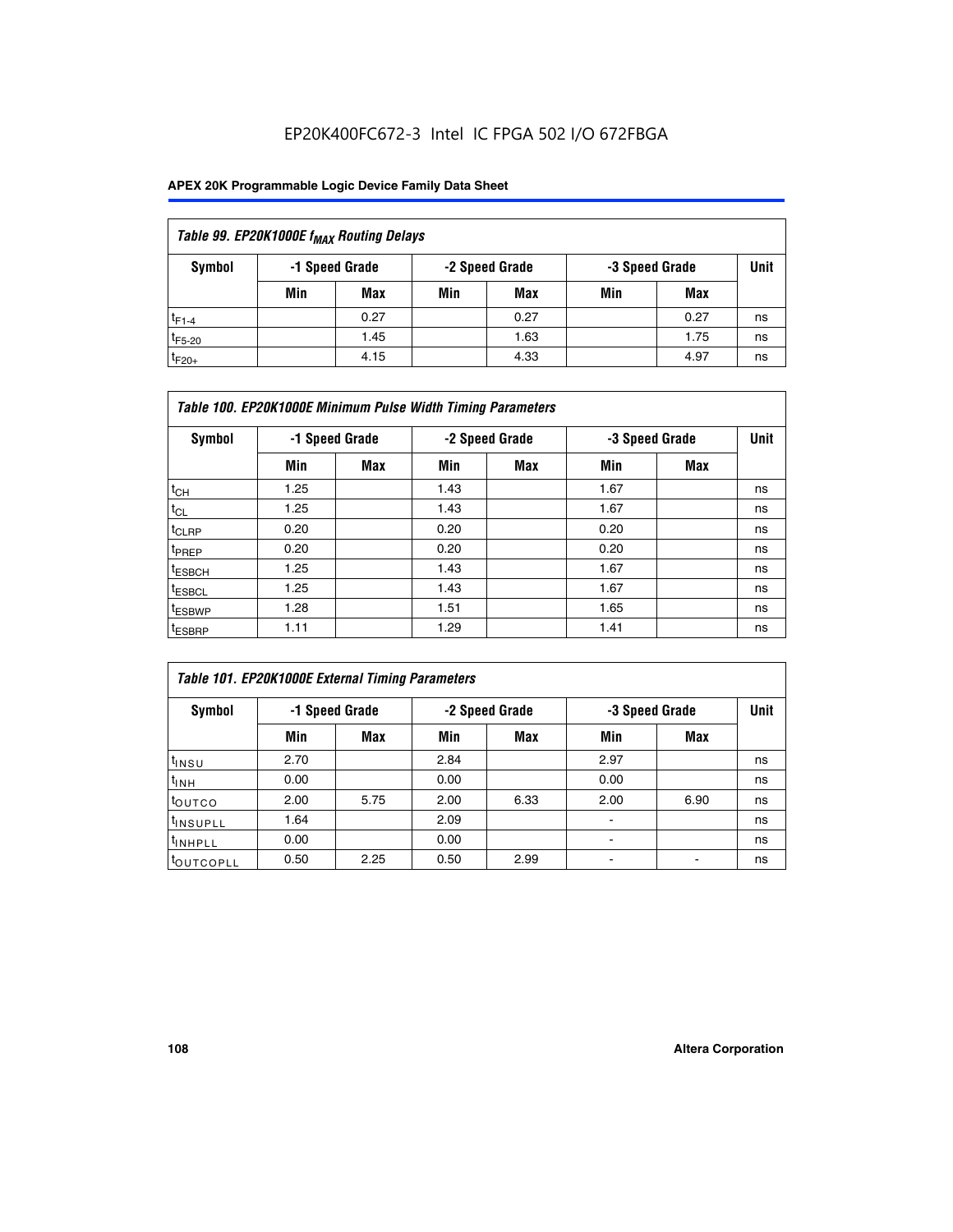| Table 102. EP20K1000E External Bidirectional Timing Parameters |      |                |                |            |                |             |    |  |  |  |
|----------------------------------------------------------------|------|----------------|----------------|------------|----------------|-------------|----|--|--|--|
| Symbol                                                         |      | -1 Speed Grade | -2 Speed Grade |            | -3 Speed Grade | <b>Unit</b> |    |  |  |  |
|                                                                | Min  | Max            | Min            | <b>Max</b> | Min            | <b>Max</b>  |    |  |  |  |
| $t_{INSUBIDIR}$                                                | 3.22 |                | 3.33           |            | 3.51           |             | ns |  |  |  |
| t <sub>INHBIDIR</sub>                                          | 0.00 |                | 0.00           |            | 0.00           |             | ns |  |  |  |
| t <sub>outcobidir</sub>                                        | 2.00 | 5.75           | 2.00           | 6.33       | 2.00           | 6.90        | ns |  |  |  |
| <i>txzbidir</i>                                                |      | 6.31           |                | 7.09       |                | 7.76        | ns |  |  |  |
| tzxbidir                                                       |      | 6.31           |                | 7.09       |                | 7.76        | ns |  |  |  |
| tINSUBIDIRPLL                                                  | 3.25 |                | 3.26           |            |                |             | ns |  |  |  |
| t <sub>INHBIDIRPLL</sub>                                       | 0.00 |                | 0.00           |            |                |             | ns |  |  |  |
| tout COBIDIRPLL                                                | 0.50 | 2.25           | 0.50           | 2.99       |                |             | ns |  |  |  |
| <sup>t</sup> xzbidirpll                                        |      | 2.81           |                | 3.80       |                |             | ns |  |  |  |
| tzxBIDIRPLL                                                    |      | 2.81           |                | 3.80       |                |             | ns |  |  |  |

Tables 103 through 108 describe  $f_{MAX}$  LE Timing Microparameters,  $f_{MAX}$ ESB Timing Microparameters, *f<sub>MAX</sub>* Routing Delays, Minimum Pulse Width Timing Parameters, External Timing Parameters, and External Bidirectional Timing Parameters for EP20K1500E APEX 20KE devices.

| Table 103. EP20K1500E f <sub>MAX</sub> LE Timing Microparameters |      |                |                |            |                |      |             |  |  |  |  |
|------------------------------------------------------------------|------|----------------|----------------|------------|----------------|------|-------------|--|--|--|--|
| Symbol                                                           |      | -1 Speed Grade | -2 Speed Grade |            | -3 Speed Grade |      | <b>Unit</b> |  |  |  |  |
|                                                                  | Min  | <b>Max</b>     | Min            | <b>Max</b> | Min            | Max  |             |  |  |  |  |
| $t_{\text{SU}}$                                                  | 0.25 |                | 0.25           |            | 0.25           |      | ns          |  |  |  |  |
| $t_H$                                                            | 0.25 |                | 0.25           |            | 0.25           |      | ns          |  |  |  |  |
| $t_{CO}$                                                         |      | 0.28           |                | 0.32       |                | 0.33 | ns          |  |  |  |  |
| t <sub>lut</sub>                                                 |      | 0.80           |                | 0.95       |                | 1.13 | ns          |  |  |  |  |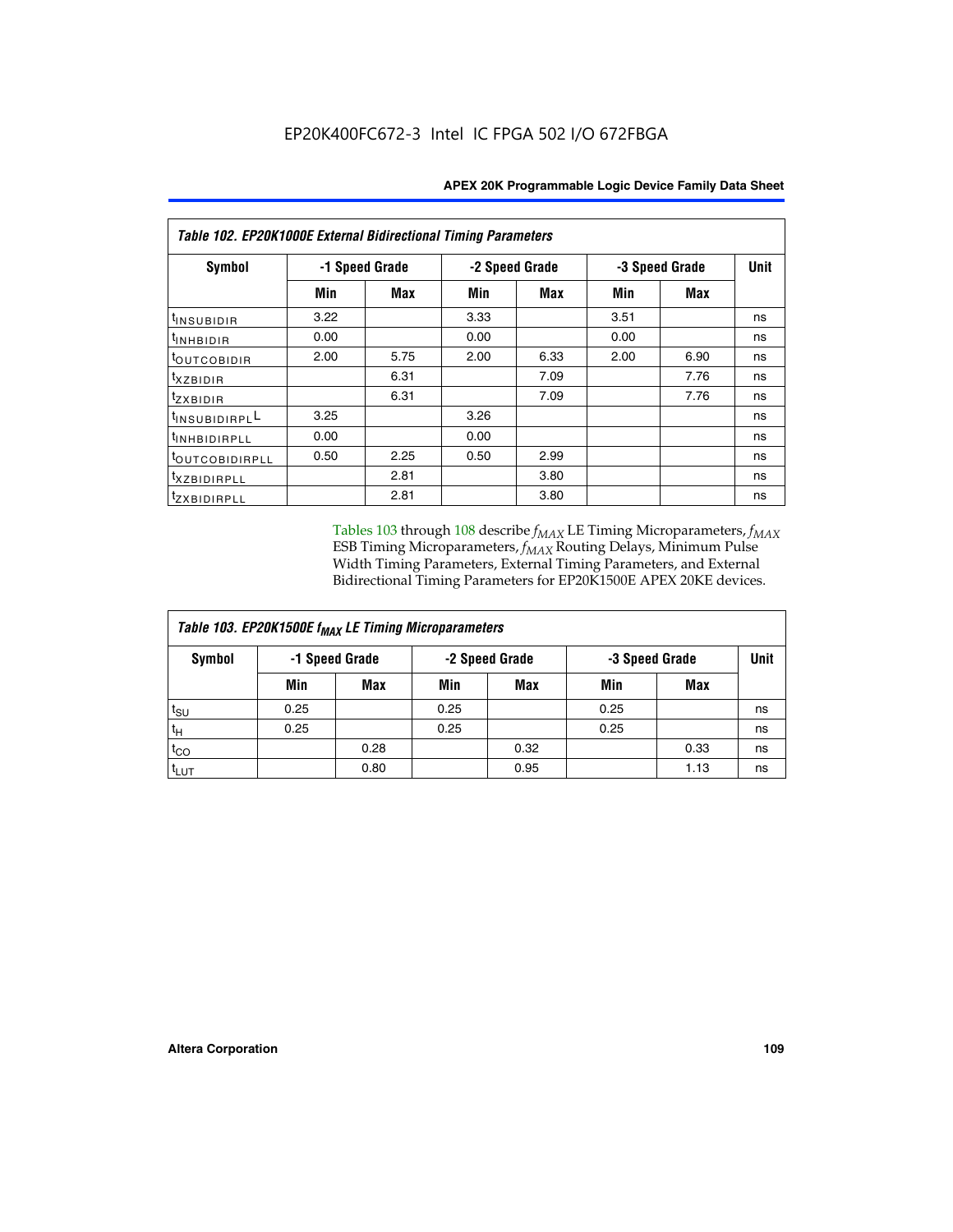|                         | Table 104. EP20K1500E f <sub>MAX</sub> ESB Timing Microparameters |            |      |                |            |                |             |  |  |  |  |  |
|-------------------------|-------------------------------------------------------------------|------------|------|----------------|------------|----------------|-------------|--|--|--|--|--|
| <b>Symbol</b>           | -1 Speed Grade                                                    |            |      | -2 Speed Grade |            | -3 Speed Grade | <b>Unit</b> |  |  |  |  |  |
|                         | Min                                                               | <b>Max</b> | Min  | <b>Max</b>     | <b>Min</b> | <b>Max</b>     |             |  |  |  |  |  |
| t <sub>ESBARC</sub>     |                                                                   | 1.78       |      | 2.02           |            | 1.95           | ns          |  |  |  |  |  |
| t <sub>ESBSRC</sub>     |                                                                   | 2.52       |      | 2.91           |            | 3.14           | ns          |  |  |  |  |  |
| <sup>t</sup> ESBAWC     |                                                                   | 3.52       |      | 4.11           |            | 4.40           | ns          |  |  |  |  |  |
| t <sub>ESBSWC</sub>     |                                                                   | 3.23       |      | 3.84           |            | 4.16           | ns          |  |  |  |  |  |
| <sup>t</sup> ESBWASU    | 0.62                                                              |            | 0.67 |                | 0.61       |                | ns          |  |  |  |  |  |
| <sup>t</sup> ESBWAH     | 0.41                                                              |            | 0.55 |                | 0.55       |                | ns          |  |  |  |  |  |
| t <sub>ESBWDSU</sub>    | 0.77                                                              |            | 0.79 |                | 0.81       |                | ns          |  |  |  |  |  |
| <sup>t</sup> ESBWDH     | 0.41                                                              |            | 0.55 |                | 0.55       |                | ns          |  |  |  |  |  |
| <sup>t</sup> ESBRASU    | 1.74                                                              |            | 1.92 |                | 1.85       |                | ns          |  |  |  |  |  |
| <sup>t</sup> ESBRAH     | 0.00                                                              |            | 0.01 |                | 0.23       |                | ns          |  |  |  |  |  |
| <sup>t</sup> ESBWESU    | 2.07                                                              |            | 2.28 |                | 2.41       |                | ns          |  |  |  |  |  |
| t <sub>ESBWEH</sub>     | 0.00                                                              |            | 0.00 |                | 0.00       |                | ns          |  |  |  |  |  |
| <sup>t</sup> ESBDATASU  | 0.25                                                              |            | 0.27 |                | 0.29       |                | ns          |  |  |  |  |  |
| <sup>t</sup> ESBDATAH   | 0.13                                                              |            | 0.13 |                | 0.13       |                | ns          |  |  |  |  |  |
| <sup>t</sup> ESBWADDRSU | 0.11                                                              |            | 0.04 |                | 0.11       |                | ns          |  |  |  |  |  |
| <sup>t</sup> ESBRADDRSU | 0.14                                                              |            | 0.11 |                | 0.16       |                | ns          |  |  |  |  |  |
| <sup>t</sup> ESBDATACO1 |                                                                   | 1.29       |      | 1.50           |            | 1.63           | ns          |  |  |  |  |  |
| t <sub>ESBDATACO2</sub> |                                                                   | 2.55       |      | 2.99           |            | 3.22           | ns          |  |  |  |  |  |
| <sup>t</sup> ESBDD      |                                                                   | 3.12       |      | 3.57           |            | 3.85           | ns          |  |  |  |  |  |
| t <sub>PD</sub>         |                                                                   | 1.84       |      | 2.13           |            | 2.32           | ns          |  |  |  |  |  |
| t <sub>PTERMSU</sub>    | 1.08                                                              |            | 1.19 |                | 1.32       |                | ns          |  |  |  |  |  |
| t <sub>PTERMCO</sub>    |                                                                   | 1.31       |      | 1.53           |            | 1.66           | ns          |  |  |  |  |  |

| Table 105. EP20K1500E f <sub>MAX</sub> Routing Delays |                                                    |      |     |      |     |      |    |  |  |  |
|-------------------------------------------------------|----------------------------------------------------|------|-----|------|-----|------|----|--|--|--|
| Symbol                                                | -1 Speed Grade<br>-2 Speed Grade<br>-3 Speed Grade |      |     |      |     |      |    |  |  |  |
|                                                       | Min                                                | Max  | Min | Max  | Min | Max  |    |  |  |  |
| $t_{F1-4}$                                            |                                                    | 0.28 |     | 0.28 |     | 0.28 | ns |  |  |  |
| $t_{F5-20}$                                           |                                                    | 1.36 |     | 1.50 |     | 1.62 | ns |  |  |  |
| $t_{F20+}$                                            |                                                    | 4.43 |     | 4.48 |     | 5.07 | ns |  |  |  |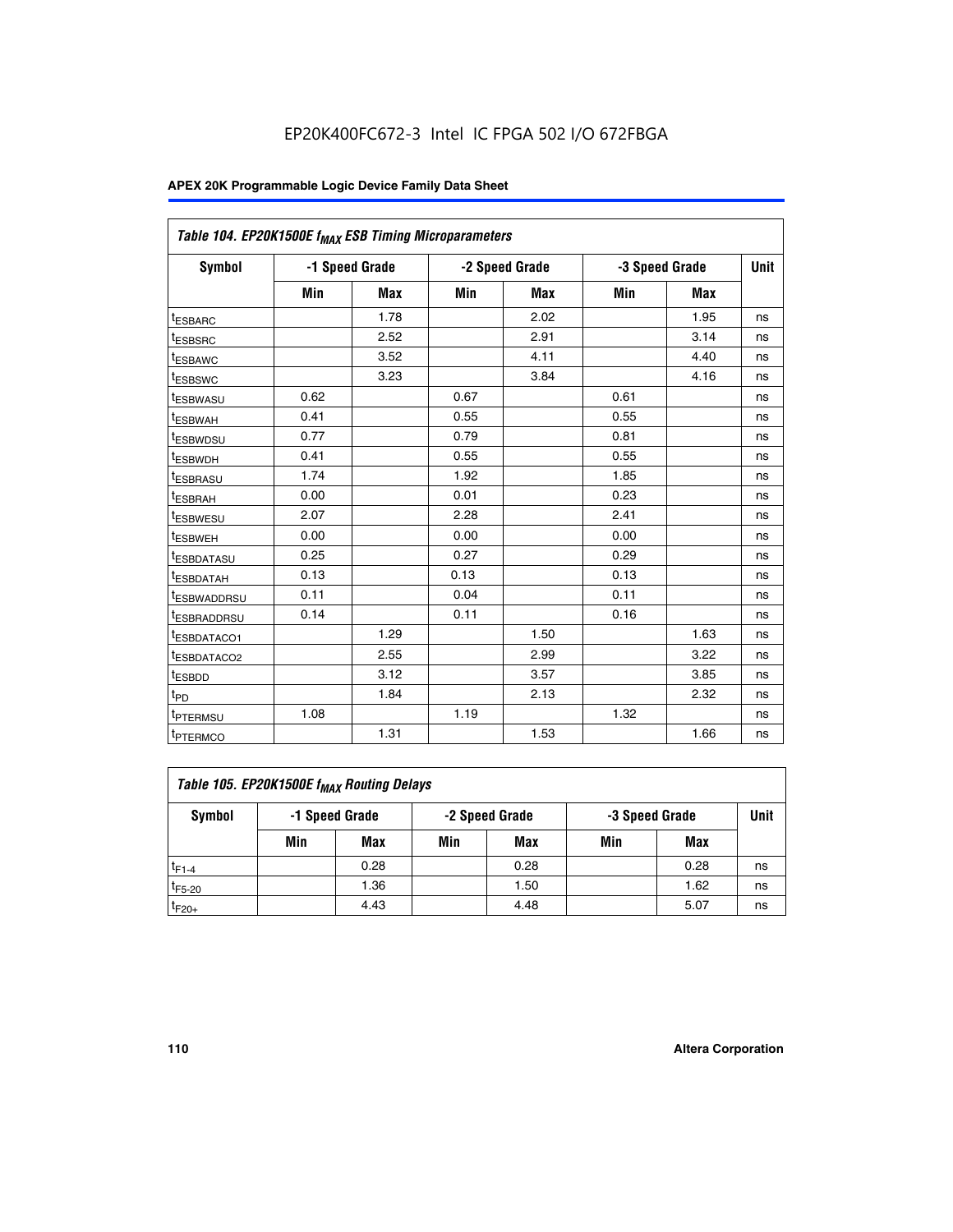|                    | Table 106. EP20K1500E Minimum Pulse Width Timing Parameters |                |      |                |      |                |             |  |  |  |  |  |
|--------------------|-------------------------------------------------------------|----------------|------|----------------|------|----------------|-------------|--|--|--|--|--|
| <b>Symbol</b>      |                                                             | -1 Speed Grade |      | -2 Speed Grade |      | -3 Speed Grade | <b>Unit</b> |  |  |  |  |  |
|                    | Min                                                         | <b>Max</b>     | Min  | Max            | Min  | <b>Max</b>     |             |  |  |  |  |  |
| $t_{CH}$           | 1.25                                                        |                | 1.43 |                | 1.67 |                | ns          |  |  |  |  |  |
| $t_{CL}$           | 1.25                                                        |                | 1.43 |                | 1.67 |                | ns          |  |  |  |  |  |
| $t_{CLRP}$         | 0.20                                                        |                | 0.20 |                | 0.20 |                | ns          |  |  |  |  |  |
| t <sub>PREP</sub>  | 0.20                                                        |                | 0.20 |                | 0.20 |                | ns          |  |  |  |  |  |
| <sup>t</sup> ESBCH | 1.25                                                        |                | 1.43 |                | 1.67 |                | ns          |  |  |  |  |  |
| <sup>t</sup> ESBCL | 1.25                                                        |                | 1.43 |                | 1.67 |                | ns          |  |  |  |  |  |
| <sup>t</sup> ESBWP | 1.28                                                        |                | 1.51 |                | 1.65 |                | ns          |  |  |  |  |  |
| <sup>t</sup> ESBRP | 1.11                                                        |                | 1.29 |                | 1.41 |                | ns          |  |  |  |  |  |

|                       | Table 107. EP20K1500E External Timing Parameters |      |      |                |      |                |             |  |  |  |  |  |
|-----------------------|--------------------------------------------------|------|------|----------------|------|----------------|-------------|--|--|--|--|--|
| Symbol                | -1 Speed Grade                                   |      |      | -2 Speed Grade |      | -3 Speed Grade | <b>Unit</b> |  |  |  |  |  |
|                       | Min                                              | Max  | Min  | Max            | Min  | Max            |             |  |  |  |  |  |
| t <sub>insu</sub>     | 3.09                                             |      | 3.30 |                | 3.58 |                | ns          |  |  |  |  |  |
| $t_{INH}$             | 0.00                                             |      | 0.00 |                | 0.00 |                | ns          |  |  |  |  |  |
| toutco                | 2.00                                             | 6.18 | 2.00 | 6.81           | 2.00 | 7.36           | ns          |  |  |  |  |  |
| <sup>t</sup> INSUPLL  | 1.94                                             |      | 2.08 |                |      |                | ns          |  |  |  |  |  |
| <sup>t</sup> INHPLL   | 0.00                                             |      | 0.00 |                |      |                | ns          |  |  |  |  |  |
| <sup>t</sup> OUTCOPLL | 0.50                                             | 2.67 | 0.50 | 2.99           |      |                | ns          |  |  |  |  |  |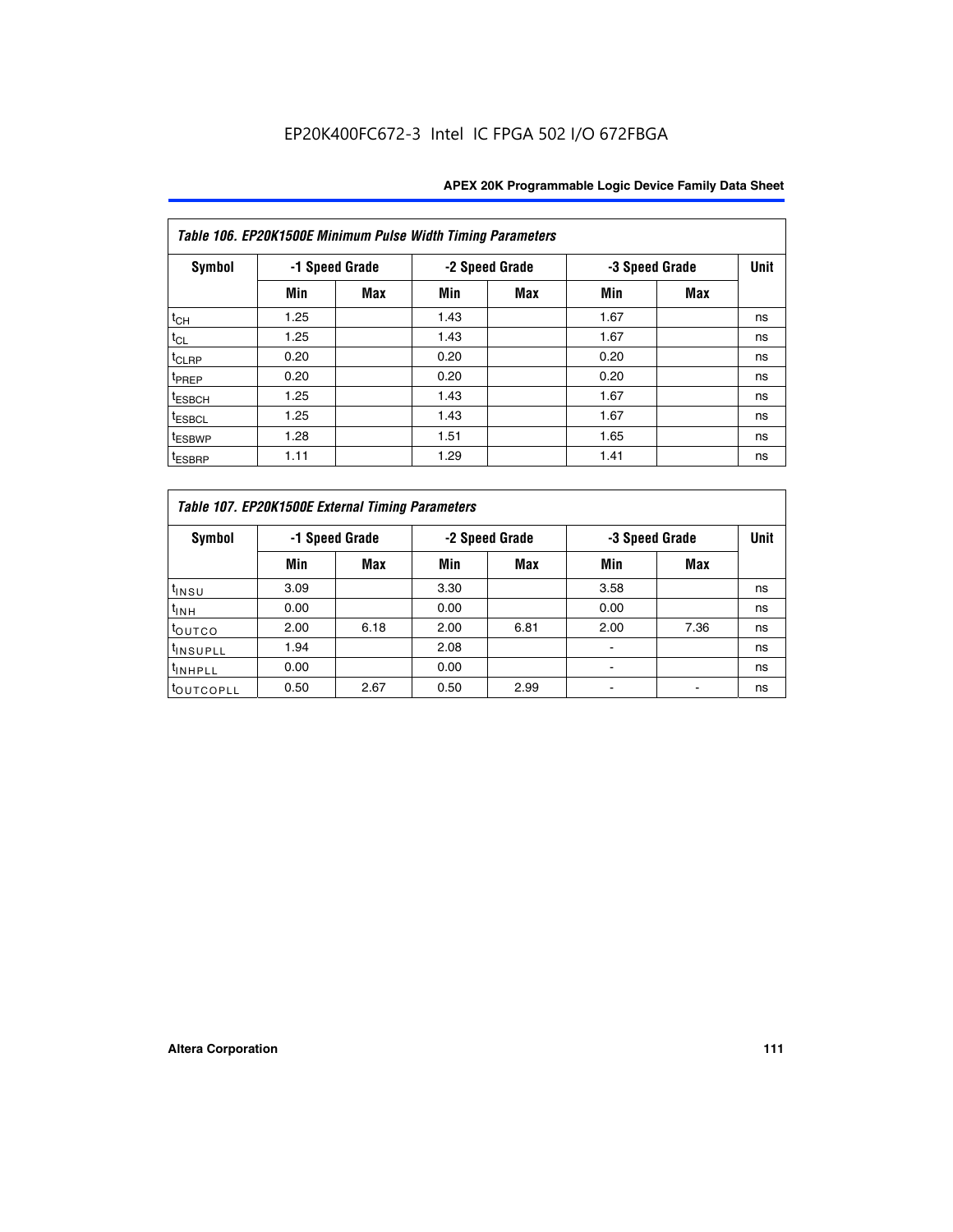|                            | <b>Table 108. EP20K1500E External Bidirectional Timing Parameters</b> |      |      |                |                |             |    |  |  |  |  |
|----------------------------|-----------------------------------------------------------------------|------|------|----------------|----------------|-------------|----|--|--|--|--|
| Symbol                     | -1 Speed Grade                                                        |      |      | -2 Speed Grade | -3 Speed Grade | <b>Unit</b> |    |  |  |  |  |
|                            | Min                                                                   | Max  | Min  | Max            | Min            | Max         |    |  |  |  |  |
| <sup>t</sup> INSUBIDIR     | 3.47                                                                  |      | 3.68 |                | 3.99           |             | ns |  |  |  |  |
| <sup>t</sup> INHBIDIR      | 0.00                                                                  |      | 0.00 |                | 0.00           |             | ns |  |  |  |  |
| <sup>t</sup> OUTCOBIDIR    | 2.00                                                                  | 6.18 | 2.00 | 6.81           | 2.00           | 7.36        | ns |  |  |  |  |
| txzBIDIR                   |                                                                       | 6.91 |      | 7.62           |                | 8.38        | ns |  |  |  |  |
| <sup>t</sup> zxbidir       |                                                                       | 6.91 |      | 7.62           |                | 8.38        | ns |  |  |  |  |
| <sup>t</sup> INSUBIDIRPLL  | 3.05                                                                  |      | 3.26 |                |                |             | ns |  |  |  |  |
| <sup>t</sup> INHBIDIRPLL   | 0.00                                                                  |      | 0.00 |                |                |             | ns |  |  |  |  |
| <sup>t</sup> OUTCOBIDIRPLL | 0.50                                                                  | 2.67 | 0.50 | 2.99           |                |             | ns |  |  |  |  |
| <sup>t</sup> XZBIDIRPLL    |                                                                       | 3.41 |      | 3.80           |                |             | ns |  |  |  |  |
| <sup>t</sup> zxbidirpll    |                                                                       | 3.41 |      | 3.80           |                |             | ns |  |  |  |  |

Tables 109 and 110 show selectable I/O standard input and output delays for APEX 20KE devices. If you select an I/O standard input or output delay other than LVCMOS, add or subtract the selected speed grade to or from the LVCMOS value.

| Table 109. Selectable I/O Standard Input Delays |                |         |     |                |     |                |     |  |  |  |
|-------------------------------------------------|----------------|---------|-----|----------------|-----|----------------|-----|--|--|--|
| <b>Symbol</b>                                   | -1 Speed Grade |         |     | -2 Speed Grade |     | -3 Speed Grade |     |  |  |  |
|                                                 | Min            | Max     | Min | Max            | Min | Max            | Min |  |  |  |
| <b>LVCMOS</b>                                   |                | 0.00    |     | 0.00           |     | 0.00           | ns  |  |  |  |
| LVTTL                                           |                | 0.00    |     | 0.00           |     | 0.00           | ns  |  |  |  |
| 2.5V                                            |                | 0.00    |     | 0.04           |     | 0.05           | ns  |  |  |  |
| 1.8V                                            |                | $-0.11$ |     | 0.03           |     | 0.04           | ns  |  |  |  |
| PCI                                             |                | 0.01    |     | 0.09           |     | 0.10           | ns  |  |  |  |
| $GTL+$                                          |                | $-0.24$ |     | $-0.23$        |     | $-0.19$        | ns  |  |  |  |
| SSTL-3 Class I                                  |                | $-0.32$ |     | $-0.21$        |     | $-0.47$        | ns  |  |  |  |
| SSTL-3 Class II                                 |                | $-0.08$ |     | 0.03           |     | $-0.23$        | ns  |  |  |  |
| SSTL-2 Class I                                  |                | $-0.17$ |     | $-0.06$        |     | $-0.32$        | ns  |  |  |  |
| SSTL-2 Class II                                 |                | $-0.16$ |     | $-0.05$        |     | $-0.31$        | ns  |  |  |  |
| <b>LVDS</b>                                     |                | $-0.12$ |     | $-0.12$        |     | $-0.12$        | ns  |  |  |  |
| <b>CTT</b>                                      |                | 0.00    |     | 0.00           |     | 0.00           | ns  |  |  |  |
| <b>AGP</b>                                      |                | 0.00    |     | 0.00           |     | 0.00           | ns  |  |  |  |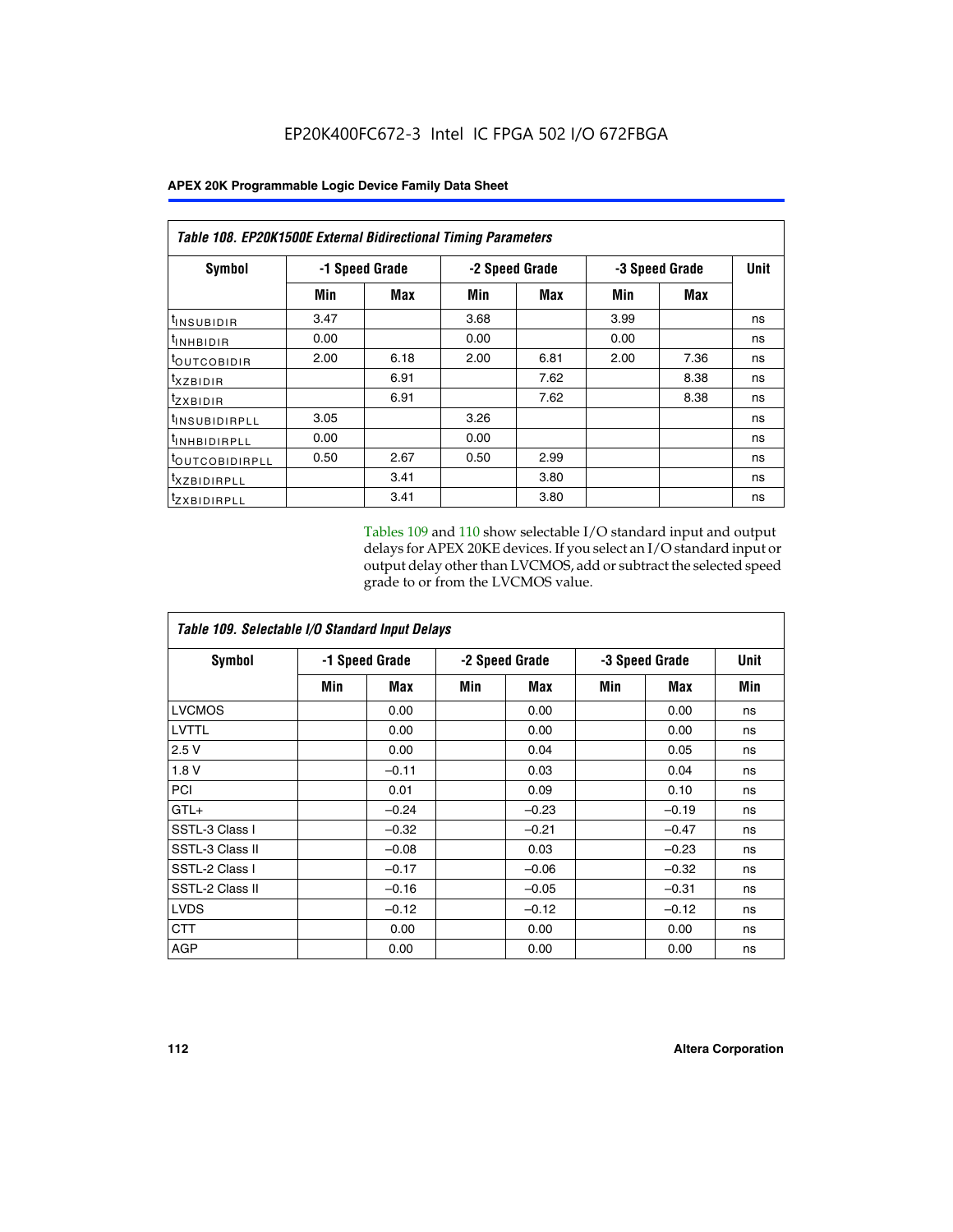| Table 110. Selectable I/O Standard Output Delays |                |         |     |                |                |         |      |  |  |  |  |
|--------------------------------------------------|----------------|---------|-----|----------------|----------------|---------|------|--|--|--|--|
| Symbol                                           | -1 Speed Grade |         |     | -2 Speed Grade | -3 Speed Grade |         | Unit |  |  |  |  |
|                                                  | Min            | Max     | Min | Max            | Min            | Max     | Min  |  |  |  |  |
| <b>LVCMOS</b>                                    |                | 0.00    |     | 0.00           |                | 0.00    | ns   |  |  |  |  |
| <b>LVTTL</b>                                     |                | 0.00    |     | 0.00           |                | 0.00    | ns   |  |  |  |  |
| 2.5V                                             |                | 0.00    |     | 0.09           |                | 0.10    | ns   |  |  |  |  |
| 1.8 V                                            |                | 2.49    |     | 2.98           |                | 3.03    | ns   |  |  |  |  |
| <b>PCI</b>                                       |                | $-0.03$ |     | 0.17           |                | 0.16    | ns   |  |  |  |  |
| $GTL+$                                           |                | 0.75    |     | 0.75           |                | 0.76    | ns   |  |  |  |  |
| SSTL-3 Class I                                   |                | 1.39    |     | 1.51           |                | 1.50    | ns   |  |  |  |  |
| SSTL-3 Class II                                  |                | 1.11    |     | 1.23           |                | 1.23    | ns   |  |  |  |  |
| SSTL-2 Class I                                   |                | 1.35    |     | 1.48           |                | 1.47    | ns   |  |  |  |  |
| SSTL-2 Class II                                  |                | 1.00    |     | 1.12           |                | 1.12    | ns   |  |  |  |  |
| <b>LVDS</b>                                      |                | $-0.48$ |     | $-0.48$        |                | $-0.48$ | ns   |  |  |  |  |
| <b>CTT</b>                                       |                | 0.00    |     | 0.00           |                | 0.00    | ns   |  |  |  |  |
| <b>AGP</b>                                       |                | 0.00    |     | 0.00           |                | 0.00    | ns   |  |  |  |  |

# **Power Consumption**

To estimate device power consumption, use the interactive power calculator on the Altera web site at **http://www.altera.com**.

# **Configuration & Operation**

The APEX 20K architecture supports several configuration schemes. This section summarizes the device operating modes and available device configuration schemes.

## **Operating Modes**

The APEX architecture uses SRAM configuration elements that require configuration data to be loaded each time the circuit powers up. The process of physically loading the SRAM data into the device is called configuration. During initialization, which occurs immediately after configuration, the device resets registers, enables I/O pins, and begins to operate as a logic device. The I/O pins are tri-stated during power-up, and before and during configuration. Together, the configuration and initialization processes are called *command mode*; normal device operation is called *user mode*.

Before and during device configuration, all I/O pins are pulled to  $V_{\text{CCIO}}$ by a built-in weak pull-up resistor.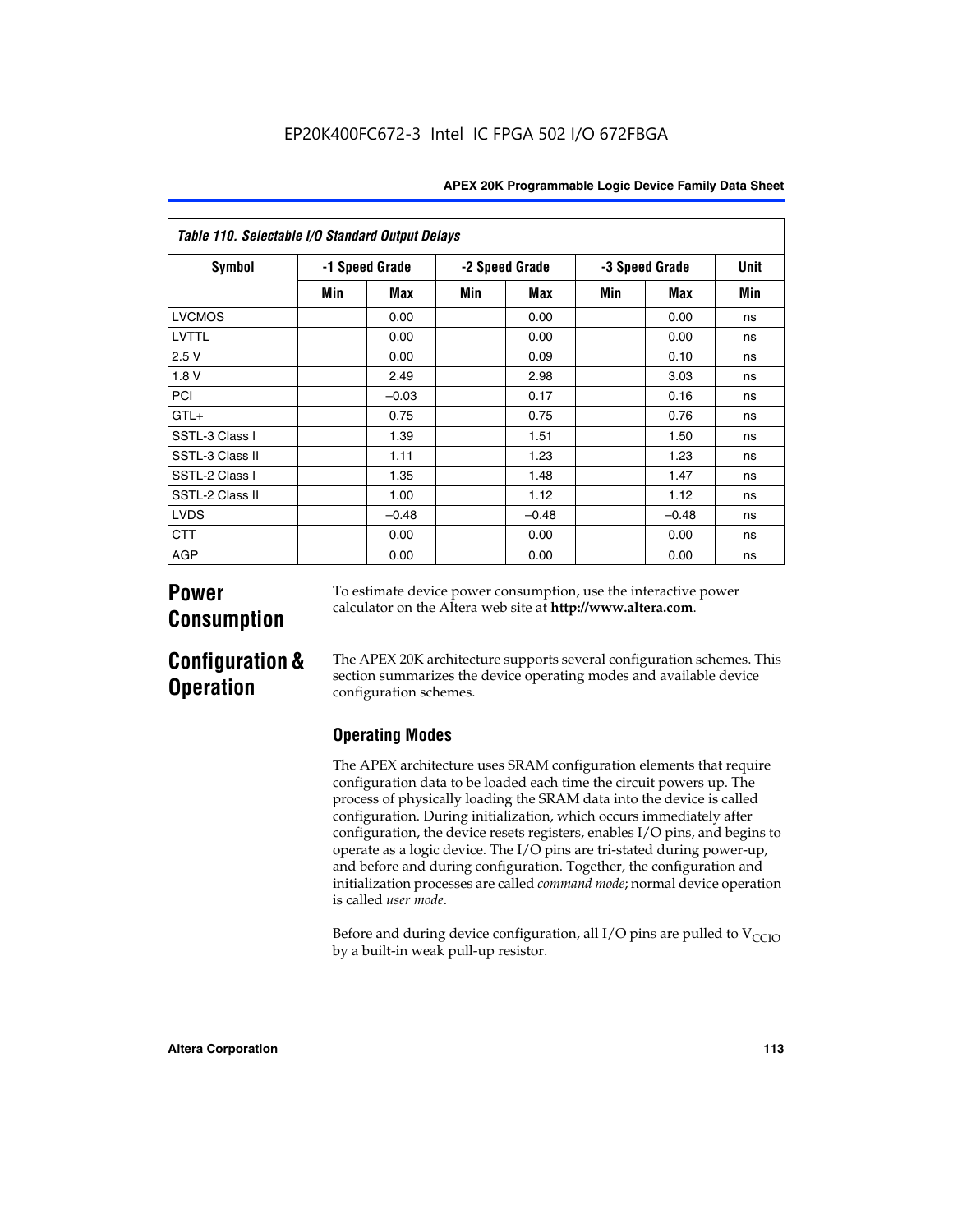SRAM configuration elements allow APEX 20K devices to be reconfigured in-circuit by loading new configuration data into the device. Real-time reconfiguration is performed by forcing the device into command mode with a device pin, loading different configuration data, reinitializing the device, and resuming usermode operation. In-field upgrades can be performed by distributing new configuration files.

## **Configuration Schemes**

The configuration data for an APEX 20K device can be loaded with one of five configuration schemes (see Table 111), chosen on the basis of the target application. An EPC2 or EPC16 configuration device, intelligent controller, or the JTAG port can be used to control the configuration of an APEX 20K device. When a configuration device is used, the system can configure automatically at system power-up.

Multiple APEX 20K devices can be configured in any of five configuration schemes by connecting the configuration enable (nCE) and configuration enable output (nCEO) pins on each device.

| <b>Table 111. Data Sources for Configuration</b> |                                                                                             |
|--------------------------------------------------|---------------------------------------------------------------------------------------------|
| <b>Configuration Scheme</b>                      | Data Source                                                                                 |
| Configuration device                             | EPC1, EPC2, EPC16 configuration devices                                                     |
| Passive serial (PS)                              | MasterBlaster or ByteBlasterMV download cable or serial data source                         |
| Passive parallel asynchronous (PPA)              | Parallel data source                                                                        |
| Passive parallel synchronous (PPS)               | Parallel data source                                                                        |
| <b>JTAG</b>                                      | MasterBlaster or ByteBlasterMV download cable or a microprocessor<br>with a Jam or JBC File |



**For more information on configuration, see Application Note 116** *(Configuring APEX 20K, FLEX 10K, & FLEX 6000 Devices.)*

**Device Pin-Outs** See the Altera web site **(http://www.altera.com)** or the *Altera Digital Library* for pin-out information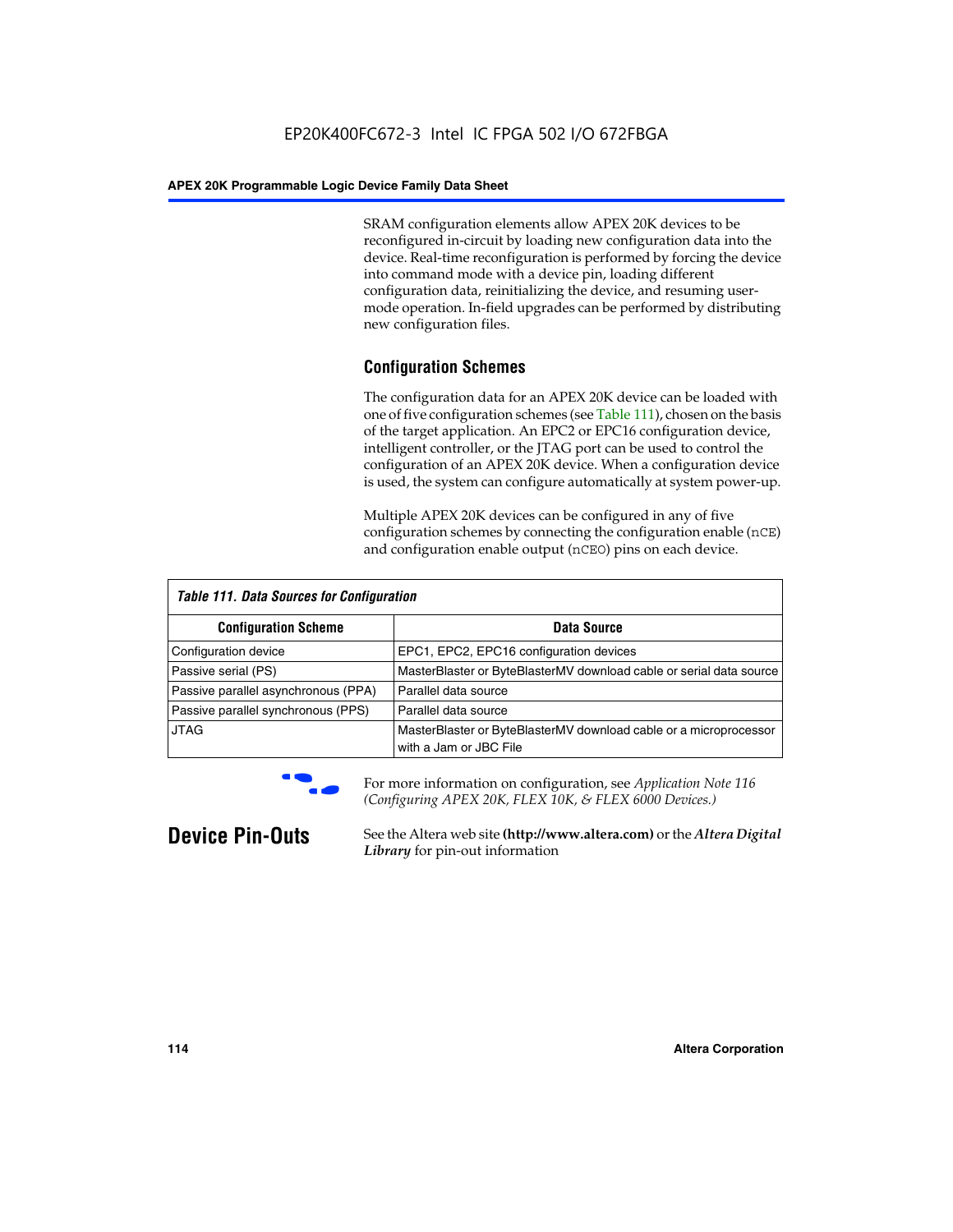### **Revision History** The information contained in the *APEX 20K Programmable Logic Device Family Data Sheet* version 5.1 supersedes information published in previous versions.

## **Version 5.1**

*APEX 20K Programmable Logic Device Family Data Sheet* version 5.1 contains the following changes:

- In version 5.0, the VI input voltage spec was updated in Table 28 on page 63.
- In version 5.0, *Note* (5) to Tables 27 through 30 was revised.
- Added *Note* (2) to Figure 21 on page 33.

## **Version 5.0**

*APEX 20K Programmable Logic Device Family Data Sheet* version 5.0 contains the following changes:

- Updated Tables 23 through 26. Removed 2.5-V operating condition tables because all APEX 20K devices are now 5.0-V tolerant.
- Updated conditions in Tables 33, 38 and 39.
- Updated data for t<sub>ESBDATAH</sub> parameter.

## **Version 4.3**

*APEX 20K Programmable Logic Device Family Data Sheet* version 4.3 contains the following changes:

- Updated Figure 20.
- Updated *Note (2)* to Table 13.
- Updated notes to Tables 27 through 30.

## **Version 4.2**

*APEX 20K Programmable Logic Device Family Data Sheet* version 4.2 contains the following changes:

- Updated Figure 29.
- Updated *Note (1)* to Figure 29.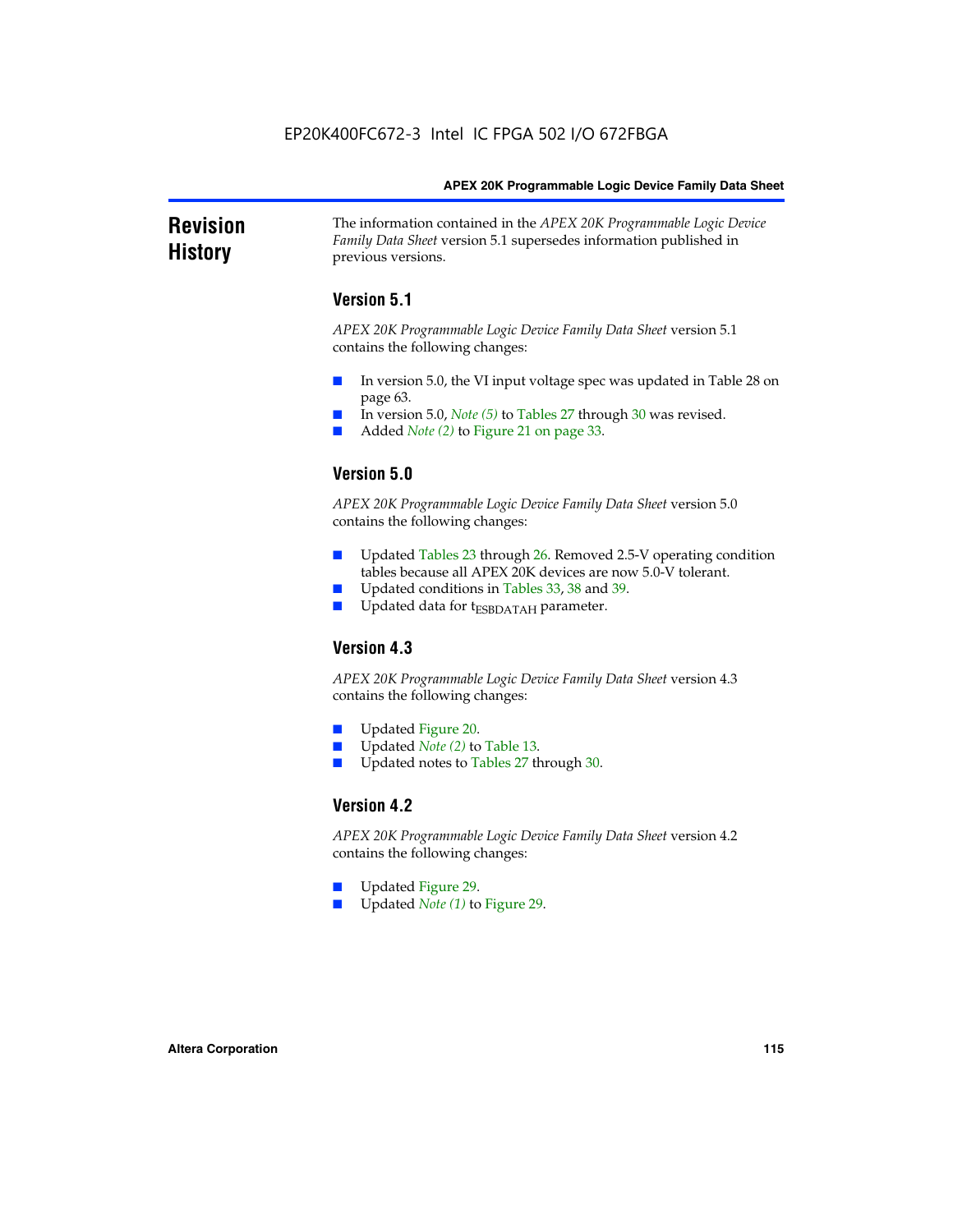## **Version 4.1**

*APEX 20K Programmable Logic Device Family Data Sheet* version 4.1 contains the following changes:

- *t<sub>ESBWEH</sub>* added to Figure 37 and Tables 35, 50, 56, 62, 68, 74, 86, 92, 97, and 104.
- Updated EP20K300E device internal and external timing numbers in Tables 79 through 84.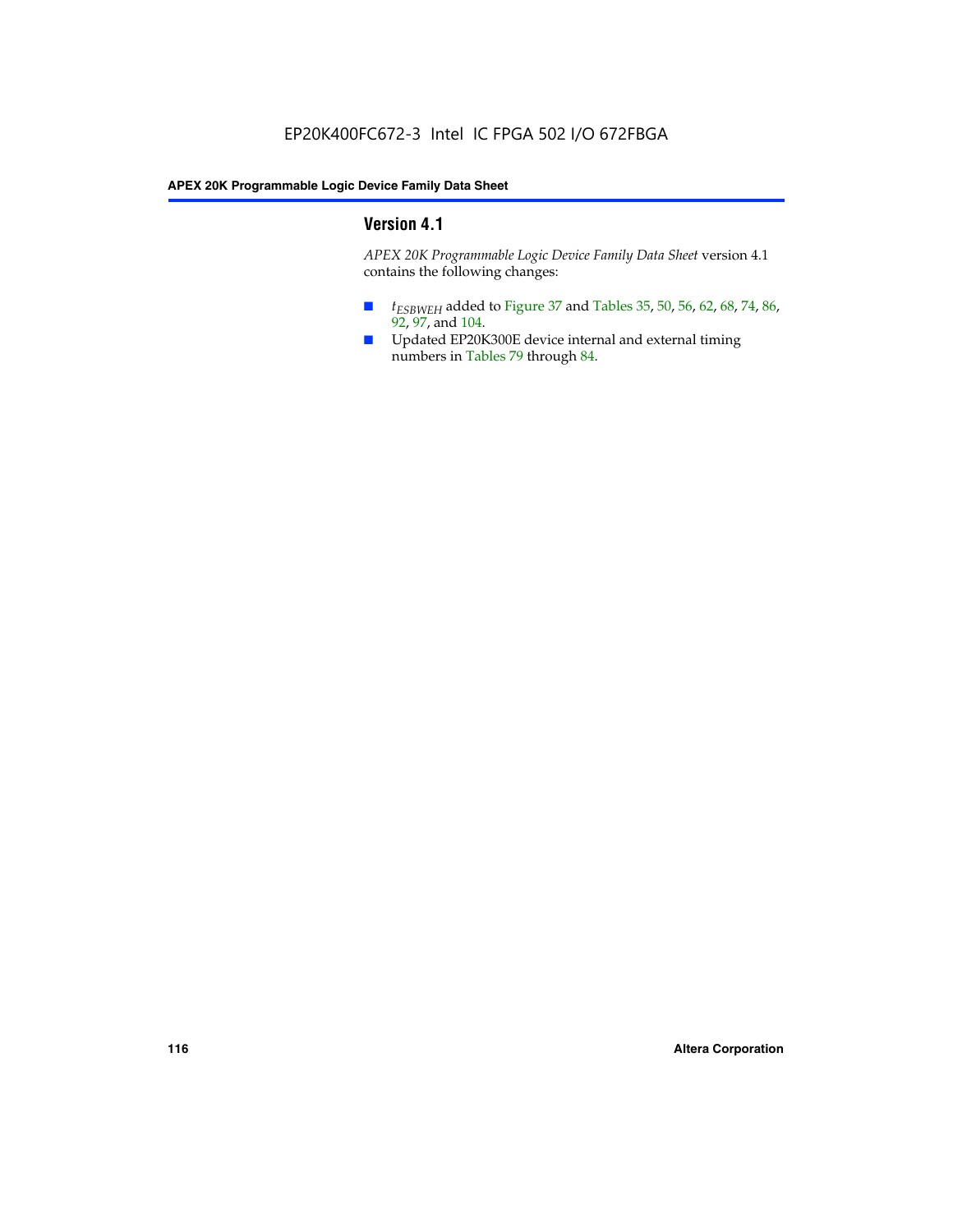

101 Innovation Drive San Jose, CA 95134 (408) 544-7000 http://www.altera.com Applications Hotline: (800) 800-EPLD Customer Marketing: (408) 544-7104 Literature Services: lit\_req@altera.com

Copyright © 2004 Altera Corporation. All rights reserved. Altera, The Programmable Solutions Company, the stylized Altera logo, specific device designations, and all other words and logos that are identified as trademarks and/or service marks are, unless noted otherwise, the trademarks and service marks of Altera Corporation in the U.S. and other countries. All other product or service names are the property of their respective holders. Altera products are protected under numerous U.S. and foreign patents and pending applications, mask work rights, and copyrights. Altera warrants performance of its semiconductor products to current specifications in accordance with Altera's standard warranty, but reserves the right to make changes

to any products and services at any time without notice. Altera assumes no responsibility or liability arising out of the application or use of any information, product, or service described herein except as expressly agreed to in writing by Altera Corporation. Altera customers are advised to obtain the latest version of device specifications before relying on any published information and before placing orders for products or services.



**117 Altera Corporation**